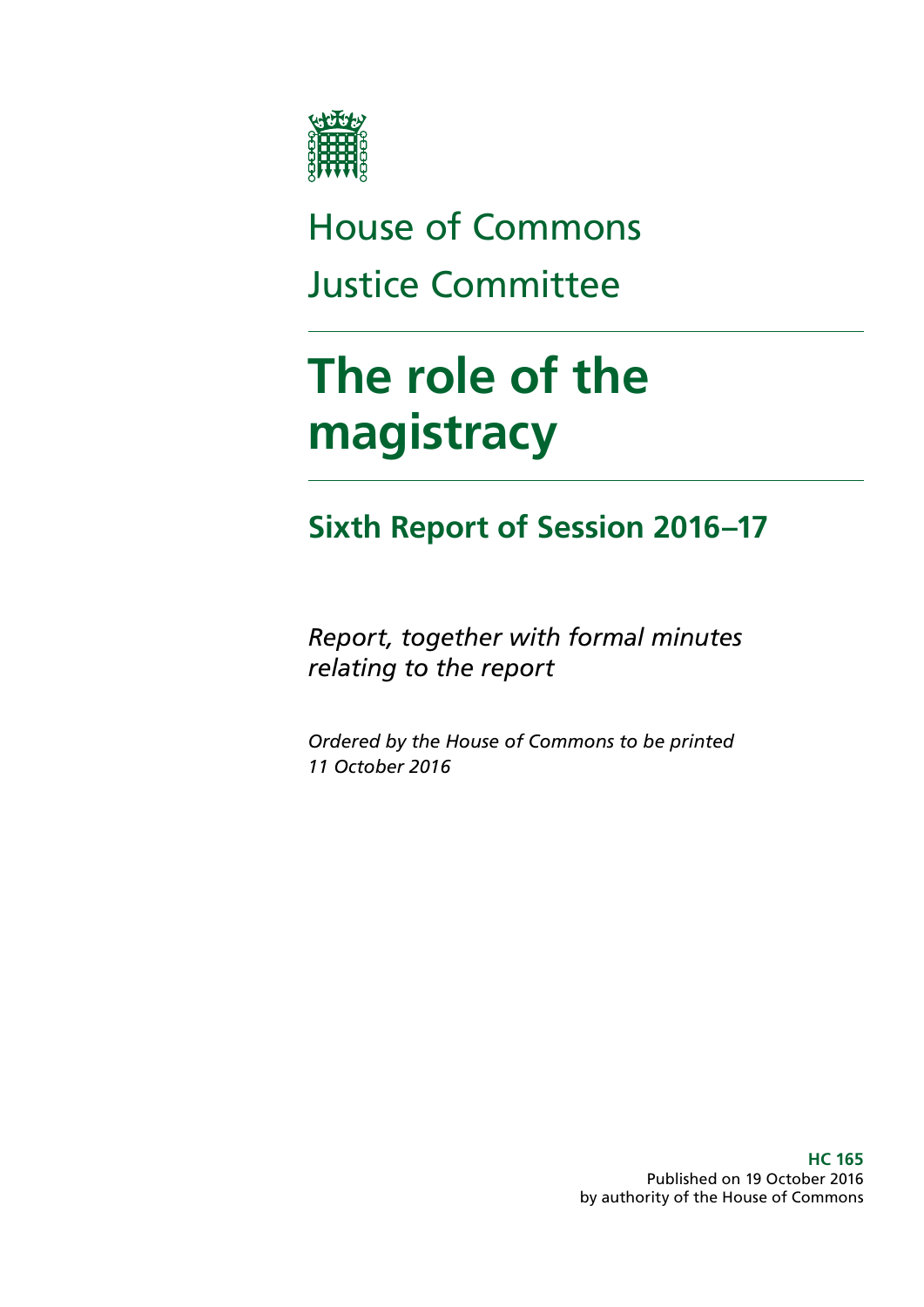#### **Justice Committee**

The Justice Committee is appointed by the House of Commons to examine the expenditure, administration and policy of the Ministry of Justice and its associated public bodies (including the work of staff provided for the administrative work of courts and tribunals, but excluding consideration of individual cases and appointments, and excluding the work of the Scotland and Wales Offices and of the Advocate General for Scotland); and administration and expenditure of the Attorney General's Office, the Treasury Solicitor's Department, the Crown Prosecution Service and the Serious Fraud Office (but excluding individual cases and appointments and advice given within government by Law Officers).

#### **Current membership**

[Robert Neill MP](http://www.parliament.uk/biographies/commons/robert-neill/1601) (*Conservative, Bromley and Chislehurst*) (*Chair*) [Richard Arkless MP](http://www.parliament.uk/biographies/commons/richard-arkless/4387) (*Scottish National Party, Dumfries and Galloway*) [Alex Chalk MP](http://www.parliament.uk/biographies/commons/alex-chalk/4481) (*Conservative, Cheltenham*) [Alberto Costa MP](http://www.parliament.uk/biographies/commons/alberto-costa/4439) (*Conservative, South Leicestershire*) [Philip Davies MP](http://www.parliament.uk/biographies/commons/philip-davies/1565) (*Conservative, Shipley*) [Chris Elmore MP](http://www.parliament.uk/biographies/commons/chris-elmore/4572) (*Labour, Ogmore*) [Mr David Hanson MP](http://www.parliament.uk/biographies/commons/mr-david-hanson/533) (*Labour, Delyn*) [John Howell MP](http://www.parliament.uk/biographies/commons/john-howell/1606) (*Conservative, Henley*) [Dr Rupa Huq MP](http://www.parliament.uk/biographies/commons/dr-rupa-huq/4511) (*Labour, Ealing Central and Acton*) [Victoria Prentis MP](http://www.parliament.uk/biographies/commons/victoria-prentis/4401) (*Conservative, Banbury*) [Marie Rimmer MP](http://www.parliament.uk/biographies/commons/marie-rimmer/4457) (*Labour, St Helens South and Whiston*)

The following Members were also members of the Committee during the Parliament:

[Richard Burgon MP](http://www.parliament.uk/biographies/commons/richard-burgon/4493) (*Labour, Leeds East*), [Sue Hayman MP](http://www.parliament.uk/biographies/commons/sue-hayman/4395) (*Labour, Workington*), Andy [McDonald MP](http://www.parliament.uk/biographies/commons/andy-mcdonald/4269) (*Labour, Middlesbrough*)*,* [Christina Rees MP](http://www.parliament.uk/biographies/commons/christina-rees/4525) (*Labour, Neath*), and [Nick Thomas-Symonds MP](http://www.parliament.uk/biographies/commons/nick-thomas-symonds/4479) (*Labour, Torfaen*).

#### **Powers**

The Committee is one of the departmental select committees, the powers of which are set out in House of Commons Standing Orders, principally in SO No 152. These are available on the internet via [www.parliament.uk.](http://www.parliament.uk/)

#### **Publication**

Committee reports are published on the Committee's website at [www.parliament.uk/justicecttee](http://www.parliament.uk/justicecttee) and in print by Order of the House.

Evidence relating to this report is published on the [inquiry publications page](http://www.parliament.uk/business/committees/committees-a-z/commons-select/justice-committee/inquiries/parliament-2015/role-of-the-magistracy-inquiry-15-16/publications/) of the Committee's website.

#### **Committee staff**

The current staff of the Committee are Nick Walker (Clerk), Gavin O'Leary (Second Clerk), Gemma Buckland (Senior Committee Specialist), Nony Ardill (Legal Specialist), Christine Randall (Senior Committee Assistant), Anna Browning (Committee Assistant), and Liz Parratt (Committee Media Officer).

#### **Contacts**

All correspondence should be addressed to the Clerk of the Justice Committee, House of Commons, London SW1A 0AA. The telephone number for general enquiries is 020 7219 8196; the Committee's email address is [justicecom@parliament.uk](mailto:justicecom@parliament.uk).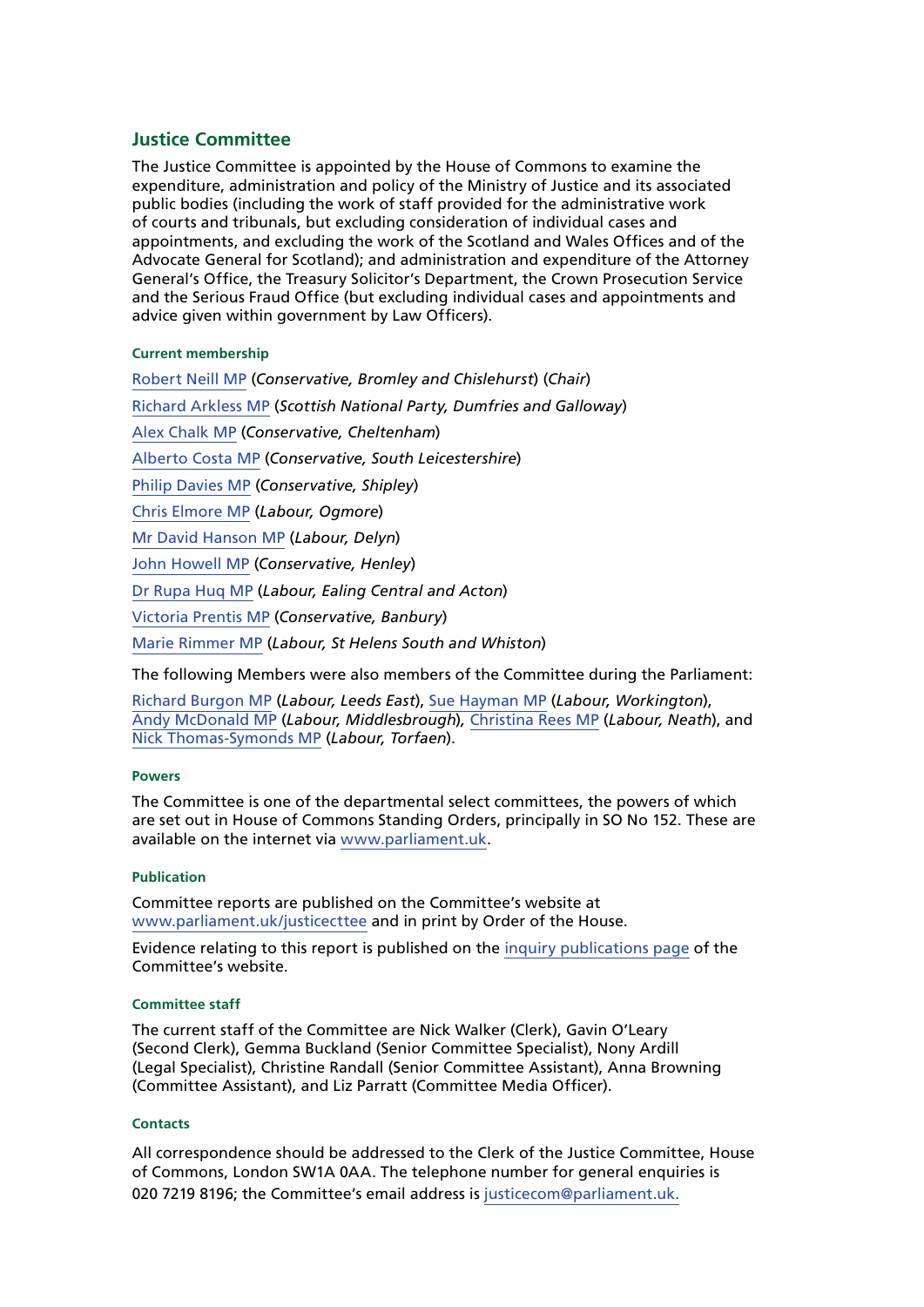### **Contents**

| <b>Summary</b> |                                                           | 3  |
|----------------|-----------------------------------------------------------|----|
| 1              | <b>Background to this inquiry</b>                         | 5  |
|                | The role of magistrates                                   | 5  |
|                | Our inquiry                                               | 6  |
| 2              | Role of the magistracy within the criminal justice system | 8  |
|                | The modernisation of the magistrates' courts              | 8  |
|                | Allocation of cases to magistrates                        | 10 |
|                | The Single Justice Procedure                              | 13 |
|                | Case management                                           | 14 |
| 3              | <b>Recruitment and diversity</b>                          | 17 |
|                | How magistrates are recruited                             | 17 |
|                | Diversity and age profile of magistrates                  | 17 |
|                | Attracting a wider range of applicants                    | 19 |
|                | <b>Encouraging employers</b>                              | 23 |
|                | Fixed tenure for appointments                             | 26 |
| 4              | <b>Training and appraisal</b>                             | 28 |
|                | How magistrates' training is organised                    | 28 |
|                | The resources available for training                      | 29 |
|                | The quality and range of training                         | 30 |
|                | Making training more accessible                           | 32 |
|                | Continuing professional development and appraisal         | 33 |
| 5              | <b>Magistrates' court closures</b>                        | 36 |
|                | History and rationale of the court closure programme      | 36 |
|                | Impact of court closures on magistrates and court users   | 37 |
|                | Digital infrastructure                                    | 39 |
| 6              | <b>Expanding the role of magistrates</b>                  | 42 |
|                | Increasing sentencing powers                              | 42 |
|                | Involvement of magistrates in problem-solving approaches  | 44 |
|                | Giving magistrates a broader remit                        | 47 |
| 7              | A strategy for the magistracy                             | 51 |
|                | Development of future policy                              | 51 |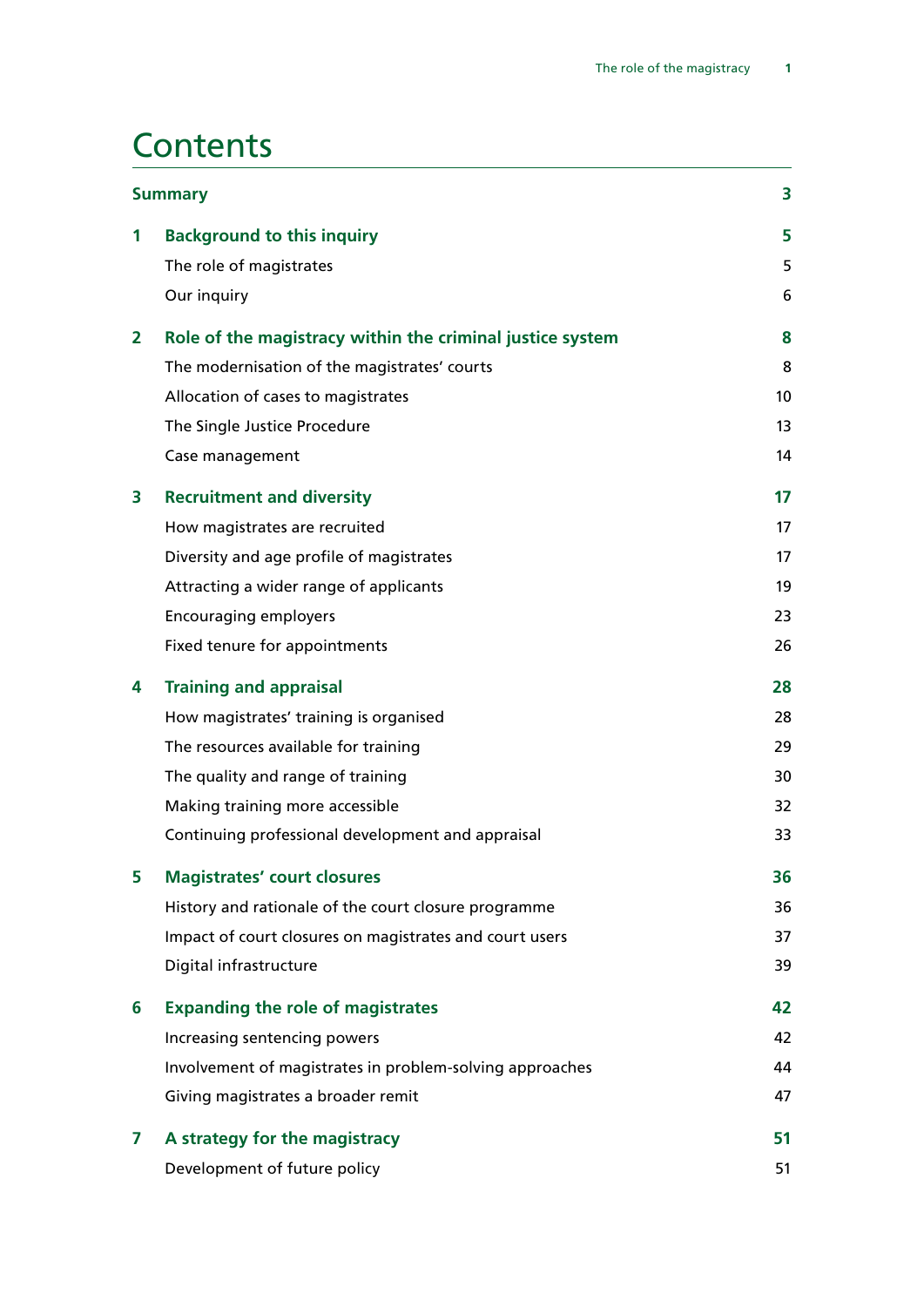| <b>Conclusions and recommendations</b>                           | 53 |
|------------------------------------------------------------------|----|
| <b>Formal Minutes</b>                                            | 59 |
| <b>Witnesses</b>                                                 | 60 |
| <b>Published written evidence</b>                                | 61 |
| List of Reports from the Committee during the current Parliament | 64 |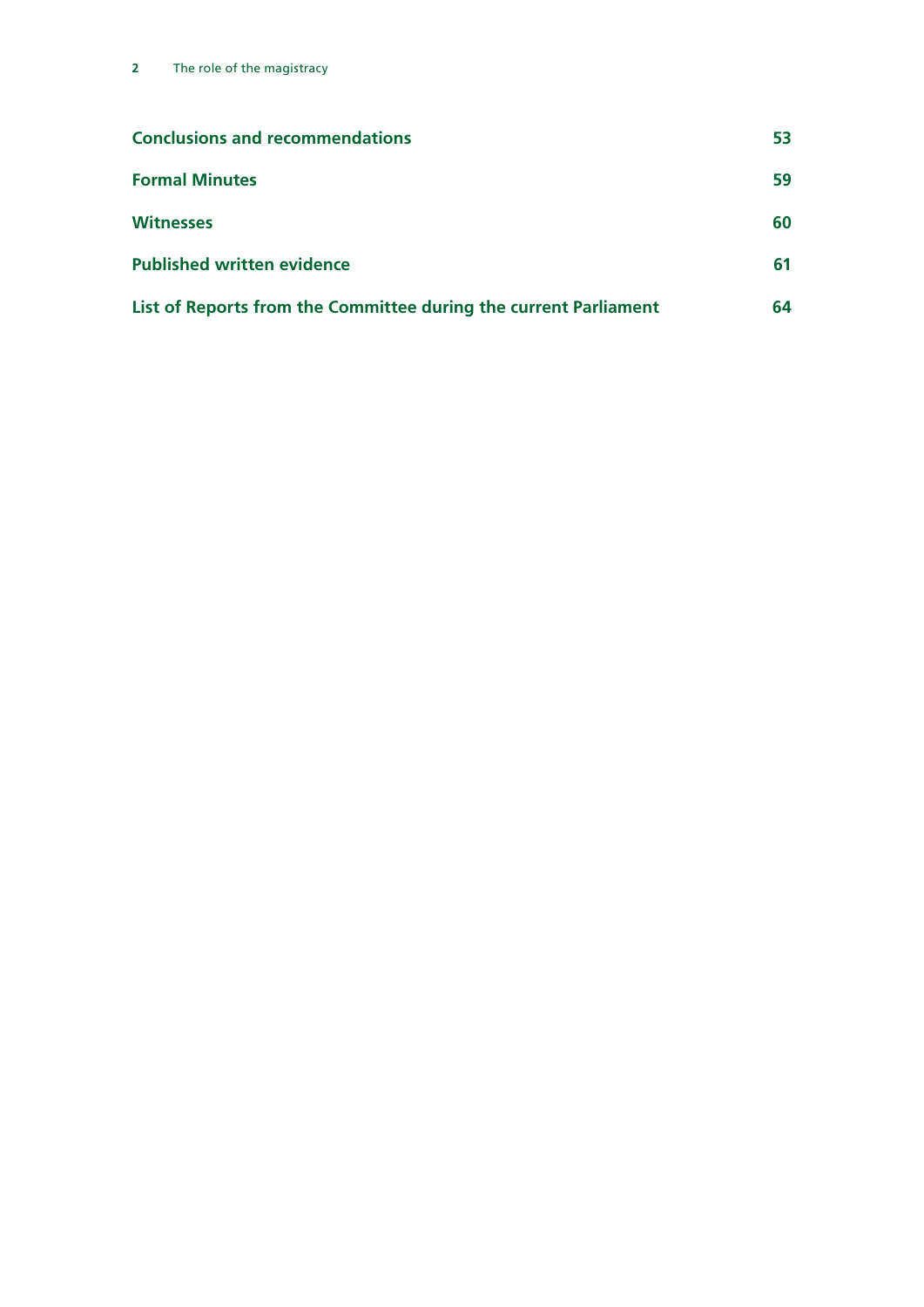### <span id="page-4-0"></span>Summary

In this Report we consider the role of the magistracy within the criminal justice system in England and Wales. Our report looks at the method and rate of recruitment for magistrates, their training and development, and the effect of court closures on their work. In addition, we consider whether the role of magistrates should be expanded. Our recommendations are mainly directed at the Ministry of Justice and/or the senior judiciary, recognising that effective implementation will also require agreement with other bodies such as the Magistrates Association and the National Bench Chairmen's Forum.

We conclude that the magistracy faces a range of unresolved issues relating to its role and its workload, together with serious problems with recruitment and training; these must now be addressed as a matter of urgency. We consider it unfortunate that the Government's evident goodwill towards the magistracy has not yet been translated into any meaningful strategy for supporting and developing it within a changing criminal justice system.

We therefore recommend that, as a matter of priority, the Ministry of Justice, together with the senior judiciary, develop an over-arching strategy for the magistracy—to include workforce planning, magistrates' training and the wider promotion of their role, especially to employers. The strategy should also take into account the impact of court closures and consider whether the role of magistrates could be expanded, in particular within any proposals for problem solving courts.

Our other principal conclusions and recommendations—many of which would relate to a wider strategy—can be summarised as follows:

- There is sufficient evidence of low morale within the magistracy to cause concern. We recommend that magistrates be consulted on any further changes to the criminal justice system, especially those likely to have an impact on their role.
- We recommend that the protocol to support judicial deployment in the magistrates' court be amended and that consideration be given to allowing magistrates to sit without legal advisers when sitting with a District Judge.
- We recommend a number of steps to increase the diversity of magistrates, including wider and more proactive advertising, a streamlined recruitment process, additional funding for Magistrates in the Community and consideration of the introduction of 'equal merit' provisions for magistrates' recruitment.
- Rebalancing the age profile of the magistracy is unlikely to happen unless more is done to overcome the barriers facing employed magistrates. We recommend the creation of a kitemark scheme that recognises and rewards employers who support the magistracy.
- We recommend a comprehensive review of magistrates' training needs, maintaining a balance between different ways of learning. We also recommend more funding to support training and the introduction of a Continuing Professional Development scheme.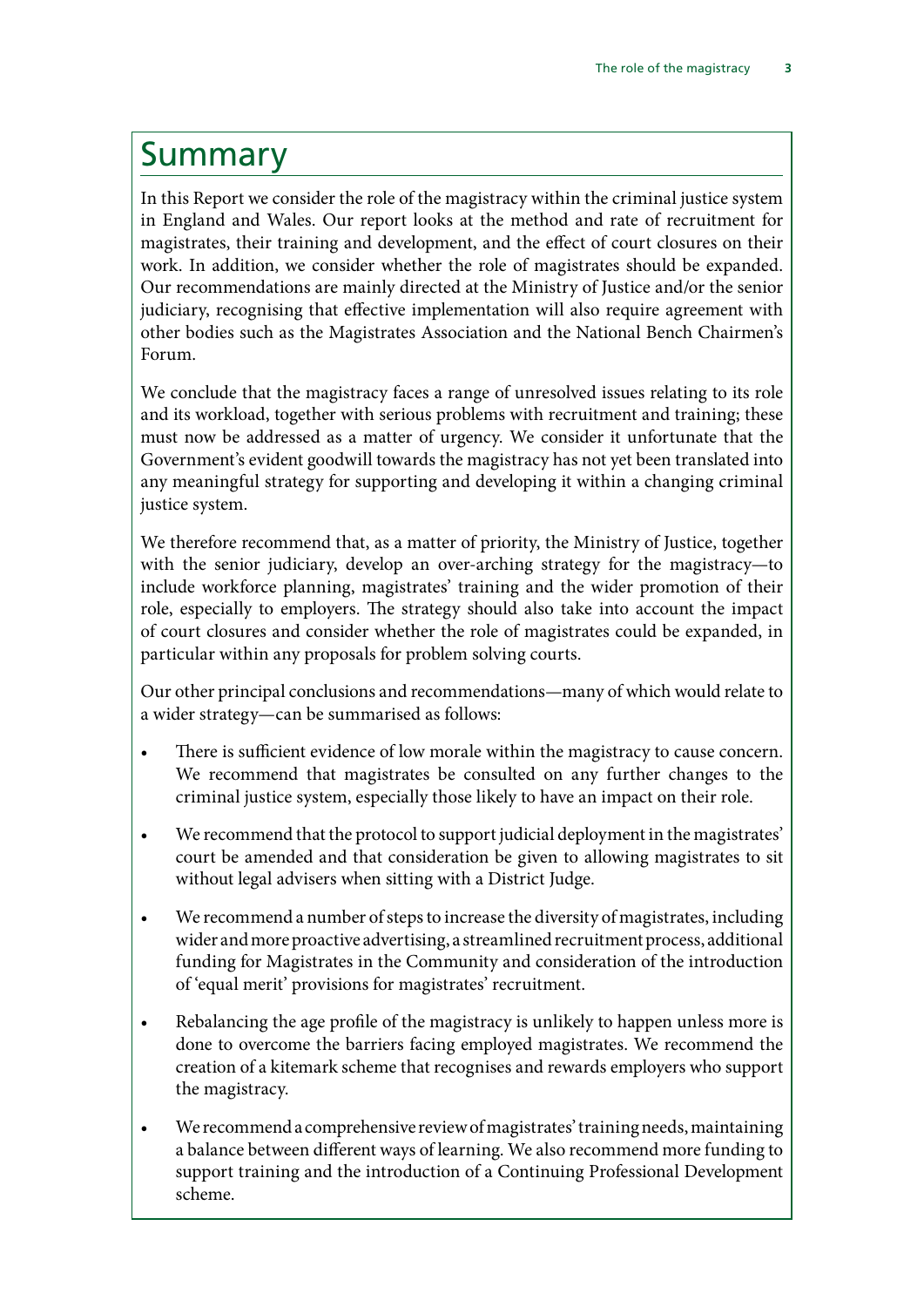- We do not consider that introducing fixed tenure is a satisfactory way of reducing the number of magistrates in areas where there is insufficient work available. However, we recommend a more robust appraisal scheme which can identify inadequate performance and review the future of magistrates who are insufficiently committed to their role.
- The Ministry of Justice should ensure that at least 90% of users can reach the nearest magistrates' court venue by public transport within one hour, and should urgently explore low cost, practical solutions to potential security risks in alternative court venues lacking a secure dock. Full access to physical courts should be maintained until facilities such as video links are fully operational.
- We support increasing magistrates' sentencing powers to 12 months' custody and recommend that the Ministry of Justice provide a timetable for implementation. We recommend that the new Allocation Guideline be given time to bed down and the Sentencing Council be given an opportunity to review its impact and that the Ministry of Justice publish any modelling of the potential impact of increased sentencing powers on the prison population.
- Magistrates will play an essential role in ensuring the success of any future Government strategy for problem-solving courts and we recommend that they be fully consulted on the approach that is taken. In any event, legal restrictions should be lifted to allow them to supervise community orders in all courts, where consistent sitting can be arranged.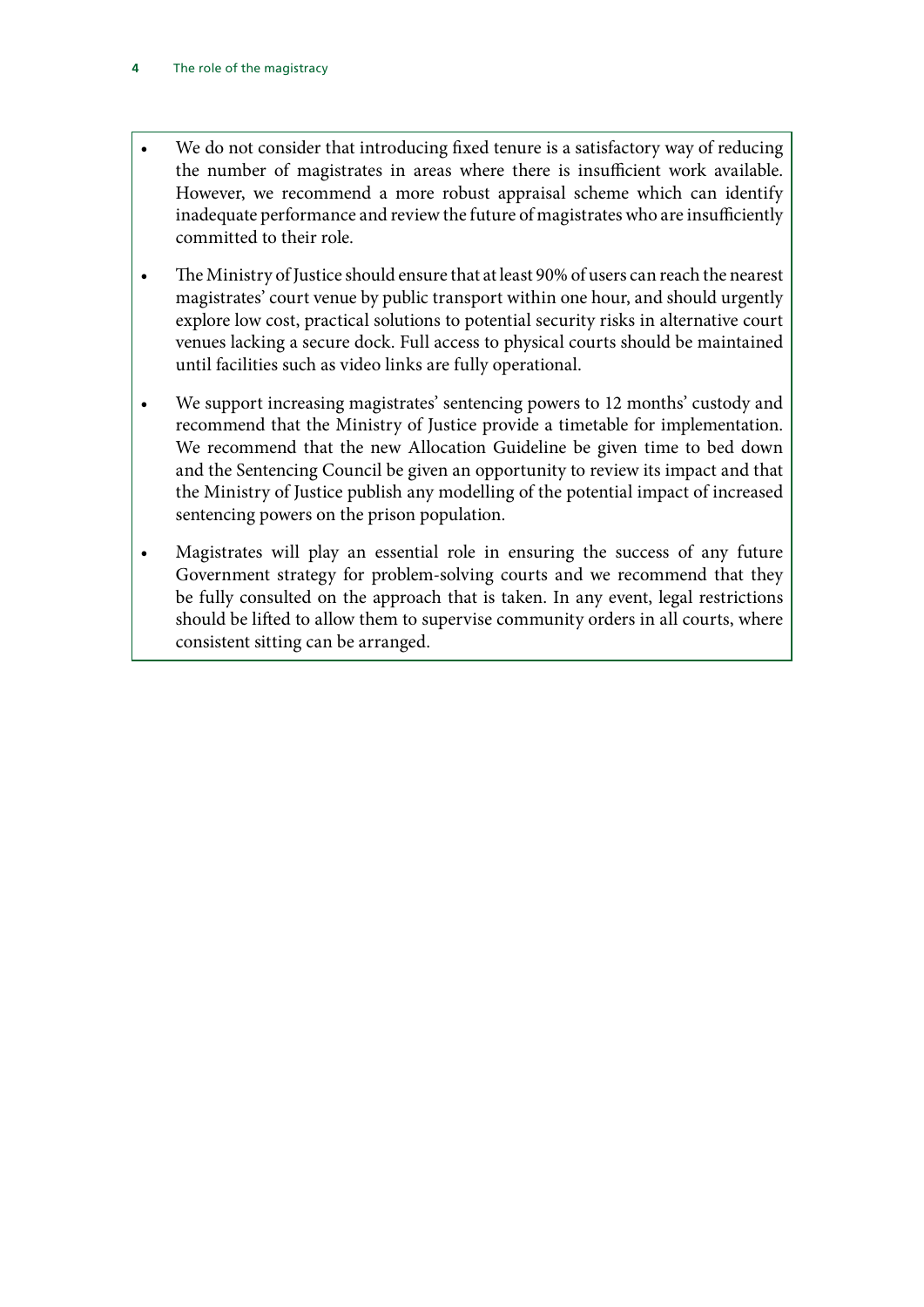## <span id="page-6-0"></span>**1** Background to this inquiry

#### **The role of magistrates**

1. Established over 650 years ago, the magistracy is recognised as an integral part of the judiciary of England and Wales. As of April 2016, there were 17,552 serving magistrates,<sup>1</sup> also known as 'justices of the peace' or 'lay justices'. They are unpaid volunteers, although they may receive allowances to cover travelling expenses and subsistence. Magistrates deal with over 90% of criminal cases and a substantial proportion of non-criminal work, including family law cases. In court, they usually sit as a panel of three—an experienced chair and two 'wingers'—supported by a trained legal adviser, who is an assistant to the justices' clerk.<sup>2</sup> In addition to sitting in the adult criminal court, magistrates may be appointed to the Youth Panel, enabling them to sit in the Youth Court which deals with defendants aged 11 to 17. Similarly, magistrates may be appointed to the Family Panel whose members sit in the Family Court. Once appointed, a magistrate is allocated to a particular Local Justice Area, sitting as part of the 'bench' of magistrates. The local bench is led by a Chair who is elected annually by the members to act as their leader and representative.

2. Traditionally, the linked principles of 'local justice' and 'justice by one's peers' have underpinned the role of the magistracy. For many magistrates, these principles remain crucially important today. For example, Corby Magistrates' Bench told us: "We believe in local justice, for local people, delivered in the heart of the community. Of course, it needs bringing up to date, but the principle is sound and has worked for hundreds of years. Why change it?"3 Susan Furnival JP commented: "Magistrates should provide the link between the community and the judiciary … . maintaining the concept of judgement by our peers."4 According to Peter Chapman, a retired magistrate, magistrates "make their assessments of fairness and justice based on the normal standards of ordinary members of the public."5

3. Despite the centrality of its place within the criminal justice system, the role of the magistracy has not been reviewed for many years. In 2001, Lord Justice Auld's comprehensive review of the criminal courts recommended no major changes to the magistracy other than taking steps to increase diversity and improve training.<sup>6</sup> In August 2013, the then Justice Minister Damian Green MP announced that the Government would be working with magistrates to maximise their responsibilities and modernise their role; three informal consultation events would lead to a formal consultation.<sup>7</sup> The following March, he announced that magistrates would be given new powers to return offenders to custody as part of the Government's reforms of rehabilitation.<sup>8</sup> However, some six months later, in a response to a Written Parliamentary Question, the then Justice Minister Mike Penning MP stated that: 'The Government has no plans to publish a White Paper on

3 [MAG0012](http://data.parliament.uk/writtenevidence/committeeevidence.svc/evidencedocument/justice-committee/role-of-the-magistracy/written/26504.html)

5 [MAG0036](http://data.parliament.uk/writtenevidence/committeeevidence.svc/evidencedocument/justice-committee/role-of-the-magistracy/written/27594.html)

<sup>1</sup> Serving magistrates statistics, April 2016<https://www.judiciary.gov.uk/publications/judicial-statistics-2016/>

<sup>2</sup> The Lord Chancellor, in consultation with the Lord Chief Justice, assigns a justices' clerk to each Local Justice Area. His/her functions include giving advice to magistrates on law and procedure.

<sup>4</sup> [MAG0039](http://data.parliament.uk/writtenevidence/committeeevidence.svc/evidencedocument/justice-committee/role-of-the-magistracy/written/27610.html)

<sup>6</sup> [A Review of the Criminal Courts of England and Wales, The Right Honourable Lord Justice Auld, September](http://webarchive.nationalarchives.gov.uk/+/http:/www.criminal-courts-review.org.uk/)  [2001](http://webarchive.nationalarchives.gov.uk/+/http:/www.criminal-courts-review.org.uk/)

<sup>7</sup> [Rt Hon Damian Green speech, 14 August 2013](https://www.gov.uk/government/news/damian-green-reforming-the-role-of-magistrates)

<sup>8</sup> [Rt Hon Damian Green speech, 25 March 2014](https://www.gov.uk/government/news/damian-green-new-rehabilitation-powers-for-magistrates)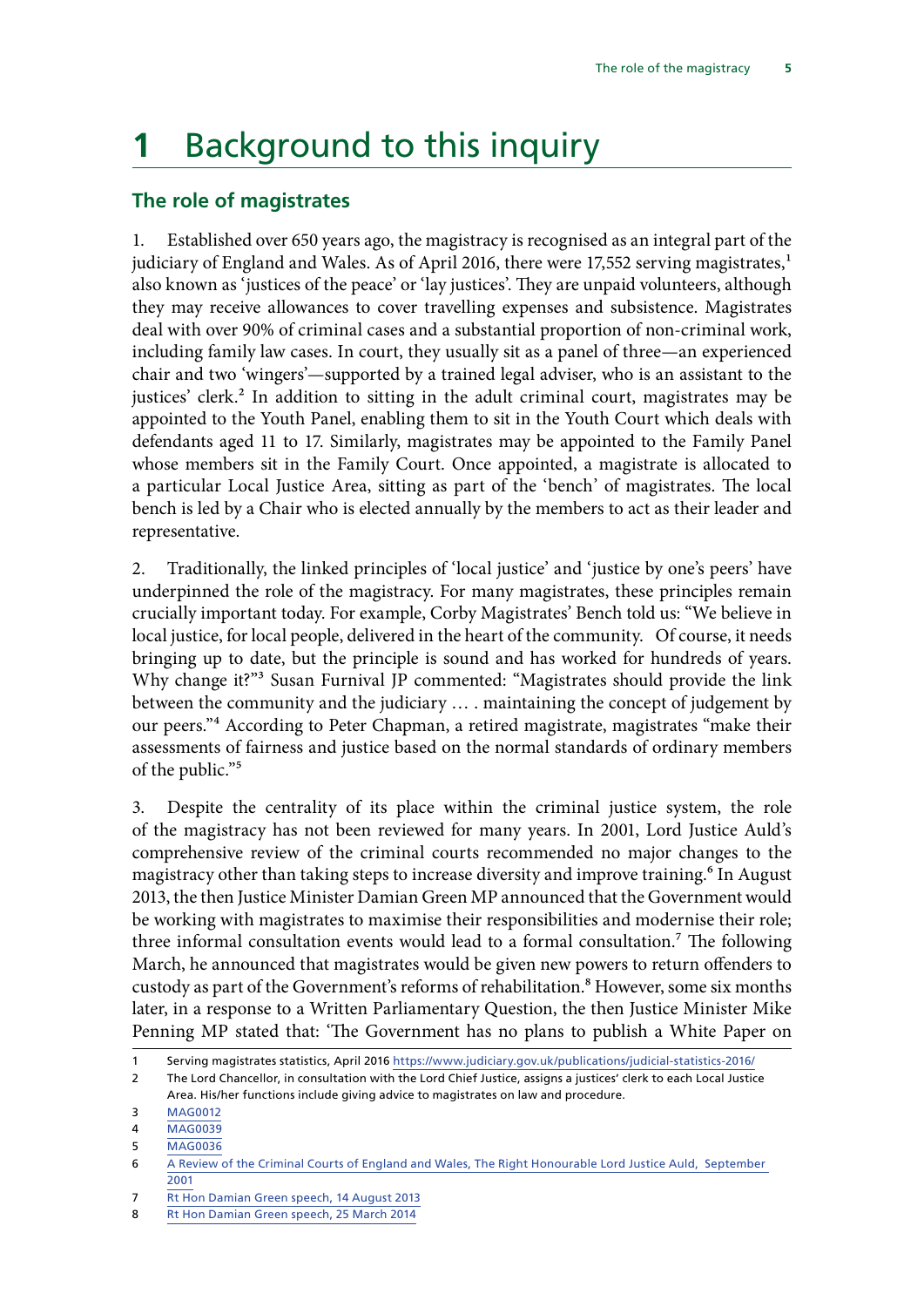<span id="page-7-0"></span>magistrates' reform before the General Election. The role of magistrates will be reviewed again once our rehabilitation and summary justice reforms have bedded down."9 The report of the Leveson Review of efficiency in criminal proceedings, published in January 2015, dedicated a chapter to the magistrates' courts which mainly considered how to improve case management and case progression.<sup>10</sup> Meanwhile, a marked reduction in magistrates' court business, fundamental restructuring of the courts estate and a range of initiatives designed to modernise the criminal justice system have combined to impose significant changes on the context in which magistrates now operate.

#### **Our inquiry**

4. Taking into account all these factors, and in response to representations we received on the future of the magistracy in England and Wales, we announced an inquiry into the subject on 6 November 2015. We invited views on any matters relating to the current or future role of the magistracy, but particularly welcomed submissions on the following questions:

- What should the role of the magistracy be in the criminal justice system, especially in the wake of a falling workload? Is the right balance struck between the use of magistrates and the use of District Judges? Should any changes be made to the powers and responsibilities of the magistracy?
- How have court closures affected the work of the magistracy? How will further court closures affect this?
- Is the current method and rate of recruitment for magistrates adequate? How could the role be made more appealing? How could diversity be improved?
- Is the level of training and continuous development and support for magistrates adequate? How could it be improved?
- Should magistrates' sentencing powers be altered in any way and, if so, how? How would such a change affect the efficiency of the criminal courts and the criminal justice system as a whole?
- What will be the impact on the administration of courts and on the numbers and career structure of magistrates of current and proposed reforms to the magistracy?

5. In the course of our inquiry we received 80 written submissions and held three oral evidence sessions. Witnesses at our oral evidence sessions were Penelope Gibbs from Transform Justice; Peter Dawson from the Prison Reform Trust; Jo King JP and Alwyn Lloyd Ellis JP from the National Bench Chairmen's Forum; Richard Goold JP, Luke Rigg JP, Nicola Silverleaf JP, Dr Jenifer Harding JP, Christine Holmes JP and Dr Simon Wolfensohn JP—all of whom gave evidence as individual magistrates; Malcolm Richardson JP and Sheena Jowett JP from the Magistrates Association; The Right Hon Lord Justice Fulford, Senior Presiding Judge; Senior District Judge Riddle, Chief Magistrate; and Shailesh Vara MP, the then Parliamentary Under Secretary of State for Courts and Legal Aid. We are grateful to all those who provided written and oral evidence to our inquiry, and would like

<sup>9</sup> [Written Question 224617, answered on 25 February 2015](http://www.parliament.uk/written-questions-answers-statements/written-question/commons/2015-02-20/224617)

<sup>10</sup> [Review of efficiency in criminal proceedings,](https://www.judiciary.gov.uk/wp-content/uploads/2015/01/review-of-efficiency-in-criminal-proceedings-20151.pdf) The Right Hon Sir Brian Leveson, January 2015; Chapter 5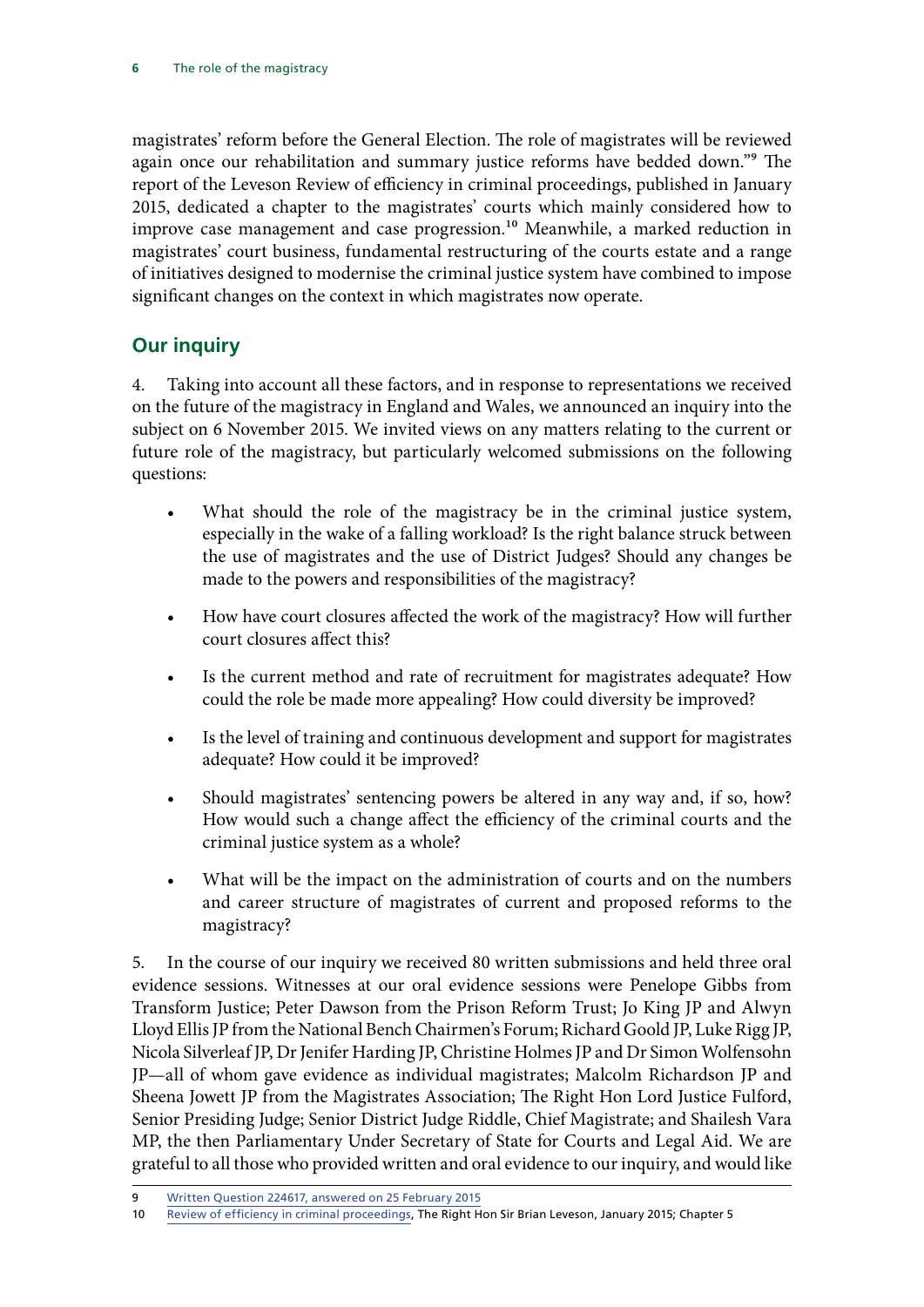to record our appreciation of the senior judiciary's agreement that individual magistrates could provide evidence to us. It was particularly helpful for us to hear the personal views of a range of magistrates from across the country, each with their own experience on which to base their opinions and proposals.

6. Our report is set out under a series of chapter headings which broadly reflect the inquiry terms of reference. In drawing our conclusions and making recommendations, we have considered what changes might be made to the role of the magistracy and to the support available to magistrates within the current court structure and within existing arrangements for criminal trials. Many of our recommendations in this report are directed at the Ministry of Justice (which for these purposes we take to include HM Courts and Tribunals Service) and/or the senior judiciary in the first instance, but we recognise that for effective implementation many of them will require consultation, discussion and agreement with other bodies such as the Magistrates Association, the National Bench Chairmen's Forum and the Association of Lord-Lieutenants, and the recommendations should be read with that proviso in mind. We have not taken evidence on the decision to unify the criminal courts under a single leadership structure, announced in the joint statement from the Lord Chancellor, Lord Chief Justice, and the Senior President of Tribunals on 15 September  $2016$ ,<sup>11</sup> nor on the other policy proposals in that statement with potential relevance to the magistracy. Neither have we taken a view on potential reforms to the mode of trial rules for particular criminal offences.

<sup>11</sup> [Transforming our justice system - joint statement from the Lord Chancellor, Lord Chief Justice, and the Senior](https://www.gov.uk/government/uploads/system/uploads/attachment_data/file/553261/joint-vision-statement.pdf)  [President of Tribunals, 15 September 2016.](https://www.gov.uk/government/uploads/system/uploads/attachment_data/file/553261/joint-vision-statement.pdf) The idea of a unified criminal court was originally put forward in the report of the Auld review of criminal courts (2001) and endorsed by the Leveson Review of efficiency in criminal proceedings (January 2015) as allowing for "greater jurisdictional flexibility in the allocation of cases, and the ability to match judicial resources to caseload".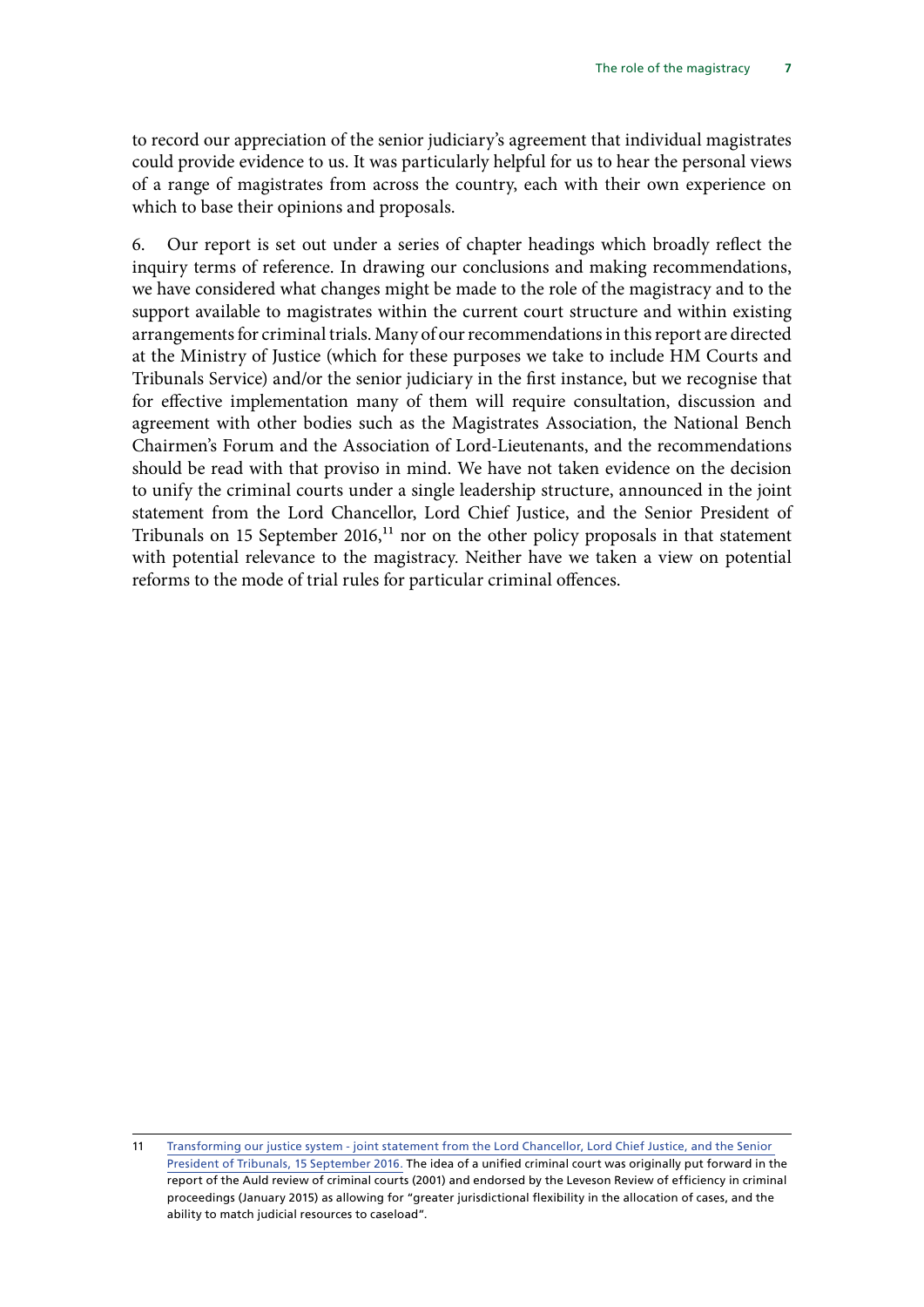## <span id="page-9-0"></span>**2** Role of the magistracy within the criminal justice system

#### **The modernisation of the magistrates' courts**

7. The past decade has seen increasing centralisation of the organising structure of magistrates' courts, motivated by a desire to increase efficiency and improve consistency across the country. The administration of local courts was formerly conducted by Magistrates' Courts Committees, largely run by magistrates themselves.<sup>12</sup> In 2005, these committees were abolished and their responsibilities assumed by a new Executive Agency of the Ministry of Justice, HM Courts Service, which merged with the Tribunals Service in 2011 to form HM Courts and Tribunals Service (HMCTS). As we discuss below, the drive towards efficiency savings has also led to the closure of many local courthouses, with consolidation into fewer courts serving larger areas and/or specialist courts (such as for road traffic offences), together with a reduction in the number of magistrates' benches. The Coalition Government legislated to introduce the Single Justice Procedure,<sup>13</sup> allowing certain uncontested cases to be dealt with on the papers by a single magistrate; we consider this further below. In May 2015, the Transforming Summary Justice (TSJ) initiative<sup>14</sup> was implemented, a cross-agency programme designed to improve the handling of cases by magistrates' courts by reducing delays, minimising the number of hearings and making more trials effective on the day of listing. Under TSJ, anticipated guilty plea cases are listed 14 days after charge in Guilty Anticipated Plea (GAP) courts, with the aim of concluding all stages at one hearing, including sentencing. Cases where a not guilty plea is expected are listed 28 days after charge in Not Guilty Anticipated Plea (NGAP) courts, allowing time for review and preparation before the first hearing, and early contact with the defence.

8. Inefficiencies within the criminal justice system are against the interests of defendants, victims and witnesses, as well as being wasteful of public resources. The Association of Lord-Lieutenants<sup>15</sup> gave an optimistic assessment of the benefits of recent initiatives aimed at reducing delays in summary justice, suggesting that "considerable improvement has been made with the recently introduced 'Transforming Summary Justice' review".<sup>16</sup> However, a less positive view of the current situation was put by others, including Richard Goold JP:

> If you give your time to be a magistrate, you expect your time to be used doing what is expected of a magistrate, not sitting in a retiring room for four or five hours because cases are not effective. Personally, that is the most frustrating thing for me as a magistrate.<sup>17</sup>

To assist it in formulating its response to our inquiry, the Magistrates Association conducted a survey of its members, receiving around 2,000 responses; we are grateful to the Association for sharing the survey results as part of its written evidence and we refer

<sup>12</sup> See evidence from Stanley Brodie QC [\[MAG0057\]](http://data.parliament.uk/writtenevidence/committeeevidence.svc/evidencedocument/justice-committee/role-of-the-magistracy/written/27964.html)

<sup>13</sup> Under section 48 of the [Criminal Justice and Courts Act 2015](http://www.legislation.gov.uk/ukpga/2015/2/contents/enacted)

<sup>14</sup> [https://www.cps.gov.uk/publications/agencies/transforming\\_summary\\_justice\\_may\\_2015.html](https://www.cps.gov.uk/publications/agencies/transforming_summary_justice_may_2015.html)

<sup>15</sup> Lord-Lieutenants are the Sovereign's representatives in their counties and areas. They give active support to the voluntary, community and charitable sectors and they chair the majority of the Lord Chancellor's Advisory Committees which appoint, and oversee the conduct of, magistrates.

<sup>16</sup> [MAG0046](http://data.parliament.uk/writtenevidence/committeeevidence.svc/evidencedocument/justice-committee/role-of-the-magistracy/written/27849.html)

<sup>17</sup> [Q130](http://data.parliament.uk/writtenevidence/committeeevidence.svc/evidencedocument/justice-committee/role-of-the-magistracy/oral/33285.html)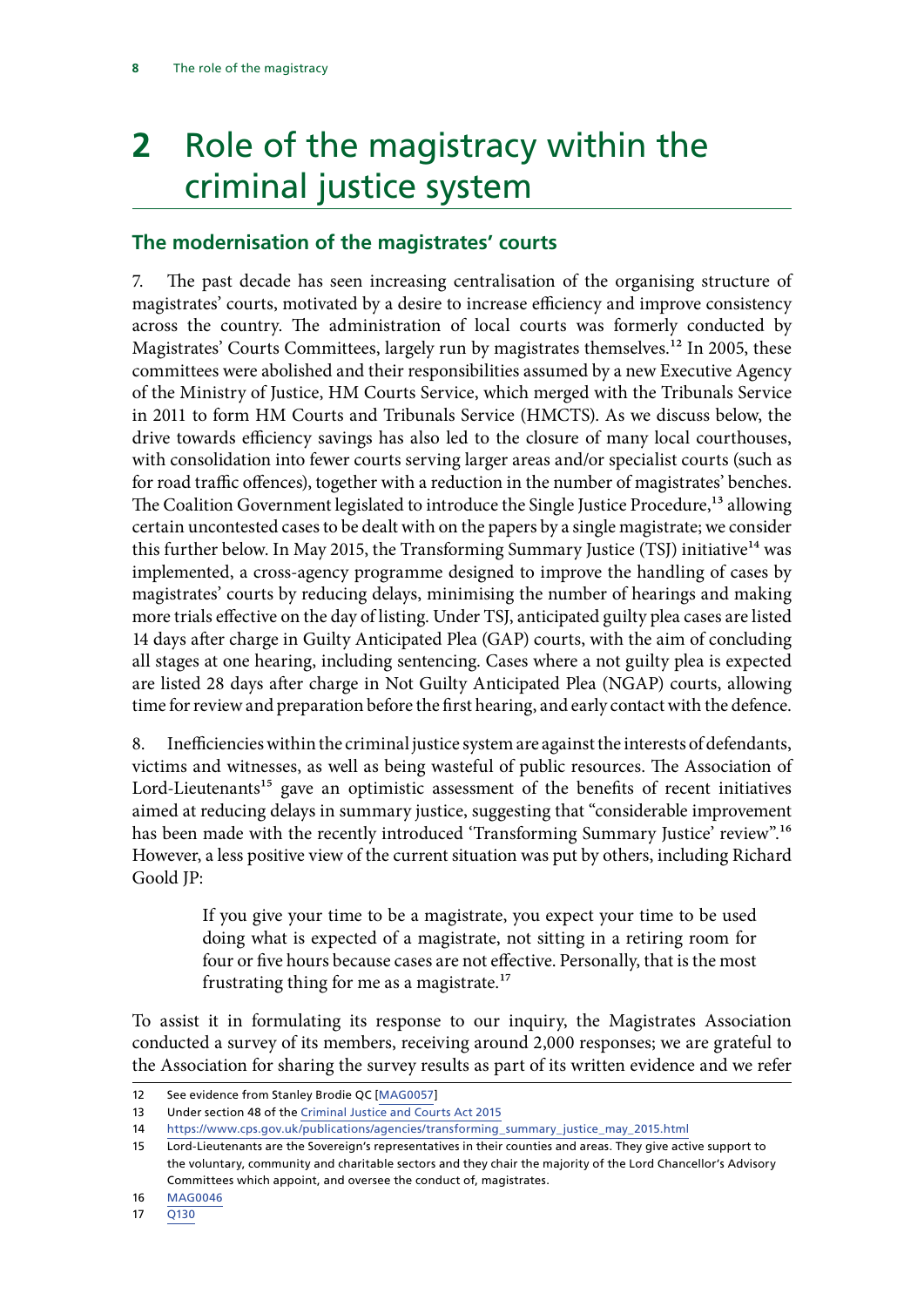to them throughout this report. Survey findings indicate some support for Mr Goold's view: when asked about the most negative aspects of their work, 22% of respondents cited delays and inefficiency and 17% cited not enough sittings or cancelled sittings. Over onethird thought that they were used 'quite inefficiently' or 'very inefficiently' in their role.<sup>18</sup>

9. Other evidence raised concerns about low morale among magistrates—attributed by Dr Peter Reed  $IP^{19}$  and the Somerset Bench<sup>20</sup> to team spirit being undermined when benches are enlarged after amalgamation. The Magistrates Association had encountered anecdotal evidence of low morale. While its survey of members indicated that 88% were 'very satisfied' or 'quite satisfied' with their work, a clear majority of respondents felt they were not adequately consulted about reforms to the justice system (59%), management of magistrates (66%) or management of the courts (74%).<sup>21</sup> Jo King JP, Executive Chair of the National Bench Chairmen's Forum, recognised that the magistracy was going through a period of great change, generating uncertainty and anxiety, but she went on to tell us: "We work very closely with our colleagues in HMCTS and through our justices' clerks, and I think we will be resolving some of those issues fairly soon, but I certainly would not say that it is in crisis."22

10. We received some evidence specifically identifying reduced and poor quality administrative support for magistrates' courts as having a negative impact, both on magistrates and on the reputation of the justice system.<sup>23</sup> Nicola Silverleaf JP thought that court staff might be struggling to implement change whilst also worrying about their own jobs, and that their poor morale could be transmitted to magistrates.<sup>24</sup> It was also suggested to us that "top down administration" was undermining magistrates' ability to deliver a high quality service.<sup>25</sup> Commenting on the relationship between magistrates and the current business administration of the courts, Dr Jenifer Harding JP observed:

> There is a perception that the Courts Service is less committed to magistrates. The consequence of that is that magistrates become less committed to the court.26

Dr Harding illustrated her point by explaining that there had been a merger of four courts in her area; there were perceptions that this had been done without adequate participation of local magistrates, who felt that the new system had been imposed on them.

11. **We endorse the principle behind initiatives designed to streamline and modernise proceedings in the magistrates' courts, but we believe there is a risk of undermining magistrates' morale by imposing changes on them without consultation and by reducing administrative support to unsatisfactory levels. Although evidence does not indicate a universal problem, there is sufficient evidence of low morale within the magistracy to cause us concern.** *We recommend that magistrates be consulted as appropriate on any further changes to the criminal justice system on which their views* 

26 [Q154](http://data.parliament.uk/writtenevidence/committeeevidence.svc/evidencedocument/justice-committee/role-of-the-magistracy/oral/33285.pdf)

<sup>18</sup> [MAG0058,](http://data.parliament.uk/writtenevidence/committeeevidence.svc/evidencedocument/justice-committee/role-of-the-magistracy/written/27965.pdf) paragraph 17 and Appendix

<sup>19</sup> [MAG0002](http://data.parliament.uk/writtenevidence/committeeevidence.svc/evidencedocument/justice-committee/role-of-the-magistracy/written/24484.pdf)

<sup>20</sup> [MAG0018](http://data.parliament.uk/writtenevidence/committeeevidence.svc/evidencedocument/justice-committee/role-of-the-magistracy/written/26680.html)

<sup>21</sup> [MAG0058](http://data.parliament.uk/writtenevidence/committeeevidence.svc/evidencedocument/justice-committee/role-of-the-magistracy/written/27965.html)

<sup>22</sup> [Q58](http://data.parliament.uk/writtenevidence/committeeevidence.svc/evidencedocument/justice-committee/role-of-the-magistracy/oral/31038.pdf)

<sup>23</sup> Corby Magistrates' Bench [\[MAG0012\]](http://data.parliament.uk/writtenevidence/committeeevidence.svc/evidencedocument/justice-committee/role-of-the-magistracy/written/26504.html); Richard Goold JP [\[MAG0001](http://data.parliament.uk/writtenevidence/committeeevidence.svc/evidencedocument/justice-committee/role-of-the-magistracy/written/24248.html)];

<sup>24</sup> [MAG0067](http://data.parliament.uk/writtenevidence/committeeevidence.svc/evidencedocument/justice-committee/role-of-the-magistracy/written/28020.html)

<sup>25</sup> Graham Jagger JP [\[MAG0007\]](http://data.parliament.uk/writtenevidence/committeeevidence.svc/evidencedocument/justice-committee/role-of-the-magistracy/written/25516.html)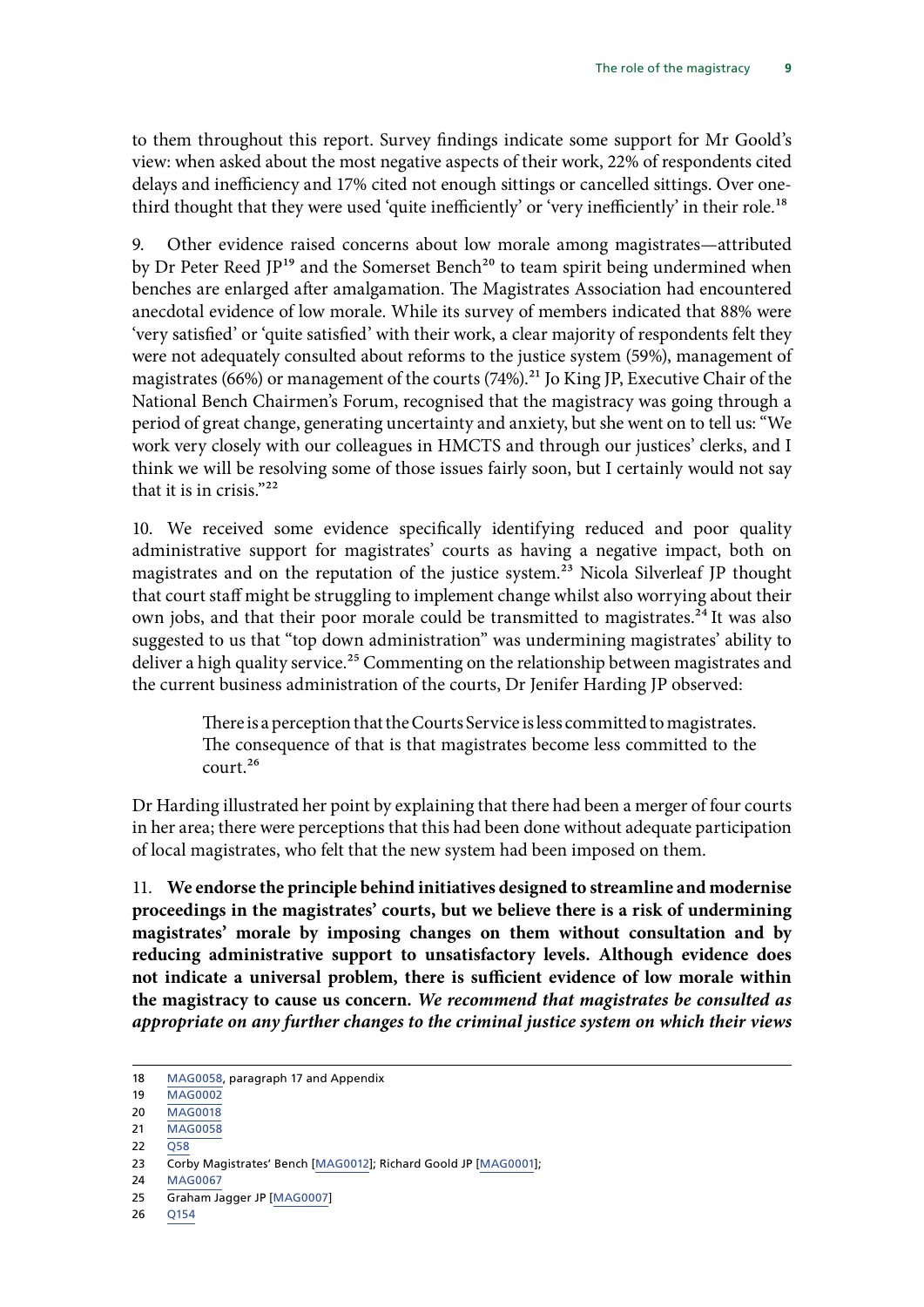<span id="page-11-0"></span>*are likely to assist policy development and/or which are likely to have an impact on their*  role—in particular changes to administrative support to the courts, whether in their *own locality or more widely across the court system.*

#### **Allocation of cases to magistrates**

12. The role of the magistracy is complemented by that of District Judges (sometimes referred to as DJMCs, and formerly known as stipendiary magistrates), who are salaried members of the professional judiciary. They can be allocated to any magistrates' court in England and Wales in response to business needs and they generally sit alone without the support of a court legal adviser. As of April 2016, there were 133 District Judges appointed to sit in magistrates' courts in England and Wales, together with 101 Deputy District Judges who sit part-time on a fee-paid basis.<sup>27</sup>

13. In 2011, the Ministry of Justice published a report of research<sup>28</sup> comparing the strength and skills of magistrates and District Judges, based on interviews and discussion groups with members of the judiciary, court staff, and court users; observations of over 2,000 cases in 44 magistrates' courts; and an interactive cost model which included a notional 'volunteer cost' reflecting the value of magistrates' unpaid time. While magistrates were widely perceived to be better connected to their community and less 'case hardened', the research found that District Judges were viewed as transacting cases more quickly and considered to be more adept at case management. After controlling for key differences, the cost model showed that District Judges were typically more expensive per case than magistrates—mainly because of their salary costs. However, compared to magistrates, District Judges were notably faster in dealing with 'either-way' cases and were found to be less costly for these cases when either the costs of lawyers and legal aid or the 'volunteer costs' for magistrates were taken into account. Following publication of this research, a working group, consisting of senior members of the judiciary, the Magistrates Association, the National Bench Chairmen's Forum and HM Courts and Tribunal Service (HMCTS), was established which agreed a protocol on judicial deployment in the magistrates' courts in 2012.<sup>29</sup> In summary, the protocol determines that serious cases such as those involving terrorism and extradition should always be allocated to District Judges and establishes a presumption that lengthy or complex cases should be allocated to them, as well as a share of more routine court business, including case management and pre-trial reviews. The protocol indicates that District Judges and magistrates should occasionally sit in mixed benches, with a particular view "both to improving the case management skills of magistrates and to improving the culture of collegiality".

14. Alongside an increase in the use of out-of-court disposals such as police cautions, reduction in crime has contributed to a substantial drop in the number of cases being handled by the magistrates' courts; the crime survey for England and Wales indicates that crime has steadily fallen since reaching a peak in 1995.<sup>30</sup> Records for 2005 show that, in that year, nearly 1.9 million defendants were proceeded against in the magistrates' courts<sup>31</sup>

29 [Protocol](https://www.judiciary.gov.uk/wp-content/uploads/JCO/Documents/Protocols/support-judicial-deployment-in-magistrates-court.pdf) to support judicial deployment in the Magistrates' Courts, November 2012

<sup>27</sup> [Courts and Tribunals Diversity Statistics, April 2016](https://www.judiciary.gov.uk/publications/judicial-statistics-2016/)

<sup>28</sup> [The strengths and skills of the Judiciary in the Magistrates' Courts, Ministry of Justice Research Series 9/11,](https://www.gov.uk/government/uploads/system/uploads/attachment_data/file/217366/strengths-skills-judiciary.pdf)  [November 2011](https://www.gov.uk/government/uploads/system/uploads/attachment_data/file/217366/strengths-skills-judiciary.pdf)

<sup>30</sup> Office for National Statistics, Crime in England and Wales: Year ending December 2015, April 2016

<sup>31</sup> [Ministry of Justice, Judicial and Court Statistics, 2007; Table 7.1 "Magistrates' Courts - number of defendants](https://www.gov.uk/government/uploads/system/uploads/attachment_data/file/238698/7467.pdf)  [proceeded against for criminal offences, by offence type, England and Wales 2002 - 2007"](https://www.gov.uk/government/uploads/system/uploads/attachment_data/file/238698/7467.pdf)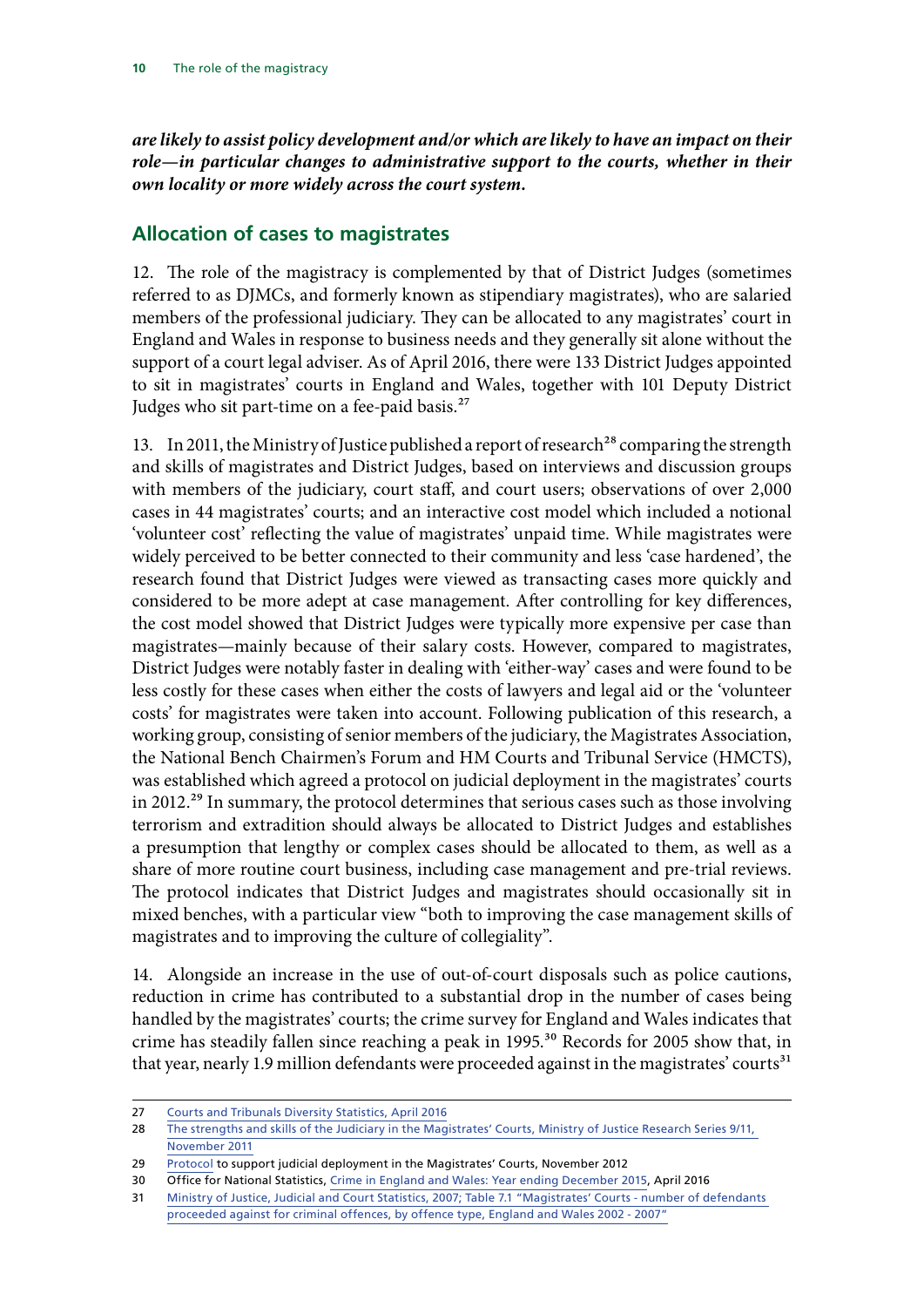whereas, in 2015, the magistrates' courts had fewer than 1.6 million receipts of criminal cases.32 The evidence we received suggests that in consequence of this downward trend some magistrates may be struggling to sit often enough to maintain their competence. For example, Christine Holmes JP told us that "there is not enough work for us to maintain our competence currently"33 and the North East Bench Chairs Forum observed: "Experienced magistrates are losing confidence in their ability, in particular, to chair busy remand, NGAP and GAP courts because of lack of court sittings which they feel has reduced their competence and confidence."<sup>34</sup> In the minds of some magistrates who submitted evidence, this problem is linked to the use of District Judges for cases that magistrates could easily handle themselves. Vivian McCarthy JP expressed concerns that illustrated this view:

> I believe a balance needs to be struck where the needs of all magistrates are met by being regularly exposed to a wide range of case-work. Too heavy a reliance on DJMCs risks reducing competences of the wider bench because all but the most straight-forward work will be dealt with by the professional bench.35

15. A minority of responses made specific complaints about work being removed from magistrates at short notice to ensure that District Judges had sittings<sup>36</sup> or even suggested that District Judges were able to "cherry pick" the most interesting cases.<sup>37</sup> Nicola Silverleaf JP observed that providing District Judges with enough sitting time was a "sensitive issue to benches when they don't have enough work" but recognised that, as salaried public employees, they had to sit an appropriate number of days to remain competent.<sup>38</sup> This point was echoed in several written submissions that we received.<sup>39</sup>

16. However, many magistrates were happy about the relationship between their bench and District Judges, which was variously described as "good"<sup>40</sup>, "excellent"<sup>41</sup> and "very conducive to positive working".<sup>42</sup> Dr Simon Wolfensohn JP thought that the current distribution of work between magistrates and District Judges worked well and that the protocol on judicial deployment "appears to be adequate to regulate the balance".<sup>43</sup> The protocol was expressly supported by others, including David Williams JP.<sup>44</sup> Over 60% of the respondents to the Magistrates Association's member survey thought that the allocation of work between magistrates and District Judges was appropriate all or some of the time.<sup>45</sup> However, we note that over one-fifth of the survey respondents considered the allocation of work to be inappropriate either most or some of the time and, of these respondents, over 80% were concerned about factually complex cases being retained by District Judges. In its submission, the Magistrates Association argued that there was no intrinsic reason why factual complexity should require a District Judge, "whose expertise

<sup>32</sup> Ministry of Justice, Criminal Court Statistics (quarterly), [January to March 2016](https://www.gov.uk/government/statistics/criminal-court-statistics-quarterly-january-to-march-2016), 30 June 2016

<sup>33</sup> O157

<sup>34</sup> [MAG0008](http://data.parliament.uk/writtenevidence/committeeevidence.svc/evidencedocument/justice-committee/role-of-the-magistracy/written/25766.html)

<sup>35</sup> [MAG0085](http://data.parliament.uk/writtenevidence/committeeevidence.svc/evidencedocument/justice-committee/role-of-the-magistracy/written/33933.html)

<sup>36</sup> Clive Lewisohn JP [\[MAG0084](http://data.parliament.uk/writtenevidence/committeeevidence.svc/evidencedocument/justice-committee/role-of-the-magistracy/written/33928.html)]; David Sanderson JP [[MAG0006\]](http://data.parliament.uk/writtenevidence/committeeevidence.svc/evidencedocument/justice-committee/role-of-the-magistracy/written/25470.html); Margaret Robb JP [[MAG0061\]](http://data.parliament.uk/writtenevidence/committeeevidence.svc/evidencedocument/justice-committee/role-of-the-magistracy/written/27989.html), para 1

<sup>37</sup> North East Bench Chairs Forum [[MAG0008\]](http://data.parliament.uk/writtenevidence/committeeevidence.svc/evidencedocument/justice-committee/role-of-the-magistracy/written/25766.html); Chris Taylor JP [[MAG0005](http://data.parliament.uk/writtenevidence/committeeevidence.svc/evidencedocument/justice-committee/role-of-the-magistracy/written/25007.html)]

<sup>38</sup> [Q112](http://data.parliament.uk/writtenevidence/committeeevidence.svc/evidencedocument/justice-committee/role-of-the-magistracy/oral/33285.html)

<sup>39</sup> Dominic Goble JP [\[MAG0062\]](http://data.parliament.uk/writtenevidence/committeeevidence.svc/evidencedocument/justice-committee/role-of-the-magistracy/written/27991.html); North East Bench Chairs Forum [[MAG0008\]](http://data.parliament.uk/writtenevidence/committeeevidence.svc/evidencedocument/justice-committee/role-of-the-magistracy/written/25766.html); Margaret Robb JP [[MAG0061\]](http://data.parliament.uk/writtenevidence/committeeevidence.svc/evidencedocument/justice-committee/role-of-the-magistracy/written/27989.html); Shropshire Bench [\[MAG0034\]](http://data.parliament.uk/writtenevidence/committeeevidence.svc/evidencedocument/justice-committee/role-of-the-magistracy/written/27535.html)

<sup>40</sup> Magistrates Association Staffordshire Branch [[MAG0028](http://data.parliament.uk/writtenevidence/committeeevidence.svc/evidencedocument/justice-committee/role-of-the-magistracy/written/27199.html)], para 1.2

<sup>41</sup> Central London Bench [\[MAG0013](http://data.parliament.uk/writtenevidence/committeeevidence.svc/evidencedocument/justice-committee/role-of-the-magistracy/written/26522.html)]

<sup>42</sup> Richard Goold JP, [Q107](http://data.parliament.uk/writtenevidence/committeeevidence.svc/evidencedocument/justice-committee/role-of-the-magistracy/oral/33285.html)

<sup>43</sup> [MAG0037](http://data.parliament.uk/writtenevidence/committeeevidence.svc/evidencedocument/justice-committee/role-of-the-magistracy/written/27598.html)

<sup>44</sup> [MAG0029](http://data.parliament.uk/writtenevidence/committeeevidence.svc/evidencedocument/justice-committee/role-of-the-magistracy/written/27325.html)

<sup>45</sup> Magistrates Association [\[MAG0058\]](http://data.parliament.uk/writtenevidence/committeeevidence.svc/evidencedocument/justice-committee/role-of-the-magistracy/written/27965.html), Appendix.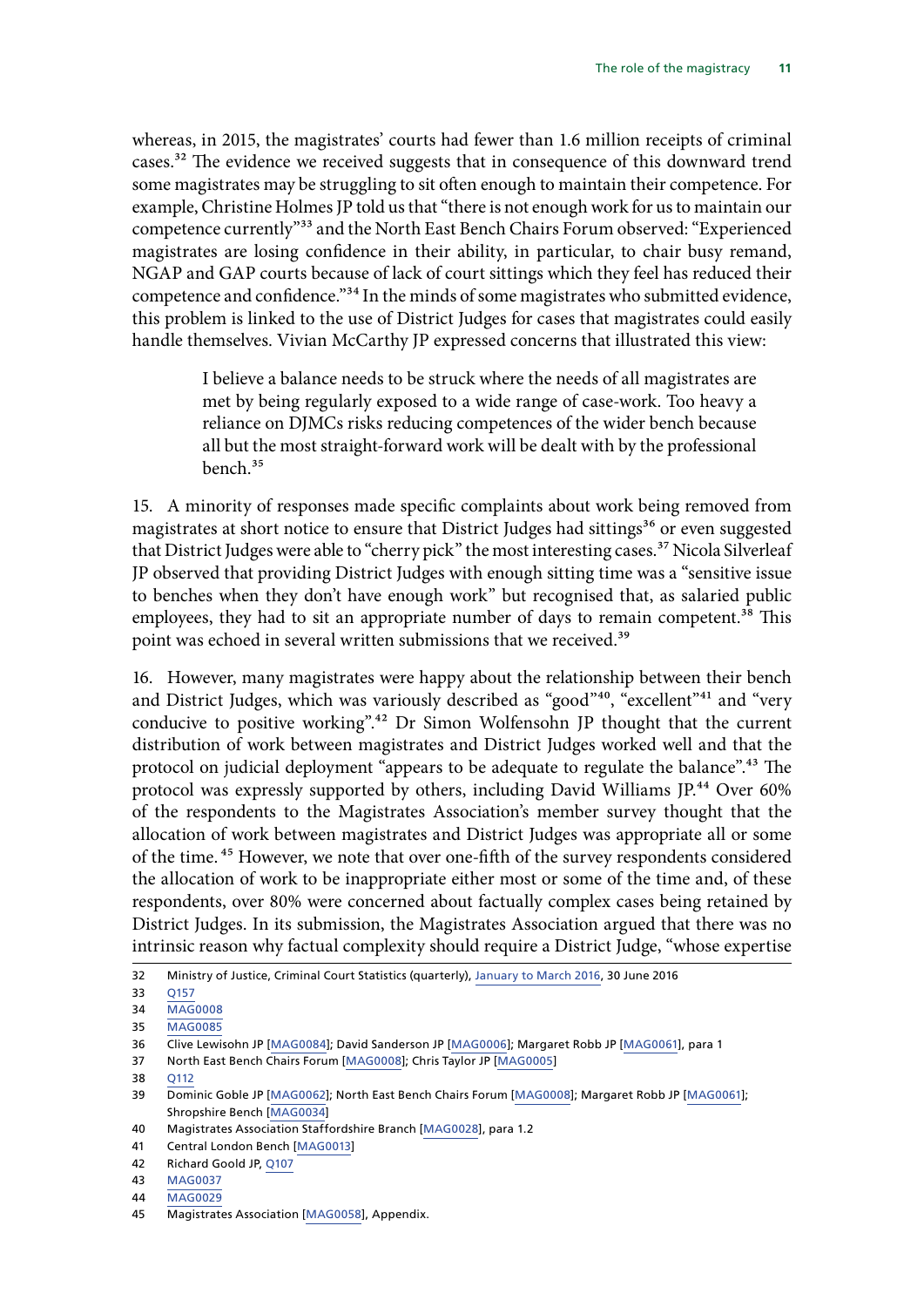is specifically legal".<sup>46</sup> Other evidence that we received supported the view that magistrates would be able to deal with more challenging cases, thus providing them with a greater breadth of experience.<sup>47</sup>

17. The decision as to whether magistrates should sit in a mixed bench with a District Judge to hear a particular trial rests with the justices' clerk. We received a number of submissions arguing that this should happen more often, including from a range of area bodies such as Bedfordshire Magistrates Association,<sup>48</sup> Birmingham and Solihull Bench,<sup>49</sup> Coventry and Warwickshire Magistrates Association,<sup>50</sup> Lincolnshire County Bench<sup>51</sup> and West Mercia Advisory Committee.<sup>52</sup> The idea was also supported by Transform Justice<sup>53</sup> and by some individuals, including Phil Lloyd JP,<sup>54</sup> R W Farrington JP<sup>55</sup> and Robert Lynch, a retired magistrate.<sup>56</sup> In his oral evidence to us, Senior District Judge Howard Riddle, the Chief Magistrate, spoke positively about sitting with magistrates but noted that having a District Judge with two magistrates and their legal adviser was quite an expensive option. He suggested that this approach be used proportionately: "it works very well for a serious or high-profile case."57 In response to the same question, Lord Justice Fulford, the Senior Presiding Judge, commented:

> It provides not only something that is more akin to a jury for the more serious cases but a fantastic training opportunity, both for the lay magistrate and for the District Judge. To sit together and watch each other's skills in operation is extremely useful. Without breaking the bank at Monte Carlo, we would support this happening on a more regular basis than it does at present.58

Lord Justice Fulford added that he had thought for a while that this area required the laying down of some general ground rules to give guidance to justices' clerks.<sup>59</sup>

18. **We recognise that, in practice, there are difficulties in balancing the work of magistrates with that of District Judges and that District Judges must be kept occupied because of their salaried status and the need to maintain their competence. However, it is also important to retain magistrates' competence and to value their time as volunteers.**

19. *We recommend that the Ministry of Justice commission qualitative research into relations between District Judges, magistrates and justices' clerks in a sample of Local Justice Areas, with a view to understanding the source of potential tensions and identifying good practice.*

59 [Q279](http://data.parliament.uk/writtenevidence/committeeevidence.svc/evidencedocument/justice-committee/role-of-the-magistracy/oral/34558.pdf)

<sup>46</sup> [MAG0058,](http://data.parliament.uk/writtenevidence/committeeevidence.svc/evidencedocument/justice-committee/role-of-the-magistracy/written/27965.html) paragraph 47 47 John Dehnel JP [\[MAG0020\]](http://data.parliament.uk/writtenevidence/committeeevidence.svc/evidencedocument/justice-committee/role-of-the-magistracy/written/26791.html), paragraph 1; West Cheshire Bench [\[MAG0065](http://data.parliament.uk/writtenevidence/committeeevidence.svc/evidencedocument/justice-committee/role-of-the-magistracy/written/28006.html)] 48 [MAG0025](http://data.parliament.uk/writtenevidence/committeeevidence.svc/evidencedocument/justice-committee/role-of-the-magistracy/written/26955.html) 49 [MAG0022](http://data.parliament.uk/writtenevidence/committeeevidence.svc/evidencedocument/justice-committee/role-of-the-magistracy/written/26915.html) 50 [MAG0033](http://data.parliament.uk/writtenevidence/committeeevidence.svc/evidencedocument/justice-committee/role-of-the-magistracy/written/27510.html) 51 [MAG0030](http://data.parliament.uk/writtenevidence/committeeevidence.svc/evidencedocument/justice-committee/role-of-the-magistracy/written/27419.html) 52 [MAG0071](http://data.parliament.uk/writtenevidence/committeeevidence.svc/evidencedocument/justice-committee/role-of-the-magistracy/written/28063.html) 53 [MAG0079](http://data.parliament.uk/writtenevidence/committeeevidence.svc/evidencedocument/justice-committee/role-of-the-magistracy/written/31202.html) 54 [MAG0017](http://data.parliament.uk/writtenevidence/committeeevidence.svc/evidencedocument/justice-committee/role-of-the-magistracy/written/26566.html)  55 [MAG0077](http://data.parliament.uk/writtenevidence/committeeevidence.svc/evidencedocument/justice-committee/role-of-the-magistracy/written/28746.html) 56 [MAG0010](http://data.parliament.uk/writtenevidence/committeeevidence.svc/evidencedocument/justice-committee/role-of-the-magistracy/written/26472.html) 57 [Q277](http://data.parliament.uk/writtenevidence/committeeevidence.svc/evidencedocument/justice-committee/role-of-the-magistracy/oral/34558.pdf)

<sup>58</sup> [Q277](http://data.parliament.uk/writtenevidence/committeeevidence.svc/evidencedocument/justice-committee/role-of-the-magistracy/oral/34558.pdf)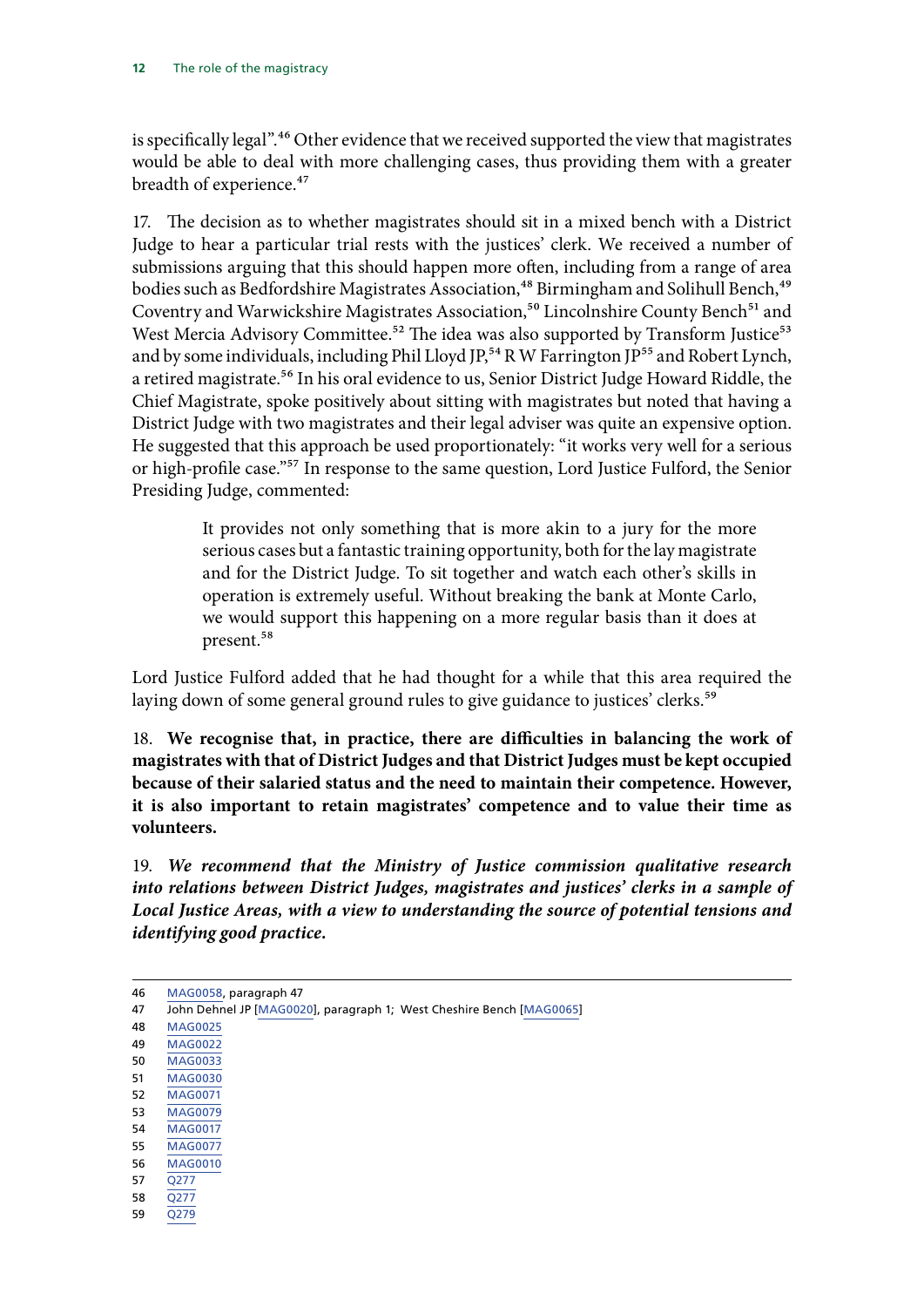<span id="page-14-0"></span>20. **We note that Lord Justice Fulford is considering the possibility of additional guidance for justices' clerks on the allocation of cases in magistrates' courts, a development that we would welcome.** *We recommend that this take the form of an amended version of the protocol to support judicial deployment in the magistrates' court. We further recommend that consideration be given to allowing magistrates to sit without legal advisers when sitting with a District Judge.*

#### **The Single Justice Procedure**

21. Section 48 of the Criminal Justice and Courts Act 2015 introduced the Single Justice Procedure (SJP), by which uncontested cases involving adults charged with summaryonly, non-imprisonable offences may be dealt with on the papers by a single magistrate, supported by a legal adviser, without attendance by the prosecutor or defendant.<sup>60</sup> The procedure is used for low-level cases such as TV licence evasion, failure to register a new vehicle keeper, driving without insurance and depositing litter. Following a pilot phase, the SJP was rolled out nationally from March 2016. Its introduction was supported by the Magistrates Association<sup>61</sup> and the National Bench Chairmen's Forum.<sup>62</sup> The SJP has also proved attractive to magistrates in employment or who have other daytime commitments, as the work can be undertaken outside of normal court hours.<sup>63</sup>

22. The Ministry of Justice suggested to us that the SJP:

provides an opportunity for magistrates—as a bench of three—to spend the majority of their time on more serious cases, allowing for more attention on the cases which have a direct impact upon victims and communities …64

23. While recognised as delivering efficiencies and creating more opportunities for magistrates,<sup>65</sup> the SJP has also created some disquiet. For example, Dr Simon Wolfensohn JP argued that it "goes against very fundamental principles"66 and Christine Holmes JP told us:

> I don't like the Single Justice Procedure. It can be done in a room away from normal court processes, and I think that any form of justice needs to be open and above board. I certainly would not want to see it extended in any way, shape or form.<sup>67</sup>

Other submissions that acknowledged the benefits of the SJP expressed a degree of caution. For example, Vivian McCarthy JP expressed hope "that it does not become a rubber stamp exercise<sup>"68</sup> and the Coventry and Warwickshire Branch of the Magistrates Association was concerned about the idea of extending use of the SJP, particularly if a

<sup>60</sup> The SJP will not be used if a defendant serves notice of intention to plead not guilty, or of a wish not to be tried by a single justice.

<sup>61</sup> [MAG0058,](http://data.parliament.uk/writtenevidence/committeeevidence.svc/evidencedocument/justice-committee/role-of-the-magistracy/written/27965.html) paragraph 19.

<sup>62</sup> [MAG0063](http://data.parliament.uk/writtenevidence/committeeevidence.svc/evidencedocument/justice-committee/role-of-the-magistracy/written/27995.html), paragraph 8

<sup>63</sup> Malcolm Richardson JP, [Q221](http://data.parliament.uk/writtenevidence/committeeevidence.svc/evidencedocument/justice-committee/role-of-the-magistracy/oral/34558.html)

<sup>64</sup> [MAG0050](http://data.parliament.uk/writtenevidence/committeeevidence.svc/evidencedocument/justice-committee/role-of-the-magistracy/written/27892.html), paragraph 10

<sup>65</sup> For example, Oxfordshire Magistrates' Bench [[MAG0052](http://data.parliament.uk/writtenevidence/committeeevidence.svc/evidencedocument/justice-committee/role-of-the-magistracy/written/27910.html)], paragraph 2; National Bench Chairmen's Forum [\[MAG0063\]](http://data.parliament.uk/writtenevidence/committeeevidence.svc/evidencedocument/justice-committee/role-of-the-magistracy/written/27995.html), paragraph 8

<sup>66</sup> [Q163](http://data.parliament.uk/writtenevidence/committeeevidence.svc/evidencedocument/justice-committee/role-of-the-magistracy/oral/33285.pdf)

<sup>67</sup> [Q168](http://data.parliament.uk/writtenevidence/committeeevidence.svc/evidencedocument/justice-committee/role-of-the-magistracy/oral/33285.pdf)

<sup>68</sup> [MAG0085](http://data.parliament.uk/writtenevidence/committeeevidence.svc/evidencedocument/justice-committee/role-of-the-magistracy/written/33933.html)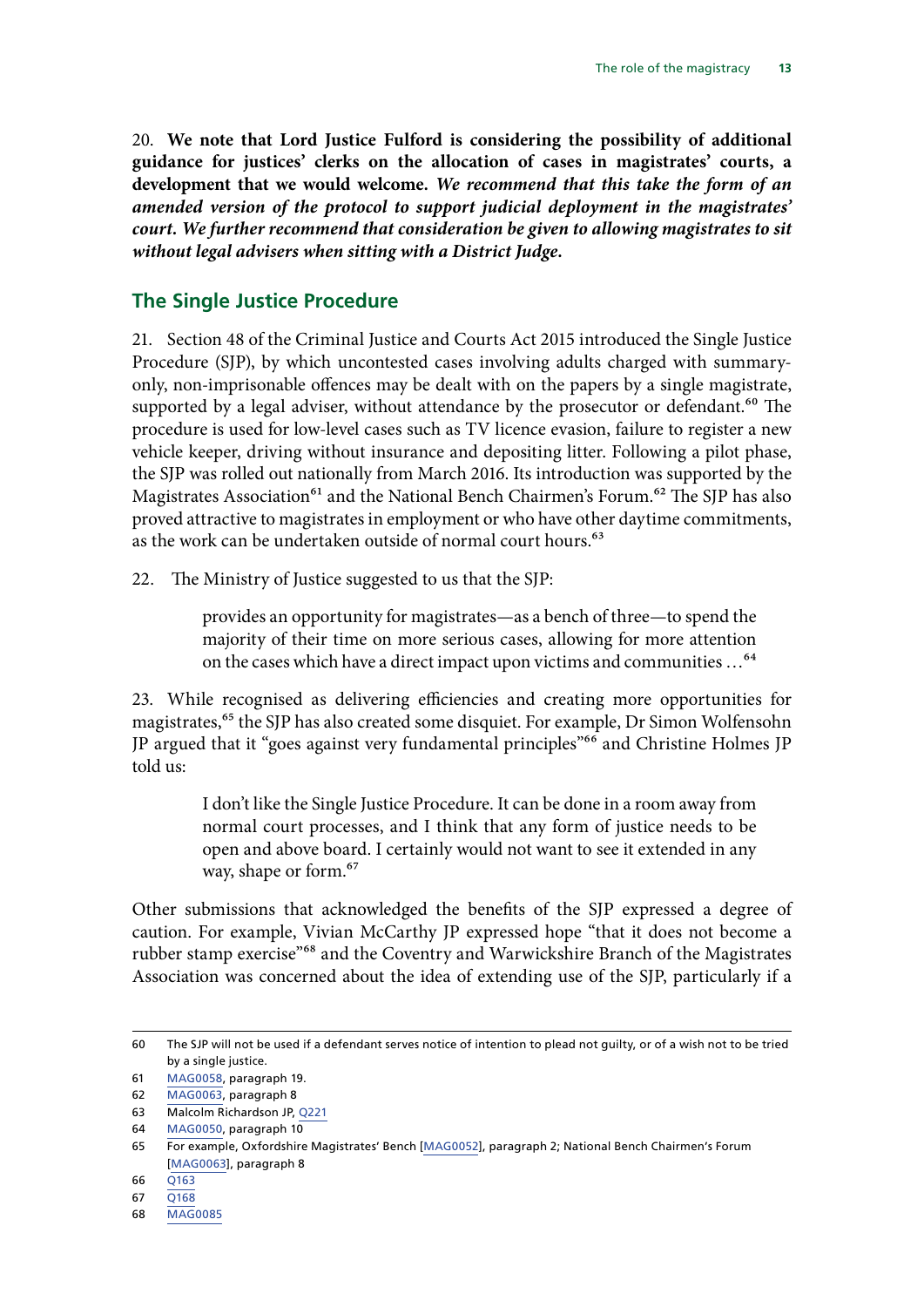<span id="page-15-0"></span>single magistrate had the power to determine guilt or innocence as well as imposing sentence.<sup>69</sup> Peter Lindley Ullathorne JP thought that any expansion of the SJP needed careful consideration, once sufficient experience had been gained and analysed.<sup>70</sup>

24. The written submission of the senior judiciary expressed confidence that the SJP process would not compromise the quality of justice, but accepted that it should be kept "under careful review."71 In his oral evidence to us, the Senior Presiding Judge, Lord Justice Fulford, accepted the need to abide by the principle of open justice but thought that the public had "no appetite" for watching the types of case allocated to the SJP process.<sup>72</sup> He qualified this by suggesting that the hearing of a case involving a public figure might, if necessary, be moved into open court. Lord Justice Fulford indicated his intention of issuing a protocol setting out guidance for single magistrates as to when they should sit in an office, when they should sit in open court and how they should respond to requests for information "to make sure that everything that should be in the public domain is in the public domain."73 However, he wanted to stay his hand until he had received feedback on how the new procedure was operating in practice.<sup>74</sup>

25. We note that the Ministry of Justice is consulting on proposals designed to allow defendants charged with certain minor offences to plead guilty using an entirely automated system that would issue an online conviction and penalty.<sup>75</sup> At first sight, this does appear to raise some issues of concern, particularly the implications of excluding judicial office holders from involvement in disposing of certain criminal cases. We have not taken evidence on this proposal and thus do not draw any conclusions in this Report, but it may be a subject to which we return in the future.

26. **The principle of open justice is central to our common law tradition and also underpins Article 6 of the European Convention on Human Rights. We recognise the efficiency gains of the Single Justice Procedure, but we note concerns have been expressed about any potential extension of the procedure to additional cases.** *We welcome Lord Justice Fulford's intention to issue a protocol setting out guidance for magistrates on when they should sit in open court, and recommend that these concerns be taken into account in the preparation of that protocol.*

#### **Case management**

27. As we noted above, the Transforming Summary Justice (TSJ) initiative, designed to facilitate swifter summary justice with reduced delays and fewer hearings, was introduced in May 2015. TSJ relies in part on effective case management by magistrates—in particular, for first hearings of contested cases allocated to NGAP courts. A recent report by the National Audit Office found the backlog in the magistrates' courts had fallen since mid-2015, and is now lower than in 2012; it also found that the effective trial rate had improved

- 71 [MAG0072](http://data.parliament.uk/writtenevidence/committeeevidence.svc/evidencedocument/justice-committee/role-of-the-magistracy/written/28071.html), paragraph 4
- 72 [Q266](http://data.parliament.uk/writtenevidence/committeeevidence.svc/evidencedocument/justice-committee/role-of-the-magistracy/oral/34558.pdf)
- 73 [Q267](http://data.parliament.uk/writtenevidence/committeeevidence.svc/evidencedocument/justice-committee/role-of-the-magistracy/oral/34558.pdf)
- 74 [Q268](http://data.parliament.uk/writtenevidence/committeeevidence.svc/evidencedocument/justice-committee/role-of-the-magistracy/oral/34558.pdf)

<sup>69</sup> [MAG0033](http://data.parliament.uk/writtenevidence/committeeevidence.svc/evidencedocument/justice-committee/role-of-the-magistracy/written/27510.html)

<sup>70</sup> [MAG0016,](http://data.parliament.uk/writtenevidence/committeeevidence.svc/evidencedocument/justice-committee/role-of-the-magistracy/written/26554.html) paragraph 3(h)

<sup>75</sup> [Transforming our justice system: summary of reforms and consultation, Ministry of Justice. Cm 9321, September](https://consult.justice.gov.uk/digital-communications/transforming-our-courts-and-tribunals)  [2016](https://consult.justice.gov.uk/digital-communications/transforming-our-courts-and-tribunals)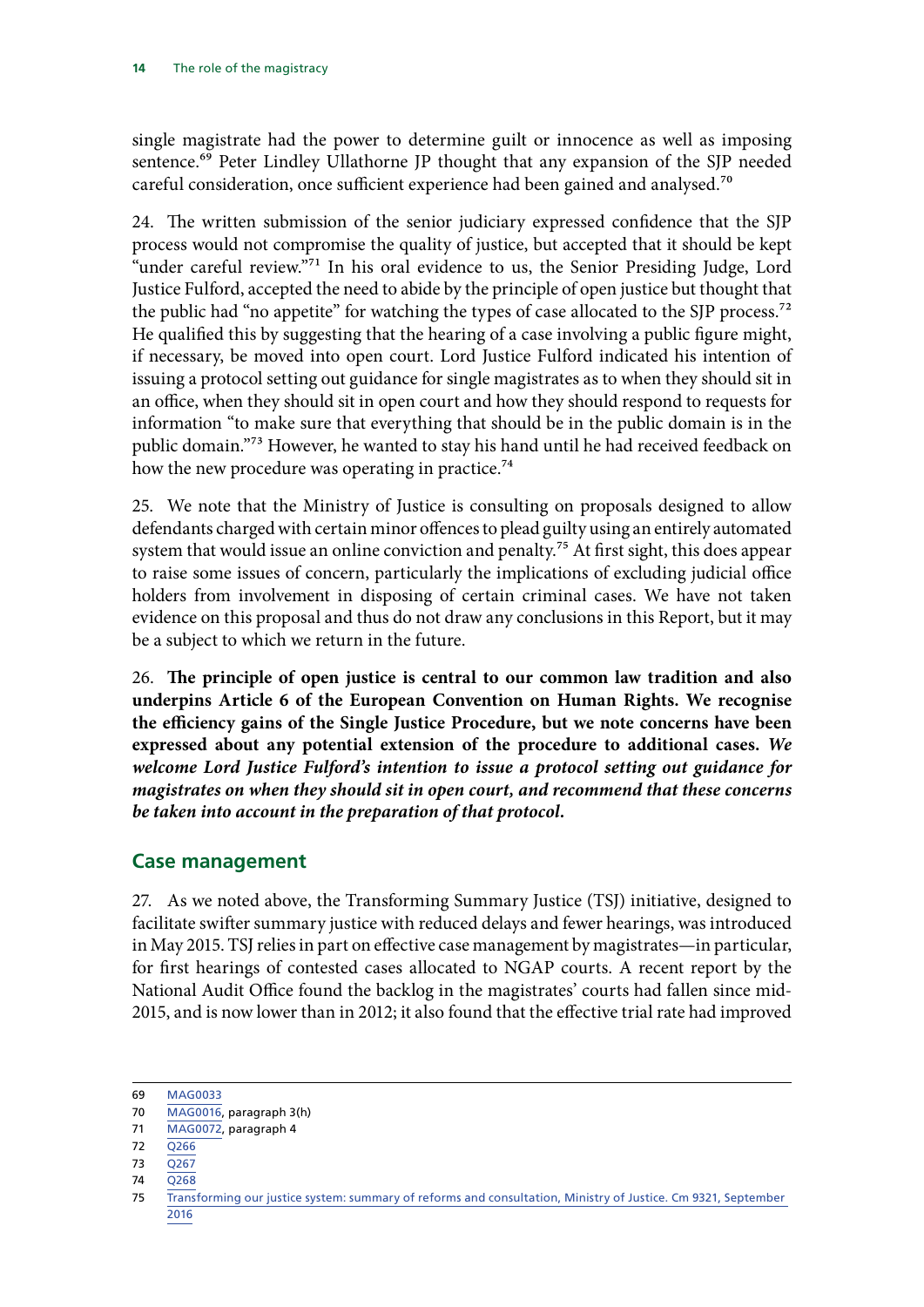by 5% over the same period.76 However, there were divergent opinions as to whether magistrates had acquired the necessary skills for their critical case management role. The Black Country Branch of the Magistrates Association took a positive view:

> Working alongside our professionally qualified legal adviser colleagues we have rapidly picked up the needs for greater control of 'case management' procedures and are no longer subjugated by lawyers, either CPS or defence solicitors, making arguments for why an adjournment should be granted. Training with senior colleagues and members of the senior judiciary (DJs) and use of typical examples in the higher courts has definitely 'stiffened the backbone' of the lay justices.77

28. Others were less sanguine. Peter Chapman emphasised how important it was for magistrates, especially those who chaired court proceedings, "proactively to control court business and challenge delay and non-compliance with court directions".78 Oxfordshire Magistrates' Bench believed that "more extensive and ongoing training" was required to help magistrates deal with more complex matters, such as case management and complicated allocation decisions.79 David Sanderson JP argued that valuable training for case management was undermined by "a reduction in key court staff and a workload that makes effective case management almost impossible".<sup>80</sup> According to Nicholas Moss JP, magistrates should be more self-critical about failing to anticipate factors that led to trials not going ahead, such as taking insufficient steps at the trial-fixing stage to maximize the chances of witness' attendance.<sup>81</sup> A suggestion put to us by the Crown Prosecution Service (CPS) was that a panel of specifically trained 'case management' magistrates be set up to ensure case management in NGAP courts is as robust as possible.<sup>82</sup>

29. The success of the Transforming Summary Justice programme also depends on factors falling outside the control of the magistracy. The HM Crown Prosecution Service Inspectorate (HMCPSI) report<sup>83</sup> on the contribution by the CPS to the TSJ initiative recognised the commitment by CPS staff and their criminal justice system partners to achieving the TSJ aims but found that culture change had not yet been achieved at operational level: for example, compliance by both police and CPS with their disclosure obligations was poor and CPS lawyers were failing to engage with the defence prior to the first hearing. The additional problem of unrepresented defendants in the magistrates' court is one that we have recently raised in a separate report.<sup>84</sup> According to survey evidence cited in a report by Transform Justice, nearly a quarter of defendants coming before magistrates in 2014 were unrepresented.<sup>85</sup> In his written evidence, Dr Chris Knight JP highlighted that:

<sup>76</sup> [National Audit Office: Efficiency in the criminal justice system, March 2016](https://www.nao.org.uk/report/efficiency-in-the-criminal-justice-system/)

<sup>77</sup> [MAG0026](http://data.parliament.uk/writtenevidence/committeeevidence.svc/evidencedocument/justice-committee/role-of-the-magistracy/written/27168.html)

<sup>78</sup> [MAG0036](http://data.parliament.uk/writtenevidence/committeeevidence.svc/evidencedocument/justice-committee/role-of-the-magistracy/written/27594.html)

<sup>79</sup> [MAG0052](http://data.parliament.uk/writtenevidence/committeeevidence.svc/evidencedocument/justice-committee/role-of-the-magistracy/written/27910.html), paragraph 3

<sup>80</sup> [MAG0006](http://data.parliament.uk/writtenevidence/committeeevidence.svc/evidencedocument/justice-committee/role-of-the-magistracy/written/25470.html)

<sup>81</sup> [MAG0032](http://data.parliament.uk/writtenevidence/committeeevidence.svc/evidencedocument/justice-committee/role-of-the-magistracy/written/27487.html)

<sup>82</sup> [MAG0054](http://data.parliament.uk/writtenevidence/committeeevidence.svc/evidencedocument/justice-committee/role-of-the-magistracy/written/27932.html)

<sup>83</sup> HM Crown Prosecution Inspectorate, Transforming Summary Justice: an early perspective of the CPS [contribution,](https://www.justiceinspectorates.gov.uk/hmcpsi/wp-content/uploads/sites/3/2016/02/TSJ_thm_Feb16_rpt.pdf) February 2016

<sup>84</sup> House of Commons Justice Committee, First Report of Session 2016 — 2017: Reduction in sentence for a quilty [plea guideline,](http://www.publications.parliament.uk/pa/cm201617/cmselect/cmjust/168/16802.htm) HC 168

<sup>85</sup> Transform Justice, 2016. [Justice denied? The experience of unrepresented defendants in the criminal justice](http://www.transformjustice.org.uk/wp-content/uploads/2016/04/TJ-APRIL_Singles.pdf)  [system](http://www.transformjustice.org.uk/wp-content/uploads/2016/04/TJ-APRIL_Singles.pdf)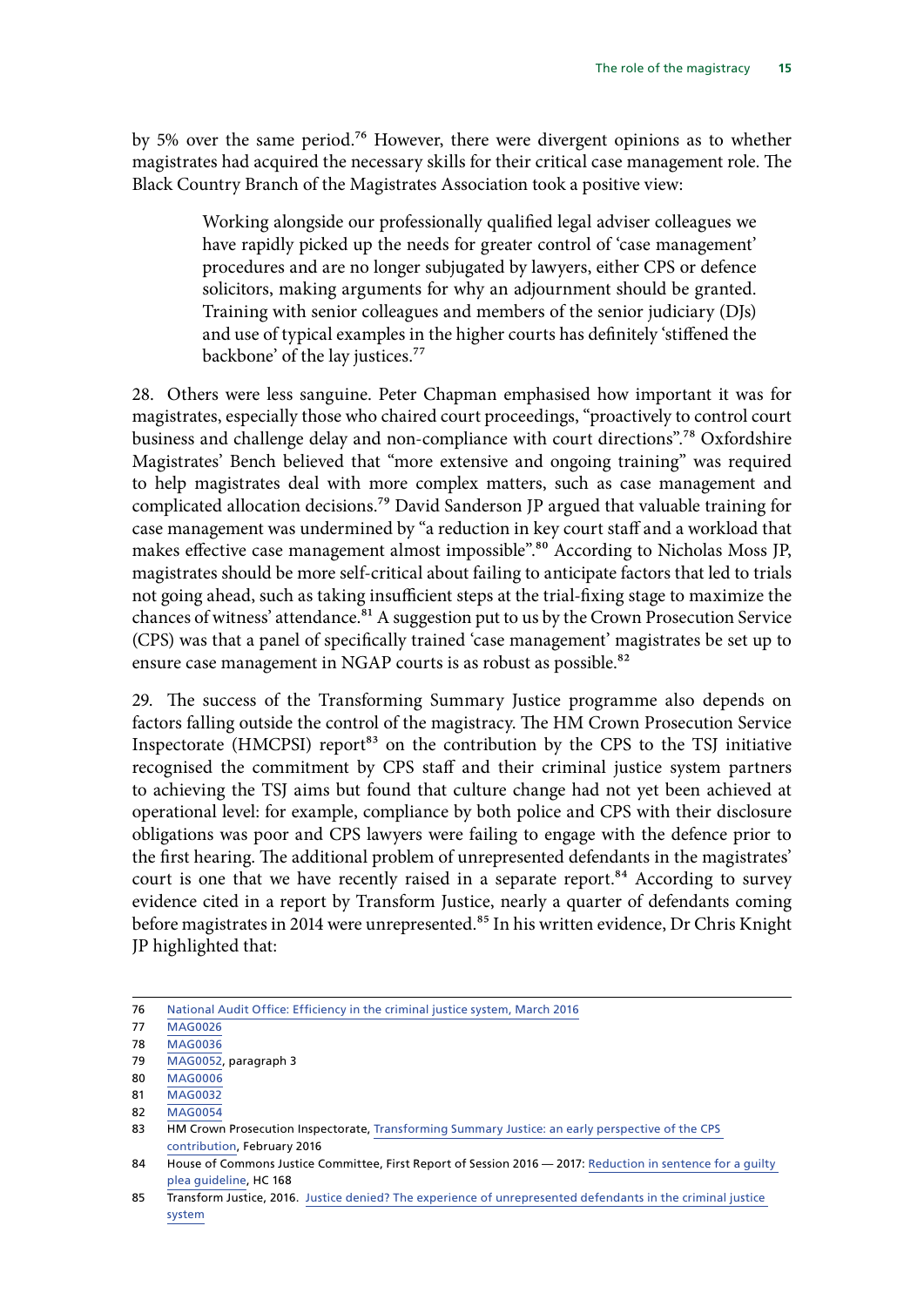what is now lacking is a more vibrant communication process between the bench and the defendant in order that the defendant is quite clear when he or she leaves the courtroom about what has happened and its implications for the future. As we see an increase in unrepresented defendants, this becomes even more significant.<sup>86</sup>

30. We asked the Senior Presiding Judge, Lord Justice Fulford, whether there were any tensions between the recognised importance of local justice and the implications of making ambitious changes to how the judiciary operates—particularly in relation to case management skills. In response, he commented that there are:

> areas of case management where it is appropriate that they are at least focused in the hands of District Judges. If you have very difficult bad character applications in serious sexual offences or you have to grant special measures in very difficult circumstances, it may well be best to ensure that the person with the right qualifications is dealing with that.<sup>87</sup>

31. **We agree that more challenging case management tasks may require the skills of a District Judge and should be allocated accordingly.** *However, recognising that the Transforming Summary Justice initiative depends in part on effective case management of every contested case, we recommend that all magistrates who sit as panel chairs should be offered training to assist them in fulfilling this role as effectively as possible.*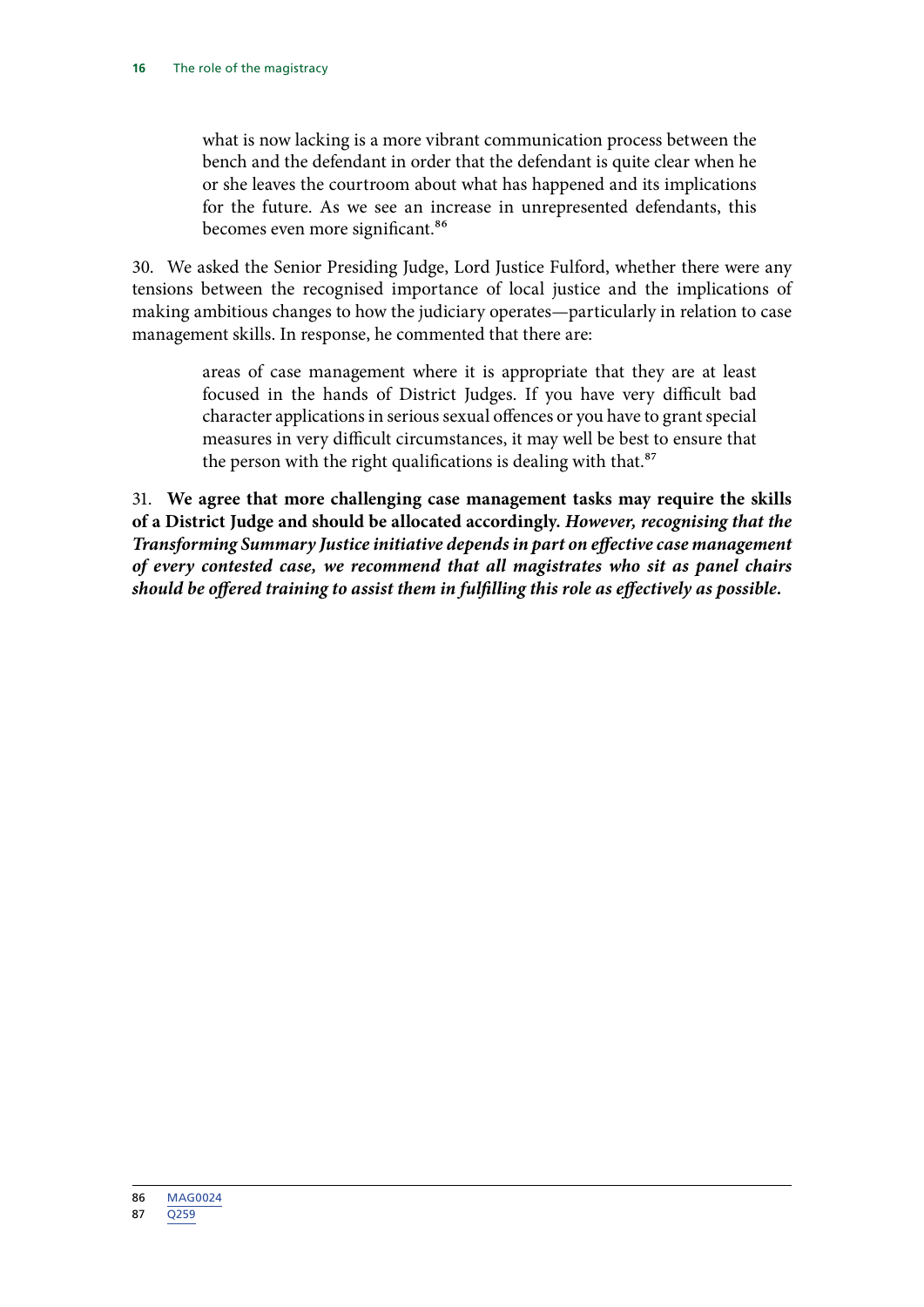## <span id="page-18-0"></span>**3** Recruitment and diversity

#### **How magistrates are recruited**

32. Responsibility for recruiting magistrates lies with the local Advisory Committees on Justices of the Peace, the majority of which are chaired by the Lord-Lieutenant for the area. The Advisory Committees are responsible for interviewing applicants and recommending successful candidates to the Lord Chief Justice, who delegates appointments to the Senior Presiding Judge for England and Wales.<sup>88</sup> Anyone over the age of 18 and under 65 can apply to be a magistrate; no legal training or formal qualifications are required, although applicants must be able to demonstrate six key qualities: good character; understanding and communication; social awareness; maturity and sound temperament; sound judgement; and commitment and reliability. Each area assesses how many new magistrates it needs on an annual basis; we note that only a handful of Advisory Committees are currently seeking applications and that, in the year 2015/2016, only 668 new magistrates were recruited.<sup>89</sup> As for judges (albeit with certain exceptions), <sup>90</sup> magistrates are required by law<sup>91</sup> to retire at 70. At this age, their names are placed on the Supplemental List which allows them to continue carrying out certain minor administrative functions, but not sit in court.

#### **Diversity and age profile of magistrates**

33. The number of magistrates has fallen significantly over the past decade; the current total of 17,552 compares to around 30,000 in 2006.<sup>92</sup> Judicial diversity statistics for 2016<sup>93</sup> show that 53% of magistrates are female and 89% are white. While the latter figure is comparable to the proportion of the overall population that is white  $(86\%)^{94}$ , we note that many benches have no, or very few, Black, Asian and Minority Ethnic (BAME) magistrates. The statistics also indicate that, among serving magistrates, 86% are aged 50 and over, with only 4% under 40 and less than 1% under 30; well over half of magistrates (57%) are within ten years of the retiring age of 70. Only 4% of magistrates declared themselves to be disabled, in comparison to 16% of working age adults and 45% of adults over State Pension age.<sup>95</sup> We further note that the Ministry of Justice statistics on disabled magistrates provide no further breakdown as to the nature of their impairment or the extent to which reasonable adjustments would help them to carry out their duties.

34. The relationship between the magistracy's age profile and the limited number of new magistrates being recruited was highlighted by many of those who submitted evidence to us. It was pointed out that one consequence of an ageing magistracy is the urgent need for succession planning to cope with impending retirements. David Harding JP commented:

<sup>88</sup> [Schedule 13, Crime and Courts Act 2013](http://www.legislation.gov.uk/ukpga/2013/22/schedule/13/enacted)

<sup>89</sup> Source: Judicial Office

<sup>90</sup> [Section 26, Judicial Pensions and Retirement Act 1993](http://www.legislation.gov.uk/ukpga/1993/8/contents)

<sup>91</sup> [Section 13, Courts Act 2003](http://www.legislation.gov.uk/ukpga/2003/39/contents)

<sup>92</sup> [Judicial and Court Statistics 2006,](https://www.gov.uk/government/uploads/system/uploads/attachment_data/file/243134/7273.pdf) Cm 7273, November 2007

<sup>93</sup> [Judicial diversity statistics for 2016](https://www.judiciary.gov.uk/publications/judicial-statistics-2016/)

<sup>94</sup> [Office for National Statistics: ethnicity and national identity in England and Wales: 2011](http://www.ons.gov.uk/peoplepopulationandcommunity/culturalidentity/ethnicity/articles/ethnicityandnationalidentityinenglandandwales/2012-12-11)

<sup>95</sup> Source: [Official Statistics, disability facts and figures \(Great Britain\), January 2014](https://www.gov.uk/government/statistics/disability-facts-and-figures)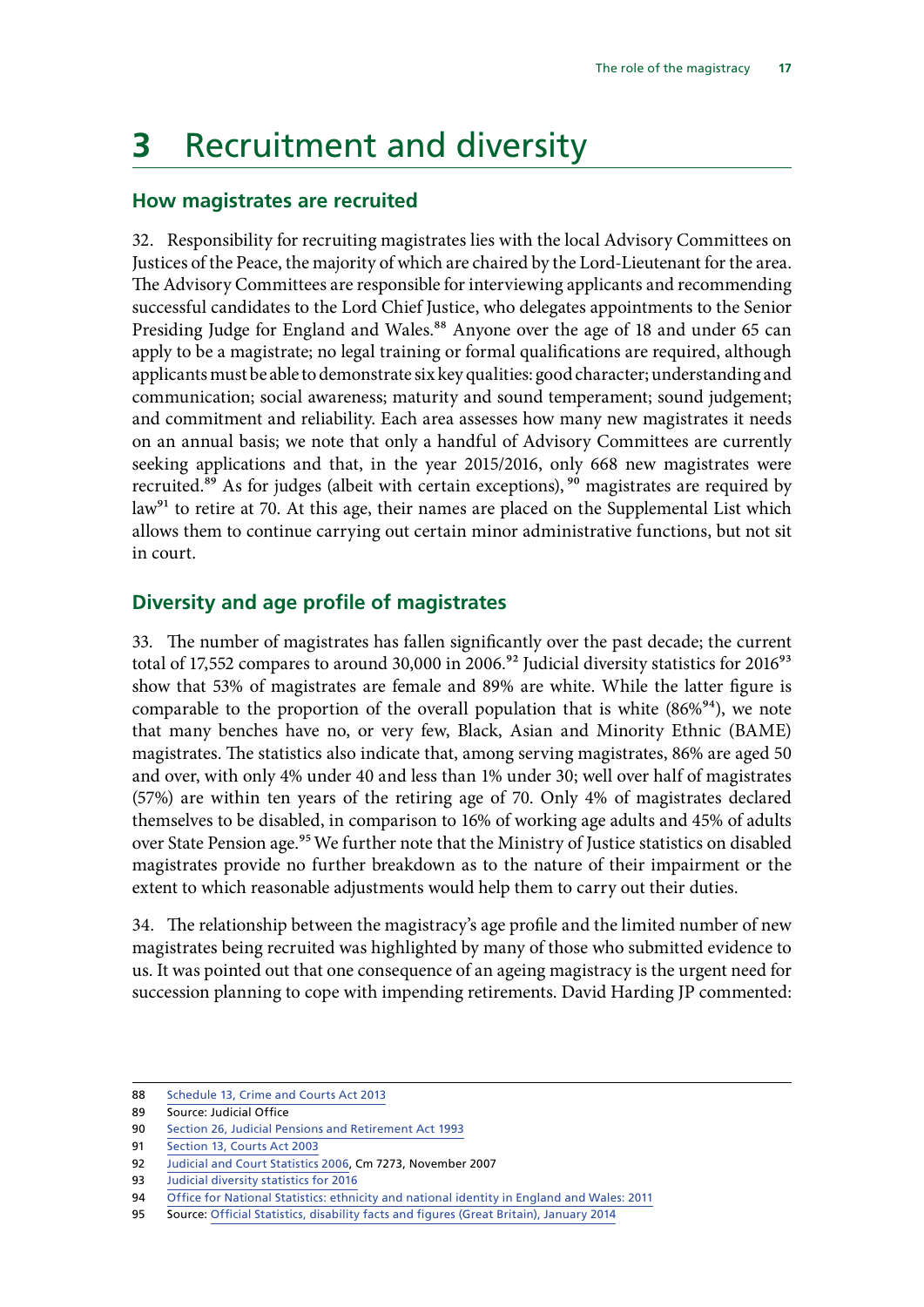Thirty percent of the Worcestershire bench will retire over the next three years. Recruitment recently authorised for 2016 (for the first time for five years) will barely compensate for this year's retirements.<sup>96</sup>

A similar point was made by Coventry and Warwickshire Bench, who told us that significant recruitment was now needed because of the number of magistrates reaching the age of 70 in the next few years—the so-called 'baby boomers'.97 Malcolm Richardson JP, Chair of the Magistrates Association, observed that the fact that seven thousand magistrates were expected to retire within the next five years represented "a huge opportunity" for diverse recruitment to the bench—a goal which he was confident could be realised.<sup>98</sup>

35. We also heard that restrictions on recruitment may be linked to existing magistrates requesting a transfer into a particular area.<sup>99</sup> Norfolk Magistrates' Bench identified a phenomenon of magistrates moving out of cities to rural areas on retirement and then applying to transfer to the local bench: "Opportunities to actively recruit local people of diverse backgrounds and from a younger age group are therefore limited."<sup>100</sup> Christine Holmes JP thought that "the bench has been allowed to stagnate" and suggested that the embargo on recruitment in her area had "ignored the needs of the bench in its future development, succession planning and maintenance of competence in mentoring and appraisal".<sup>101</sup> In the light of perceived problems with 'stop-start' recruitment, an ongoing recruitment process was supported by Riley Smith,<sup>102</sup> as well as by Richard Goold JP who argued in his written evidence:

> With the age profile of magistrates weighted heavily to 50+ it is important that there is a pipeline of candidates who can fill the gaps—not just as they arise but in advance.<sup>103</sup>

36. As we note above, magistrates with experience of sitting in the adult court may undergo training for the Family Court or the Youth Court. Several submissions to our inquiry noted the shortage of magistrates qualified to sit in the Family Court.<sup>104</sup> According to the Coventry and Warwickshire Branch of the Magistrates Association, the problem is "acute" and the position is likely to be aggravated over the next two or three years as a result of retirements.<sup>105</sup> It was suggested by Dr Jenifer Harding JP that a possible solution to shortages of Family Court magistrates might be to raise the mandatory retirement age to 75 in some circumstances:

> We cannot recruit, because we keep asking the same people, who do not want to fill in the complicated form … …. in the next two years, we are going to have lost quite a number of those people at 70. The Family Court is going to be even more hard-pressed than it is at the moment.<sup>106</sup>

102 [MAG0040](http://data.parliament.uk/writtenevidence/committeeevidence.svc/evidencedocument/justice-committee/role-of-the-magistracy/written/27747.html)

<sup>96</sup> [MAG0041](http://data.parliament.uk/writtenevidence/committeeevidence.svc/evidencedocument/justice-committee/role-of-the-magistracy/written/27754.html)

<sup>97</sup> [MAG0060](http://data.parliament.uk/writtenevidence/committeeevidence.svc/evidencedocument/justice-committee/role-of-the-magistracy/written/27984.html)

<sup>98</sup> [Q242](http://data.parliament.uk/writtenevidence/committeeevidence.svc/evidencedocument/justice-committee/role-of-the-magistracy/oral/34558.html)

<sup>99</sup> Liz Harrison JP [[MAG0059](http://data.parliament.uk/writtenevidence/committeeevidence.svc/evidencedocument/justice-committee/role-of-the-magistracy/written/27967.html)]

<sup>100</sup> [MAG0015](http://data.parliament.uk/writtenevidence/committeeevidence.svc/evidencedocument/justice-committee/role-of-the-magistracy/written/26551.html)

<sup>101</sup> [MAG0023](http://data.parliament.uk/writtenevidence/committeeevidence.svc/evidencedocument/justice-committee/role-of-the-magistracy/written/26918.html)

<sup>103</sup> [MAG0001](http://data.parliament.uk/writtenevidence/committeeevidence.svc/evidencedocument/justice-committee/role-of-the-magistracy/written/24248.html)

<sup>104</sup> For example, Leicestershire Advisory Committee [\(MAG0051](http://data.parliament.uk/writtenevidence/committeeevidence.svc/evidencedocument/justice-committee/role-of-the-magistracy/written/27907.html)); West Mercia Advisory Committee ([MAG0071\)](http://data.parliament.uk/writtenevidence/committeeevidence.svc/evidencedocument/justice-committee/role-of-the-magistracy/written/28063.html)

<sup>105</sup> [MAG0033](http://data.parliament.uk/writtenevidence/committeeevidence.svc/evidencedocument/justice-committee/role-of-the-magistracy/written/27510.html)

<sup>106</sup> [Q192](http://data.parliament.uk/writtenevidence/committeeevidence.svc/evidencedocument/justice-committee/role-of-the-magistracy/oral/33285.html)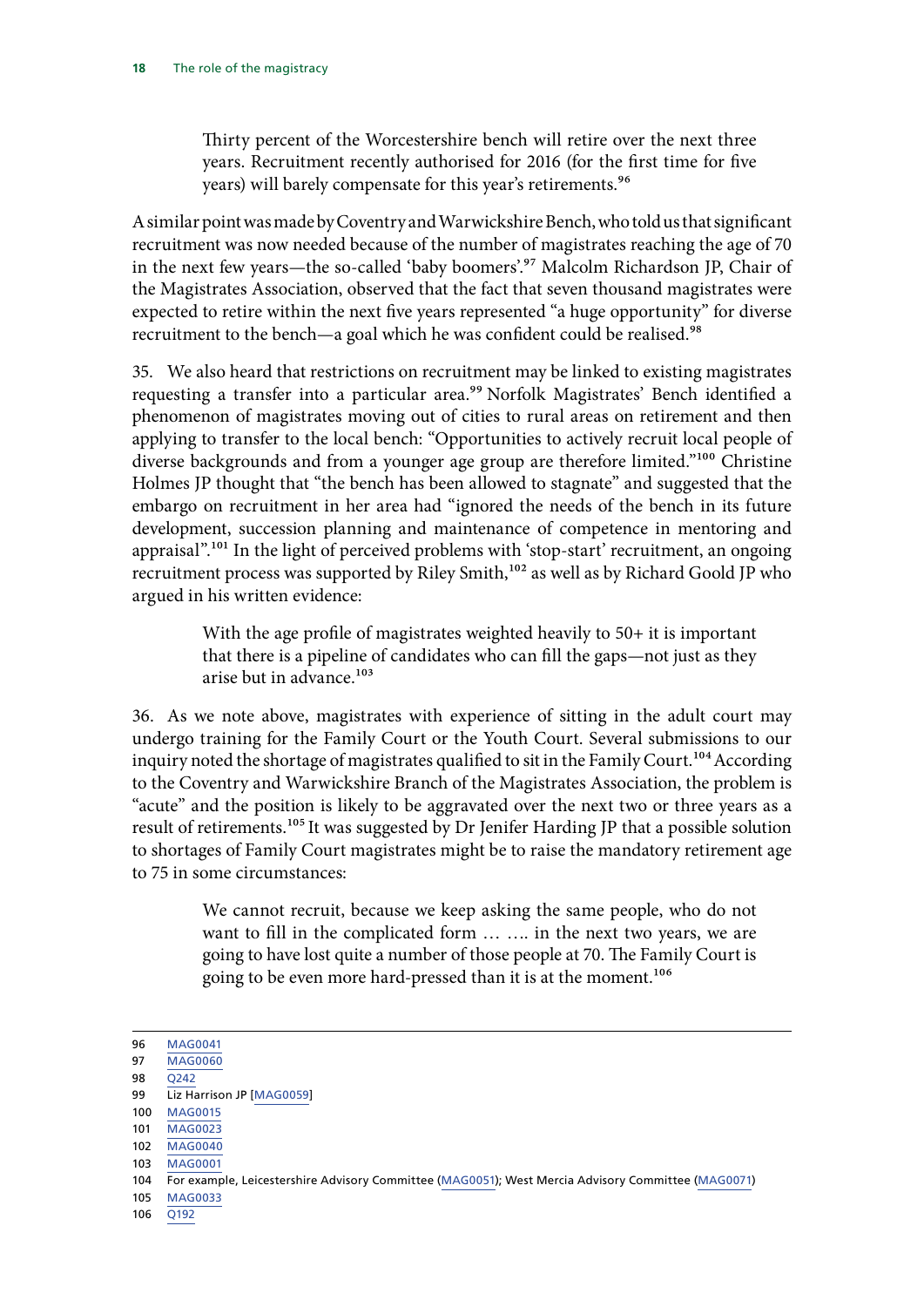<span id="page-20-0"></span>A more general point was made by Peter Lindley Ullathorne JP, who suggested raising the retirement age for all magistrates, to enable them to continue making their experience available for mentoring and for more specialist work.<sup>107</sup> Similarly, Professor James Crabbe JP proposed allowing magistrates to extend their term to the age of 75.108 In contrast, it was also suggested to us that the retirement age might be lowered to allow recruitment of younger magistrates.<sup>109</sup>

37. The need for a long term workforce plan is recognised by the Ministry of Justice, whose written evidence stated that this would "help us to retain our magisterial bench and provide a continuous injection of new talent".<sup>110</sup> When we asked the Minister how this plan would be produced and within what time frame, he was rather unspecific. In his assessment, the number of magistrates required in the medium to long term would depend on the court structure, but "I do not have the answer for that, because we are still in the process of making the reforms".<sup>111</sup>

38. We note that the recent joint statement from the Lord Chancellor, Lord Chief Justice, and the Senior President of Tribunals<sup>112</sup> announced that Local Justice Areas would be reformed to provide more flexibility in listing cases. While we have not taken evidence on this decision, at first sight it would appear to open the possibility of magistrates being deployed more flexibly across Local Justice Areas in response to business needs, reducing the need for recruitment to the magistracy to respond to the predicted workload of individual benches.

39. **We recognise the valuable expertise of many older magistrates and we have particular sympathy with concerns about the shortages of magistrates qualified to sit in the Family Court. We conclude that the solution lies in workforce planning for the magistracy—including for specialist roles. We support the maintenance of a retirement age of 70 for magistrates, the same as for judges, but we consider that on application by individual magistrates it should be possible in exceptional circumstances to extend their appointments, taking into account the outcome of workforce planning.** *We urge the Ministry of Justice, in consultation with the senior judiciary, to undertake a workforce planning exercise for the magistracy at the earliest possible opportunity, taking into account the high proportion of serving magistrates who are expected to retire over the next five to ten years. We also recommend that recruitment be undertaken on a continuous basis, so that approved applicants are available to fill vacancies in their area, or in adjacent areas, as soon as they occur.*

#### **Attracting a wider range of applicants**

40. The dearth of younger applicants to the magistracy was mentioned by many of those who gave evidence to us. This was attributed, in part, to the reluctance of employers to

<sup>107</sup> [MAG0016,](http://data.parliament.uk/writtenevidence/committeeevidence.svc/evidencedocument/justice-committee/role-of-the-magistracy/written/26554.html) paragraph 3(l)

<sup>108</sup> [MAG0009](http://data.parliament.uk/writtenevidence/committeeevidence.svc/evidencedocument/justice-committee/role-of-the-magistracy/written/26325.html)

<sup>109</sup> Dawn Nichol JP [[MAG0004\]](http://data.parliament.uk/writtenevidence/committeeevidence.svc/evidencedocument/justice-committee/role-of-the-magistracy/written/24677.html)

<sup>110</sup> [MAG0050](http://data.parliament.uk/writtenevidence/committeeevidence.svc/evidencedocument/justice-committee/role-of-the-magistracy/written/27892.html), paragraph 44.

<sup>111</sup> [Q323](http://data.parliament.uk/writtenevidence/committeeevidence.svc/evidencedocument/justice-committee/role-of-the-magistracy/oral/34558.html)

<sup>112</sup> [Transforming our justice system - joint statement from the Lord Chancellor, Lord Chief Justice, and the Senior](https://www.gov.uk/government/uploads/system/uploads/attachment_data/file/553261/joint-vision-statement.pdf)  [President of Tribunals, 15 September 2016](https://www.gov.uk/government/uploads/system/uploads/attachment_data/file/553261/joint-vision-statement.pdf)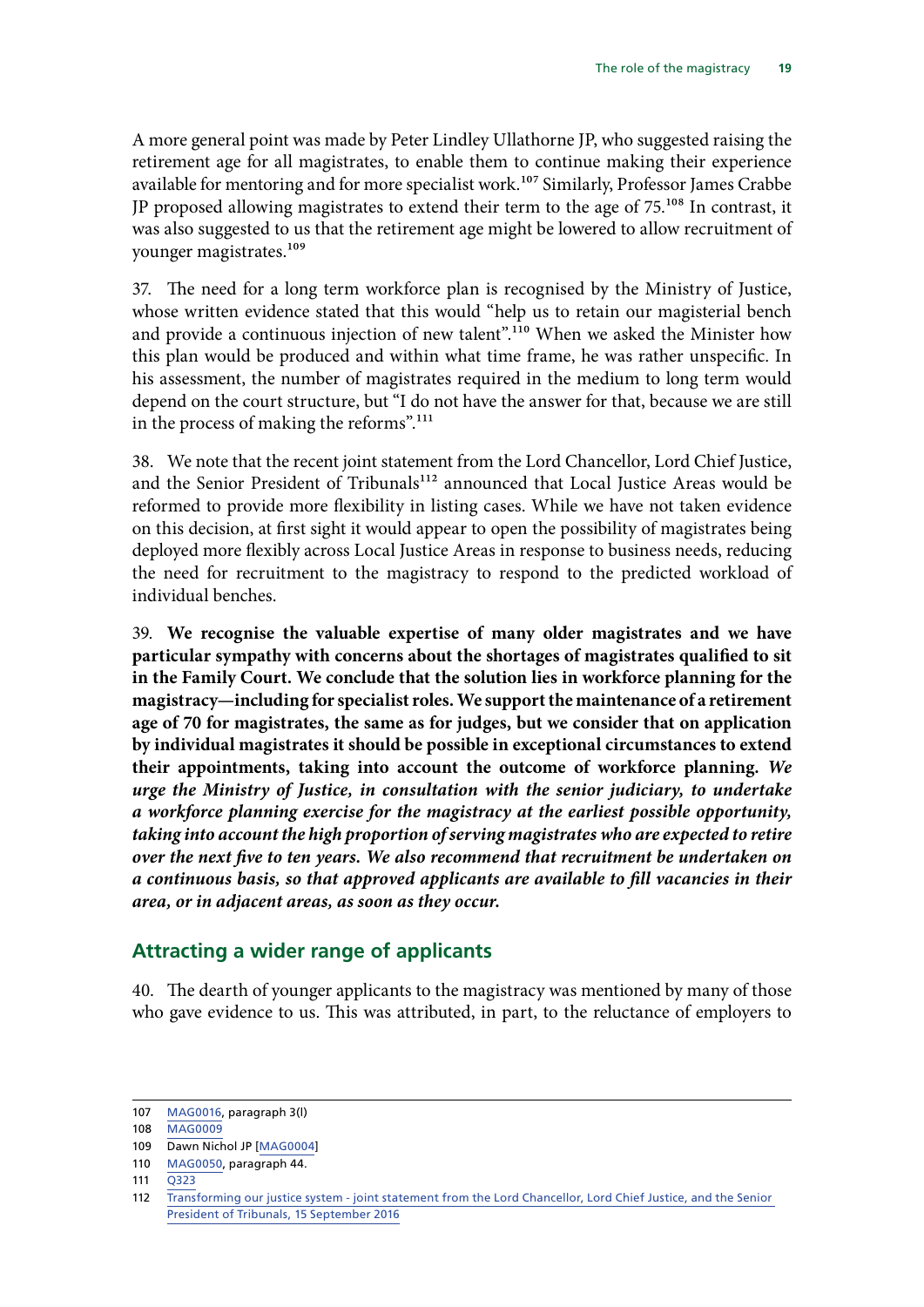release their employees—a point to which we return below. It was also suggested that many younger people are not at the best stage in their lives to consider making this sort of commitment, particularly when they are trying to develop their careers.<sup>113</sup>

41. While the proportion of magistrates from a BAME background (11%) is higher than for other judicial office holders,<sup>114</sup> we had evidence that some areas with a small BAME population had difficulty recruiting from these groups.<sup>115</sup> Even in urban areas, we were told that BAME groups sometimes appear to be under-represented among the magistracy; Luke Rigg JP reported that, at a London-wide training event attended by 200 or 300 magistrates, he "could count the number of ethnic minorities in that room on my hand".<sup>116</sup> West Mercia Advisory Committee considered that more effort should be made to overcome "cultural boundaries" that inhibited those from a BAME background from applying to be magistrates, and suggested that working with places of worship might help to achieve this.<sup>117</sup> According to Leicester Advisory Committee, the most successful way of generating interest in the magistracy was to "invite ethnic minority magistrates to talk to their own communities and encourage them to apply".<sup>118</sup>

42. We received evidence relating to disabled magistrates, including from Disability Awareness and Advice Ltd, who thought that too little had been done to encourage disabled people to apply to be magistrates and drew particular attention to limited wheelchair access to court buildings, with wheelchair users often having to enter via a back door, "something that was recognised as inappropriate and demeaning more than 20 years ago". The organisation argued for a disability strategy for the courts, created by disabled people themselves.119 Underlining the difficulties encountered by magistrates with mobility impairments, Margaret Robb JP told us about a wheelchair user who resigned from the magistracy after less than two years "due to the lack of facilities for his disability".120 These views are supported by research into the magistracy and disability, incorporating survey responses from over 250 magistrates, which found that 45% of magistrates with disabilities had experienced disability discrimination.<sup>121</sup> The Prison Reform Trust proposed that Advisory Committees adopt a version of the 'two ticks' scheme to encourage disabled applicants for the magistracy<sup>122</sup> and suggested that a similar approach be adopted for other under-represented groups.<sup>123</sup>

43. While some, including Lord Justice Fulford,<sup>124</sup> thought that the local Advisory Committees worked well and were doing all they could to secure a more diverse bench, others were less sure about this. For example, Phil Lloyd JP told us:

> Recruitment procedures have not changed in years, the recruitment process takes too long, between 12 and 18 months from start to being sworn in. The

<sup>113</sup> Vivian McCarthy JP [\[MAG0085](http://data.parliament.uk/writtenevidence/committeeevidence.svc/evidencedocument/justice-committee/role-of-the-magistracy/written/33933.html)], Central London Bench [[MAG0013](http://data.parliament.uk/writtenevidence/committeeevidence.svc/evidencedocument/justice-committee/role-of-the-magistracy/written/26522.html)]

<sup>114</sup> For example, the [Judicial diversity statistics for 2016](https://www.judiciary.gov.uk/publications/judicial-statistics-2016/) indicate that 5% of District Judges (Magistrates' Courts) identify themselves as being from a Black, Asian or Minority Ethnic background.

<sup>115</sup> North East Bench Chairs Forum [[MAG0008\]](http://data.parliament.uk/writtenevidence/committeeevidence.svc/evidencedocument/justice-committee/role-of-the-magistracy/written/25766.html), Somerset Bench [\[MAG0018](http://data.parliament.uk/writtenevidence/committeeevidence.svc/evidencedocument/justice-committee/role-of-the-magistracy/written/26680.html)]

<sup>116</sup> [Q134](http://data.parliament.uk/writtenevidence/committeeevidence.svc/evidencedocument/justice-committee/role-of-the-magistracy/oral/33285.html)

<sup>117</sup> [MAG0071](http://data.parliament.uk/writtenevidence/committeeevidence.svc/evidencedocument/justice-committee/role-of-the-magistracy/written/28063.html)

<sup>118</sup> [MAG0051](http://data.parliament.uk/writtenevidence/committeeevidence.svc/evidencedocument/justice-committee/role-of-the-magistracy/written/27907.html)

<sup>119</sup> [MAG0078](http://data.parliament.uk/writtenevidence/committeeevidence.svc/evidencedocument/justice-committee/role-of-the-magistracy/written/29386.html)

<sup>120</sup> [MAG0061](http://data.parliament.uk/writtenevidence/committeeevidence.svc/evidencedocument/justice-committee/role-of-the-magistracy/written/27989.html)

<sup>121</sup> [A report into the magistracy and disability - research and survey findings. Harry Taylor JP, April 2015](http://pf7d7vi404s1dxh27mla5569.wpengine.netdna-cdn.com/files/library/A%20Report%20into%20the%20Magistracy%20and%20Disability%20-%20Survey%20and%20Research%20Findings%20v2.4%20-%20Copy.pdf)

<sup>122</sup> Under the 'two ticks' scheme, Jobcentre Plus gives an endorsement to employers who have demonstrated a commitment employing disabled people.

<sup>123</sup> [MAG0053](http://data.parliament.uk/writtenevidence/committeeevidence.svc/evidencedocument/justice-committee/role-of-the-magistracy/written/27928.html)

<sup>124</sup> [Q283](http://data.parliament.uk/writtenevidence/committeeevidence.svc/evidencedocument/justice-committee/role-of-the-magistracy/oral/34558.html)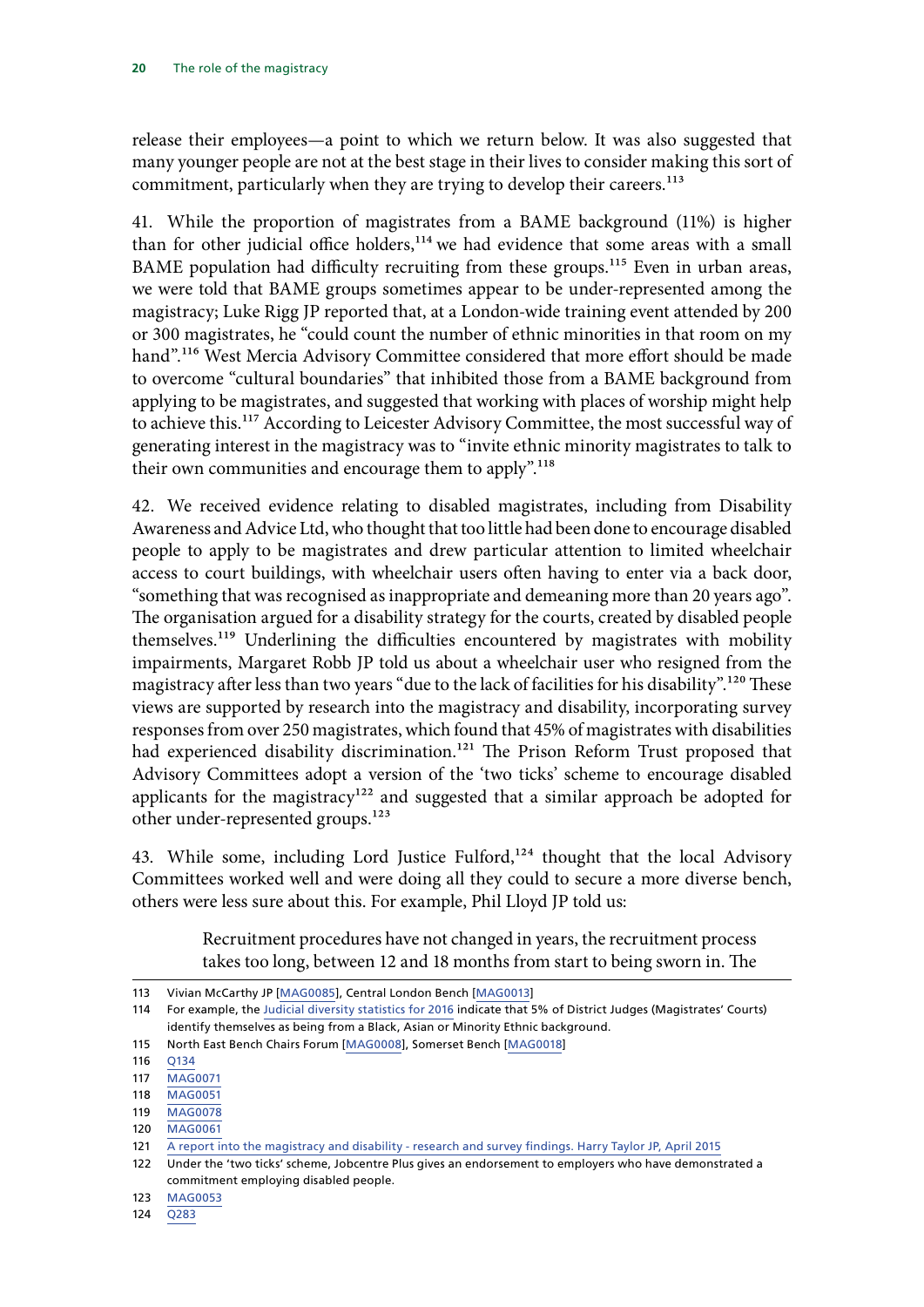Local Justice Area Advisory Committees who select and interview, in the main, are made up from white, middle class, middle aged magistrates and volunteers.125

Similar views were expressed by Nicola Silverleaf JP in her submission:

Advisory Committees tend only to recruit people similar to those already there, and are not recruiting sufficiently frequently to be good at it. Small numbers mean there is a waiting list of "traditional" applicants so very little effort needs to be made.<sup>126</sup>

44. Under Part 2 of Schedule 13 to the Crime and Courts Act 2013,<sup>127</sup> if two candidates are of equal merit, one may be preferred over the other in order to increase diversity among that group of judicial office holders. The Judicial Appointments Commission has limited application of this provision to race and gender.<sup>128</sup> Transform Justice drew our attention<sup>129</sup> to the fact that the equal merit provision is not yet in place for the recruitment of magistrates—although Lord Justice Fulford told us that "very serious consideration" is now being given to implementing it for the magistracy.<sup>130</sup> The evidence of underrepresentation we have noted above indicates potential benefits from introducing the equal merit provision for the protected characteristics of age—particularly for younger age groups—and for race and disability. However, the current gender balance within the magistracy does not suggest a need to introduce it for the protected characteristic of sex.

45. Several submissions criticised the length of the recruitment process.<sup>131</sup> Luke Rigg JP—a young magistrate who had recently been appointed—told us that he had undergone a year-long application process, which was "far too long"; he thought that this could be offputting for some people.<sup>132</sup> In Mr Rigg's view, the lack of diversity among both Advisory Committee members and sitting magistrates was another factor that might deter people from pursuing applications, because:

> if you go to an interview and there are not any people who reflect you on the committee, it can be off-putting. You go into a courtroom to visit and observe and there aren't any people who reflect you. It is a big problem.<sup>133</sup>

Mr Rigg also observed that, owing to a lack of advertising about what magistrates do, many people do not know what their role is, or whether it is paid or voluntary.<sup>134</sup> This view was supported by the research findings of Professor Mike Hough and Professor Julian Roberts, who told us they had found that people are poorly informed about the magistracy and about the fact that magistrates are volunteers drawn from the community.<sup>135</sup> With

134 [Q128](http://data.parliament.uk/writtenevidence/committeeevidence.svc/evidencedocument/justice-committee/role-of-the-magistracy/oral/33285.html)

<sup>125</sup> [MAG0017](http://data.parliament.uk/writtenevidence/committeeevidence.svc/evidencedocument/justice-committee/role-of-the-magistracy/written/26566.html)

<sup>126</sup> [MAG0067,](http://data.parliament.uk/writtenevidence/committeeevidence.svc/evidencedocument/justice-committee/role-of-the-magistracy/written/28020.html) paragraph 20

<sup>127</sup> [Part 2 of Schedule 13 to the Crime and Courts Act 2013](http://www.legislation.gov.uk/ukpga/2013/22/schedule/13/enacted)

<sup>128</sup> [Equal Merit Provision, Judicial Appointments Commission Policy, April 2014](https://jac.judiciary.gov.uk/sites/default/files/sync/about_the_jac/equal-merit-provision-policy.pdf)

<sup>129</sup> [MAG0070](http://data.parliament.uk/writtenevidence/committeeevidence.svc/evidencedocument/justice-committee/role-of-the-magistracy/written/28059.html)

<sup>130</sup>  $\overline{O283}$ 

<sup>131</sup> For example, Leicestershire Advisory Committee [\[MAG0051](http://data.parliament.uk/writtenevidence/committeeevidence.svc/evidencedocument/justice-committee/role-of-the-magistracy/written/27907.html)], Association of Lord-Lieutenants [\[MAG0046](http://data.parliament.uk/writtenevidence/committeeevidence.svc/evidencedocument/justice-committee/role-of-the-magistracy/written/27849.html)], paragraph 8

<sup>132</sup> [Q132](http://data.parliament.uk/writtenevidence/committeeevidence.svc/evidencedocument/justice-committee/role-of-the-magistracy/oral/33285.html)

<sup>133</sup> [Q134](http://data.parliament.uk/writtenevidence/committeeevidence.svc/evidencedocument/justice-committee/role-of-the-magistracy/oral/33285.html)

<sup>135</sup> [MAG0081](http://data.parliament.uk/writtenevidence/committeeevidence.svc/evidencedocument/justice-committee/role-of-the-magistracy/written/31683.html)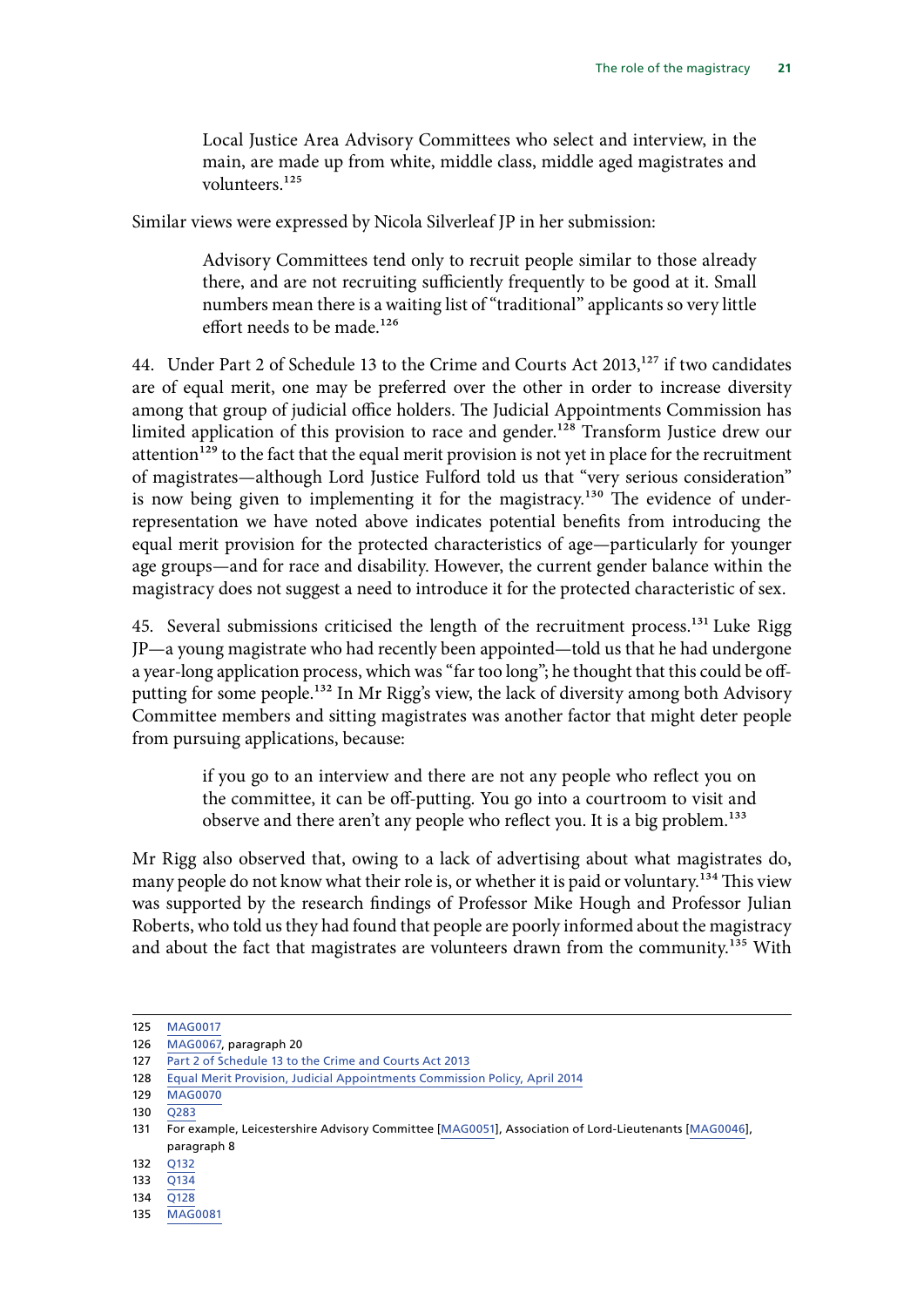regard to recruitment, David Sanderson JP suggested that the only way of knowing that it was taking place "was by checking with the judicial administration staff or being advised by word of mouth".136

46. The degree to which Advisory Committees engage with local communities was identified as a key factor in encouraging diverse applications. Jo King JP of the National Bench Chairmen's Forum recognised that having a narrow pool of applicants would make it very difficult to address diversity issues. She commented:

> As far as I am aware, no centralised advertising has been done for several years. Various informal methods are tried, but it is not always easy to identify the groups that might be interested or the appropriate people to speak to within those groups. A lot of work happens on a local basis, some of which is more successful… … 137

More positively, we heard of commendable efforts to attract diverse applicants made by the Staffordshire Advisory Committee, who recognised that it was inadequate to rely on a website and was:

> subsequently very successful in getting a strong response by a major publicity campaign, using local newspapers and TV/Radio, and putting up notices in public places such as libraries, leisure centres, supermarkets and Parish noticeboards.<sup>138</sup>

47. A number of witnesses mentioned in positive terms the successful work of the Magistrates in the Community programme, run and funded by the Magistrates Association to increase public awareness of the role of magistrates in the criminal and civil justice system.<sup>139</sup> For example, Sheena Jowett JP, the Deputy Chair of the Magistrates Association, gave the following example:

> obviously in Wales the ability to speak Welsh is highly important. Magistrates in the Community went to a Welsh-speaking school, where they had a parents' evening and targeted parents who could speak Welsh. Eventually, through the application process, we got two new magistrates.

48. However, there is a widespread view that the Magistrates in the Community initiative is under-resourced. Malcolm Richardson JP, Chair of the Magistrates Association, informed us that they hoped to obtain funding from grant-giving bodies to support the programme, but that prospective funders "are a lot happier to do that when they get matching funding from elsewhere".140 We also heard from Robert Lynch, a retired magistrate, that Buckingham Magistrates Association had obtained funding from assets

<sup>136</sup> [MAG0006](http://data.parliament.uk/writtenevidence/committeeevidence.svc/evidencedocument/justice-committee/role-of-the-magistracy/written/25470.html)

<sup>137</sup>  $\overline{O77}$ 

<sup>138</sup> [MAG0027](http://data.parliament.uk/writtenevidence/committeeevidence.svc/evidencedocument/justice-committee/role-of-the-magistracy/written/27172.html)

<sup>139</sup> The Magistrates Association explains on its [website:](https://www.magistrates-association.org.uk/about-magistrates/magistrates-community) 'Teams of magistrates are willing to attend primary, secondary, 6th form colleges, schools, community groups and employers etc to give a presentation and discuss: how magistrates are appointed; what kind of cases they deal with; how guilt or innocence is decided; how magistrates decide to sentence.'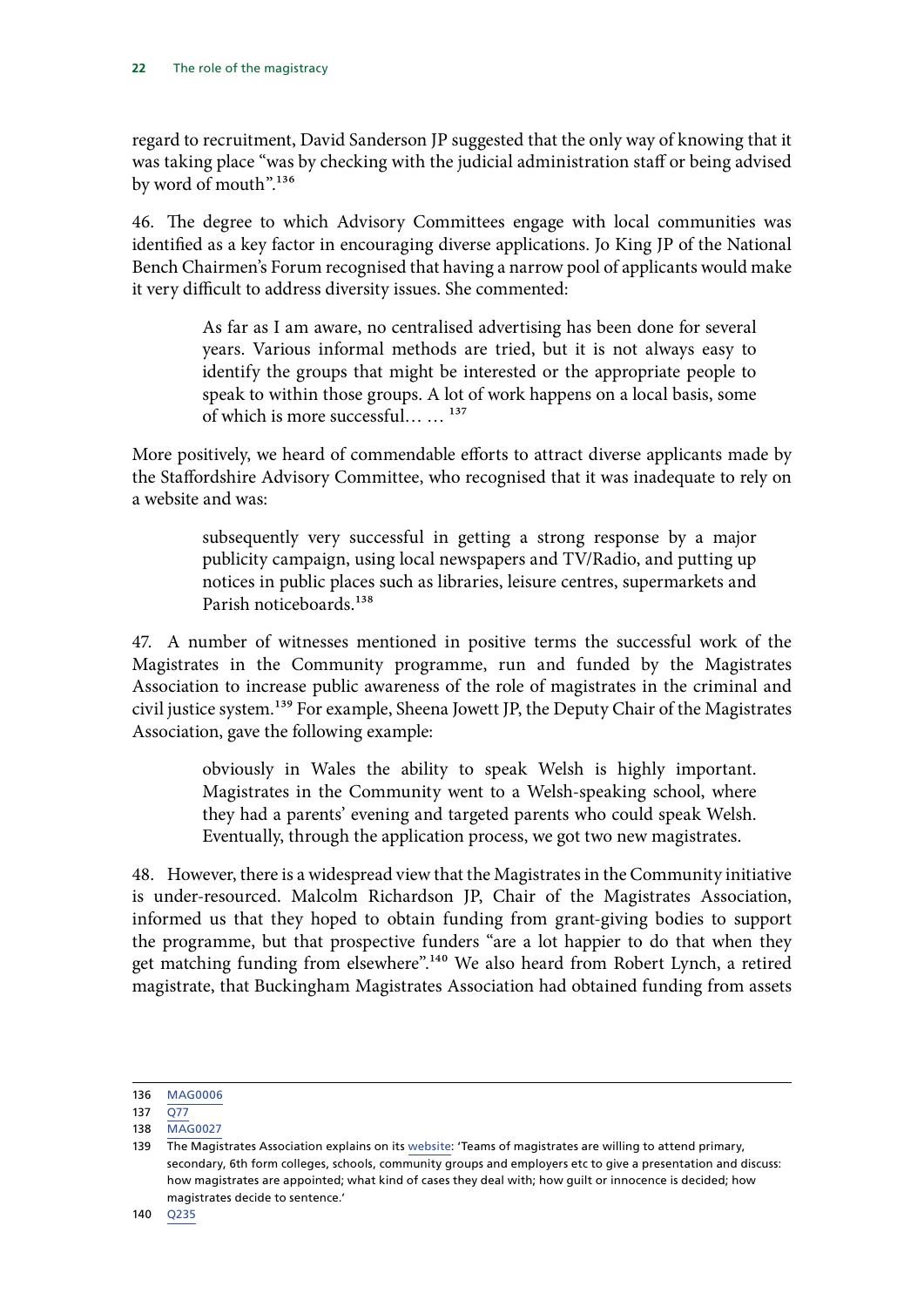<span id="page-24-0"></span>recovered under the Proceeds of Crime Act 2002. He wondered whether this approach could be used to support a publicity campaign "to widen the net of recruitment, from the BME community for example".<sup>141</sup>

49. **We conclude that having a large cohort of magistrates approaching the age of retirement presents a great opportunity to promote diversity among those who are recruited to replace them. We recognise the considerable efforts that have been made to encourage applications for the magistracy from a wider range of people, and we commend the imaginative approaches to improving diversity that have been drawn to our attention.**

50. *We recommend that the Ministry of Justice and the senior judiciary devise a strategy containing the following steps as a matter of priority to increase the diversity of applicants and recruits for the magistracy:*

- *Adopting a wider and more proactive advertising strategy for potential applicants, seeking in particular to attract magistrates from less conventional backgrounds*
- *Streamlining the recruitment process, so that applications are processed within six months*
- *Introducing a scheme similar to the 'two ticks' model to encourage disabled applicants, and working with the HMCTS to ensure that reasonable adjustments can be made where required*
- *Providing additional funding for Magistrates in the Community, together with active promotion of the scheme to potential corporate sponsors*
- *Considering the introduction of the 'equal merit' provisions for recruitment to the magistracy for the protected characteristics of race, disability and age.*

#### **Encouraging employers**

51. We received evidence identifying particular barriers preventing or discouraging those who are employed from becoming magistrates. Under section 50(1) of the Employment Rights Act 1996, an employer is required to allow an employee to take reasonable time off during working hours to perform his or her duties as a magistrate—although this time does not have to be paid. We heard of employed magistrates facing resistance from their employers, as well as financial disincentives. For example, the Executive Committee of the Powys and Herefordshire Branch of the Magistrates Association told us that:

> employers are increasingly reluctant to support employees with time off to undertake the duties. For those employees who do manage to obtain time off the compensation may be inadequate and does not necessarily compensate the employee for any pension contributions which they would have accumulated … . this, over a number of years, this can amount to a considerable loss.142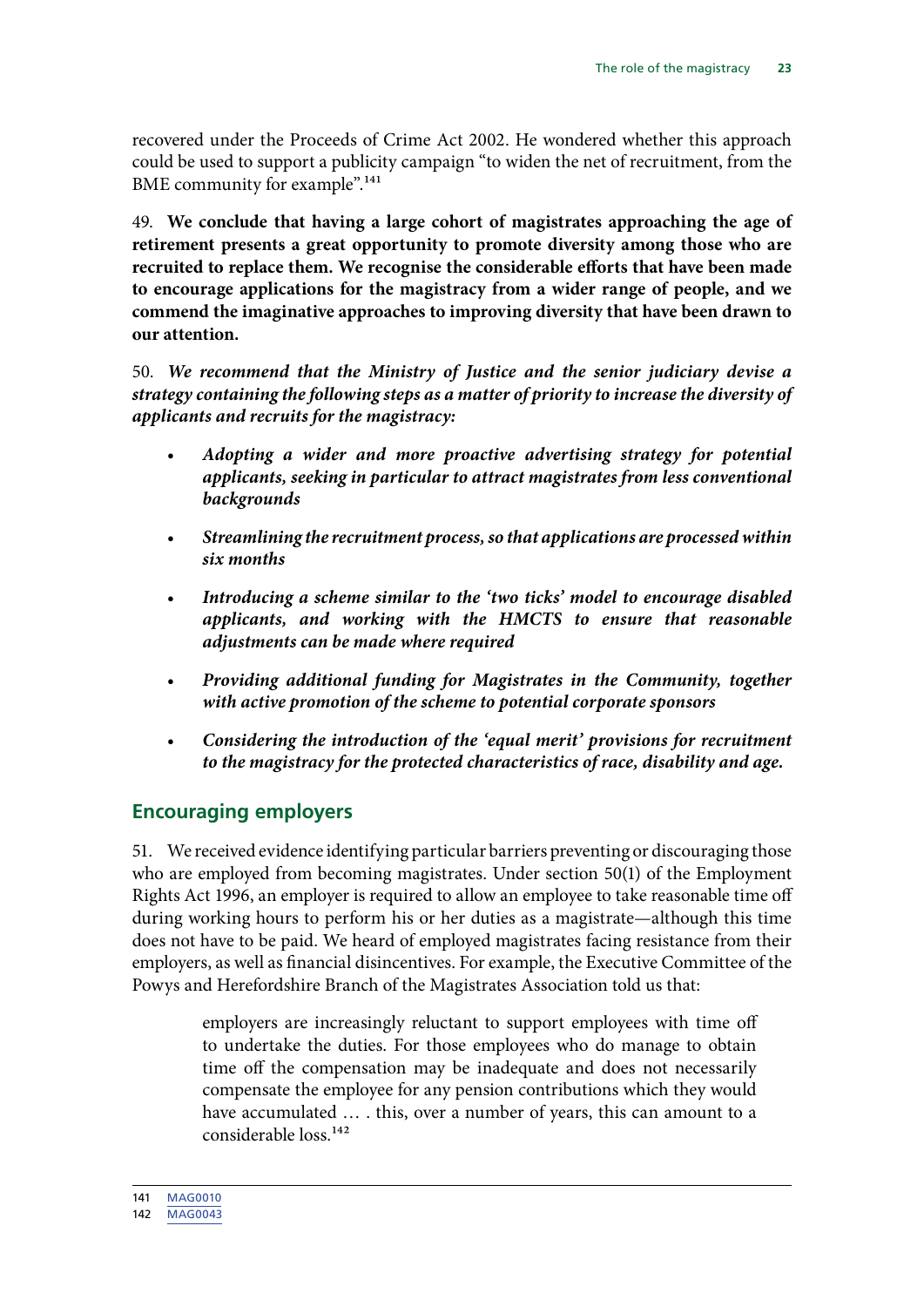Jo King JP suggested that small employers find it particularly difficult to release people on a regular basis, and observed that "often the employer-employee relationship, particularly given the financial situation that many businesses have found themselves in over the last five years, is quite a difficult one anyway."<sup>143</sup> It was also noted that some employers now expect employees to work flexibly and for longer hours.<sup>144</sup> There was also evidence that barriers faced by employees have an impact on the age profile of the magistracy. Northern Derbyshire Magistrates' Bench considered that the decline in the recruitment of younger magistrates was partly due to "the disinclination of businesses, especially in the public sector, to recognise the benefits of having a magistrate on their payroll."<sup>145</sup> The Criminal Justice Alliance considered employers to be "a fundamental barrier to a more diversified magistracy", because "all too often they are unsupportive of staff becoming magistrates and reluctant to afford them the required time off".<sup>146</sup>

52. We received a number of constructive suggestions as to how the problems faced by employed magistrates might be overcome. For example, Central London Bench thought it was important to "make employers more aware of what additional skills and perspective a magistrate's experience can bring to a business," $147$  a view that was shared by the Office of the Police and Crime Commissioner for Northumbria<sup>148</sup> and by the Magistrates Association, who referred to "the huge range of transferable skills being a magistrate creates".149 Penelope Gibbs from Transform Justice described the increasing difficulties facing magistrates in the public sector, including the NHS, in getting time off work and suggested that this could be facilitated by having "a protocol across government, with public sector employers".<sup>150</sup> Nicola Silverleaf JP considered that, when an employer supported service in the magistracy by its employees, this should be seen as similar to corporate social responsibility.<sup>151</sup> The Association of Lord-Lieutenants put to us that employers might be persuaded to recognise the value of having a magistrate as a staff member "by presenting them with a brochure of the work and training of a magistrate together with a framed certificate stating that they are a supportive employer."152 Similarly, the Criminal Justice Alliance suggested an accreditation scheme for employers. Both organisations pointed out that a similar scheme has been set up by the Government to promote service in reserve forces.153

53. When we questioned the senior judiciary about the idea of a 'kitemark' scheme to recognise employers' support for the magistracy, we received an encouraging response. Lord Justice Fulford gave cautious support, although he had not seen any detailed proposals.154 Senior District Judge Riddle spoke positively:

> How is it that we have not sold this concept? The skill of the magistracy, and what magistrates learn on the bench, is extraordinary. You have three people working together to ascertain facts against a legal background … .

154 [Q285](http://data.parliament.uk/writtenevidence/committeeevidence.svc/evidencedocument/justice-committee/role-of-the-magistracy/oral/34558.html)

<sup>143</sup> [Q84](http://data.parliament.uk/writtenevidence/committeeevidence.svc/evidencedocument/justice-committee/role-of-the-magistracy/oral/31038.html) 144 Albert Pearce JP [\[MAG0021\]](http://data.parliament.uk/writtenevidence/committeeevidence.svc/evidencedocument/justice-committee/role-of-the-magistracy/written/26825.html) 145 [MAG0011](http://data.parliament.uk/writtenevidence/committeeevidence.svc/evidencedocument/justice-committee/role-of-the-magistracy/written/26502.html); 146 [MAG0048,](http://data.parliament.uk/writtenevidence/committeeevidence.svc/evidencedocument/justice-committee/role-of-the-magistracy/written/27868.html) paragraph 14; see also evidence of Clive Lewisohn JP [[MAG0073\]](http://data.parliament.uk/writtenevidence/committeeevidence.svc/evidencedocument/justice-committee/role-of-the-magistracy/written/28081.html) 147 [MAG0013](http://data.parliament.uk/writtenevidence/committeeevidence.svc/evidencedocument/justice-committee/role-of-the-magistracy/written/26522.html) 148 [MAG0075](http://data.parliament.uk/writtenevidence/committeeevidence.svc/evidencedocument/justice-committee/role-of-the-magistracy/written/28144.html) 149 [MAG0058,](http://data.parliament.uk/writtenevidence/committeeevidence.svc/evidencedocument/justice-committee/role-of-the-magistracy/written/27965.html) paragraph 41 150 [Q35](http://data.parliament.uk/writtenevidence/committeeevidence.svc/evidencedocument/justice-committee/role-of-the-magistracy/oral/31038.html)  $151 \overline{0131}$ 152 [MAG0046](http://data.parliament.uk/writtenevidence/committeeevidence.svc/evidencedocument/justice-committee/role-of-the-magistracy/written/27849.html) 153 [The Defence Employer Recognition Scheme](https://www.gov.uk/government/publications/defence-employer-recognition-scheme/defence-employer-recognition-scheme)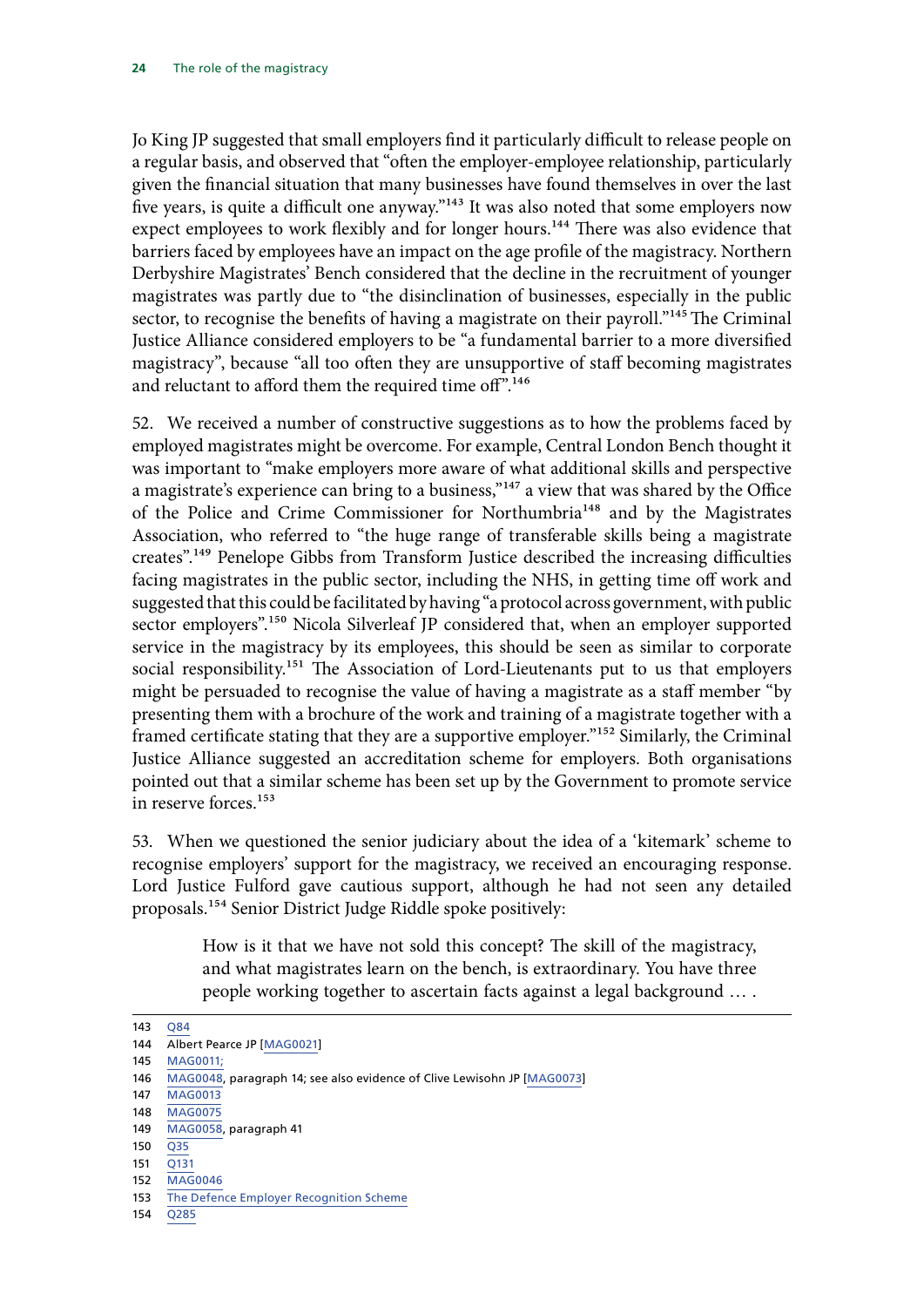That must be a very useful skill for most employers. I do not know why it is not seen to be a great accolade for a company, a firm or an employer to have magistrates working with him or her … . There ought to be a kitemark.155

54. Some witnesses also suggested to us that financial incentives for employers should be considered, which might include tax advantages<sup>156</sup> or National Insurance breaks.<sup>157</sup> Somerset Bench thought that the Government "must be prepared to provide financial (and other) incentives to employers and to have a more generous policy on magistrates' loss of earnings reimbursement."<sup>158</sup> A similar view was expressed by Dr Peter Reed JP.<sup>159</sup>

55. We received evidence suggesting that self-employed magistrates are finding it more difficult to claim Financial Loss Allowance (FLA)<sup>160</sup> because of new measures designed to prevent them from sitting purely to claim the allowance,<sup>161</sup> and that the FLA for both employed and self-employed magistrates had not been uprated since 2009. Any future increase to the FLA would have resource implications for HMCTS and hence for the Ministry of Justice. In relation to the costs of training and appraisal, the Ministry reminded us of the challenges it faces "especially in the current financial climate".<sup>162</sup> In these circumstances, it seems likely that the Ministry would also view the financial climate as a relevant consideration in the context of financial incentives for magistrates and their employers.

56. Several witnesses made suggestions as to how the courts might make it easier in practical terms for people in employment to sit as magistrates, including Saturday sittings and after-work sittings—options that would be more convenient for many working magistrates<sup>163</sup>—although we also received submissions suggesting that limitations on HMCTS resources might prevent courts opening for out-of-hours sittings<sup>164</sup> and pointing out that court staff could not be required to work on Saturdays.<sup>165</sup> We referred in paragraph 21 to evidence of the success of out-of-hours sessions for the Single Justice Procedure.

57. **Rebalancing the age profile of the magistracy is unlikely to happen unless more action is taken to overcome the barriers facing employed magistrates, including by encouraging employers in all sectors to support magistrates who work for them.** *We recommend that the Ministry of Justice and the senior judiciary create a kitemark scheme that recognises and rewards employers who support the magistracy, thus encouraging other employers to do the same. We also recommend that the Ministry of Justice review the current Financial Loss Allowances for employed and self-employed magistrates, including consideration of whether rates might be increased in line with inflation.*

<sup>155</sup> [Q287](http://data.parliament.uk/writtenevidence/committeeevidence.svc/evidencedocument/justice-committee/role-of-the-magistracy/oral/34558.html)

<sup>156</sup> Sue Furnival JP [[MAG0039](http://data.parliament.uk/writtenevidence/committeeevidence.svc/evidencedocument/justice-committee/role-of-the-magistracy/written/27610.html)], paragraph 19

<sup>157</sup> Nicola Silverleaf JP, [Q131](http://data.parliament.uk/writtenevidence/committeeevidence.svc/evidencedocument/justice-committee/role-of-the-magistracy/oral/33285.html)

<sup>158</sup> [MAG0018](http://data.parliament.uk/writtenevidence/committeeevidence.svc/evidencedocument/justice-committee/role-of-the-magistracy/written/26680.html)

<sup>159</sup> [MAG0002](http://data.parliament.uk/writtenevidence/committeeevidence.svc/evidencedocument/justice-committee/role-of-the-magistracy/written/24484.html)

<sup>160</sup> Magistrates who suffer a loss of earnings from employment or self-employment as a result of their duties can claim a financial loss allowance, in addition to travel and subsistence.

<sup>161</sup> Nicola Silverleaf JP [[MAG0067,](http://data.parliament.uk/writtenevidence/committeeevidence.svc/evidencedocument/justice-committee/role-of-the-magistracy/written/28020.html) paragraph 23]; Sue Furnival JP [[MAG0039](http://data.parliament.uk/writtenevidence/committeeevidence.svc/evidencedocument/justice-committee/role-of-the-magistracy/written/27610.html), paragraph 20], David Harding JP [\[MAG0041](http://data.parliament.uk/writtenevidence/committeeevidence.svc/evidencedocument/justice-committee/role-of-the-magistracy/written/27754.html), paragraph 11]

<sup>162</sup> [MAG0050](http://data.parliament.uk/writtenevidence/committeeevidence.svc/evidencedocument/justice-committee/role-of-the-magistracy/written/27892.html), paragraph 42

<sup>163</sup> [Q131](http://data.parliament.uk/writtenevidence/committeeevidence.svc/evidencedocument/justice-committee/role-of-the-magistracy/oral/33285.html)

<sup>164</sup> Malcolm Richardson JP, [Q220](http://data.parliament.uk/writtenevidence/committeeevidence.svc/evidencedocument/justice-committee/role-of-the-magistracy/oral/34558.html); Corby Magistrates Bench [[MAG0012](http://data.parliament.uk/writtenevidence/committeeevidence.svc/evidencedocument/justice-committee/role-of-the-magistracy/written/26504.html)]

<sup>165</sup> Norfolk Bench [[MAG0015\]](http://data.parliament.uk/writtenevidence/committeeevidence.svc/evidencedocument/justice-committee/role-of-the-magistracy/written/26551.html)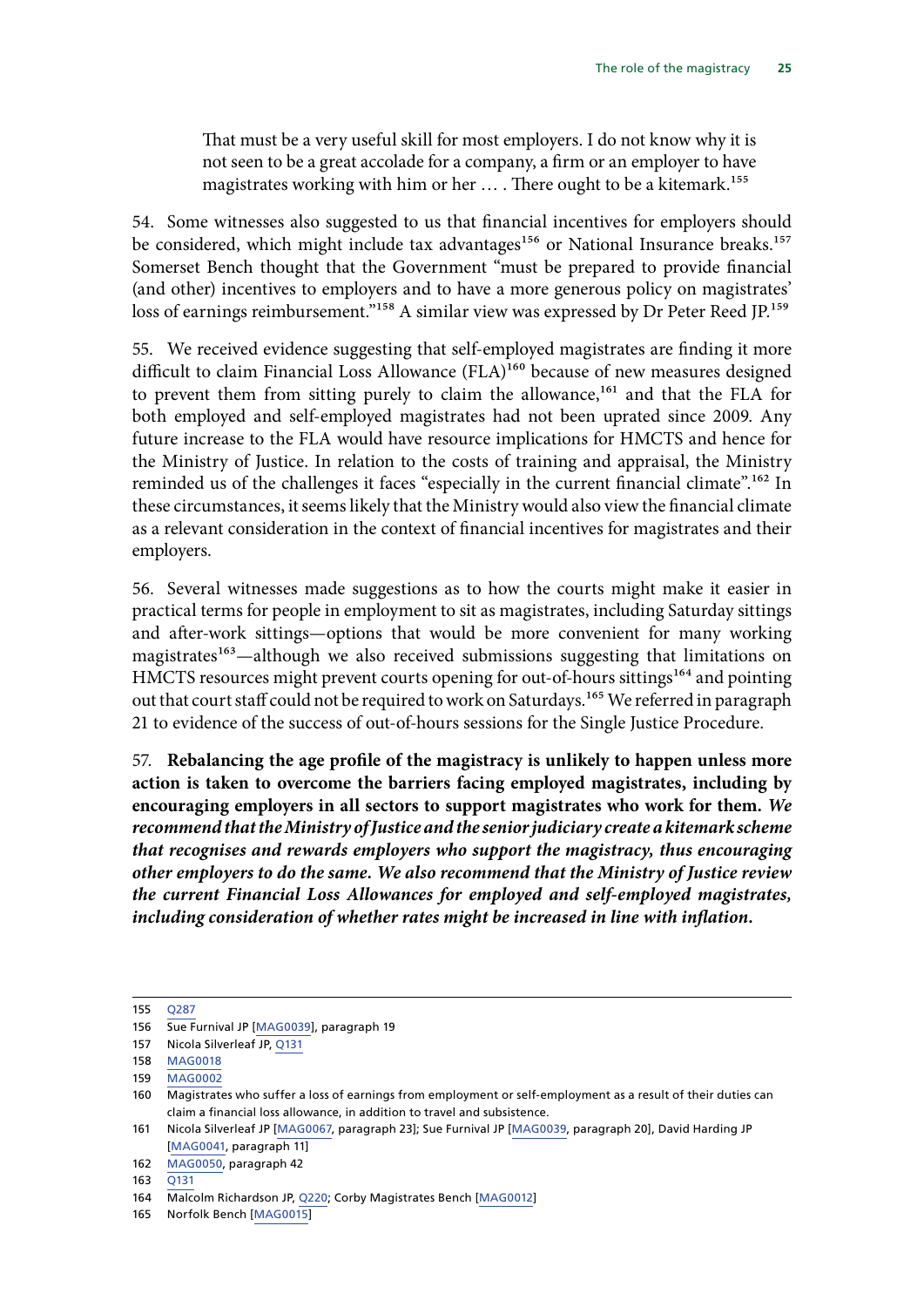<span id="page-27-0"></span>58. *We further recommend that the HMCTS encourage court managers, when resources permit, to consider the potential for increasing out-of-hours court sittings in order to maximise sitting opportunities for magistrates who are employed.*

#### **Fixed tenure for appointments**

59. At present, individuals appointed to serve as magistrates do not have an end date to their appointment, other than the statutory retirement age of 70. Some of the evidence that we received supported magistrates being appointed on a fixed tenure. Dr Simon Wolfensohn JP argued that, particularly in certain rural areas, there was "simply not enough work to go round" and that the number of magistrates was too high and should be reduced by limiting the term of office for those who sit as 'wingers' or by introducing rolling sabbaticals, which would be followed by some retraining. He went on to say:

> Simply stopping recruitment is unhelpful, as we would end up with an ageing bench. There is no easy answer, I am afraid, but primarily, being fairly proactive about encouraging people who are not fully engaged in what they are doing to think about whether they really want to continue doing it is perhaps the best option.<sup>166</sup>

60. A ten year tenure for magistrates was suggested by the Office of the Police and Crime Commissioner, Northumbria, which thought it might "assist to bring renewal of personnel, requiring regular waves of recruitment adapting to time and place and change."167 Penelope Gibbs, from Transform Justice, favoured the idea of renewable fixed tenure "if we are looking at radical solutions to improve diversity". She went to point out that, in Scotland, justices of the peace have to renew their appointment every five years and that the appointment of children's hearings panel members is renewable every three years.<sup>168</sup> Senior District Judge Riddle suggested a fixed term of between six and nine years for new magistrates, at the end of which—subject to appraisal—they could apply to remain in the magistracy, perhaps until retirement.<sup>169</sup> He went on to suggest that new appointees serve as wingers, sitting less frequently and needing less training than at present; then, "later on, you would keep the best people—if I can put it as simply as that—to act as chairmen, and they could sit far more frequently."170

61. However, the suggestion of fixed tenure was strongly contested by others. Lord Justice Fulford told us that the senior judiciary's criminal team, presided over by the Lord Chief Justice, was "not enthusiastic about the proposal to have fixed terms", being unpersuaded that it would bring any benefit.<sup>171</sup> He explained the team's view that:

> it could mean that some people who would otherwise have applied while they were working might leave it until towards the end of their career before they applied for a fixed term. If anything, you would run the risk of

166 [Q132](http://data.parliament.uk/writtenevidence/committeeevidence.svc/evidencedocument/justice-committee/role-of-the-magistracy/oral/33285.html)

167 [MAG0075](http://data.parliament.uk/writtenevidence/committeeevidence.svc/evidencedocument/justice-committee/role-of-the-magistracy/written/28144.html)

- 168 [Q33](http://data.parliament.uk/writtenevidence/committeeevidence.svc/evidencedocument/justice-committee/role-of-the-magistracy/oral/31038.html)
- 169 [Q288](http://data.parliament.uk/writtenevidence/committeeevidence.svc/evidencedocument/justice-committee/role-of-the-magistracy/oral/34558.html)
- 170 [Q288](http://data.parliament.uk/writtenevidence/committeeevidence.svc/evidencedocument/justice-committee/role-of-the-magistracy/oral/34558.html)
- 171 [Q288](http://data.parliament.uk/writtenevidence/committeeevidence.svc/evidencedocument/justice-committee/role-of-the-magistracy/oral/34558.html)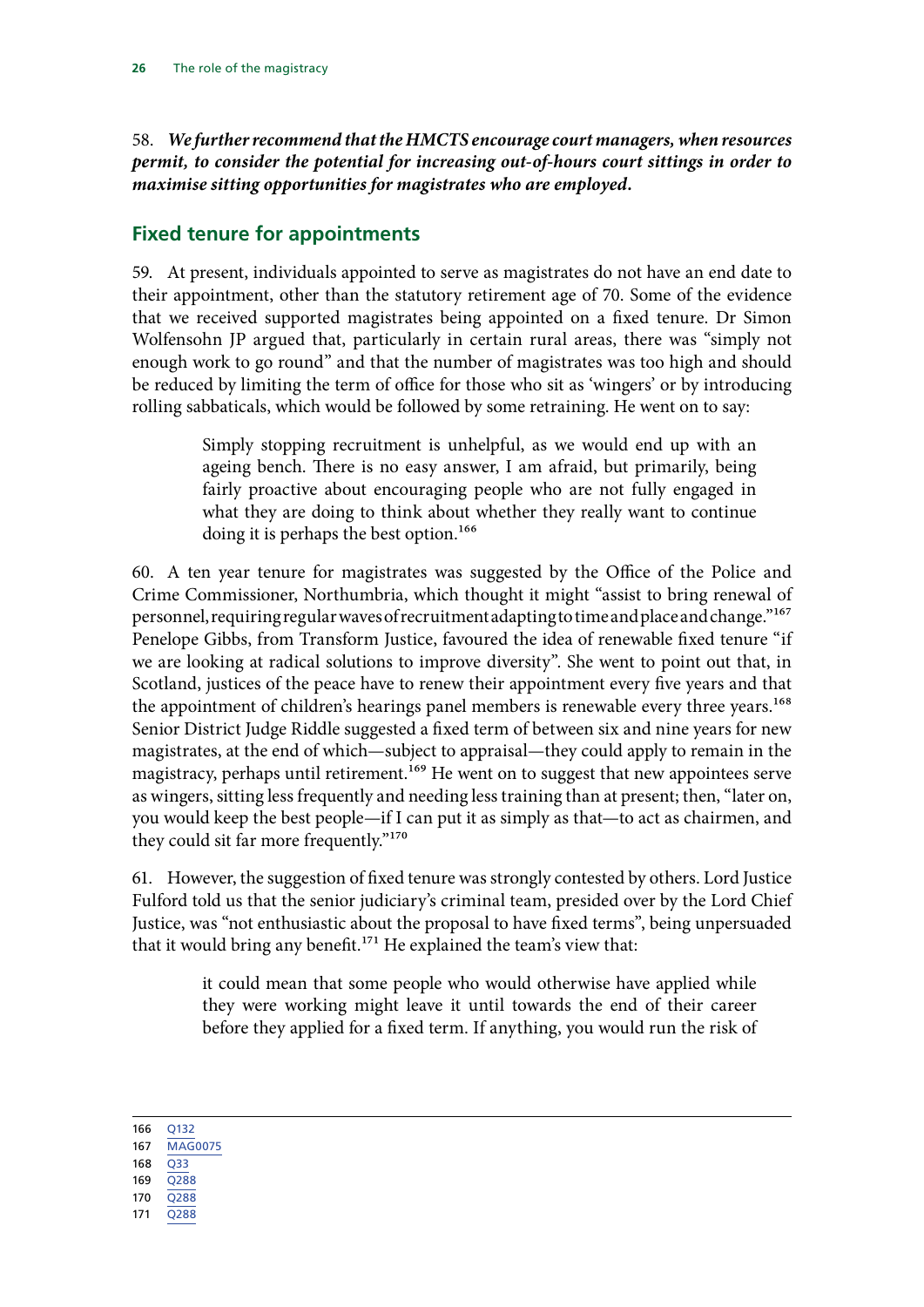increasing the older age range … Additionally, you run the risk of losing experienced magistrates who, in due course, may be persuaded to sit as bench chairs.172

Likewise, the Magistrates Association rejected the idea of fixed tenure for magistrates. Sheena Jowett JP, the Association's Deputy Chair, agreed that there was a risk of people delaying applications until they were approaching retirement age and pointed out that "at 10 years, a magistrate is starting to get into the leadership roles on the bench. That could be lost if you had short tenure for magistrates."173 This view was shared by Peter Lindley Ullathorne JP.<sup>174</sup> Similar concerns about succession planning were expressed by Jo King JP, whose assessment of fixed tenure was that "the disadvantages would outweigh the advantages".175

62. **While we accept that certain Local Justice Areas may have too many magistrates for the amount of work available, on balance we do not think that introducing fixed tenure for the magistracy as a whole, or for 'wingers' alone, is a satisfactory way of addressing this problem. We accept the evidence of Lord Justice Fulford and others that fixed tenure might create a perverse incentive for people to delay applications for the magistracy until they are approaching retirement, and that experienced magistrates with the potential for taking on leadership roles might be lost from the bench prematurely. A more robust appraisal system could be effective in addressing any problems arising from magistrates who are less engaged in their role, and we consider this matter in the next chapter.**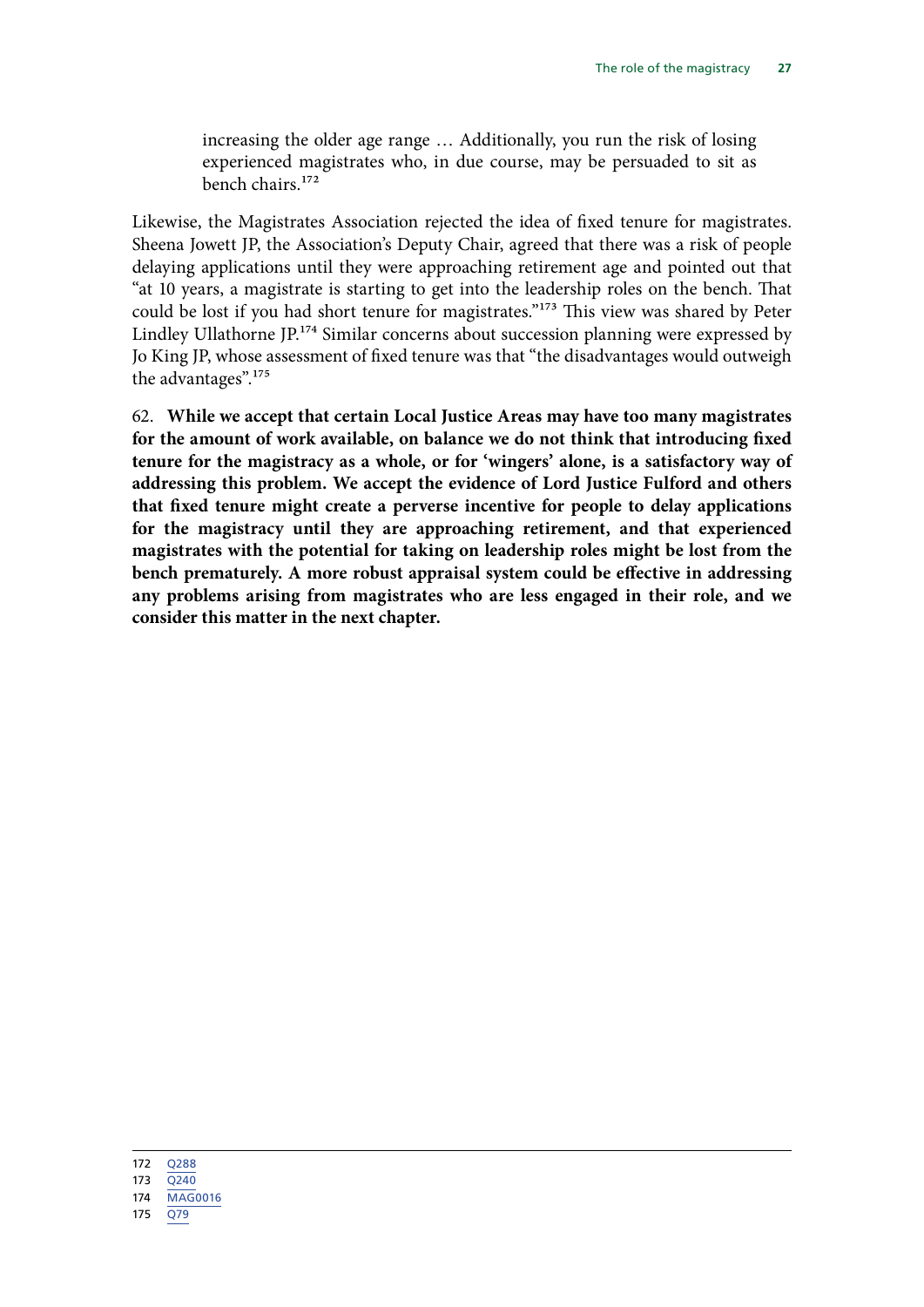## <span id="page-29-0"></span>**4** Training and appraisal

#### **How magistrates' training is organised**

63. As with all judicial office holders, training for magistrates is supervised by the Judicial College, a body that is overseen by the Lord Chief Justice. Working closely with the Magistrates Association, the College is responsible for the national syllabus and in most cases it prepares training materials. Some training is delivered directly to magistrates and legal advisers by the College,<sup>176</sup> but other training is the responsibility of the local justices' clerk–although it may be delegated to a training officer or bench legal adviser. Local branches of the Magistrates Association may also provide specific training, including on non-core issues such as alcohol or drugs awareness. Planning and overseeing the local delivery of training is the responsibility of the Magistrates' Area Training Committee (MATC), which produces an annual training plan for the area and reports annually to the Judicial College. The MATC also co-ordinates the activities of the area Bench Training and Development Committee, which is in turn responsible for identifying training needs and overseeing the mentoring and appraisal schemes for the local bench. It was drawn to our attention that a recent consultation has set out proposals for rationalising the current arrangements.<sup>177</sup>

64. The submission of the Judicial College described the competence framework for magistrates, which sets out the knowledge, understanding and skills they need to demonstrate to perform their role; the Adult Court Competence Framework builds on the six key qualities required to become a magistrate.<sup>178</sup> The College further explained that:

> Core training for each jurisdiction—adult, youth and family—is compulsory and continuation training of 6 hours every 3 years for each of the 'tickets' (adult winger, adult chair etc) that a magistrate holds is described as 'essential'. If a national need for training is identified and deemed a priority, through the Judicial College training subcommittees, then the College's legal team, often with assistance from HMCTS legal advisers and with input from the National Bench Chairmen's Forum, the Magistrates Association and the Justices' Clerks' Society, will prepare a training pack and materials for local delivery.<sup>179</sup>

On its website, the Magistrates Association gives more information about training for a new magistrate, who during the initial months sits in court with two experienced members of the bench and is mentored. At the end of the first year, the magistrate receives consolidation training and, approximately 12 to 18 months after appointment, undergoes an appraisal which is carried out by a trained magistrate appraiser, sitting as part of the bench in an observation role. Subsequent appraisals take place every three years to ensure

178 Judicial Office [[MAG0072\]](http://data.parliament.uk/writtenevidence/committeeevidence.svc/evidencedocument/justice-committee/role-of-the-magistracy/written/28071.html) - annexed submission of the Judicial College

179 [MAG0072](http://data.parliament.uk/writtenevidence/committeeevidence.svc/evidencedocument/justice-committee/role-of-the-magistracy/written/28071.html)

<sup>176</sup> [MAG0072](http://data.parliament.uk/writtenevidence/committeeevidence.svc/evidencedocument/justice-committee/role-of-the-magistracy/written/28071.html) - annexed submission of the Judicial College. In 2014/2015 the College delivered 30 courses directly to magistrates and legal advisers (including on Bench Chairmanship).

<sup>177</sup> [Q292](http://data.parliament.uk/writtenevidence/committeeevidence.svc/evidencedocument/justice-committee/role-of-the-magistracy/oral/34558.html); See[: A consultation on changes to Rules relating to the composition of magistrates' courts, bench officers,](https://www.judiciary.gov.uk/wp-content/uploads/2016/05/change-to-rules-relating-to-composition-of-bench-officers-elections-and-justices-training-and-authorisations.pdf)  [elections and justices' training and authorisations,](https://www.judiciary.gov.uk/wp-content/uploads/2016/05/change-to-rules-relating-to-composition-of-bench-officers-elections-and-justices-training-and-authorisations.pdf) Ministry of Justice/HMCTS, March 2016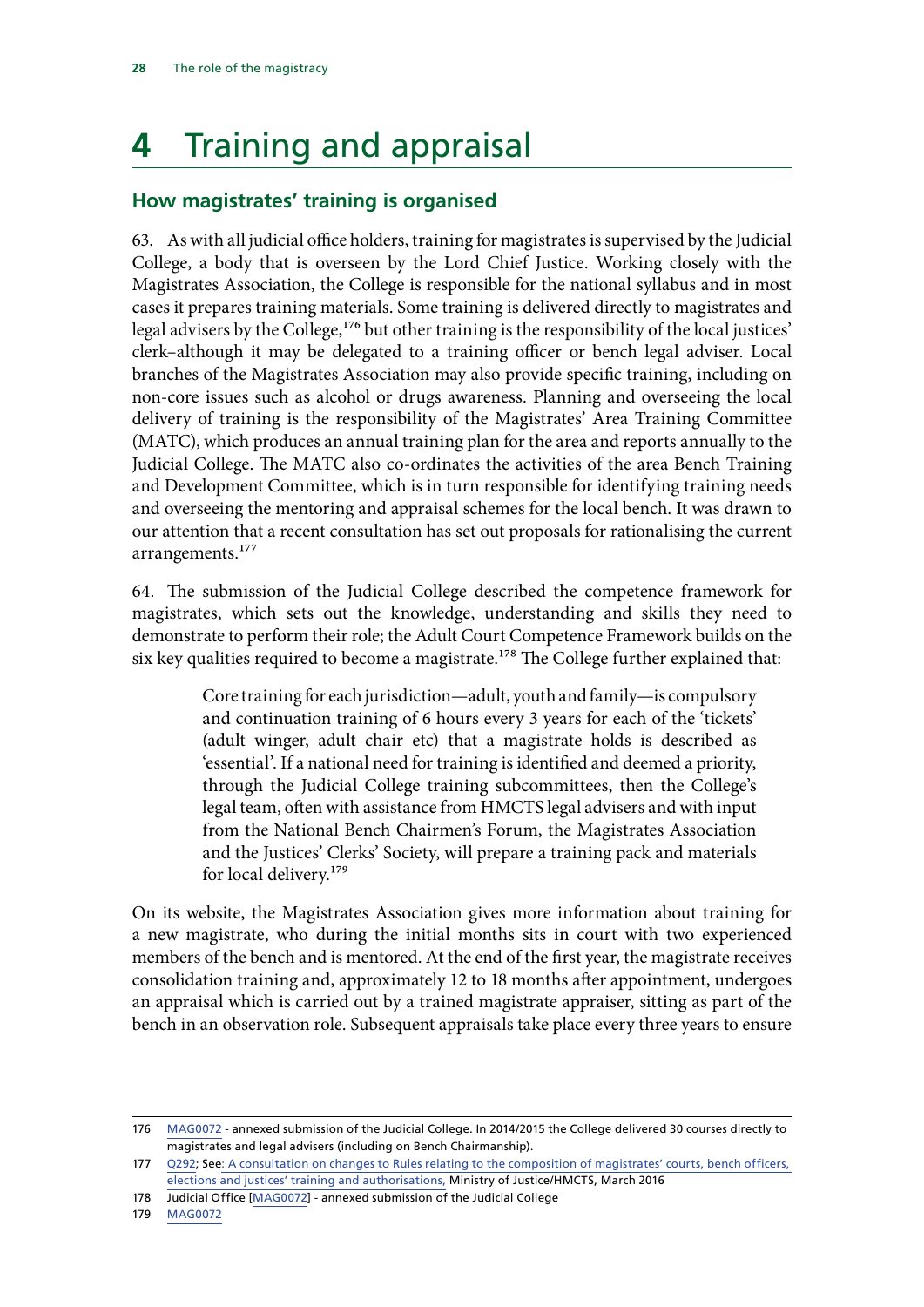<span id="page-30-0"></span>that a magistrate's competence is retained.<sup>180</sup> As we discuss below, while magistrates are expected to undertake training throughout their careers, there is no mandatory Continuing Professional Development scheme.

#### **The resources available for training**

65. Funding for training is provided by the Ministry of Justice, although the Lord Chief Justice decides how this is allocated. Magistrates' training at the Judicial College is prepared, produced and delivered by a small legal team (the equivalent of three fulltime posts). According to the Judicial College, expenditure on magistrates' training has reduced from £72 per sitting magistrate in 2009/10 to £30 in 2013/14. Although more recent information was not made available to us, it appears to be undisputed that this downward trend has not been reversed. The College attributes this reduction to the discontinued use of external venues, reduced catering and stationery costs and the provision of more distance/on-line learning, together with fewer magistrates attending training and a reduction in the number of courses delivered. The Judicial College also told us that one of the risks identified in MATC reports for 2013 - 2014 was a continuing fall in the delivery of local training designated as 'desirable.'181 According to the Magistrates Association, training for magistrates "increasingly struggles with its resources"<sup>182</sup> and Bedfordshire Magistrates Association recounted that "resources are so tight that, recently in Bedfordshire, the local Magistrates Association were invited to meet the cost of the venue for a training day (rather than HMCTS)".<sup>183</sup> Shropshire Bench suggested that, as a result of budget cuts, training and development for magistrates "is reaching dangerously low levels"<sup>184</sup> and Dr Chris Knight JP referred to "increasing financial pressure not to bring magistrates together for training purposes as regularly as previously."<sup>185</sup>

66. In its written submission, the senior judiciary assured us that "the level of training and 'continuous development' of the magistracy is considered to be entirely satisfactory for the present arrangements within the magistrates court."<sup>186</sup>When we asked Lord Justice Fulford about the reduction in expenditure on training, he told us that he did not believe that training had been cut; instead, greater care was being taken in how it was delivered:

> Large, possibly expensive halls are no longer rented. We do it at court, in the main. We try to do it on days when magistrates are, in any event, attending to sit, so that they do not have to come for special training sessions. If you look back at the training packages that were offered in the past and are offered now, it is our view that they are effectively the same.<sup>187</sup>

67. However, the Judicial College explained to us how its own limited resources made it dependent on assistance from court legal advisers–employed by HMCTS–to prepare, deliver and evaluate training for magistrates and that it had some concern about their current availability:

182 [MAG0058,](http://data.parliament.uk/writtenevidence/committeeevidence.svc/evidencedocument/justice-committee/role-of-the-magistracy/written/27965.html) paragraph 35

184 [MAG0034](http://data.parliament.uk/writtenevidence/committeeevidence.svc/evidencedocument/justice-committee/role-of-the-magistracy/written/27535.html), paragraph 4.1

187 [Q290](http://data.parliament.uk/writtenevidence/committeeevidence.svc/evidencedocument/justice-committee/role-of-the-magistracy/oral/34558.html)

<sup>180</sup> [Magistrates Association website: Training of Magistrates](https://www.magistrates-association.org.uk/training-magistrates)

<sup>181</sup> [MAG0072](http://data.parliament.uk/writtenevidence/committeeevidence.svc/evidencedocument/justice-committee/role-of-the-magistracy/written/28071.html) - annexed submission of the Judicial College

<sup>183</sup> [MAG0025](http://data.parliament.uk/writtenevidence/committeeevidence.svc/evidencedocument/justice-committee/role-of-the-magistracy/written/26955.html)

<sup>185</sup> [MAG0024](http://data.parliament.uk/writtenevidence/committeeevidence.svc/evidencedocument/justice-committee/role-of-the-magistracy/written/26945.html), paragraph 4(a)

<sup>186</sup> [MAG0072](http://data.parliament.uk/writtenevidence/committeeevidence.svc/evidencedocument/justice-committee/role-of-the-magistracy/written/28071.html), paragraph 5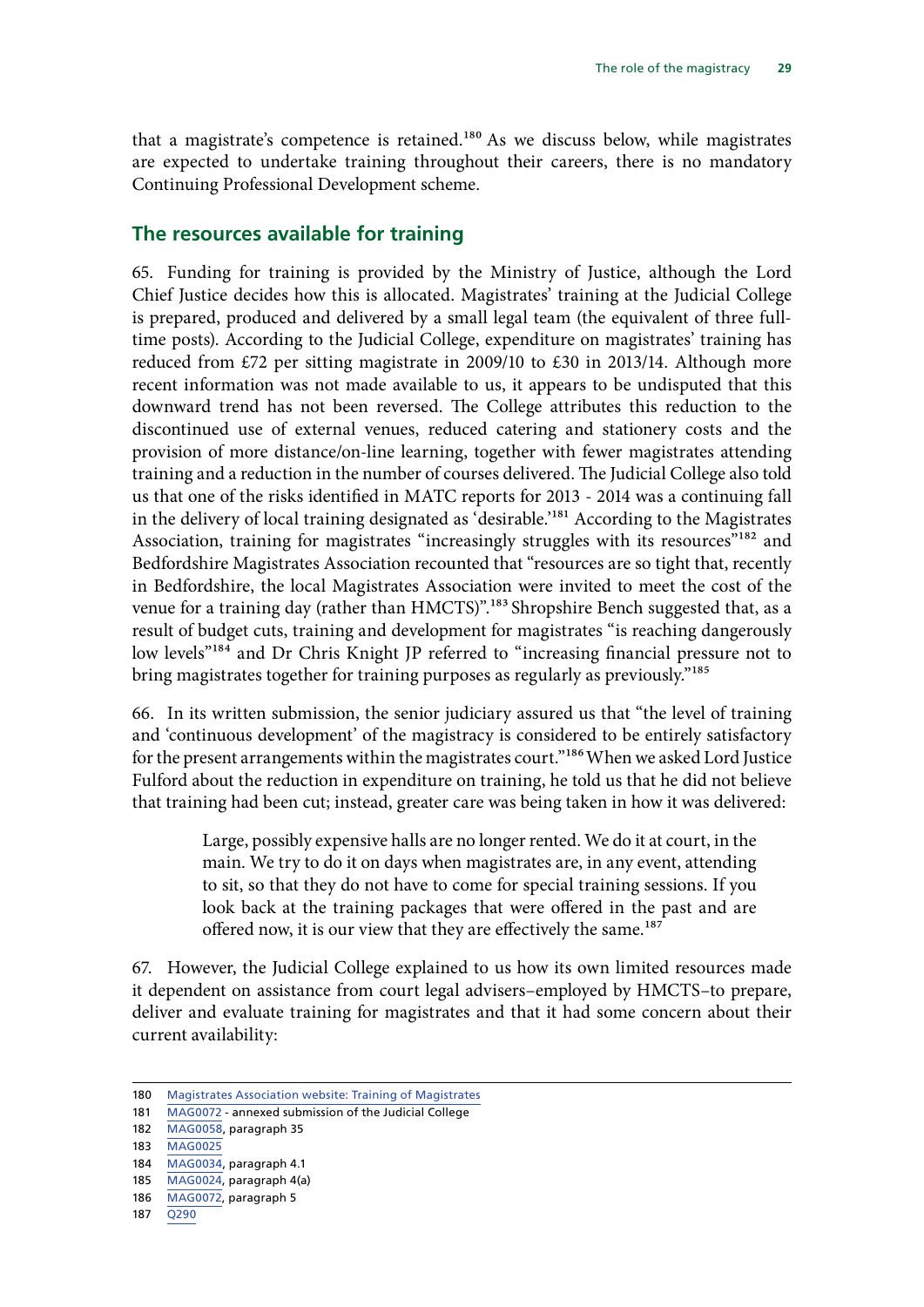<span id="page-31-0"></span>Assistance is not consistent and in this pre-HMCTS Reform process it is often difficult for legal advisers or their managers to commit time to work that is not part of their core role. That has an enormous knock-on effect on the College and could potentially impact on the quality of the product … ….An agreement has been drafted which underpins HMCTS's assistance to the College and this is a positive step forward but the overall resourcing remains a concern.188

We asked Lord Justice Fulford about the extent to which magistrates' training was dependent on the goodwill of legal advisers and HMCTS staff, and whether they were now being pushed to do more. He acknowledged that the judiciary was "highly dependent on people giving of their own time" and that "in all areas of the delivery of justice—court staff, judges, legal advisers and justices' clerks—people are really going the extra mile in order to make sure that we deliver a first-class service." In contrast to the Judicial College, he suggested that it was "part of some or all legal advisers' jobs to assist in training".<sup>189</sup>

68. **We received the clear impression that the landscape of magistrates' training is a somewhat crowded one and we welcome the decision by the Ministry of Justice to consult on proposals for rationalising the rules relating to training for magistrates.**

69. **In spite of assurances from the senior judiciary that the Judicial College receives adequate funding for magistrates' training and that the goodwill of HMCTS staff can be relied on to provide support, the evidence that we received in the course of this inquiry from a range of authoritative sources suggests that this is not the case.** *We recommend that the Judicial College be provided with more funding to support magistrates' training and that a more realistic view be taken of the ability of HMCTS staff, in particular legal advisers, to assist with training given the current pressures on their time.*

#### **The quality and range of training**

70. We also received evidence of concerns about the quality of training for sitting magistrates, often closely linked to constraints on resources. Jo King JP told us that, while mandatory training for magistrates is largely very good, in relation to the nonessential training "there can be variations in how that is delivered and in the quality of the training".190 According to the Judicial College, another risk identified in MATC reports for 2013 - 2014 was the use of trainers in some areas who are not qualified to deliver training to magistrates.<sup>191</sup> An example was also given of a two-day course that HMCTS had "shoehorned" into one day,<sup>192</sup> and the Executive Committee of the Powys and Herefordshire Branch of the Magistrates Association gave an example of the impact of limited resources on training for magistrates in rural areas:

> The training was set for a venue that for many potential attendees would involve travel exceeding 200 miles round trip in December, this would be 12 plus hour day. On enquiring of the provision of an overnight allowance

- 189 0291
- 190 [Q86](http://data.parliament.uk/writtenevidence/committeeevidence.svc/evidencedocument/justice-committee/role-of-the-magistracy/oral/31038.html)

<sup>188</sup> [MAG0072](http://data.parliament.uk/writtenevidence/committeeevidence.svc/evidencedocument/justice-committee/role-of-the-magistracy/written/28071.html) - annexed submission of Judicial College

<sup>191</sup> [MAG0072](http://data.parliament.uk/writtenevidence/committeeevidence.svc/evidencedocument/justice-committee/role-of-the-magistracy/written/28071.html) - annexed submission of the Judicial College

<sup>192</sup> [MAG0028](http://data.parliament.uk/writtenevidence/committeeevidence.svc/evidencedocument/justice-committee/role-of-the-magistracy/written/27199.html), paragraph 4.1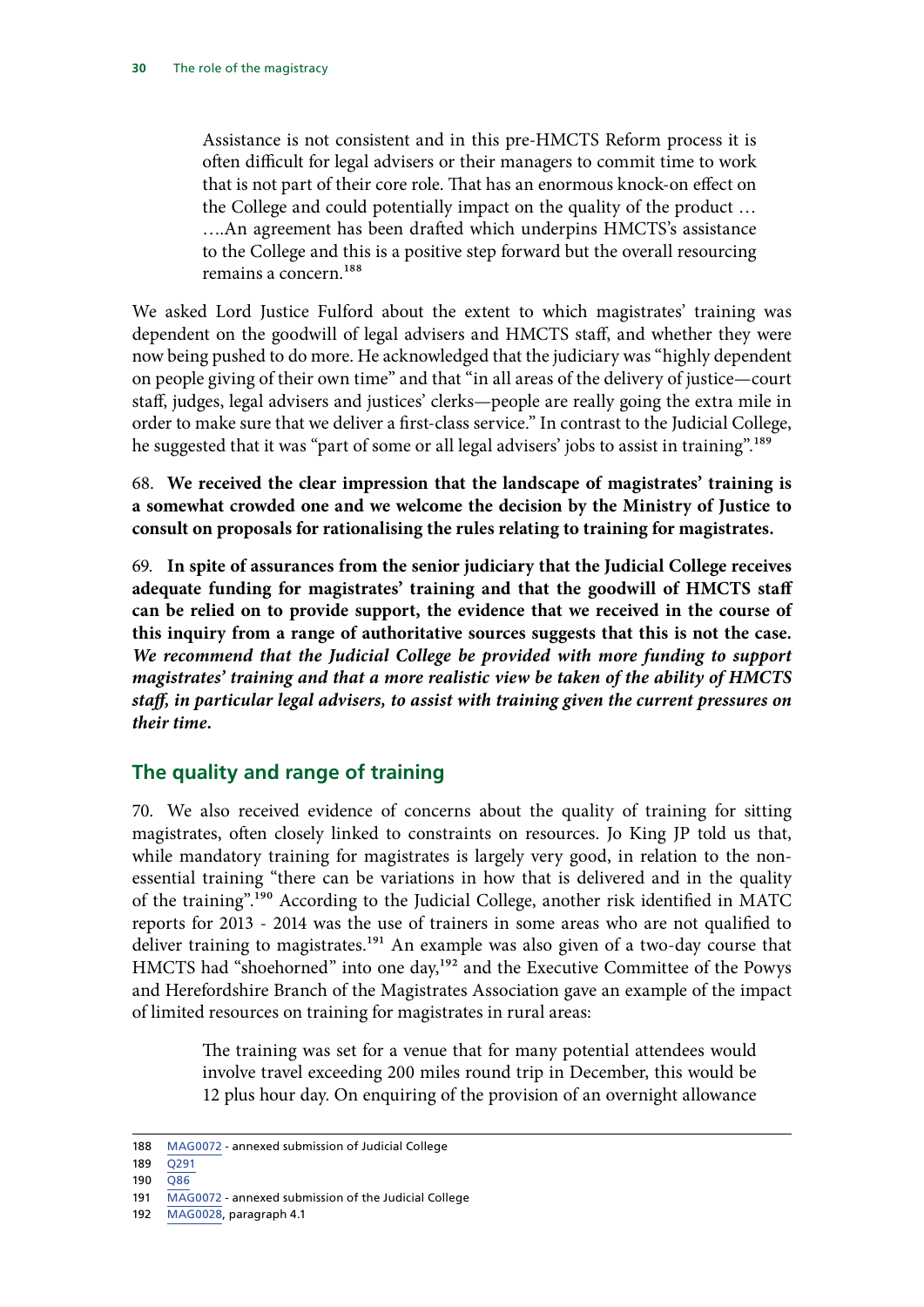… … this was not authorised and as an alternative 1.5 hours training was offered at a local venue. This raises the question of if 1.5 hours was now considered adequate why was a full day offered in the first instance?<sup>193</sup>

71. For the most part, the evidence that we received indicated broad satisfaction with the range of topics covered in continuation training for magistrates—although there was a suggestion that training was sometimes provided too long after changes had been implemented.<sup>194</sup> However, a few criticisms were made of the training for magistrates who take up specialist or leadership roles. Dr Simon Wolfensohn JP expressed a view that Youth Court training "has gone to a pretty low level now;"<sup>195</sup> it was also suggested to us that Youth Court magistrates in England and Wales are less well trained than their Scottish counterparts.<sup>196</sup> Jo King JP told us that the role of bench chairmen had "changed immeasurably over the last five years"; as well as having a pastoral support role for members of their bench, they were now expected to be key decision makers and strategic thinkers indicating that additional leadership training might be needed for them.<sup>197</sup>

72. Professor Mike Hough and Professor Julian Roberts drew our attention to research that had found "widespread dissatisfaction" among magistrates with the level of training on sentencing guidelines:

> The reduced sittings of many magistrates means that they have less familiarity with the guidelines, and therefore expressed a need for more training … …. In addition, the volume of new and differently formatted guidelines has proliferated in recent years.

This view was supported by Professor Jane Donoghue, whose submission highlighted the importance of systematic training of magistrates "in ensuring sentencing consistency".<sup>198</sup> The Judicial College sought to reassure us that magistrates' training emphasises consistency in decision-making, including in sentencing, and that training materials refer to the Equal Treatment Bench Book and have fair treatment "woven through" them.199 Nonetheless, several witnesses felt that magistrates should be better trained in equality and diversity issues.<sup>200</sup>

73. Several witnesses emphasised the importance of magistrates receiving training beyond the law and court procedures. The Criminal Justice Alliance<sup>201</sup> and the Office of the Police and Crime Commissioner Northumbria202 were among those who thought that more training should be offered on mental health issues. Domestic violence was also identified as an important training topic.<sup>203</sup> It was pointed out by Dr Jenifer Harding JP that courses did not have to be specific to magistrates but could be shared—for example, with health or probation services—in order to reduce costs.<sup>204</sup> The role of training in

<sup>193</sup> [MAG0043](http://data.parliament.uk/writtenevidence/committeeevidence.svc/evidencedocument/justice-committee/role-of-the-magistracy/written/27815.html)

<sup>194</sup> Albert Pearce JP [\[MAG0021\]](http://data.parliament.uk/writtenevidence/committeeevidence.svc/evidencedocument/justice-committee/role-of-the-magistracy/written/26825.html)

<sup>195</sup> [Q197](http://data.parliament.uk/writtenevidence/committeeevidence.svc/evidencedocument/justice-committee/role-of-the-magistracy/oral/33285.html)

<sup>196</sup> Standing Committee for Youth Justice [\[MAG0056\]](http://data.parliament.uk/writtenevidence/committeeevidence.svc/evidencedocument/justice-committee/role-of-the-magistracy/written/27961.html)

<sup>197</sup> [Q95](http://data.parliament.uk/writtenevidence/committeeevidence.svc/evidencedocument/justice-committee/role-of-the-magistracy/oral/31038.html)

<sup>198</sup> [MAG0082](http://data.parliament.uk/writtenevidence/committeeevidence.svc/evidencedocument/justice-committee/role-of-the-magistracy/written/32803.html)

<sup>199</sup> [MAG0072](http://data.parliament.uk/writtenevidence/committeeevidence.svc/evidencedocument/justice-committee/role-of-the-magistracy/written/28071.html) - annexed submission of the Judicial College

<sup>200</sup> Transform Justice [\[MAG0079\]](http://data.parliament.uk/writtenevidence/committeeevidence.svc/evidencedocument/justice-committee/role-of-the-magistracy/written/31202.html); Prison Reform Trust [[MAG0053](http://data.parliament.uk/writtenevidence/committeeevidence.svc/evidencedocument/justice-committee/role-of-the-magistracy/written/27928.html)]; Coventry and Warwickshire Bench Executive [\[MAG0060\]](http://data.parliament.uk/writtenevidence/committeeevidence.svc/evidencedocument/justice-committee/role-of-the-magistracy/written/27984.html)

<sup>201</sup> [MAG0048,](http://data.parliament.uk/writtenevidence/committeeevidence.svc/evidencedocument/justice-committee/role-of-the-magistracy/written/27868.html) paragraph 17

<sup>202</sup> [MAG0075](http://data.parliament.uk/writtenevidence/committeeevidence.svc/evidencedocument/justice-committee/role-of-the-magistracy/written/28144.html)

<sup>203</sup> Coventry and Warwickshire Branch, Magistrates' Association [[MAG0033\]](http://data.parliament.uk/writtenevidence/committeeevidence.svc/evidencedocument/justice-committee/role-of-the-magistracy/written/27510.html); Dr Jenifer Harding JP [[MAG0074\]](http://data.parliament.uk/writtenevidence/committeeevidence.svc/evidencedocument/justice-committee/role-of-the-magistracy/written/28082.html)

<sup>204</sup> [MAG0074,](http://data.parliament.uk/writtenevidence/committeeevidence.svc/evidencedocument/justice-committee/role-of-the-magistracy/written/28082.html) paragraph 11.1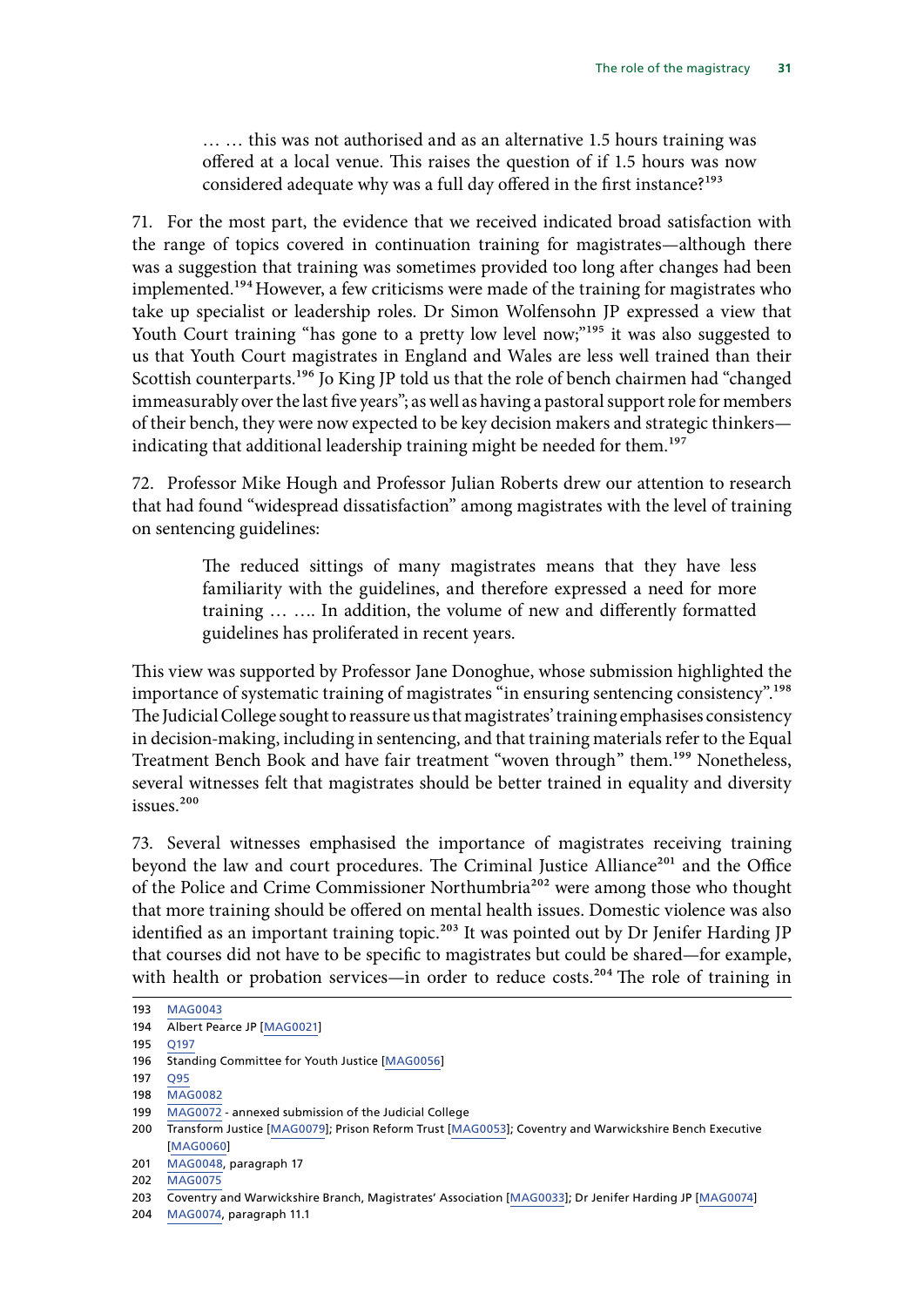<span id="page-33-0"></span>bringing about culture change was illustrated by evidence from Liz Harrison JP, who told us how her bench had responded to a cross-agency commitment to enhancing procedural fairness within the CIS in her area:

> We have just completed a number of locally designed workshops for magistrates, looking at more effective communication in court, at more effective and useful reflection and feedback on performance, and at more rigorous fines enforcement. If successful we will not only improve the effectiveness of what we do, we will also raise morale across the piece.<sup>205</sup>

74. **We were impressed by magistrates' commitment to training and their willingness to give their time to doing it. However, we are concerned by evidence suggesting that training for magistrates is not always of sufficiently high quality. In addition we conclude that the range of training available is sometimes too narrow to equip magistrates for the role that they are expected to fulfil and to help them contribute to cultural change within the criminal justice system.** *We recommend that the Judicial College, in consultation with others, undertake a comprehensive review of magistrates' training needs with a view to developing a training programme that supports a modern magistracy, taking proper account of the investment of time required from those who organise and deliver training. The review should also consider the particular training needs of magistrates who put themselves forward for specialist roles in the Youth and Family Courts, as bench Chairs and to sit as panel chairs.*

#### **Making training more accessible**

75. It was suggested to us that training could be made more easily accessible for employed magistrates and those with caring responsibilities. Dawn Nicholl JP<sup>206</sup> and Luke Rigg JP<sup>207</sup> proposed that courses be held at weekends and Richard Goold JP pointed out that training could start earlier, perhaps at 8 am, to avoid taking up a full working day.<sup>208</sup> While supporting the idea of weekend and evening training, Malcom Richardson JP noted the financial implications of providing it:

> Of course, that means that there are costs to HMCTS in terms of opening up buildings, making legal advisers available to do the training and things of that sort. There has been a real clawing back of any preparedness to do that—understandably, because of budgets.<sup>209</sup>

76. Some supported an increase in online training to improve accessibility. Alwyn Lloyd Ellis JP thought that "e-training would be very attractive to magistrates who struggle to get time off work". 210 While there was support for online and distance training from a number of other witnesses,<sup>211</sup> concern was expressed about the prospect of this delivery method replacing face-to-face training that provided valuable interaction with colleagues

<sup>205</sup> [MAG0059](http://data.parliament.uk/writtenevidence/committeeevidence.svc/evidencedocument/justice-committee/role-of-the-magistracy/written/27967.html)

<sup>206</sup> [MAG0004](http://data.parliament.uk/writtenevidence/committeeevidence.svc/evidencedocument/justice-committee/role-of-the-magistracy/written/24677.html) 207 [Q142](http://data.parliament.uk/writtenevidence/committeeevidence.svc/evidencedocument/justice-committee/role-of-the-magistracy/oral/33285.html)

<sup>208</sup> [Q142](http://data.parliament.uk/writtenevidence/committeeevidence.svc/evidencedocument/justice-committee/role-of-the-magistracy/oral/33285.html)

<sup>209</sup> [Q245](http://data.parliament.uk/writtenevidence/committeeevidence.svc/evidencedocument/justice-committee/role-of-the-magistracy/oral/34558.html)

<sup>210</sup> [Q89](http://data.parliament.uk/writtenevidence/committeeevidence.svc/evidencedocument/justice-committee/role-of-the-magistracy/oral/31038.html)

<sup>211</sup> For example, the Association of Lord-Lieutenants [\[MAG0046](http://data.parliament.uk/writtenevidence/committeeevidence.svc/evidencedocument/justice-committee/role-of-the-magistracy/written/27849.html), paragraph 13]; Central London Bench [\[MAG0013](http://data.parliament.uk/writtenevidence/committeeevidence.svc/evidencedocument/justice-committee/role-of-the-magistracy/written/26522.html)]; Richard Goold [[MAG0001](http://data.parliament.uk/writtenevidence/committeeevidence.svc/evidencedocument/justice-committee/role-of-the-magistracy/written/24248.html), paragraph 17]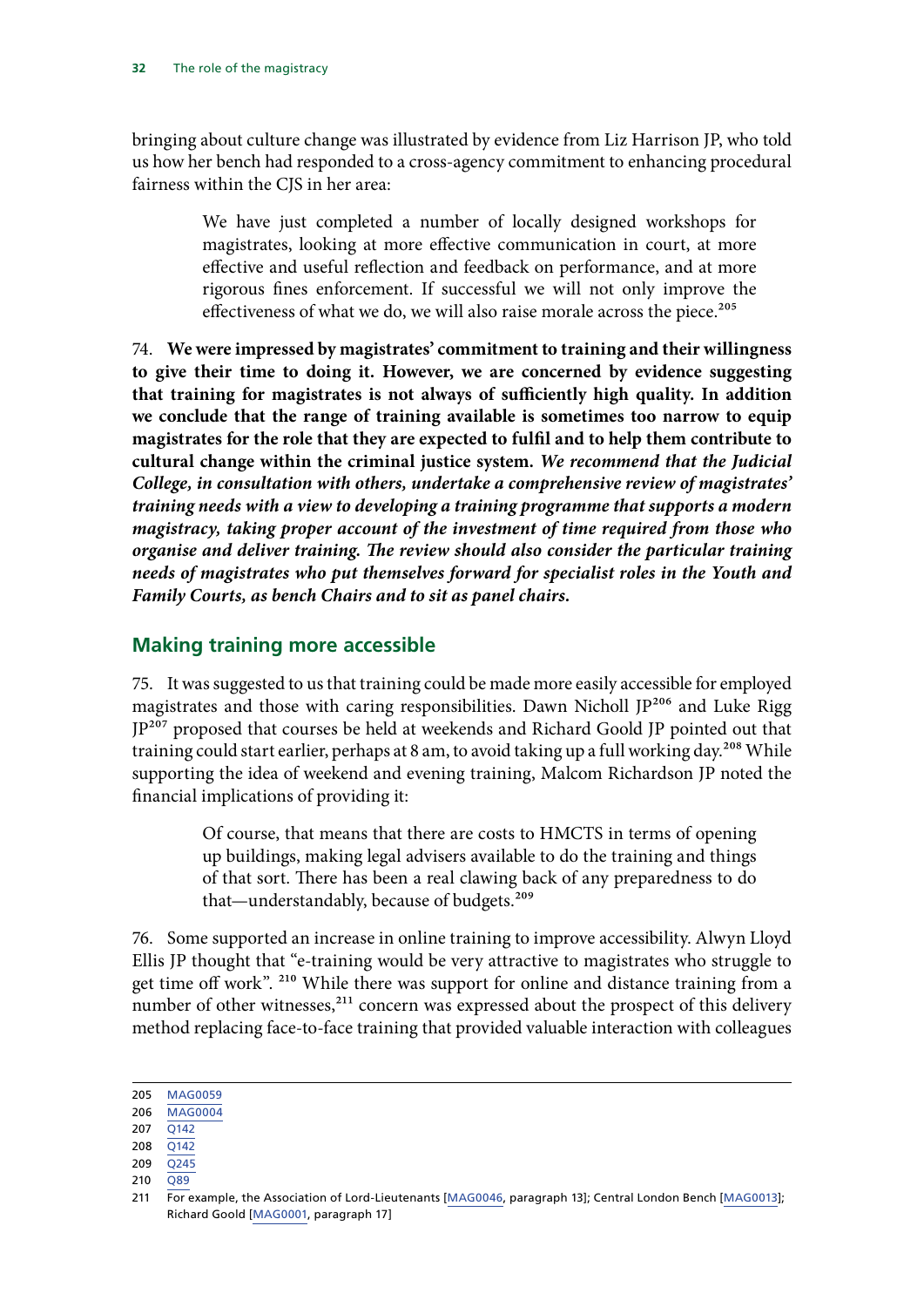<span id="page-34-0"></span>and the chance to ask questions.<sup>212</sup> This point was made by the Magistrates Association, who told us that their survey results indicated that "magistrates appreciate the need for a mix of methods, but would welcome an increase in face-to-face training".213 In a similar vein, Dr Simon Wolfensohn JP emphasised the need to recognise different ways of leaning, especially for older magistrates who often preferred face-to-face methods over e-training.<sup>214</sup>

77. *As part of the comprehensive review of magistrates' training needs, we recommend that a balance be maintained between different ways of learning, recognising that online training, in spite of its convenience and cost-effectiveness, cannot provide the quality of engagement and interaction provided in face-to-face settings. We further recommend that a reasonable proportion of face-to-face training be offered at times that are convenient to employed magistrates and those with other weekday commitments.*

#### **Continuing professional development and appraisal**

78. Magistrates are required to undergo an appraisal every three years; this is carried out by another member of the same bench who sits in an observational role on a panel alongside the magistrate in question. Continuation training of six hours every three years for each of the 'tickets' held by a magistrate (for example, adult court winger, adult court chair) is described by the Judicial College as 'essential';<sup>215</sup> magistrates are responsible for their own learning and are expected to provide information to their appraiser. However, as noted above, they are not subject to a formal Continuing Professional Development (CPD) scheme—that is, a systematic approach to developing and maintaining professional knowledge and skills that involves keeping a record of achievements, reviewable as part of an appraisal process.

79. The National Bench Chairmen's Forum was among those who expressed concern about how well the current arrangements operate in practice:

> not all magistrates attend training and it is not compulsory: there is no system of sanctions in place for those who do not attend and too much reliance is placed on the appraisal system, which is not robust enough and does not identify those who fall below required competencies.

Others expressed even stronger dissatisfaction. For example, the appraisal system was described in two submissions as being a "tick box exercise"216 and elsewhere as being "unfit for purpose",<sup>217</sup> "quite ineffective"<sup>218</sup> and "woeful".<sup>219</sup> Nicholas Moss JP observed that objectivity in appraisals can be inhibited because appraisers are likely to know those being appraised "so they can be reluctant to be over-critical."<sup>220</sup> It was pointed out by Birmingham and Solihull Magistrates' Bench that the system was ill-equipped to deal with performance management.<sup>221</sup> Margaret Robb JP suggested that magistrates whose

<sup>212</sup> For example, Corby Magistrates' Bench [\[MAG0012](http://data.parliament.uk/writtenevidence/committeeevidence.svc/evidencedocument/justice-committee/role-of-the-magistracy/written/26504.html), paragraph 4.1]; Christine Holmes JP [[MAG0023](http://data.parliament.uk/writtenevidence/committeeevidence.svc/evidencedocument/justice-committee/role-of-the-magistracy/written/26918.html)], Ian Clarkson JP [[MAG0068](http://data.parliament.uk/writtenevidence/committeeevidence.svc/evidencedocument/justice-committee/role-of-the-magistracy/written/28021.html)]

<sup>213</sup> [MAG0058](http://data.parliament.uk/writtenevidence/committeeevidence.svc/evidencedocument/justice-committee/role-of-the-magistracy/written/27965.html)

<sup>214</sup> [Q195](http://data.parliament.uk/writtenevidence/committeeevidence.svc/evidencedocument/justice-committee/role-of-the-magistracy/oral/33285.html)

<sup>215</sup> [MAG0072](http://data.parliament.uk/writtenevidence/committeeevidence.svc/evidencedocument/justice-committee/role-of-the-magistracy/written/28071.html) - annexed submission of the Judicial College

<sup>216</sup> Phil Lloyd JP [[MAG0017](http://data.parliament.uk/writtenevidence/committeeevidence.svc/evidencedocument/justice-committee/role-of-the-magistracy/written/26566.html), paragraph 11]; Birmingham and Solihull Magistrates' Bench [[MAG0022\]](http://data.parliament.uk/writtenevidence/committeeevidence.svc/evidencedocument/justice-committee/role-of-the-magistracy/written/26915.html)

<sup>217</sup> Somerset Bench [\[MAG0018](http://data.parliament.uk/writtenevidence/committeeevidence.svc/evidencedocument/justice-committee/role-of-the-magistracy/written/26680.html)]

<sup>218</sup> Graham Jagger JP [\[MAG0007\]](http://data.parliament.uk/writtenevidence/committeeevidence.svc/evidencedocument/justice-committee/role-of-the-magistracy/written/25516.html)

<sup>219</sup> Corby Magistrates' Bench [\[MAG0012](http://data.parliament.uk/writtenevidence/committeeevidence.svc/evidencedocument/justice-committee/role-of-the-magistracy/written/26504.html), paragraph 4.3]

<sup>220</sup> [MAG0032](http://data.parliament.uk/writtenevidence/committeeevidence.svc/evidencedocument/justice-committee/role-of-the-magistracy/written/27487.html)

<sup>221</sup> [MAG0022](http://data.parliament.uk/writtenevidence/committeeevidence.svc/evidencedocument/justice-committee/role-of-the-magistracy/written/26915.html)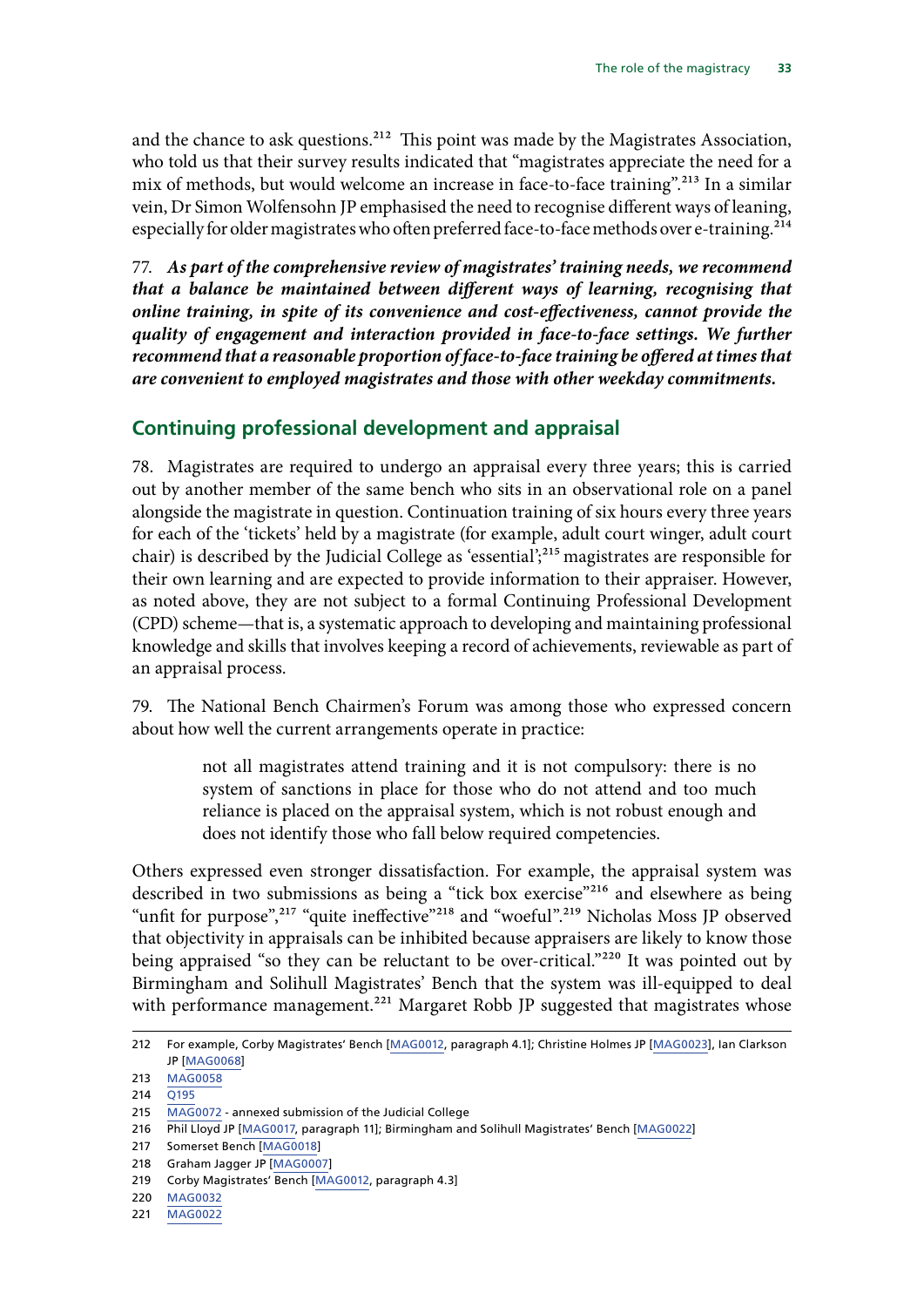appraisal identified a training need were seen as inadequate and that "by implication, the ideal situation would be the absence of any need for training!" Similarly, Jo King JP acknowledged concerns about the low number of magistrates identified with training needs by the appraisal process.<sup>222</sup> It was suggested by the Criminal Justice Alliance that "More effective use of appraisals would help 'manage out' less competent magistrates and, if replaced, consequently facilitate recruitment of a more diverse magistracy."223 The Judicial College has accepted that "issues have been raised" in relation to the robustness of the appraisal system, as a result of which it has led a review by a scoping group with membership from all stakeholder groups. It informed us that "Work on revising the system, the supporting Good Practice Guidance and all of the associated training has been planned for 2016–17."224

80. A number of the submissions that we received called for the introduction of a formal CPD scheme.<sup>225</sup> Sheena Jowett JP commented:

> at the moment we have one continuation training every three years, prior to appraisal. If we looked at having some sort of continual professional development over those three years, when it came to the appraisal time you could say, "I have done these online courses. That is what will make me a competent magistrate. You have witnessed me sitting in court as a magistrate, but this is the evidence I have."226

As a member of two professional bodies, Dominic Groble JP pointed out that "both organisations expect me to maintain my competence and professionalism through CPD and reserve the right to manage my membership if I should fail to keep myself up to date." He went on to suggest that magistrates who have become "dormant" might be transferred to the Supplemental List.<sup>227</sup>

81. The Magistrates Association also proposed the introduction of a formal accreditation system for magistrates, linked to a CPD programme. According to the Association, accreditation might be offered following the three-year appraisal, and need not be limited to achieving a single level. Taking on additional roles such as adult court chairman, or becoming a family or youth magistrate, could contribute towards subsequent levels of accreditation. The Association also suggested that accreditation would make magistrates more attractive to employers, helping them to see magistrates "as an opportunity rather than a potential liability".228 The Association's Chair, Malcolm Richardson JP, also suggested that an accreditation scheme would provide "evidence to those who suggest that we are not up to either the job that we do now or the extended job that we are proposing we ought to be empowered to do." <sup>229</sup>

82. We asked the then Minister, Shailesh Vara MP, whether his Department would be able to provide any additional funding, should this be required to introduce a revised

226 [Q247](http://data.parliament.uk/writtenevidence/committeeevidence.svc/evidencedocument/justice-committee/role-of-the-magistracy/oral/34558.html)

229 [Q248](http://data.parliament.uk/writtenevidence/committeeevidence.svc/evidencedocument/justice-committee/role-of-the-magistracy/oral/34558.html)

<sup>222</sup> [Q87](http://data.parliament.uk/writtenevidence/committeeevidence.svc/evidencedocument/justice-committee/role-of-the-magistracy/oral/31038.html)

<sup>223</sup> [MAG0048](http://data.parliament.uk/writtenevidence/committeeevidence.svc/evidencedocument/justice-committee/role-of-the-magistracy/written/27868.html)

<sup>224</sup> [MAG0072](http://data.parliament.uk/writtenevidence/committeeevidence.svc/evidencedocument/justice-committee/role-of-the-magistracy/written/28071.html) - annexed submission of the Judicial College

<sup>225</sup> For example, Professor James Crabbe JP [[MAG0009,](http://data.parliament.uk/writtenevidence/committeeevidence.svc/evidencedocument/justice-committee/role-of-the-magistracy/written/26325.html) paragraph2]; John Dehnel JP [[MAG0020](http://data.parliament.uk/writtenevidence/committeeevidence.svc/evidencedocument/justice-committee/role-of-the-magistracy/written/26791.html), paragraph 9]; Robert Lynch JP [[MAG0010\]](http://data.parliament.uk/writtenevidence/committeeevidence.svc/evidencedocument/justice-committee/role-of-the-magistracy/written/26472.html)

<sup>227</sup> [MAG0062](http://data.parliament.uk/writtenevidence/committeeevidence.svc/evidencedocument/justice-committee/role-of-the-magistracy/written/27991.html)

<sup>228</sup> [MAG0058,](http://data.parliament.uk/writtenevidence/committeeevidence.svc/evidencedocument/justice-committee/role-of-the-magistracy/written/27965.html) paragraphs 42 to 45.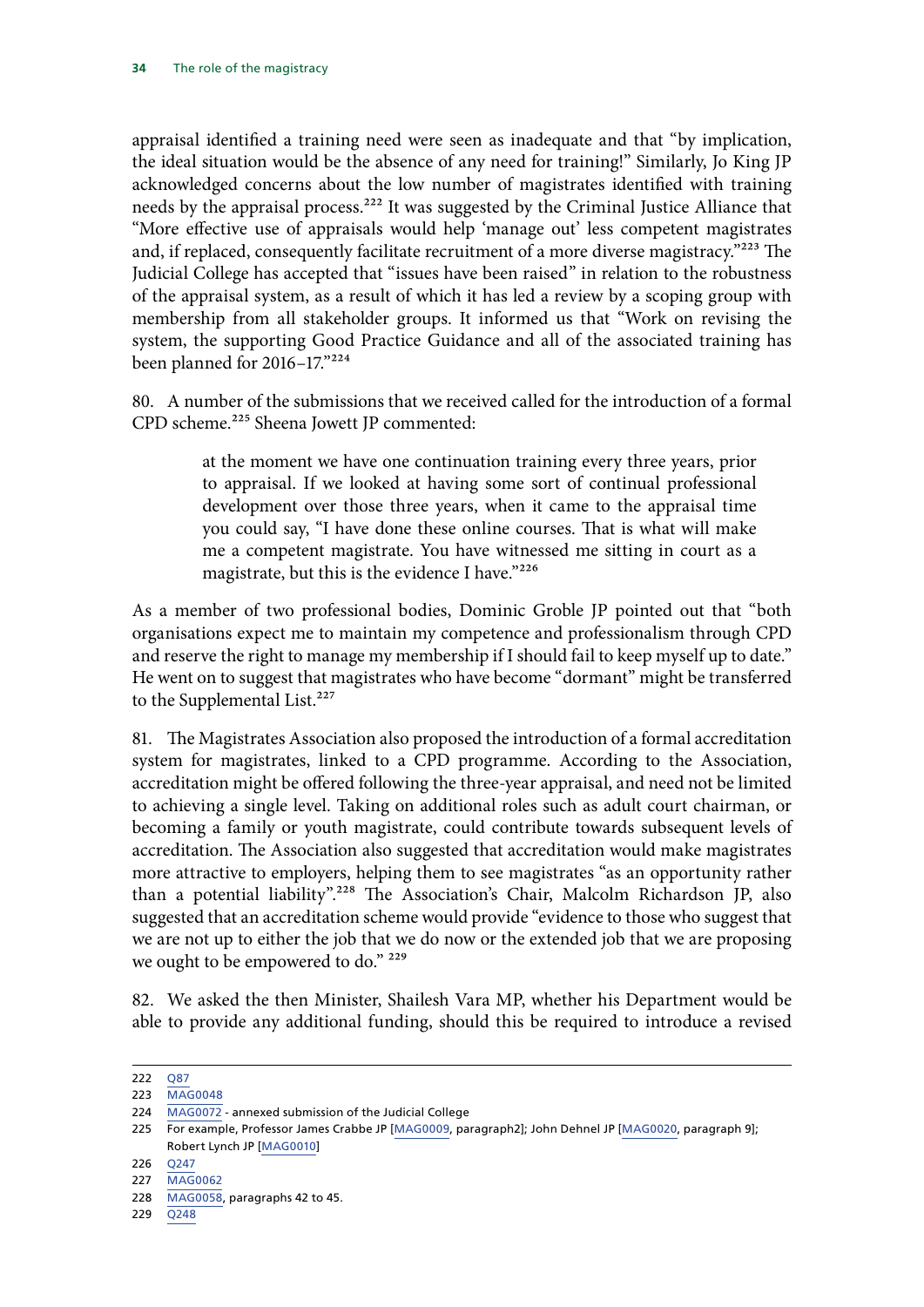appraisal scheme for magistrates—for example, for mandatory continuing professional education. He resisted making any commitment in his response to what he considered to be a hypothetical question:

> Rather than simply saying, "Can we have more money?" I would first want to know what other proposals had been thought of. It is also important to remember that the training of magistrates is a matter for the judiciary.<sup>230</sup>

83. **We conclude that the current system of appraisal for magistrates is inadequate, and we welcome the fact that this is currently under review. We are not convinced of the value of having a magistrates' accreditation scheme, but the evidence that we received gives clear support for the introduction of formal arrangements for Continuing Professional Development.** *We recommend the introduction of a more robust appraisal scheme for magistrates, which can identify inadequate performance and impose remedial measures to address it, including reviewing of the future of magistrates who have become insufficiently committed to their role. The appraisal scheme should be linked to a mandatory scheme for Continuing Professional Development, developed as part of a comprehensive review of magistrates' training.*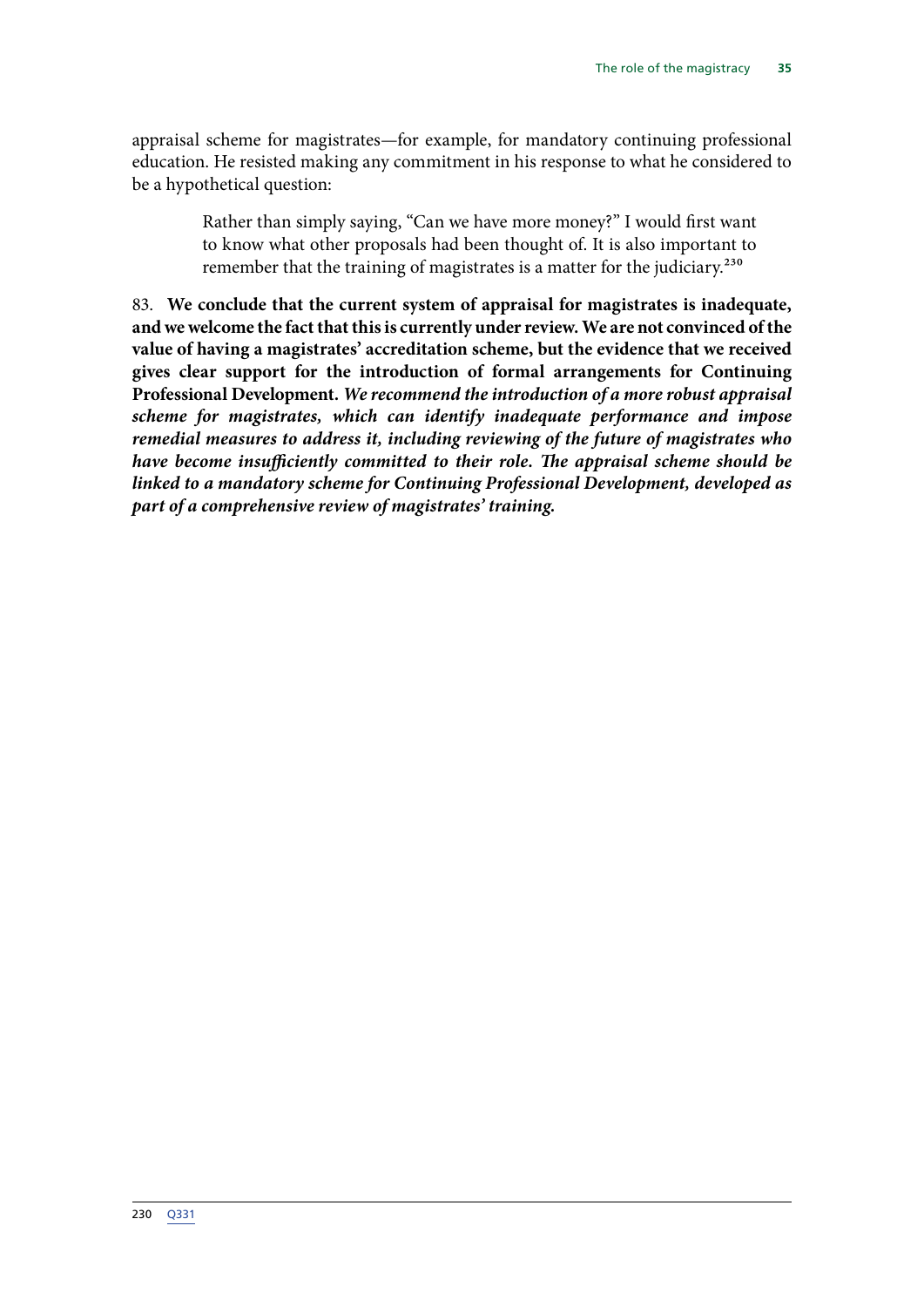## <span id="page-37-0"></span>**5** Magistrates' court closures

#### **History and rationale of the court closure programme**

84. Following on from the closure of 93 magistrates' courts under the Court Estate Reform Programme of 2010–2014, the Government announced in July 2015 that it was consulting on further court closures. The proposed closures—which included 57 magistrates' courts were largely justified on the basis of court utilisation rates. For magistrates' courts, average utilisation rates of 47% were recorded in 2014/15 for the courts proposed for closure, a drop of 8% compared to the previous year. The consultation document<sup>231</sup> also explained the need to fund the HMCTS reform programme which aimed to deliver an improved estate and the modernisation of working practices through the use of digital technology. Giving evidence to us the day after this announcement, the then Secretary of State for Justice, Rt Hon Michael Gove MP, acknowledged that the "biggest problem" he faced was that the Ministry of Justice was an unprotected department; in this context, court closures would need to make a contribution to reducing the departmental deficit.<sup>232</sup>

85. Responding to the consultation on 11 February 2016,<sup>233</sup> the Government stated that 86 court and tribunal buildings in England and Wales would close, of which half (43) would be magistrates' courts. The response indicated that work would be transferred from 'surplus sites' to existing courts and tribunals, creating multifunctional court spaces in some areas, and that—where appropriate—hearings could be held in suitable civic (or other) buildings. The intention was to close all scheduled courts within the following two years; the proposed schedule of court closures published alongside the response was described as 'indicative', and a detailed implementation plan would be developed for each closure, looking at alternative provision of services. The Government stated that work was under way to pilot the use of non-court buildings for court hearings and would "make sure that the security of the judiciary, staff [and] users is assessed as part of this process and the provision of appropriate ICT facilities will also be carefully considered and evaluated."

86. When giving evidence to us in July 2015, the then Secretary of State had told us that one of the tests for deciding whether a court should be closed would be whether the travel time to an alternative court would be less than an hour.<sup>234</sup> The table below summarises the information given in the Government's subsequent consultation response on the impact of the intended closures on travel times to the nearest magistrates' court.

<sup>231</sup> [Proposal on the provision of court and tribunal estate in England and Wales](https://consult.justice.gov.uk/digital-communications/proposal-on-the-provision-of-court-and-tribunal-es/user_uploads/reform-estates-national-consultation_official-sensitive_final.pdf), Ministry of Justice/HMCTS, 16 July 2015

<sup>232</sup> [Oral evidence: The work of the Secretary of State for Justice, HC 335, 15 July 2015,](http://data.parliament.uk/writtenevidence/committeeevidence.svc/evidencedocument/justice-committee/the-work-of-the-secretary-of-state-for-justice/oral/33205.pdf) Q2

<sup>233</sup> [Response to the proposal on the provision of court and tribunal estate in England and Wales,](https://www.gov.uk/government/uploads/system/uploads/attachment_data/file/499518/national-consultation-document.pdf) Ministry of Justice/ HMCTS, 11 February 2016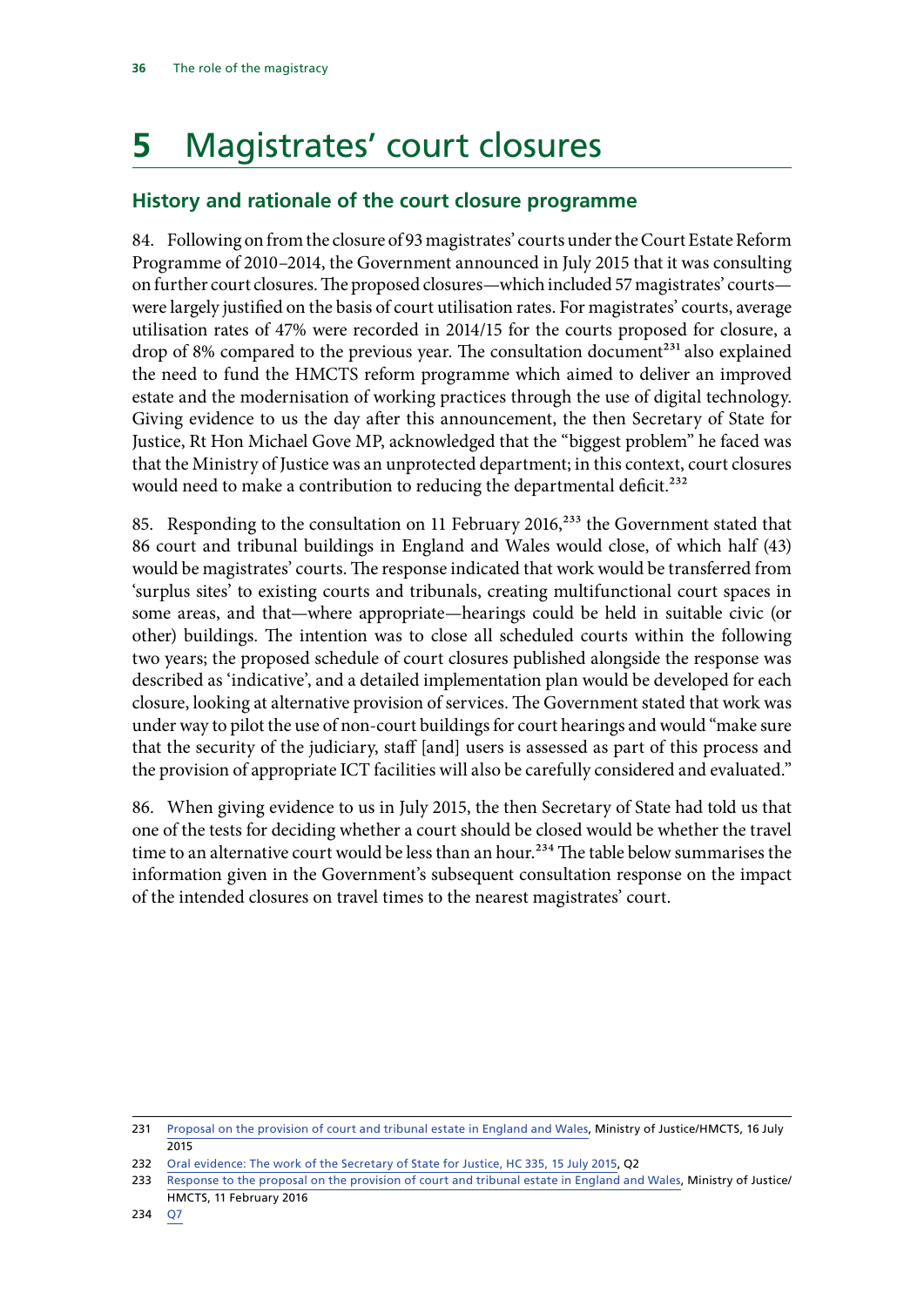<span id="page-38-0"></span>

| <b>Mode of travel</b>                                   | <b>Before changes are implemented</b> |               | After changes are implemented |               |
|---------------------------------------------------------|---------------------------------------|---------------|-------------------------------|---------------|
| <b>Travel times</b><br>to nearest<br>magistrates' court | 0-60 minutes                          | 0-120 minutes | 0-60 minutes                  | 0-120 minutes |
| Access by car                                           | 99%                                   | 100%          | 98%                           | 99%           |
| Access by public<br>transport                           | 82%                                   | 97%           | 74%                           | 95%           |

This table indicates an anticipated reduction of 8% in the proportion of the population who are able to travel to their nearest magistrates' court within an hour by public transport from 82% down to 74%.

#### **Impact of court closures on magistrates and court users**

87. Some witnesses identified potential advantages of rationalising the courts estate. For example, Leicestershire Advisory Committee said that closures had led to a larger, single bench which was now beginning to feel more cohesive.<sup>235</sup> Nicola Silverleaf JP commented that, as a result of court mergers, it had been possible to set up specialised domestic violence courts.236 Liz Harrison JP recognised the efficiency gains from having fewer, larger courts and said that there was a view within her bench that, if people could travel to their nearest large town for a night out or for a hospital appointment, they should also be able to travel to court.<sup>237</sup>

88. However, we received substantially more evidence identifying adverse impacts on court users and magistrates caused by court closures that had taken place or were expected to happen in future. Some witnesses highlighted the possibility of eroding the principle of local justice and diluting magistrates' local knowledge.<sup>238</sup> Penelope Gibbs from Transform Justice explained her own concerns as follows:

> Inevitably, if you close a lot of courts, the likelihood of the magistrate sitting on a particular case knowing the area where a particular crime took place—even the roads, the shops and so on—is limited. In that sense, it threatens local justice.<sup>239</sup>

Cleveland and County Durham and Darlington Judicial Business Group drew attention to the potential impact of court closures on magistrates' morale,<sup>240</sup> while others pointed out that longer travel distances might deter some people from applying to be magistrates, or might make it difficult for sitting magistrates to deal with a full range of cases because of the trend towards centralising particular types of work in the remaining courts.<sup>241</sup> Sheena Jowett JP explained how court closures had increased her own travel times in rural Wales:

<sup>235</sup> [MAG0051](http://data.parliament.uk/writtenevidence/committeeevidence.svc/evidencedocument/justice-committee/role-of-the-magistracy/written/27907.html)

<sup>236</sup> [Q125](http://data.parliament.uk/writtenevidence/committeeevidence.svc/evidencedocument/justice-committee/role-of-the-magistracy/oral/33285.html)

<sup>237</sup> [MAG0059](http://data.parliament.uk/writtenevidence/committeeevidence.svc/evidencedocument/justice-committee/role-of-the-magistracy/written/27967.html)

<sup>238</sup> For example, Riley Smith [[MAG0040,](http://data.parliament.uk/writtenevidence/committeeevidence.svc/evidencedocument/justice-committee/role-of-the-magistracy/written/27747.html) paragraph 6]; Chris Taylor JP [[MAG0005,](http://data.parliament.uk/writtenevidence/committeeevidence.svc/evidencedocument/justice-committee/role-of-the-magistracy/written/25007.html) paragraph 2]; Bedfordshire Magistrates Association [\[MAG0025\]](http://data.parliament.uk/writtenevidence/committeeevidence.svc/evidencedocument/justice-committee/role-of-the-magistracy/written/26955.html); Professor Mike Hough and Professor Julian Roberts [[MAG0081,](http://data.parliament.uk/writtenevidence/committeeevidence.svc/evidencedocument/justice-committee/role-of-the-magistracy/written/31683.html) paragraph 2]

<sup>239</sup> [Q27](http://data.parliament.uk/writtenevidence/committeeevidence.svc/evidencedocument/justice-committee/role-of-the-magistracy/oral/31038.html)

<sup>240</sup> [MAG0019](http://data.parliament.uk/writtenevidence/committeeevidence.svc/evidencedocument/justice-committee/role-of-the-magistracy/written/26725.html)

<sup>241</sup> North East Bench Chairs Forum [[MAG0008\]](http://data.parliament.uk/writtenevidence/committeeevidence.svc/evidencedocument/justice-committee/role-of-the-magistracy/written/25766.html); Lincolnshire County Magistrates' Bench [[MAG000030](http://data.parliament.uk/writtenevidence/committeeevidence.svc/evidencedocument/justice-committee/role-of-the-magistracy/written/27419.html)]; Dr Peter Reed JP [[MAG0002](http://data.parliament.uk/writtenevidence/committeeevidence.svc/evidencedocument/justice-committee/role-of-the-magistracy/written/24484.html)]; [Q27](http://data.parliament.uk/writtenevidence/committeeevidence.svc/evidencedocument/justice-committee/role-of-the-magistracy/oral/31038.html)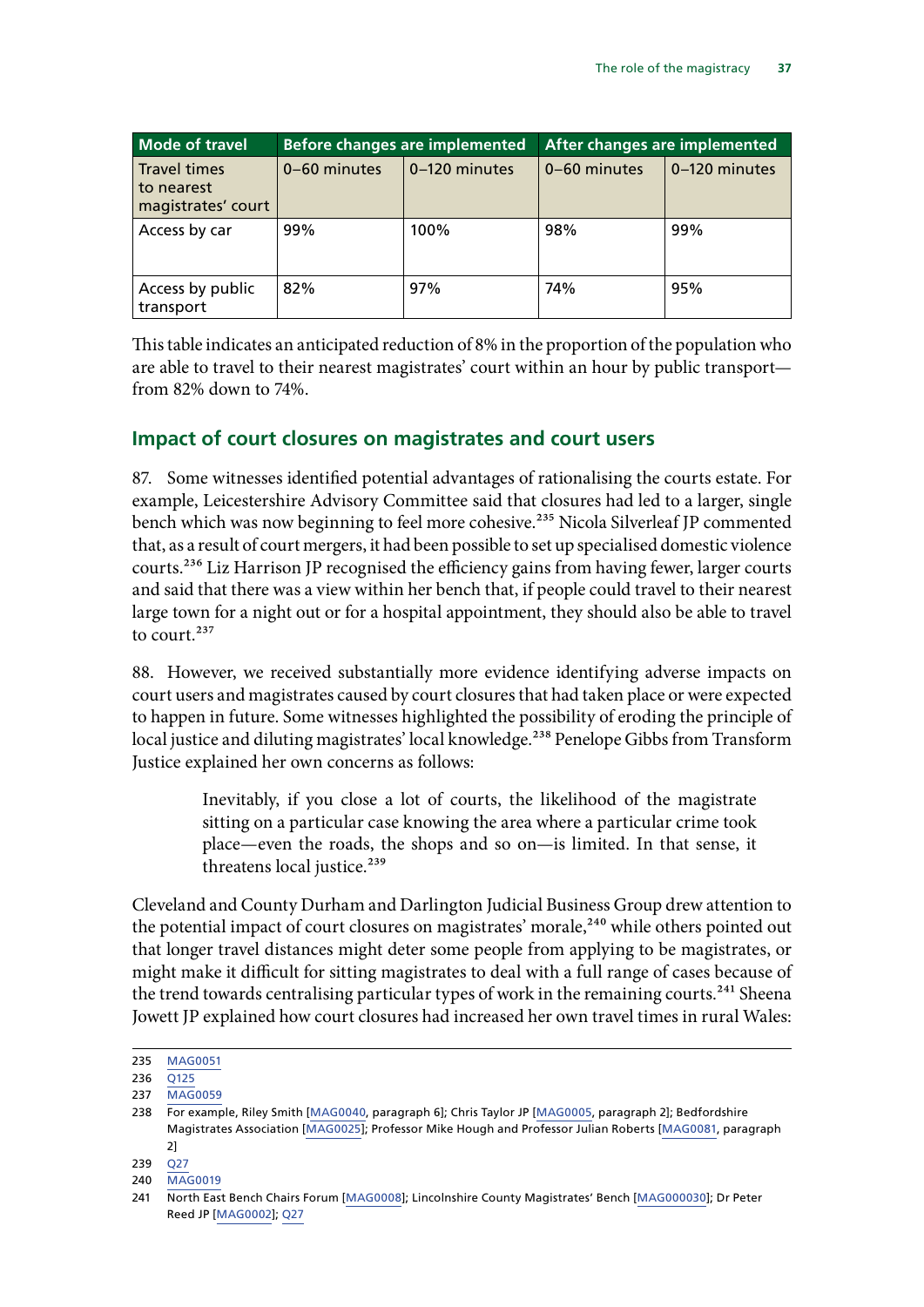My local justice area is Ceredigion and Pembrokeshire… … The two courthouses within the LJA are 72 miles apart, so the LJA goes south and north of them. Travelling for magistrates between those two courthouses, without a dual carriageway and with plenty of tractors en route, can be hugely challenging. If I am due to sit in Aberystwyth, for instance, I have to allow two hours' travelling there.<sup>242</sup>

89. A number of submissions also highlighted the detrimental impact of court closures on court users, particularly on vulnerable defendants and those with chaotic lives, taking into account that public transport services may themselves be subject to future modifications that extend journey times.<sup>243</sup> Dr Jenifer Harding JP reminded us that travel times in urban areas can also be significantly increased by court closures. In her area, with very high deprivation levels, 34% of the population do not have access to a car; court closures, she said, would mean people—many with school age children—having to leave home before 8 o'clock in the morning to get to court.<sup>244</sup> Corby Magistrates' Bench reported an increase in participants failing to attend court and thought that proper consideration should be given to the risk of this being exacerbated by court closures.<sup>245</sup> In relation to young offenders, the Youth Justice Board for England and Wales argued that "the successful operation of youth courts is underpinned by strong local partnership working between the court and YOTs [Youth Offending Teams]" and that court closures threatened to undermine these partnerships.246 Dominic Goble JP also expressed concern about the impact of closures on youth justice, pointing out that:

> the majority of children who find themselves in Youth Court are from what used to be known as 'troubled families' … … Local transport links for schooling, working or court hearings are all a challenge. Indeed, travelling across some rural areas by public transport is difficult at the best of times.<sup>247</sup>

90. At each of our three oral evidence sessions, we asked magistrate witnesses to give their views about the idea of providing temporary court facilities in alternative venues such as civic buildings—so-called 'pop-up courts'. There were no objections in principle to this approach. For example, Luke Rigg JP told us:

> We want to get the facts, making it not necessarily easy, but as comfortable as possible for witnesses and defendants to say what they need to say. If that means leaving a court building and going to some other kind of civic building, I am open to that.<sup>248</sup>

91. However, witnesses thought that certain risks were involved in using alternative venues, arising in particular from the lack of a secure dock. While expressing support for the principle of occasional courts, the National Bench Chairmen's Forum highlighted the need for appropriate security (as well as digital support) and argued that the model should be piloted before conventional courthouses were closed. The Forum's Executive Chair, Jo King JP, observed that it is "not just in the most serious cases … .that we sometimes have

<sup>242</sup> [Q216](http://data.parliament.uk/writtenevidence/committeeevidence.svc/evidencedocument/justice-committee/role-of-the-magistracy/oral/34558.html)

<sup>243</sup> For example, Coventry and Warwickshire Magistrates Association [[MAG0033\]](http://data.parliament.uk/writtenevidence/committeeevidence.svc/evidencedocument/justice-committee/role-of-the-magistracy/written/27510.html); Executive Committee, Powys and Herefordshire Magistrates Association [[MAG0043\]](http://data.parliament.uk/writtenevidence/committeeevidence.svc/evidencedocument/justice-committee/role-of-the-magistracy/written/27815.html); David Sanderson JP [\[MAG0006\]](http://data.parliament.uk/writtenevidence/committeeevidence.svc/evidencedocument/justice-committee/role-of-the-magistracy/written/25470.html)

<sup>244</sup> [Q184](http://data.parliament.uk/writtenevidence/committeeevidence.svc/evidencedocument/justice-committee/role-of-the-magistracy/oral/33285.html)

<sup>245</sup> [MAG0012](http://data.parliament.uk/writtenevidence/committeeevidence.svc/evidencedocument/justice-committee/role-of-the-magistracy/written/26504.html)

<sup>246</sup> [MAG0049](http://data.parliament.uk/writtenevidence/committeeevidence.svc/evidencedocument/justice-committee/role-of-the-magistracy/written/27891.html)

<sup>247</sup> [MAG0062](http://data.parliament.uk/writtenevidence/committeeevidence.svc/evidencedocument/justice-committee/role-of-the-magistracy/written/27991.html)

<sup>248</sup> [Q125](http://data.parliament.uk/writtenevidence/committeeevidence.svc/evidencedocument/justice-committee/role-of-the-magistracy/oral/33285.html)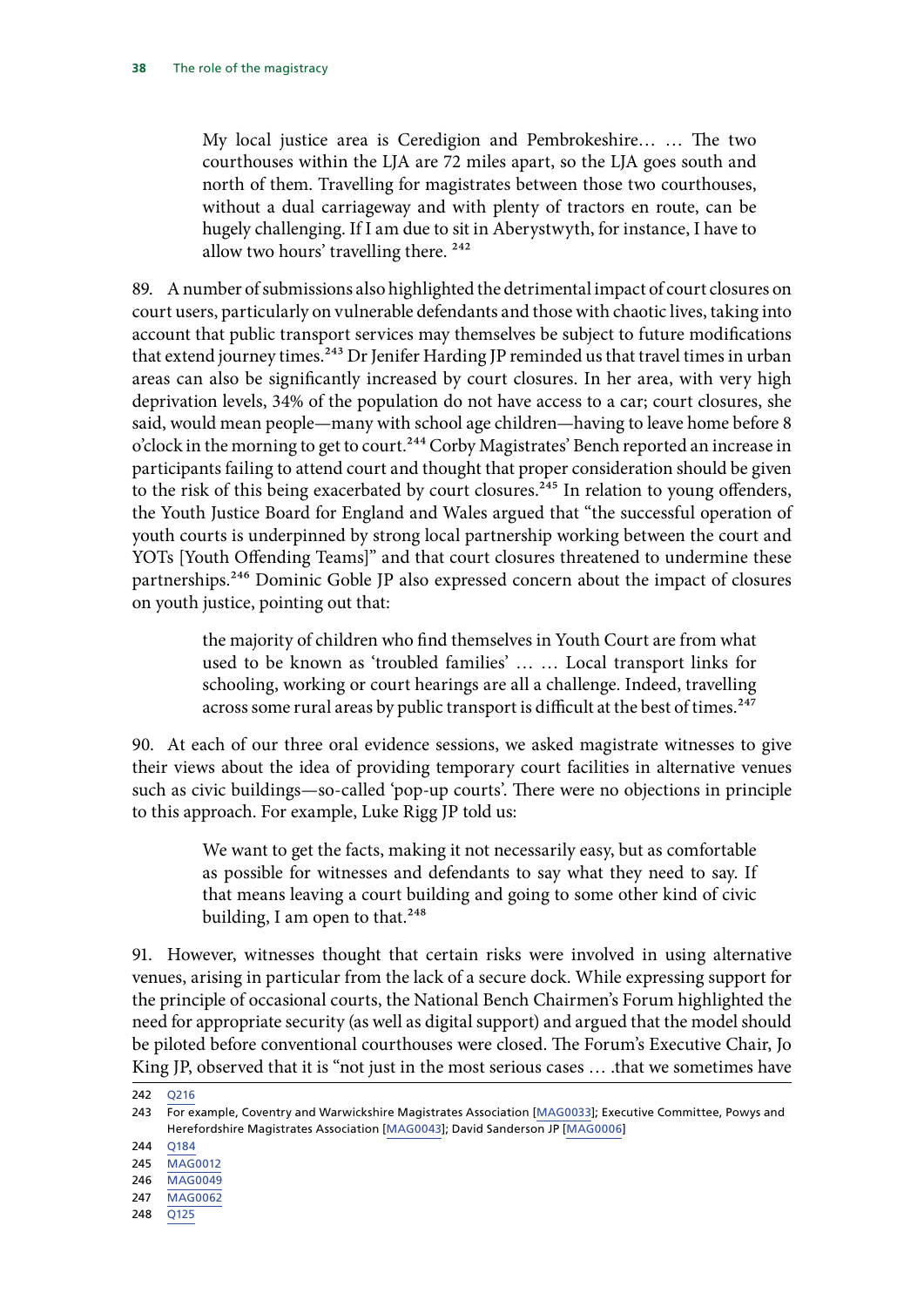<span id="page-40-0"></span>problems with security; sometimes something that seems as straightforward as council tax can be very emotive. Sometimes you get people responding in ways that you do not anticipate ...<sup>"249</sup> Sheena Jowett JP thought that magistrates would be open to discussing this approach with HMCTS but expressed regret that "when the courts were closed there had not been a little bit of foresight about the issue of security and alternative venues."250 Christine Holmes JP suggested that in practice the types of cases in these venues would be severely restricted.<sup>251</sup>

92. We have not taken evidence on the decision announced in the recent joint statement<sup>252</sup> to increase flexibility in case listing by reforming Local Justice Areas, but we consider it possible that a more flexible approach might also assist magistrates whose nearest court lies outside the Local Justice Area where they normally sit. This is a question to which we may return in future.

93. **We welcome the Ministry of Justice's commitment to developing a detailed implementation plan for each proposed magistrates' court closure, and in particular its willingness to look at alternative provision of services.** *In determining the location of alternative venues, we recommend that the Ministry ensure that at least 90% of magistrates' court users can reach the nearest venue by public transport within one hour.*

94. **Use of alternative venues has assumed a key role in the Ministry's court estate strategy, so it is regrettable that inadequate forethought has been given to the security implications of holding court sessions in buildings that are not equipped with a secure dock.** *We recommend that this matter be given urgent consideration, in consultation with magistrates, District Judges and court staff, to identify low-cost practical solutions to potential security risks.*

#### **Digital infrastructure**

95. The Ministry of Justice's submission confirmed that, through the Spending Review, it had secured £700 million to invest in the modernisation of the criminal courts. Planned developments such as virtual hearings along with digital access to case papers and evidence displayed on courtroom screens would allow magistrates "to spend less time on case administration and focus on dealing with the disputed matters, trials and sentencing."<sup>253</sup> In his oral evidence, Mr Vara explained to us that the investment would "make sure that we have a first-rate, world-class courts and tribunals service." Of the £700 million, some £300 million would be spent on a digitised Common Platform system involving the police, the Crown Prosecution Service and the courts "so that we make much less use of paper, with the delays, lost files and all that that entails".<sup>254</sup> He also emphasised his Department's commitment to establishing video links; at present, people have to go to court and "hang around and wait in an environment that can be oppressing." Modern technology, he told us, would allow them to "go to a nearby place—it could be a police station, the council offices or somewhere else—where they can book a particular time and give evidence by

<sup>249</sup> [Q67](http://data.parliament.uk/writtenevidence/committeeevidence.svc/evidencedocument/justice-committee/role-of-the-magistracy/oral/31038.html)

<sup>250</sup> [Q219](http://data.parliament.uk/writtenevidence/committeeevidence.svc/evidencedocument/justice-committee/role-of-the-magistracy/oral/34558.html)

<sup>251</sup> [Q184](http://data.parliament.uk/writtenevidence/committeeevidence.svc/evidencedocument/justice-committee/role-of-the-magistracy/oral/33285.html)

<sup>252</sup> [Transforming our justice system - joint statement from the Lord Chancellor, Lord Chief Justice, and the Senior](https://www.gov.uk/government/uploads/system/uploads/attachment_data/file/553261/joint-vision-statement.pdf)  [President of Tribunals, 15 September 2016](https://www.gov.uk/government/uploads/system/uploads/attachment_data/file/553261/joint-vision-statement.pdf)

<sup>253</sup> [MAG0050](http://data.parliament.uk/writtenevidence/committeeevidence.svc/evidencedocument/justice-committee/role-of-the-magistracy/written/27892.html), paragraphs 4, 34 and 35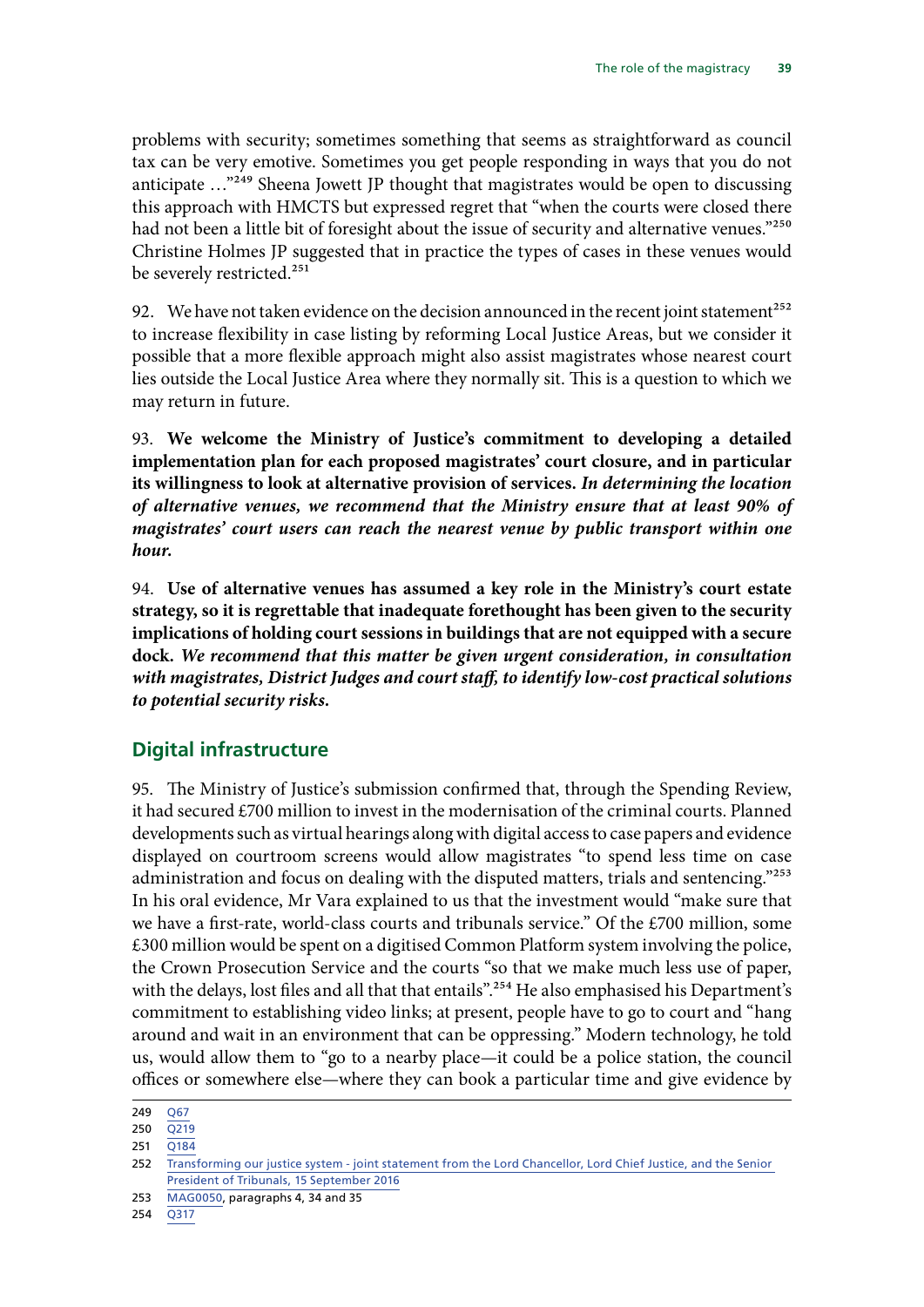video link".255 Similar advantages were recognised by the Crown Prosecution Service, although it emphasised that the 'virtual court' approach would be dependent on courts being fully equipped with the necessary technology.<sup>256</sup>

96. The evidence we received from magistrates suggested that they were equally enthusiastic about the benefits of modern technology. The Chair of Shropshire Bench vividly illustrated this point: "My briefcase with paper copies of the guidelines and bench books weighs 8 kilograms, compare that to the weight of an iPad with software containing all of that information."257 Northern Derbyshire Bench thought that digitalisation would make it possible to transfer cases across existing boundaries so that "all court users, not just defendants, could attend their nearest court."<sup>258</sup> However, there was some doubt as to whether the digital infrastructure was in fact ready to replace physical courts<sup>259</sup> and an unfavourable comparison was made with the Government's ill-fated LIBRA project.<sup>260</sup> The National Bench Chairmen's Forum expressed concern about the delays in implementation and the performance of some digital programmes, arguing that "the importance of adequate investment in both the initial development of the programmes and their subsequent support and on-going enhancements cannot be overstated."<sup>261</sup> Richard Goold JP told us that, although tablets were in use in his area, the internet bandwidth was not enough to use them; as a result, magistrates still brought their own devices to court so they could access the sentencing guidelines. He went on to say:

> We must be able to use technology far better, whether it is video links or sharing documents, and not have to pass antecedents around that are six months out of date and then have to put a case to get the police liaison officer to print a new one.<sup>262</sup>

97. Others highlighted the need for magistrates' skills to match developments in technology. Central London Bench thought that digital skills were now essential for magistrates and suggested that "willingness to engage with this technology would also seem an appropriate requirement/competence for appraisal and performance review."263 The importance of special communication skills when dealing with people who appear in court by video link was emphasised by Norfolk Bench<sup>264</sup> and, in relation to children and young people, by the Youth Justice Board.<sup>265</sup>

98. **We commend the Government's commitment to strengthening and updating the digital infrastructure in the magistrates' courts, but conclude that some of its aspirations have been undermined by the difficulties in delivery of changes on the ground.** *We recommend that full access to physical courts, including alternative venues,* 

<sup>255</sup> [Q314](http://data.parliament.uk/writtenevidence/committeeevidence.svc/evidencedocument/justice-committee/role-of-the-magistracy/oral/34558.html)

<sup>256</sup> [MAG0054](http://data.parliament.uk/writtenevidence/committeeevidence.svc/evidencedocument/justice-committee/role-of-the-magistracy/written/27932.html)

<sup>257</sup> [MAG0034](http://data.parliament.uk/writtenevidence/committeeevidence.svc/evidencedocument/justice-committee/role-of-the-magistracy/written/27535.html), paragraph 6.3

<sup>258</sup> [MAG0011](http://data.parliament.uk/writtenevidence/committeeevidence.svc/evidencedocument/justice-committee/role-of-the-magistracy/written/26502.html)

<sup>259</sup> For example, Christine Holmes [[Q180\]](http://data.parliament.uk/writtenevidence/committeeevidence.svc/evidencedocument/justice-committee/role-of-the-magistracy/oral/33285.html), Jacqueline Alexander JP [\[MAG0086](http://data.parliament.uk/writtenevidence/committeeevidence.svc/evidencedocument/justice-committee/role-of-the-magistracy/written/34043.html) , paragraph 3]

<sup>260</sup> Shropshire Bench [\[MAG0034\]](http://data.parliament.uk/writtenevidence/committeeevidence.svc/evidencedocument/justice-committee/role-of-the-magistracy/written/27535.html). The LIBRA project was designed to provide a national standard IT system for magistrates' courts; the contract was procured by the Government in 1998 and was widely criticised for poor competition and lack of financial control.

<sup>261</sup> [MAG0063](http://data.parliament.uk/writtenevidence/committeeevidence.svc/evidencedocument/justice-committee/role-of-the-magistracy/written/27995.html), paragraph 43

 $262 \overline{0126}$ 

<sup>263</sup> [MAG0013](http://data.parliament.uk/writtenevidence/committeeevidence.svc/evidencedocument/justice-committee/role-of-the-magistracy/written/26522.html)

<sup>264</sup> [MAG0015](http://data.parliament.uk/writtenevidence/committeeevidence.svc/evidencedocument/justice-committee/role-of-the-magistracy/written/26551.html)

<sup>265</sup> [MAG0049](http://data.parliament.uk/writtenevidence/committeeevidence.svc/evidencedocument/justice-committee/role-of-the-magistracy/written/27891.html)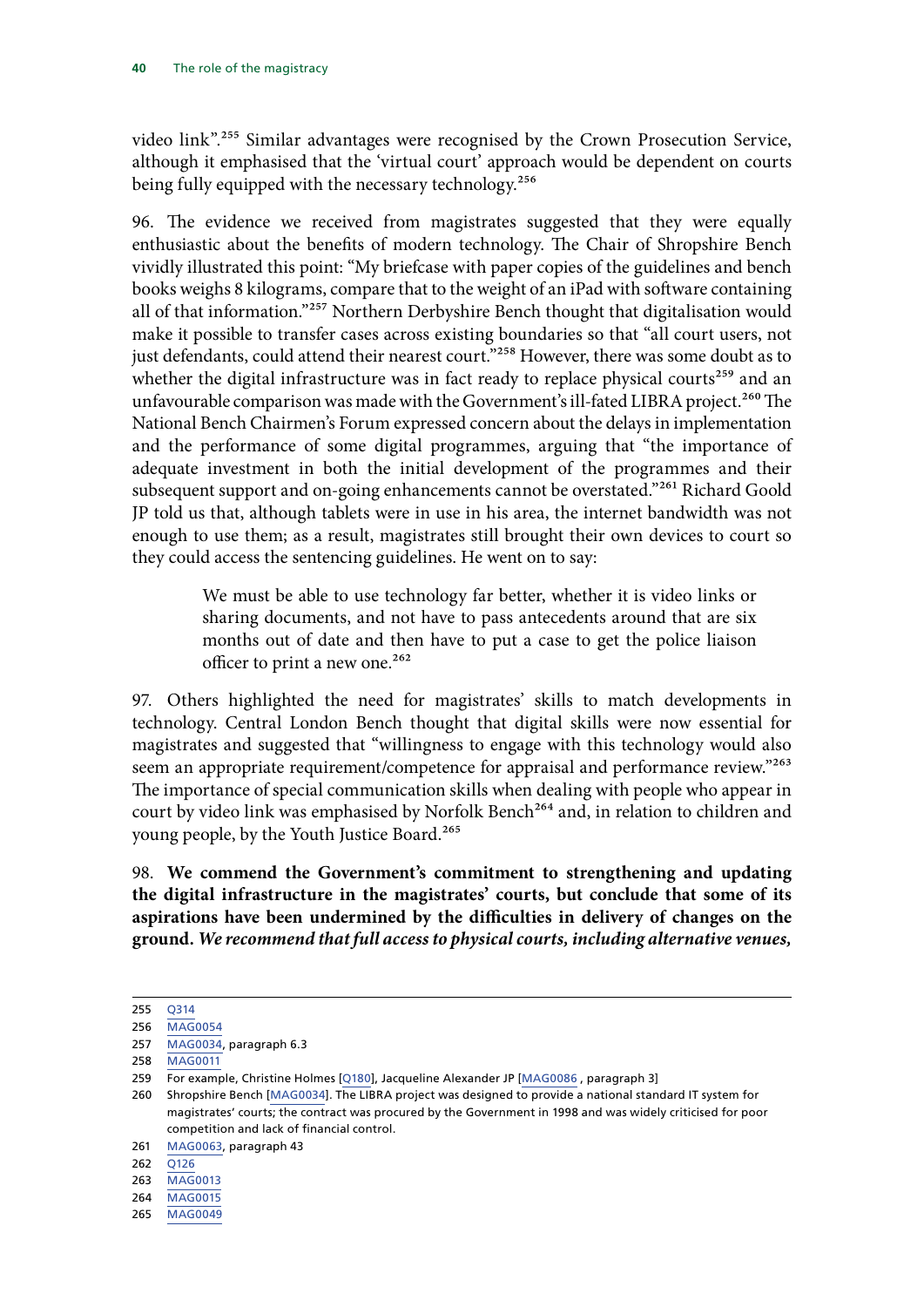*be maintained for the time being until facilities such as video links are fully operational. We also recommend that provision be made for upgrading inadequate video links and internet connections for courts with insufficient bandwidth.*

99. *We further recommend that, in the context of the comprehensive review of magistrates' training that we have proposed, consideration be given to additional training needs created by increasing reliance on new technology, including particular communication skills required when dealing with defendants, victims and witnesses by video link.*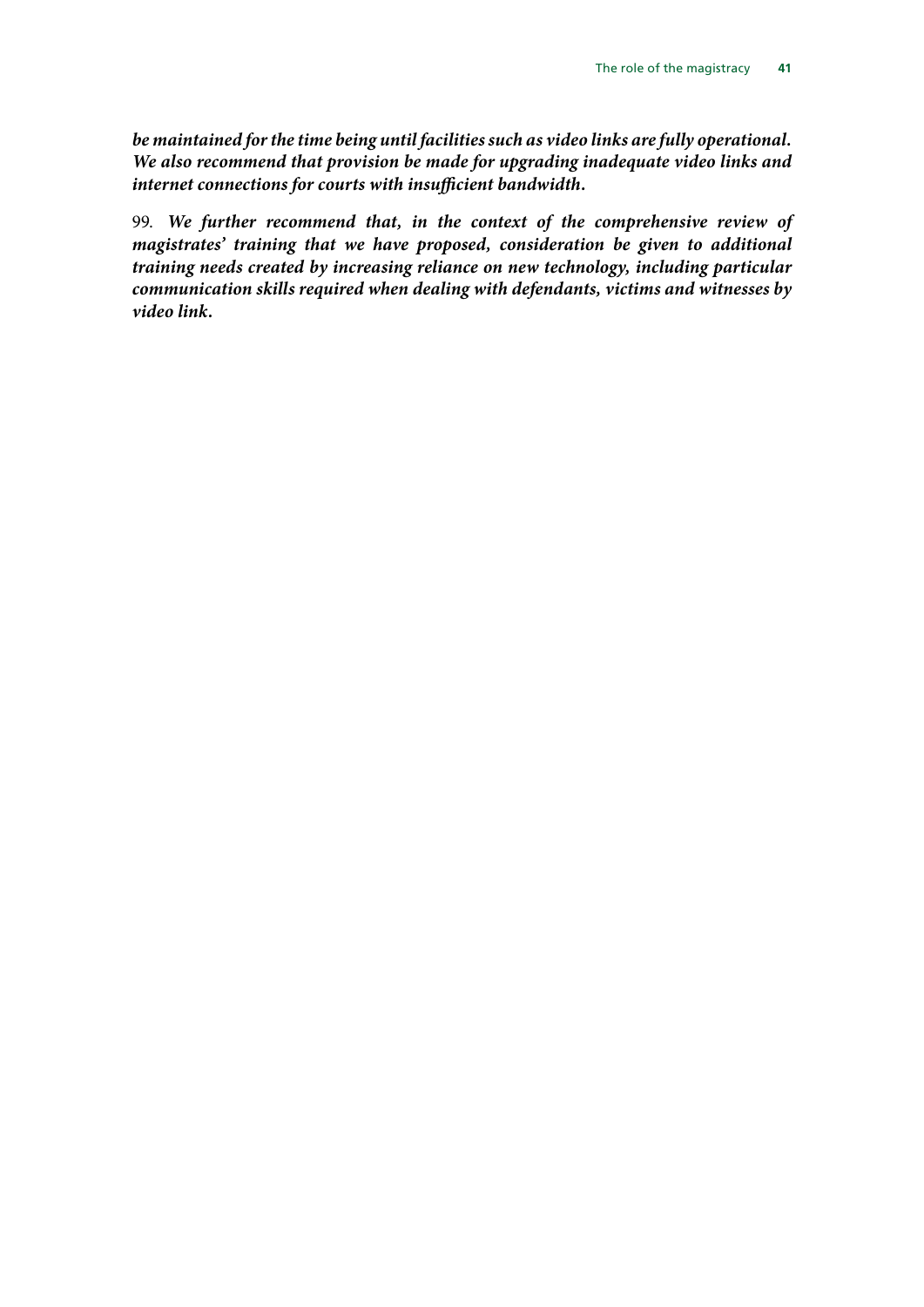## <span id="page-43-0"></span>**6** Expanding the role of magistrates

#### **Increasing sentencing powers**

100. There are four main types of sentence available to the magistrates' court: discharges (either conditional or absolute); financial penalties; community orders; and custodial sentences—which may take the form of a suspended sentence.<sup>266</sup> For a single offence, magistrates can impose financial penalties up to a maximum of £5,000; for specified offences higher maximum fines may be permitted (for example, up to £50,000 for fly tipping) and there is no maximum aggregate fine for two or more offences. However, the powers of magistrates to impose custodial sentences are more limited. For a single offence, they can impose a term of imprisonment of up to six months, although a term of up to twelve months may be imposed for two or more separate offences. For either-way offences, the magistrates' court has a general power<sup>267</sup> to commit a case to the Crown Court for sentence after finding that it is suitable for summary trial, where the court is of the opinion that the offence (and any associated offences) is so serious that greater punishment should be inflicted than the court has power to impose. In the Youth Court, which has a different sentencing regime, magistrates are empowered to impose a custodial sentence of up to two years by way of a Detention and Training Order.

101. Section 154 of the Criminal Justice Act 2003, yet to be commenced, provided for the ordinary maximum custodial sentence that could be imposed by the magistrates' court to be increased to 12 months for one offence (15 months for two or more offences). The increase was originally intended to accompany a new sentence called 'custody plus'<sup>268</sup> which has not been implemented. Successive Governments have appeared reluctant to bring section 154 into effect, and the risk of this generating different sentencing practices that put new pressures on the prison population has previously been acknowledged.<sup>269</sup> Transform Justice told us that it had made a request under the Freedom of Information Act to the Ministry of Justice, seeking information on its modelling of the possible effect of increasing the custodial sentencing powers of magistrates, in response to which the Department stated that it held such information, but that it was exempt from disclosure.<sup>270</sup> In her oral evidence, Penelope Gibbs from Transform Justice argued that more information was needed before implementing such a change, "otherwise, we are just swimming in a fog of ignorance in this discussion."<sup>271</sup> When we wrote to the then Secretary of State asking if he would share with us in confidence the results of any modelling, he responded by saying that the Ministry was assessing the possible impacts of increasing magistrates' sentencing powers but that a model predicting the policy impact on all stakeholders across the criminal justice system was "not currently available"; however, he would "try to ensure that we share information as soon as possible if we know it is robust and reliable."<sup>272</sup>

<sup>266</sup> Some driving offences are punished by licence points and/or disqualification from driving for a period of time.

<sup>267</sup> Under Section 3 of the Powers of Criminal Courts (Sentencing) Act 2000

<sup>268</sup> 'Custody plus' was enacted by s181 Criminal Justice Act 2003 but never brought into force; designed to reduce reoffending, it would have meant every sentence of under 12 months taking effect as a short custodial period followed by supervised licence of up to 26 weeks.

<sup>269</sup> For example, see the [speech of Damian Green](https://www.gov.uk/government/speeches/the-role-of-magistrates), former minister for policing and criminal justice, 14 August 2013

<sup>270</sup> [MAG0079](http://data.parliament.uk/writtenevidence/committeeevidence.svc/evidencedocument/justice-committee/role-of-the-magistracy/written/31202.html)

<sup>271</sup> [Q45](http://data.parliament.uk/writtenevidence/committeeevidence.svc/evidencedocument/justice-committee/role-of-the-magistracy/oral/31038.html)

<sup>272</sup> [Letter from the Rt Hon Michael Gove MP, Secretary of State for Justice, to Bob Neill MP, 21st May 2016](http://www.parliament.uk/documents/commons-committees/Justice/correspondence/Letter-dated-21-May-2016-from-Michael-Gove-on-Prison-reform.pdf)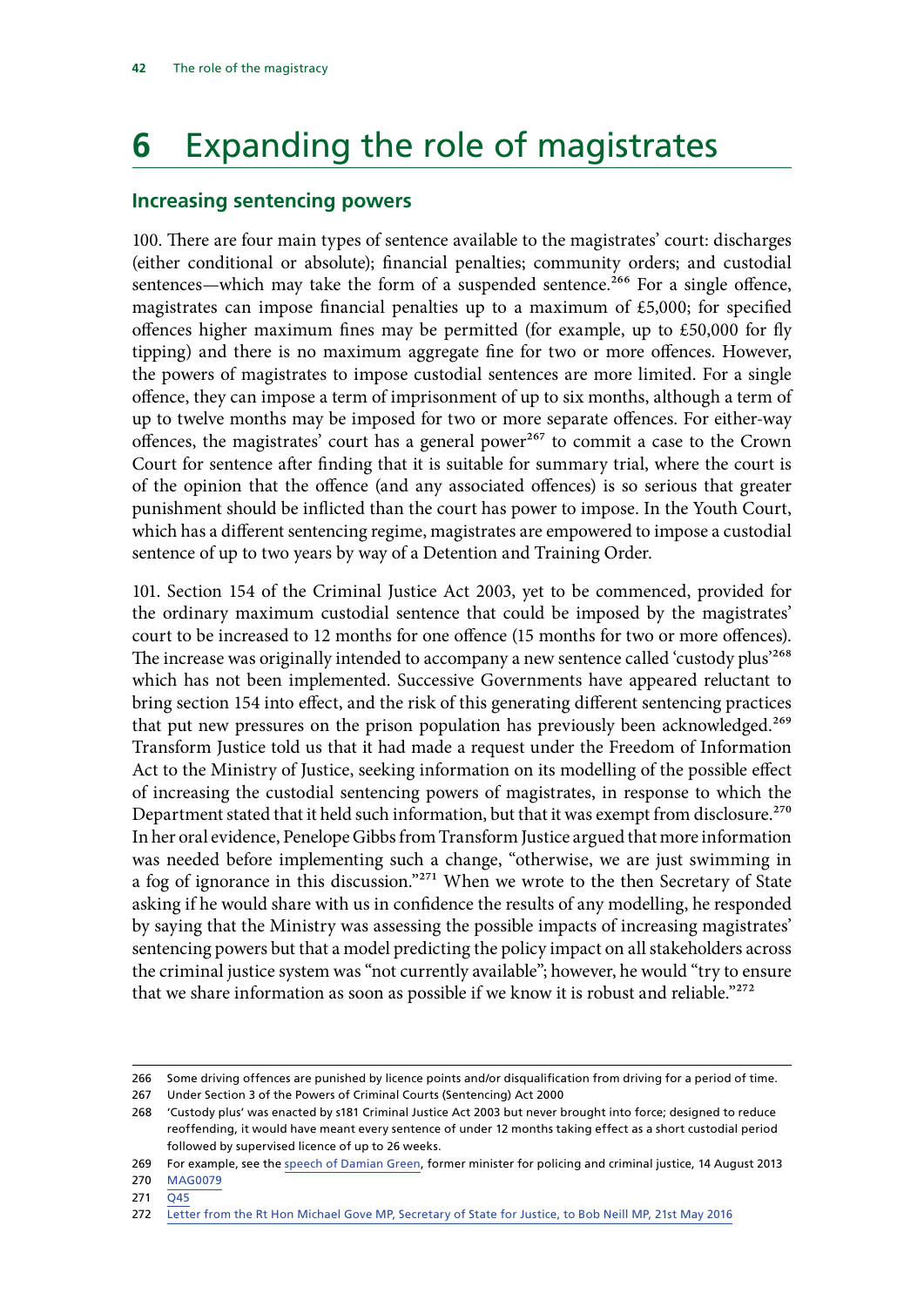102. A minority of witnesses expressed doubts about the wisdom of increasing magistrates' custodial sentencing powers. According to Richard Goold JP, this debate was a distraction at a time "when so much can and needs to be done in rebuilding a criminal justice system that doesn't deliver in the way that it should do."273 In relation to assault, Dr Simon Wolfensohn JP thought there was a public expectation that sentencing would be done by "a man in a wig" $274$  in cases involving relatively serious injuries.<sup>275</sup> Several witnesses considered that the Sentencing Council's recently revised guideline on the allocation of either-way cases—maintaining the presumption that cases will be tried summarily<sup>276</sup> would help to keep more cases in the magistrates' court in any event.<sup>277</sup> In the analysis of Nicholas Moss JP, the risk of magistrates' sentences being more punitive than those currently imposed by the Crown Court was "a legitimate public policy concern", carrying a related risk of more appeals to the Crown Court against magistrates' court decisions.<sup>278</sup> An alternative approach to this issue was suggested by Senior District Judge Riddle: more cases could be handled by magistrates, if Parliament so desired, by giving summary status to certain either-way offences rather than increasing the sentencing powers of magistrates.279 An even more radical approach was advocated by Peter Dawson of the Prison Reform Trust (PRT)<sup>280</sup> and by the Howard League for Penal Reform,<sup>281</sup> who both argued that the magistracy should only be able to impose community sentences, citing evidence suggesting that custodial sentences of less than 12 months are largely ineffective.

103. However, most of the evidence that we received from magistrates supported the commencement of section 154, a move that would be seen as signalling trust in the magistracy and providing a boost to its morale.<sup>282</sup> It was also suggested that there would be "significant savings by not utilising the more expensive Crown Court for lower level crime"283 and that commencement would "increase the efficiency of the court by improving case continuity".284 Malcom Richardson JP and Ian Clarkson JP argued that an increase of sentencing powers to 12 months' custody would release pressure on the Crown Court, allowing justice to be dispensed more rapidly.<sup>285</sup> Lord Justice Fulford and Christine Holmes JP were among the witnesses who reminded us that magistrates already have sentencing powers of two years in youth cases; Mrs Holmes also pointed to the low level of Crown Court appeals against sentences as evidence that magistrates make "reasonable and sound judgments".<sup>286</sup>

104. We returned to the topic of modelling when the Minister gave oral evidence to us. When we asked Mr Vara whether there would be comprehensive modelling of the likely impact of extending magistrates' sentencing powers to 12 months' custody, he merely

283 Ian Andrews JP [\[MAG0035\]](http://data.parliament.uk/writtenevidence/committeeevidence.svc/evidencedocument/justice-committee/role-of-the-magistracy/written/27562.html)

286 [Q208](http://data.parliament.uk/writtenevidence/committeeevidence.svc/evidencedocument/justice-committee/role-of-the-magistracy/oral/33285.html)

<sup>273</sup> [MAG0001](http://data.parliament.uk/writtenevidence/committeeevidence.svc/evidencedocument/justice-committee/role-of-the-magistracy/written/24248.html)

<sup>274</sup> [Q203](http://data.parliament.uk/writtenevidence/committeeevidence.svc/evidencedocument/justice-committee/role-of-the-magistracy/oral/33285.html)

<sup>275</sup> Assault occasioning actual bodily harm (ABH) under section 47 of the Offences against the Person Act 1861 carries a maximum penalty of three years' custody.

<sup>276</sup> Sentencing Council, Revised definitive guideline on determining whether cases should be dealt with by a magistrates' court or the Crown Court; March 2016 [http://www.sentencingcouncil.org.uk/publications/item/](http://www.sentencingcouncil.org.uk/publications/item/allocation-guideline-revised/) [allocation-guideline-revised/](http://www.sentencingcouncil.org.uk/publications/item/allocation-guideline-revised/)

<sup>277</sup> For example, Transform Justice [\[MAG0070\]](http://data.parliament.uk/writtenevidence/committeeevidence.svc/evidencedocument/justice-committee/role-of-the-magistracy/written/28059.html); Vivian McCarthy JP [\[MAG0085\]](http://data.parliament.uk/writtenevidence/committeeevidence.svc/evidencedocument/justice-committee/role-of-the-magistracy/written/33933.html); Jacqueline Alexander JP [[MAG0086\]](http://data.parliament.uk/writtenevidence/committeeevidence.svc/evidencedocument/justice-committee/role-of-the-magistracy/written/34043.html) 278 [MAG0032](http://data.parliament.uk/writtenevidence/committeeevidence.svc/evidencedocument/justice-committee/role-of-the-magistracy/written/27487.html)

<sup>279</sup> [Q295](http://data.parliament.uk/writtenevidence/committeeevidence.svc/evidencedocument/justice-committee/role-of-the-magistracy/oral/34558.html)

<sup>280</sup> [MAG0053](http://data.parliament.uk/writtenevidence/committeeevidence.svc/evidencedocument/justice-committee/role-of-the-magistracy/written/27928.html); [Q14](http://data.parliament.uk/writtenevidence/committeeevidence.svc/evidencedocument/justice-committee/role-of-the-magistracy/oral/31038.html)

<sup>281</sup> [MAG0042](http://data.parliament.uk/writtenevidence/committeeevidence.svc/evidencedocument/justice-committee/role-of-the-magistracy/written/27814.html)

<sup>282</sup> Somerset Bench [\[MAG0018](http://data.parliament.uk/writtenevidence/committeeevidence.svc/evidencedocument/justice-committee/role-of-the-magistracy/written/26680.html)], Robert Lynch JP [\[MAG0010](http://data.parliament.uk/writtenevidence/committeeevidence.svc/evidencedocument/justice-committee/role-of-the-magistracy/written/26472.html)];

<sup>284</sup> West Cheshire Bench [[MAG0065\]](http://data.parliament.uk/writtenevidence/committeeevidence.svc/evidencedocument/justice-committee/role-of-the-magistracy/written/28006.html)

<sup>285</sup> [Q250](http://data.parliament.uk/writtenevidence/committeeevidence.svc/evidencedocument/justice-committee/role-of-the-magistracy/oral/34558.html); [MAG0068](http://data.parliament.uk/writtenevidence/committeeevidence.svc/evidencedocument/justice-committee/role-of-the-magistracy/written/28021.html)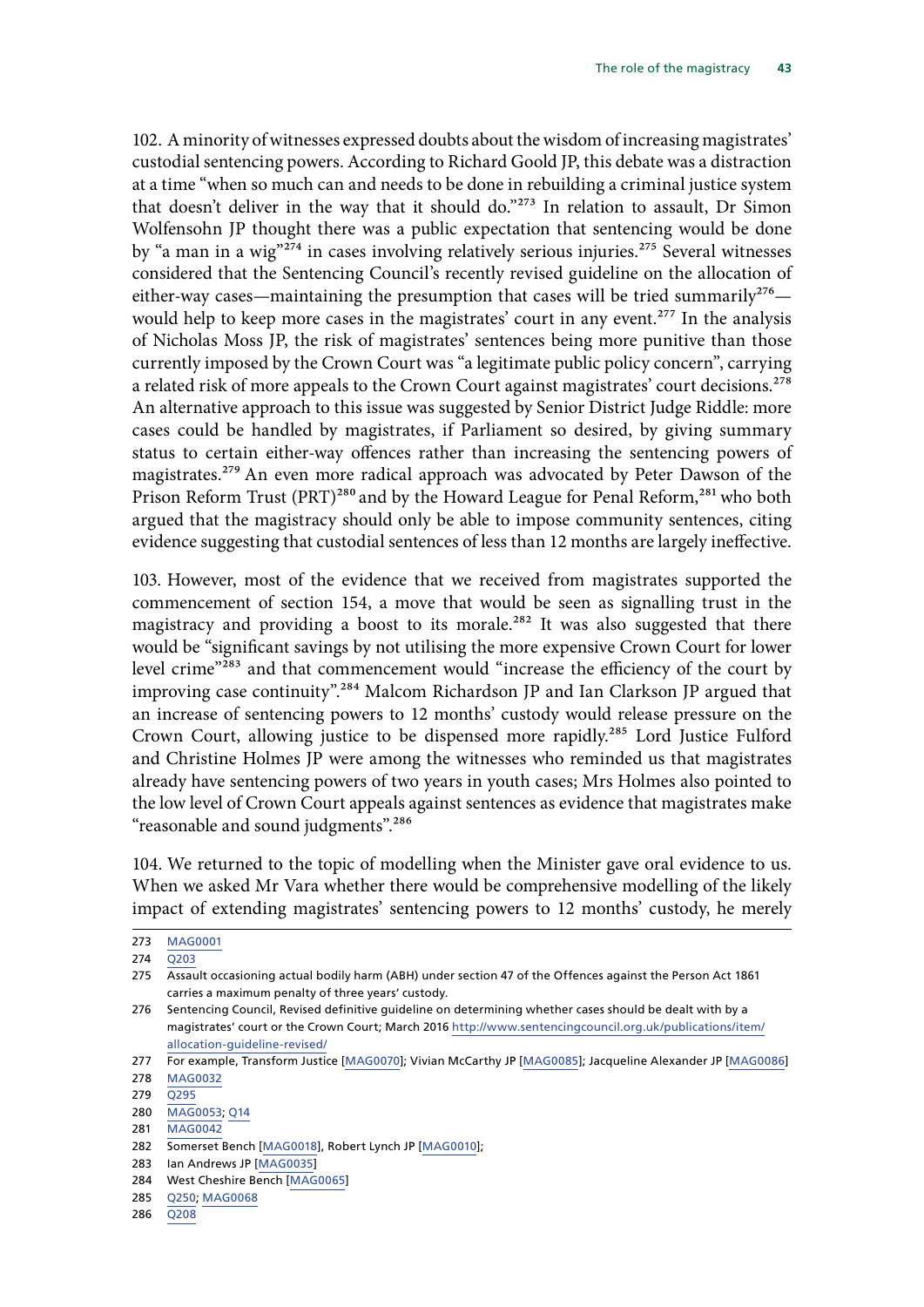<span id="page-45-0"></span>said that no modelling had yet taken place.<sup>287</sup> When we repeated our question, Mr Vara accepted that there might, or might not, be modelling in future following consideration of all the facts.<sup>288</sup> We followed this up by asking him at what point he would know whether modelling would be necessary, and he responded as follows:

> Again, it is difficult to give timelines. What I can say is that we would pilot different areas, and do a thorough analysis and make announcements as and when appropriate. I am sorry that I am not being precise. I hope that you will appreciate that when you have a £700 million court reform taking place and, on top of that, you are considering problem-solving courts and the issues of recruitment of magistrates, diversity and increased sentencing powers, no one issue can be looked at in an individual, solitary way, because they form part of a bigger picture.<sup>289</sup>

105. *We support increasing magistrates' sentencing powers to 12 months' custody, by commencing section 154 of the Criminal Justice Act 2003, and we recommend that the Ministry of Justice provide a timetable for implementation. We recommend that the Sentencing Council's new Allocation Guideline be given time to bed down and the Council be given an opportunity to review its impact on the allocation of cases to the magistrates' courts. We further recommend that the Ministry of Justice publish any modelling of the potential impact on the prison population of extending magistrates' sentencing powers.*

#### **Involvement of magistrates in problem-solving approaches**

106. So-called 'problem-solving' courts provide individualised assessments of offenders, taking into account personal circumstances that may result in repeat offending and seeking to reach agreement with individuals in a non-confrontational way. Such courts rely on having a consistent relationship between the judge and the offender and often adopt a multi-disciplinary approach, bringing together several agencies at one site. In March 2016, we were able to visit the Red Hook Community Justice Centre, the first multi- jurisdictional community court in the United States. Established in 2000, the Justice Centre operates in a geographically and socially isolated neighbourhood in southwest Brooklyn. A single judge hears cases that under ordinary circumstances would go to three different courts— Civil, Family, and Criminal—and has at his disposal an array of sanctions and services, including community restitution projects and long-term treatment for drug and mental health issues. Red Hook also features an on-site clinic staffed by social service professionals and houses a range of other services including mediation, community service and a youth court where teenagers are trained to resolve actual cases involving their peers.

107. Problem-solving courts are poorly developed in England and Wales compared with many other jurisdictions. The North Liverpool Community Justice Centre, which opened in 2005, was designed to emulate the Red Hook model.<sup>290</sup> It accommodated various criminal justice services under the same roof as the court room, with the aim of linking

<sup>287</sup> [Q342](http://data.parliament.uk/writtenevidence/committeeevidence.svc/evidencedocument/justice-committee/role-of-the-magistracy/oral/34558.html), [Q343](http://data.parliament.uk/writtenevidence/committeeevidence.svc/evidencedocument/justice-committee/role-of-the-magistracy/oral/34558.html)

<sup>288</sup> [Q344](http://data.parliament.uk/writtenevidence/committeeevidence.svc/evidencedocument/justice-committee/role-of-the-magistracy/oral/34558.html)

<sup>289</sup> [Q345](http://data.parliament.uk/writtenevidence/committeeevidence.svc/evidencedocument/justice-committee/role-of-the-magistracy/oral/34558.html)

<sup>290</sup> Under Section 178 of the Criminal Justice Act 2003, the Secretary of State has the power allow courts to review community orders. This power was first used in relation to the former North Liverpool Community Justice Centre and was then extended to a further twelve magistrates' courts.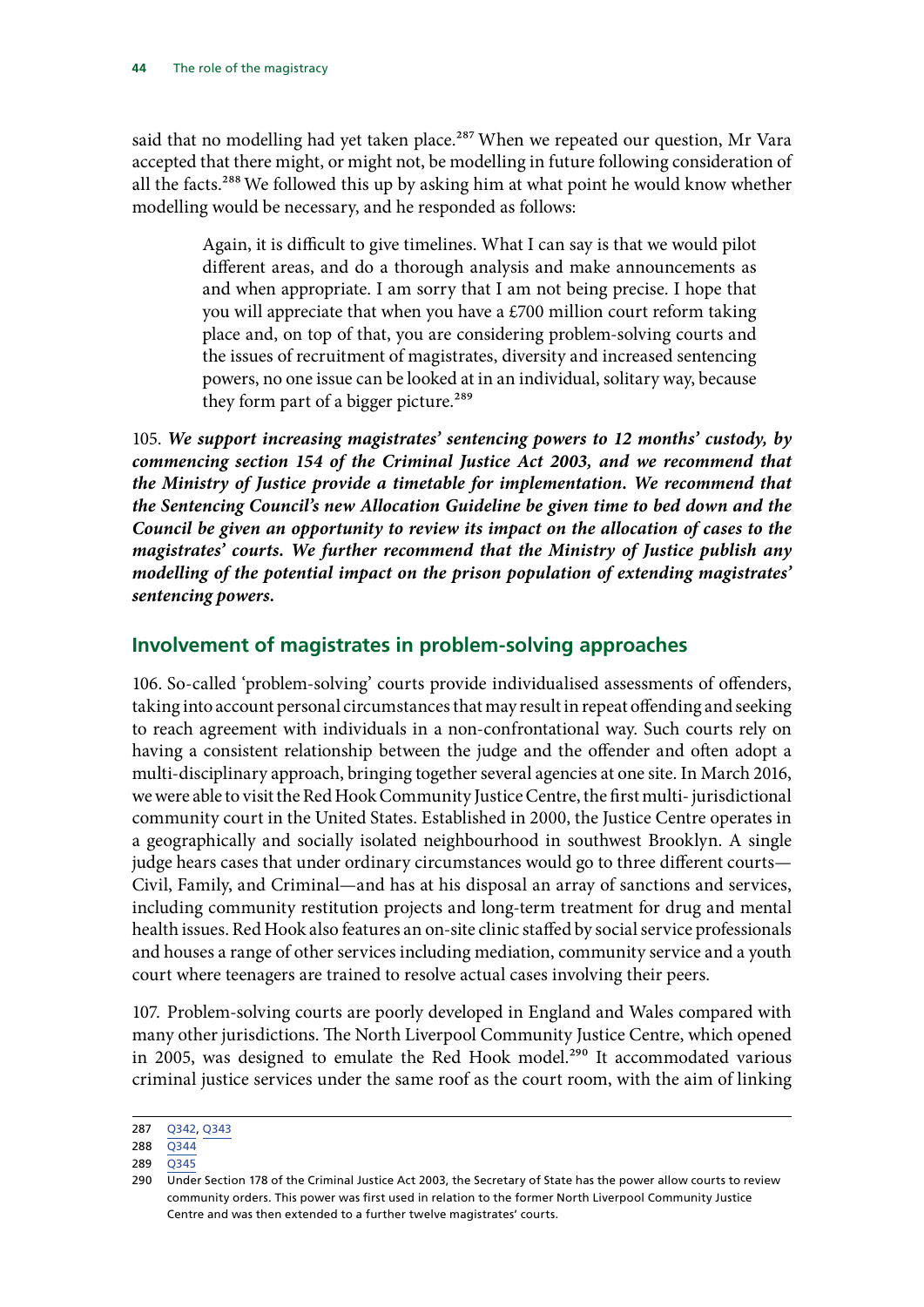offenders into appropriate services. Controversially, it was closed in 2013 due to a reported falling-off of referrals and high costs. In addition, an evaluation had found no difference in re-offending rates compared to offenders sentenced in regular courts. More successfully, the Stockport Problem Solving Court was established in autumn 2010 as a joint court and probation initiative supported by the Community Safety Partnership. The court takes a preventative, partnership approach to managing offenders (and their victims), rather than focusing on crisis management, and aims to deal with multiple or complex needs: for example, homelessness, mental health, drugs and/or alcohol misuse. The court has dedicated magistrates and legal advisers, and aims to provide continuity in the bench of magistrates dealing with each case, including after a breach. The post-pilot evaluation of the court identified substantial savings made to the prison service and the health services<sup>291</sup> and, in 2012, the model was adopted more widely within Greater Manchester.

108. Since 2005, over 100 specialist Domestic Violence Courts have been set up, in recognition of the complex psychological aspects of domestic violence and the benefits of a specialist multi-agency approach to prosecutions. The first drugs court opened in Cardiff in 2009 and, building on its success, further pilot courts were set up in Bristol, Leeds, and West London. These courts have likewise reported positive results. In June 2016, we visited the Family Drug and Alcohol Court (FDAC) in Holborn, London, a problemsolving court which provides specialist help to families whose children are put at risk by parental substance misuse. The same judge reviews cases every fortnight, supported by an independent multi-disciplinary Intervention Team. Parents are given 'a trial for change' that supports them to overcome their problems, at the same time as testing whether they can make the changes within a timescale compatible with the children's needs. An independent evaluation of FDAC found that parents were overwhelmingly positive about its approach. It also found that 40% of FDAC mothers and 25% of fathers were no longer misusing substances after 12 months, compared to 25% and 5% respectively of the comparison parents, and that a higher proportion of children remained with, or were returned to, their parents at the end of proceedings.<sup>292</sup>

109. On 8 February 2016, the Prime Minister announced that the then Secretary of State for Justice and the Lord Chief Justice had set up a joint working group to examine how to deliver problem-solving courts in England and Wales. Its objectives were to achieve offender behaviour change through judicially supervised rehabilitative programmes; to encourage innovation in the use of judicial disposals and improve compliance with the court orders; and to deliver a swifter and more certain response to crime and to reduce reoffending.293 Caroline Dinenage MP (then Parliamentary Under Secretary of State at the Ministry of Justice) confirmed in response to a Written Parliamentary Question in June 2016 that the recommendations of the working group supported the case for problem solving courts.<sup>294</sup> However, it is currently unclear to what extent, and within what time frame, the Government will be progressing the working group's recommendations.

110. We received evidence from the Centre for Justice Innovation, a research and development charity which works to build a trusted justice system that reduces crime.

294 [Written Question 40886](https://www.parliament.uk/business/publications/written-questions-answers-statements/written-question/Commons/2016-06-20/40866/)

<sup>291</sup> [Stockport Problem-solving Court: an evaluation of the pilot scheme, New Economy, July 2013](http://neweconomymanchester.com/media/1397/stockport_problem_solving_court_pilot_evaluation_-_final.pdf)

<sup>292</sup> Changing Lifestyles, Keeping Children Safe: an evaluation of the first Family Drug and Alcohol Court (FDAC) in care proceedings, May 2014. FDAC Research Team, Brunel University: Professor Judith Harwin, Dr Bachar Alrouh, Mary Ryan and Jo Tunnard <http://www.nuffieldfoundation.org/evaluation-pilot-family-drug-and-alcohol-court>

<sup>293</sup> [Problem-solving courts working group: terms of reference](https://www.gov.uk/government/uploads/system/uploads/attachment_data/file/499465/tor-problem-solving-courts.pdf)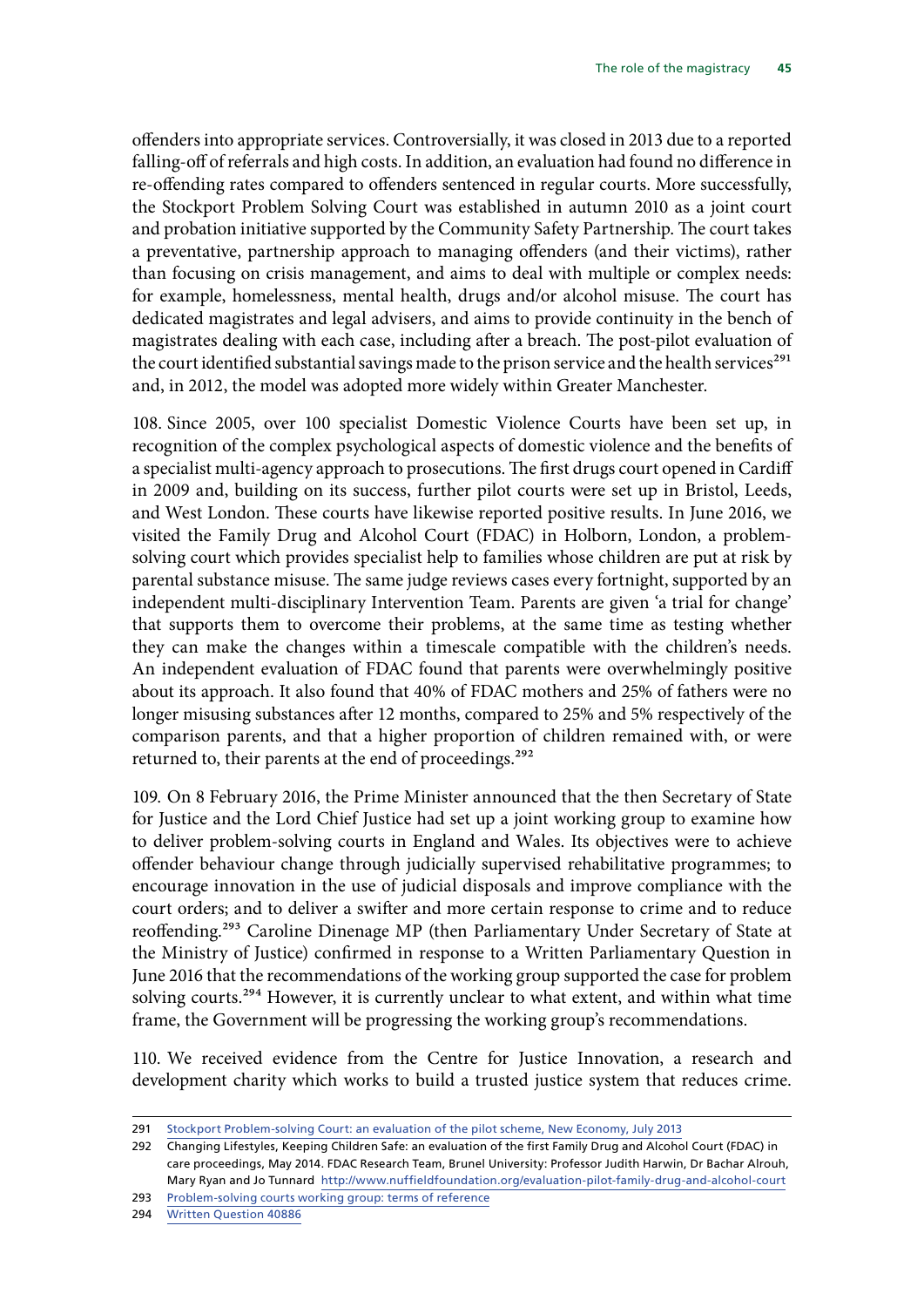The Centre's evidence, based on its 'Better Courts' programme of research and practice development, maintains that the shift in court business towards more complex and highharm crimes means that the role of the magistracy needs to change as well. It argues, first, that more proportionate use should be made of magistrates' courts by avoiding unnecessary prosecutions in favour of community resolutions and developing the role of magistrates in scrutinising these. Second, there is potential for enhancing the role of magistrates within problem-solving courts. However, several barriers would need to be overcome for this to be achieved: magistrates would require more extensive legal powers to order and oversee post-sentence reviews; consistent sitting patterns would be needed, to ensure continuity in the relationship with individual offenders; and magistrates are likely to need additional training, similar to the training they receive to sit in the Youth Court, to develop specialisms in areas such as substance misuse or women offenders. The Centre also put to us that this expansion in the role of the magistracy could lead to an increased recruitment rate, presenting an opportunity to enhance its diversity.<sup>295</sup>

111. There was widespread support among other witnesses for increasing magistrates' involvement in problem-solving approaches. Noting the formation of the joint working group on this issue, the Ministry of Justice told us that it saw "real potential for these "problem solving" courts to contribute to crime reduction and personal redemption".<sup>296</sup> The Criminal Justice Alliance also indicated strong support for problem-solving courts and magistrates' involvement in them.<sup>297</sup> Sheena Jowett JP considered that magistrates would be well-suited to this role:

> If we were able to follow up and review our cases afterwards, it would be a very positive thing for both sides. We can engage with the defendant. We are used to engaging with people in court—we do it all the time.<sup>298</sup>

Penelope Gibbs told us that it would be a good thing if problem-solving courts allowed magistrates to specialise—for example, in Youth Court work; similarly, the Youth Justice Board recognised that problem-solving approaches might require the role of youth magistrates to be developed, with implications for their training and support.<sup>299</sup> Professor Jane Donoghue, while accepting that a problem-solving approach was "contingent upon achieving sentencer continuity across hearings", doubted that this would present an insurmountable problem and thought it was "certainly achievable with organisational commitment".300 A number of individual magistrates also expressed their support for the magistracy having a greater role in problem-solving approaches.<sup>301</sup> A more fundamental rethink was advocated by the Howard League for Penal Reform, who submitted that the role of the lower courts should be refocused towards "resolving disputes and reducing social harm" where cases involved minor breaches of the law.<sup>302</sup>

112. As noted above, the Centre for Justice Innovation raised concerns about the restrictions of the current legal framework on magistrates' involvement in problem-solving approaches

- 299 [MAG0049](http://data.parliament.uk/writtenevidence/committeeevidence.svc/evidencedocument/justice-committee/role-of-the-magistracy/written/27891.html)
- 300 [MAG0082](http://data.parliament.uk/writtenevidence/committeeevidence.svc/evidencedocument/justice-committee/role-of-the-magistracy/written/32803.html)

302 [MAG0042](http://data.parliament.uk/writtenevidence/committeeevidence.svc/evidencedocument/justice-committee/role-of-the-magistracy/written/27814.html)

<sup>295</sup> [MAG0045](http://data.parliament.uk/writtenevidence/committeeevidence.svc/evidencedocument/justice-committee/role-of-the-magistracy/written/27840.html) 296 [MAG0050](http://data.parliament.uk/writtenevidence/committeeevidence.svc/evidencedocument/justice-committee/role-of-the-magistracy/written/27892.html), paragraph 15

<sup>297</sup> [MAG0048](http://data.parliament.uk/writtenevidence/committeeevidence.svc/evidencedocument/justice-committee/role-of-the-magistracy/written/27868.html)

<sup>298</sup> [Q226](http://data.parliament.uk/writtenevidence/committeeevidence.svc/evidencedocument/justice-committee/role-of-the-magistracy/oral/34558.html)

<sup>301</sup> For example, Norfolk Bench [[MAG0015\]](http://data.parliament.uk/writtenevidence/committeeevidence.svc/evidencedocument/justice-committee/role-of-the-magistracy/written/26551.html); Peter Lindley Ullathorne JP [\[MAG0016](http://data.parliament.uk/writtenevidence/committeeevidence.svc/evidencedocument/justice-committee/role-of-the-magistracy/written/26554.html)]; Dominic Goble JP [[MAG0062](http://data.parliament.uk/writtenevidence/committeeevidence.svc/evidencedocument/justice-committee/role-of-the-magistracy/written/27991.html)].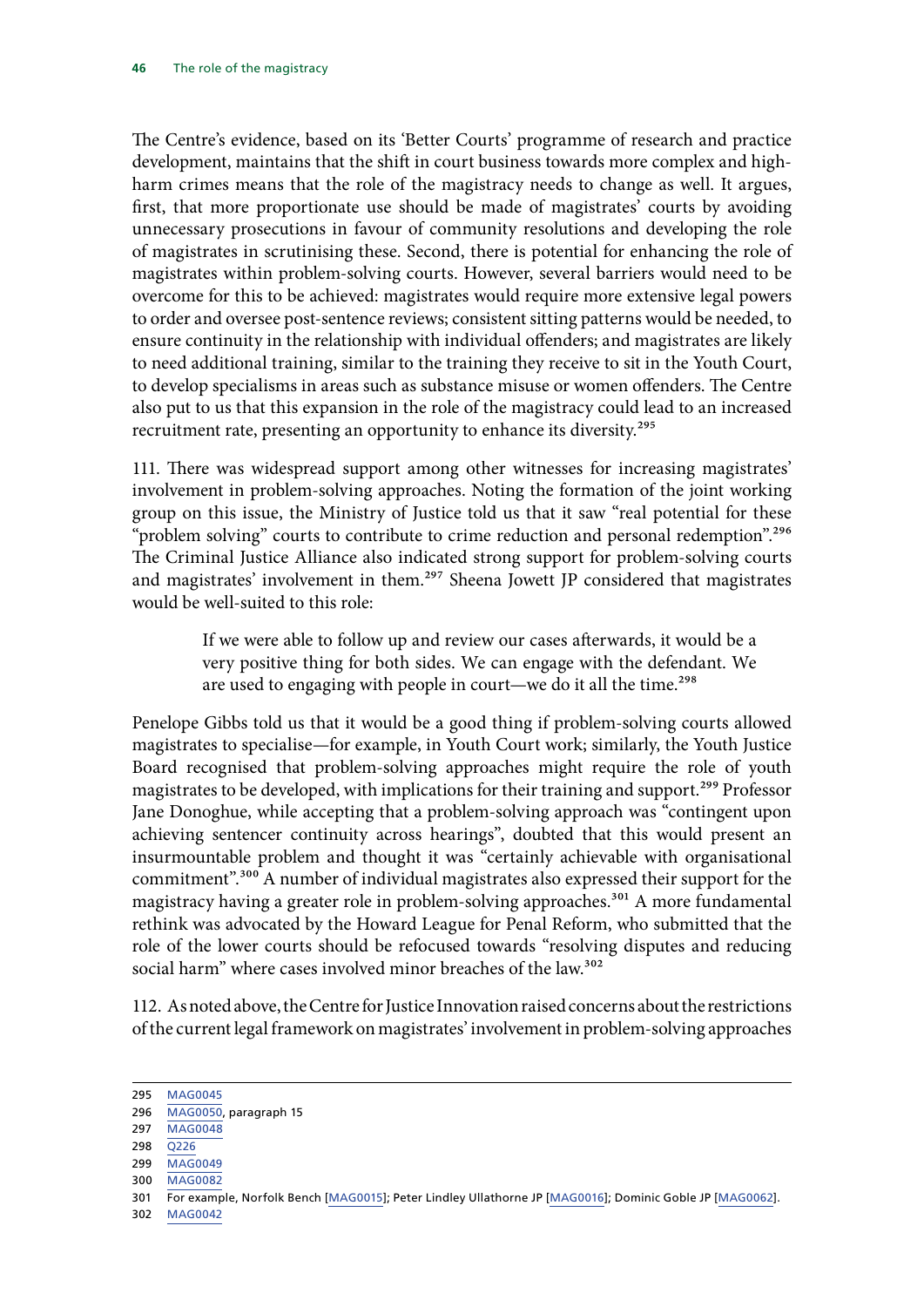<span id="page-48-0"></span>and similar concerns were raised by the Magistrates Association.<sup>303</sup> Under section 209 of the Criminal Justice Act 2003, magistrates may impose a Drug Rehabilitation Requirement (DRR), comprising structured treatment and regular drug testing tailored to individual needs, as part of a community order (CO) or a suspended sentence order (SSO); and under section 2010 of the 2003 Act, the court may require the offender to report back at monthly intervals for the DRR to be reviewed. However, supervision powers are less extensive for other community orders. Under section 178 of the 2003 Act, the Secretary of State has the power to allow courts to review community orders—a provision first used in relation to the former North Liverpool Community Justice Centre (see paragraph 107) and subsequently extended, but only to a further twelve magistrates' courts. In relation to the Youth Court, the Secretary of State has yet to bring into effect the power of magistrates to review youth rehabilitation orders.304

113. **The evidence we have received suggests that many magistrates are eager to adopt problem-solving approaches when dealing with offenders sentenced to community penalties. We are sympathetic to this idea.** *Regardless of the Government's future policy direction on dedicated problem-solving courts, we recommend that legal restrictions be lifted so that suitably trained and experienced magistrates can supervise community orders in all courts, provided that consistent sitting can be arranged.*

114. **We do not yet know if the Government will decide to develop a strategy for piloting problem-solving courts. If they do so, we conclude that magistrates will play a central role in ensuring the strategy is successful.** *In these circumstances, we recommend that magistrates be fully consulted on the approach that is taken.*

#### **Giving magistrates a broader remit**

115. Magistrates are governed by the Lord Chancellor's eligibility criteria<sup>305</sup> that exclude them from the magistracy if they fulfil any one of a number of roles considered to be in conflict with their judicial office: for example, membership of a Community Safety Partnership, Restorative Justice Panel or Youth Offender Panel. They were not permitted to serve as members of the former Probation Trust Boards in their own area, although they could attend meetings as observers or in advisory capacity. The submission from Transform Justice argued that, compared to ten or fifteen years ago, "magistrates are very circumscribed in what they can say, who they can meet and the roles they can take up outside the court-room." The organisation questioned whether these restrictions in fact threatened judicial independence. Penelope Gibbs expanded on this view when she gave oral evidence to us, suggesting that "the very point of having a lay magistracy is for them to be part of the community and to be able to influence … things happening in the criminal justice system and in the community."<sup>306</sup> She went on to say:

> There are always possibilities of conflict. For instance, someone could sit in the House of Lords or in the House of Commons as a recorder, and people still would not stop them commenting on criminal justice policy

<sup>303</sup> Malcolm Richardson JP [\[Q228\]](http://data.parliament.uk/writtenevidence/committeeevidence.svc/evidencedocument/justice-committee/role-of-the-magistracy/oral/34558.html)

<sup>304</sup> Under Paragraph 35 of Schedule 1 of the Criminal Justice and Immigration Act 2008.

<sup>305</sup> [Ministry of Justice: guidance on eligibility; Lord Chancellor's Directions, Appendix 2B](https://www.judiciary.gov.uk/wp-content/uploads/2010/08/appendix-2b-guidance-on-eligibility-july2013.pdf), July 2013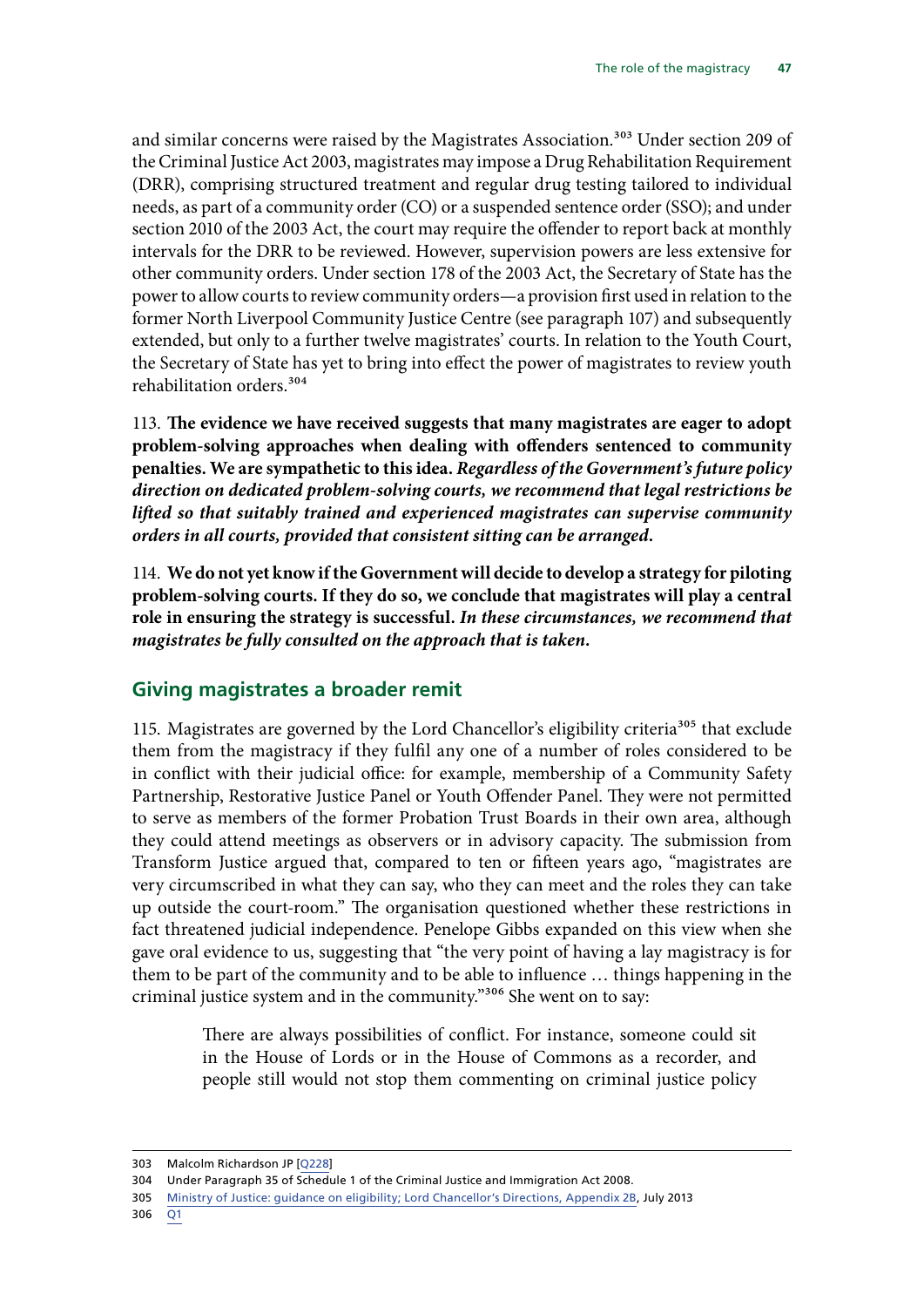… . It seems to me not to respect people's ability to make judgments and to declare interests where necessary. It also deprives us of the experience that being in court produces.<sup>307</sup>

116. Many of those who gave evidence to us suggested that the role of the magistracy might be broadened. A common wish was for magistrates to be more consistently involved in the independent scrutiny panels for Out of Court Disposals (OOCDs), now established by most police forces to monitor the way that OOCDs are used and overseen by Police and Crime Commissioners. It has been noted elsewhere that the arrangements for these panels vary considerably between forces in terms of scope, membership and frequency of meetings<sup>308</sup> and Dr Simon Wolfensohn argued that clear guidelines were required to ensure consistency in the panel process.<sup>309</sup> It was also suggested that Youth Court magistrates should be allowed to serve on Youth Offender Panels,<sup>310</sup> potentially with a scrutiny role.<sup>311</sup> Several witnesses thought that magistrates should be permitted take on an active role within restorative justice initiatives, $312$  including neighbourhood justice panels—an approach piloted by the Government in 15 areas to deal with problems suitable for informal resolution, such as anti-social behaviour and neighbour disputes. Nicola Silverleaf JP favoured building more effective relationships between magistrates and their local Community Safety Partnerships<sup>313</sup> and also thought that magistrates might have a role within Transforming Rehabilitation, by looking at whether it was working successfully in individual cases.<sup>314</sup> Similarly, Peter Dawson expressed surprise that the magistracy now had so little influence over probation.<sup>315</sup>

117. When we put it to Lord Justice Fulford that the role of magistrates might be expanded, he reasserted the importance of independence and went on to say that magistrates

> must not in any way be involved in organisations, campaigning groups or other situations where it could be seen that they were in some way being party political or were being involved in political issues in their role as magistrates.<sup>316</sup>

Lord Justice Fulford also pointed out that magistrates are permitted to participate in a wide variety of organisations, including crime prevention panels, the family mediation service, Independent Monitoring Boards, local children's safeguarding boards and the Parole Board.<sup>317</sup> Senior District Judge Riddle then explained that a sub-committee of the Judges Council—which included representation from the Magistrates Association—was examining "whether there is any justification for a difference between the rules for the magistracy and for the full-time professional judiciary".<sup>318</sup>

309 [MAG0037](http://data.parliament.uk/writtenevidence/committeeevidence.svc/evidencedocument/justice-committee/role-of-the-magistracy/written/27598.html)

315  $\overline{Q6}$  $\overline{Q6}$  $\overline{Q6}$ 

<sup>307</sup> [Q4](http://data.parliament.uk/writtenevidence/committeeevidence.svc/evidencedocument/justice-committee/role-of-the-magistracy/oral/31038.html)

<sup>308</sup> Home Affairs Committee, Fourteenth Report of Session 2014–15, *Out of Court Disposals* [HC 799](http://www.publications.parliament.uk/pa/cm201415/cmselect/cmhaff/799/79902.htm)

<sup>310</sup> Shropshire Bench [\[MAG0034\]](http://data.parliament.uk/writtenevidence/committeeevidence.svc/evidencedocument/justice-committee/role-of-the-magistracy/written/27535.html); Phil Lloyd JP [[MAG0017\]](http://data.parliament.uk/writtenevidence/committeeevidence.svc/evidencedocument/justice-committee/role-of-the-magistracy/written/26566.html)

<sup>311</sup> West Mercia Advisory Committee [[MAG0071](http://data.parliament.uk/writtenevidence/committeeevidence.svc/evidencedocument/justice-committee/role-of-the-magistracy/written/28063.html)];

<sup>312</sup> Cleveland and County Durham and Darlington Judicial Business Group [[MAG0019\]](http://data.parliament.uk/writtenevidence/committeeevidence.svc/evidencedocument/justice-committee/role-of-the-magistracy/written/26725.html); Criminal Justice Alliance [\[MAG 0048\]](http://data.parliament.uk/writtenevidence/committeeevidence.svc/evidencedocument/justice-committee/role-of-the-magistracy/written/27868.html); Professor Jane Donoghue [[MAG0082](http://data.parliament.uk/writtenevidence/committeeevidence.svc/evidencedocument/justice-committee/role-of-the-magistracy/written/32803.html)]; Politeia [\[MAG0064](http://data.parliament.uk/writtenevidence/committeeevidence.svc/evidencedocument/justice-committee/role-of-the-magistracy/written/28003.html)]

<sup>313</sup> [Q117](http://data.parliament.uk/writtenevidence/committeeevidence.svc/evidencedocument/justice-committee/role-of-the-magistracy/oral/33285.html)

<sup>314</sup> [Q117](http://data.parliament.uk/writtenevidence/committeeevidence.svc/evidencedocument/justice-committee/role-of-the-magistracy/oral/33285.html)

<sup>316</sup> [Q272](http://data.parliament.uk/writtenevidence/committeeevidence.svc/evidencedocument/justice-committee/role-of-the-magistracy/oral/34558.html)

<sup>317</sup> [Q272](http://data.parliament.uk/writtenevidence/committeeevidence.svc/evidencedocument/justice-committee/role-of-the-magistracy/oral/34558.html)

<sup>318</sup> [Q274](http://data.parliament.uk/writtenevidence/committeeevidence.svc/evidencedocument/justice-committee/role-of-the-magistracy/oral/34558.html)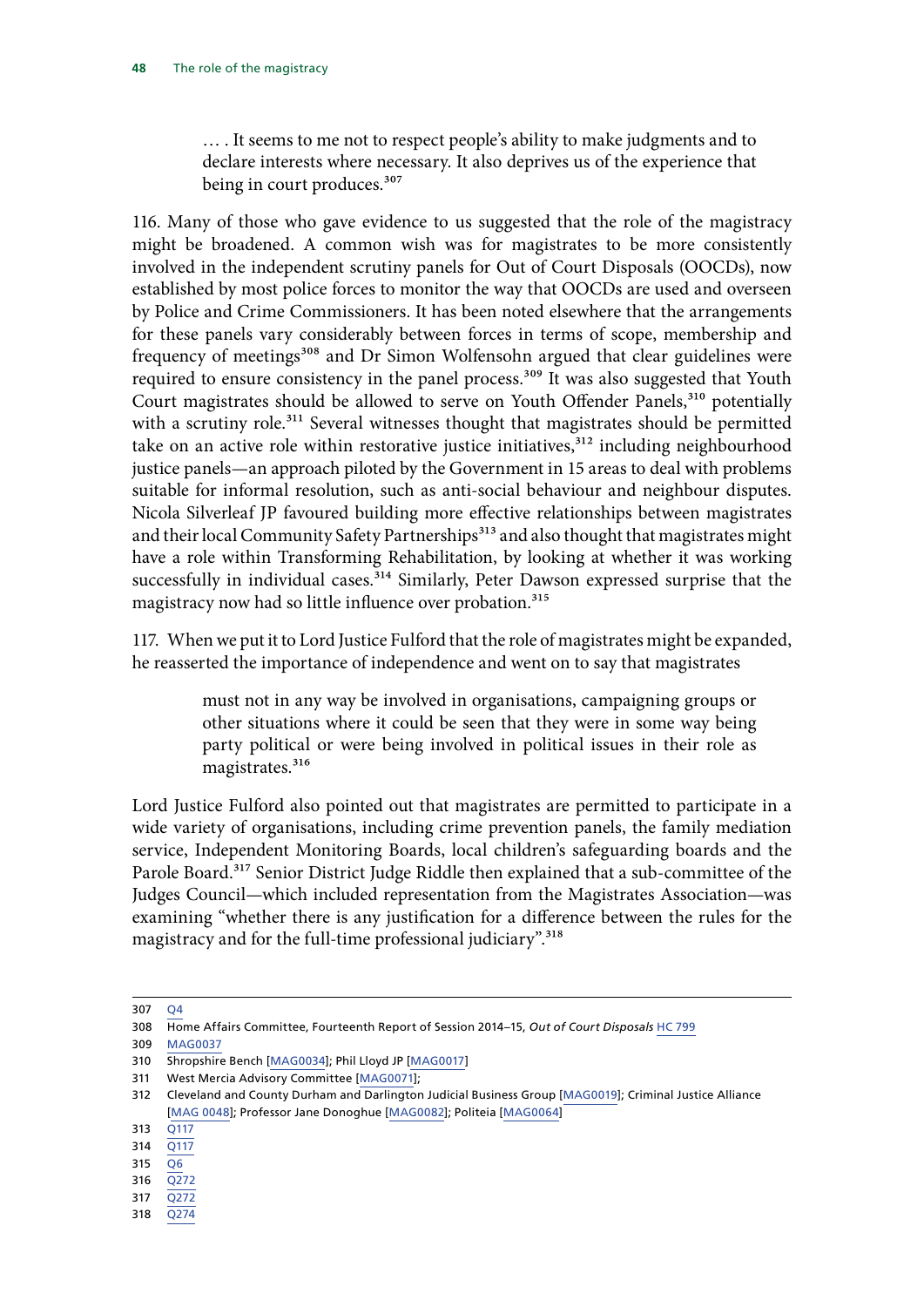118. Adjudications on prison discipline matters are currently conducted by District Judges. The National Bench Chairmen's Forum suggested that magistrates' skills made them well suited to conducting them, possibly by video  $link<sub>319</sub>$  a view that had support elsewhere.<sup>320</sup> The senior judiciary stated in its written submission that it did not think there were any objections in principle to this change, although practical and costs implications should be considered.321 We explored this point further in oral evidence and Senior District Judge Riddle explained that, as prisoners are often unrepresented, hearings may be more inquisitorial; in addition, he told us that prison law is quite complicated. Another practical concern was that prison adjudication rooms would be too small to accommodate a bench of three magistrates sitting with a legal adviser.<sup>322</sup>

119. It was also put to us that magistrates should have a more extensive role within civil and tribunal jurisdictions,<sup>323</sup> including issuing civil injunctions: the Ministry of Justice foresaw the role of the magistracy in civil injunctions developing "into a more problemsolving approach similar to that envisaged in the criminal courts."<sup>324</sup> An expanded role in civil injunctions was favoured by 63% of respondents in the Magistrates Association's survey of its members.<sup>325</sup> Sheena Jowett JP said she had "no problem whatsoever with engaging in the civil jurisdiction" but asked that magistrates be trained for this.<sup>326</sup> The National Bench Chairmen's Forum explained to us that magistrates' courts already have a limited civil jurisdiction, including making anti-social order injunctions for youths, crack house closure orders, non-molestation orders and appeals from licensing bodies and local authorities. It argued that further use could be made of magistrates' skills by extending this jurisdiction "to include less serious dispute resolution and small claims track cases, evictions and so on."327 Jo King JP expanded on the Forum's point in oral evidence:

> I see an extension of the role being possible where those skills can be utilised—where the key requirement is for the ability to evaluate evidence and make judgments, with the support of a legally qualified legal adviser to provide us with the expertise.

120. **We conclude that there are clear advantages in permitting magistrates to take on additional, non-judicial roles within the criminal justice system—both to widen their own experience and to enable them to use their skills beyond the courtroom. We welcome the decision of the Judges' Council to establish a sub-committee to consider whether there is justification for a difference between the rules that apply to the magistracy and those that apply to the full-time judiciary.**

121. *We accept that there is support among some sections of the magistracy for a more*  extensive judicial role within civil and tribunal jurisdictions, but we consider that it *would be advisable at present to focus career development and training resources on maintaining and developing magistrates' core skills within the criminal and family* 

<sup>319</sup> [MAG0063](http://data.parliament.uk/writtenevidence/committeeevidence.svc/evidencedocument/justice-committee/role-of-the-magistracy/written/27995.html), paragraph 11

<sup>320</sup> Lincolnshire County Bench Management Team [[MAG0030](http://data.parliament.uk/writtenevidence/committeeevidence.svc/evidencedocument/justice-committee/role-of-the-magistracy/written/27419.html)]; Professor Jane Donoghue [\[MAG0082\]](http://data.parliament.uk/writtenevidence/committeeevidence.svc/evidencedocument/justice-committee/role-of-the-magistracy/written/32803.html)

<sup>321</sup> [MAG0072](http://data.parliament.uk/writtenevidence/committeeevidence.svc/evidencedocument/justice-committee/role-of-the-magistracy/written/28071.html), paragraph 12

<sup>322</sup> [Q280](http://data.parliament.uk/writtenevidence/committeeevidence.svc/evidencedocument/justice-committee/role-of-the-magistracy/oral/34558.html)

<sup>323</sup> Nicola Silverleaf JP [[MAG0067,](http://data.parliament.uk/writtenevidence/committeeevidence.svc/evidencedocument/justice-committee/role-of-the-magistracy/written/28020.html) paragraph 9]; Oxfordshire Magistrates' Bench [[MAG0052](http://data.parliament.uk/writtenevidence/committeeevidence.svc/evidencedocument/justice-committee/role-of-the-magistracy/written/27910.html), paragraph 2]

<sup>324</sup> [MAG0050](http://data.parliament.uk/writtenevidence/committeeevidence.svc/evidencedocument/justice-committee/role-of-the-magistracy/written/27892.html), paragraph14

<sup>325</sup> [MAG0058,](http://data.parliament.uk/writtenevidence/committeeevidence.svc/evidencedocument/justice-committee/role-of-the-magistracy/written/27965.html) Table 3

<sup>326</sup> [Q229](http://data.parliament.uk/writtenevidence/committeeevidence.svc/evidencedocument/justice-committee/role-of-the-magistracy/oral/34558.html)

<sup>327</sup> [MAG0063](http://data.parliament.uk/writtenevidence/committeeevidence.svc/evidencedocument/justice-committee/role-of-the-magistracy/written/27995.html), paragraph 14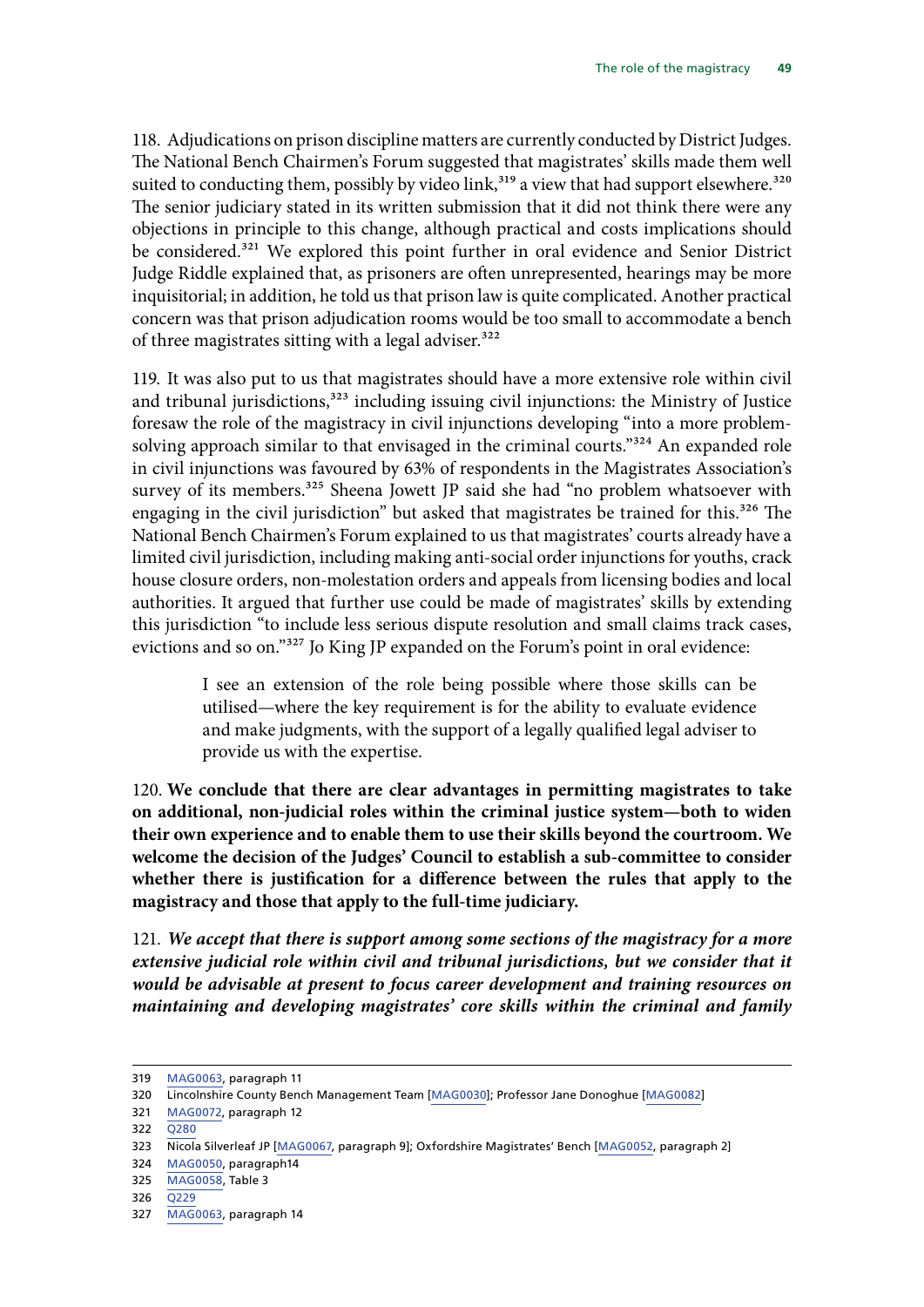*courts. However, we recommend that the feasibility of suitably trained and experienced magistrates undertaking prison adjudications by video link, with the support of a legal adviser, be examined.*

122. *We also recommend that the role of magistrates serving on Out of Court Disposal scrutiny panels be made more consistent across the country by means of additional guidance.*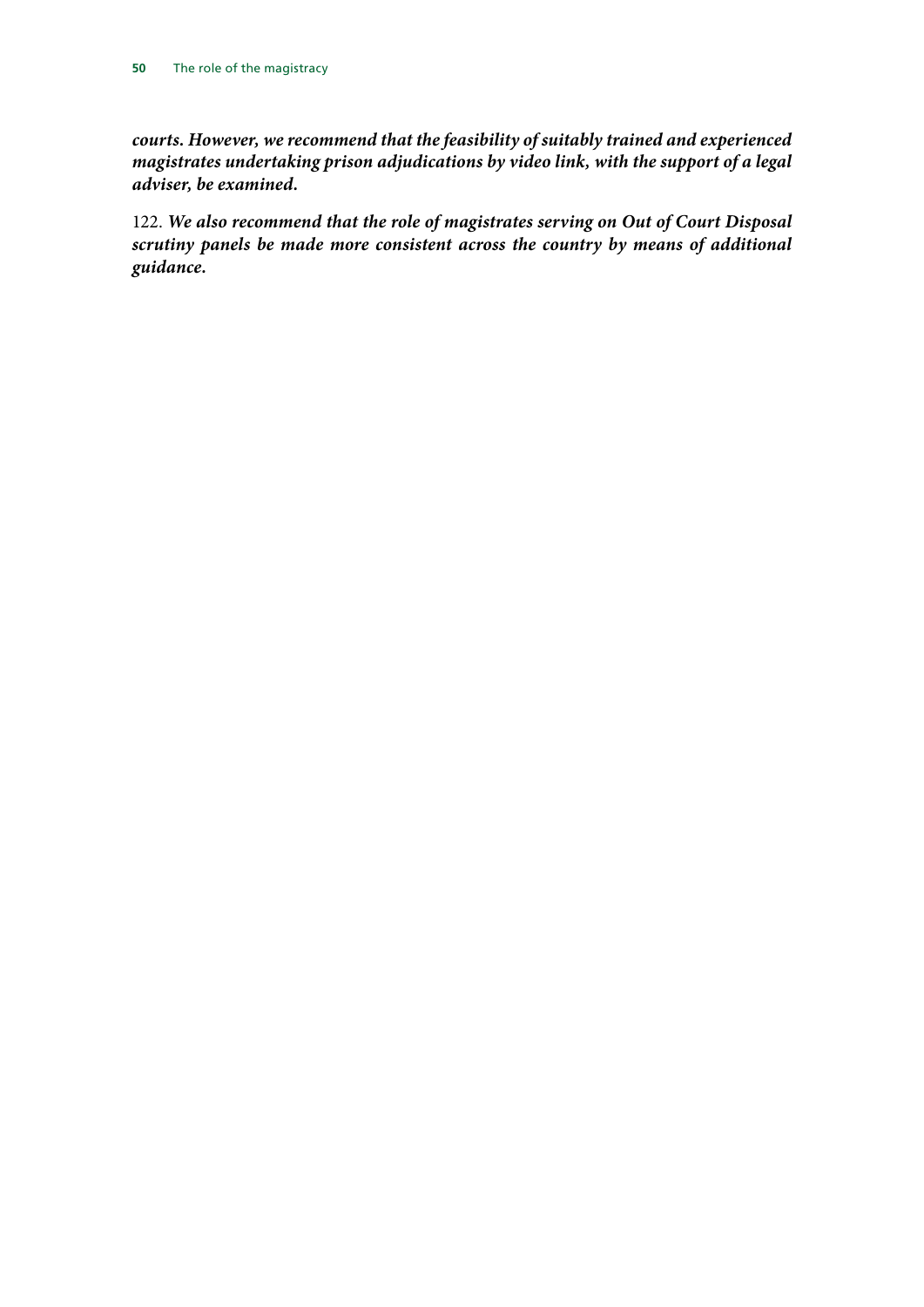## <span id="page-52-0"></span>**7** A strategy for the magistracy

#### **Development of future policy**

123. As will be clear from this Report, much of the evidence we have received indicates that the magistracy faces a range of problems and difficulties that have escaped the attentions of policy makers in recent years—or, at least, have prompted little reflection or strategic decision-making. In its written submission, the senior judiciary identified a range of opportunities for enhancing the role of the magistracy, including by adherence to the new Allocation Guideline,<sup>328</sup> by considering whether magistrates might have greater sentencing powers<sup>329</sup> and by reviewing the right to elect trial by jury-recognising that views on the latter are divided.<sup>330</sup> As noted above, no objection was raised in principle to magistrates undertaking prison adjudications.

124. In a similar vein, the Ministry of Justice expressed a wish to give magistrates "the strongest possible role in a more proportionate courts system,"331 recognising that the courts and justice reform programme currently taking place creates an opportunity to consider the future role of the magistracy "not just in relation to new and innovative facilities and swifter processes, but also new powers and responsibilities". <sup>332</sup> The MoJ's submission goes on to detail a list of issues that it is considering, including the role of magistrates in problem-solving courts; the potential for greater flexibility in Local Justice Areas;<sup>333</sup> improvements to the recruitment process—including attracting more diverse candidates; making sure that magistrates' training needs are adequately met; and improving the appraisal process.<sup>334</sup> It concludes by saying it will work closely with the senior judiciary and the magistracy to consider how these proposals may be achieved.<sup>335</sup> In short, the Ministry is aware of many of the issues raised in evidence to us, but appears not to have decided how to tackle them.

125. When the Minister gave oral evidence to us, we pressed him for details of his Department's thinking on the future of the magistracy. He was ready to accept that many of the issues we identified were ones that needed to be addressed,<sup>336</sup> and said that they were being looked at,<sup>337</sup> or that options were being considered;<sup>338</sup> and he reassured us that his Department wanted to get things right.<sup>339</sup> However, in most respects he avoided giving any clear indication of future policy developments.

126. **The magistracy faces a range of unresolved issues relating to its role and its workload, together with serious problems with recruitment and training; we conclude that these now must be addressed as a matter of urgency. The wide range of recommendations that we have made indicate a need for strategic leadership. It is** 

336 [Q303](http://data.parliament.uk/writtenevidence/committeeevidence.svc/evidencedocument/justice-committee/role-of-the-magistracy/oral/34558.html),

<sup>328</sup> [MAG0072](http://data.parliament.uk/writtenevidence/committeeevidence.svc/evidencedocument/justice-committee/role-of-the-magistracy/written/28071.html), paragraph 7

<sup>329</sup> [MAG0072](http://data.parliament.uk/writtenevidence/committeeevidence.svc/evidencedocument/justice-committee/role-of-the-magistracy/written/28071.html), paragraph 9

<sup>330</sup> [MAG0072](http://data.parliament.uk/writtenevidence/committeeevidence.svc/evidencedocument/justice-committee/role-of-the-magistracy/written/28071.html), paragraph 10

<sup>331</sup> [MAG0050](http://data.parliament.uk/writtenevidence/committeeevidence.svc/evidencedocument/justice-committee/role-of-the-magistracy/written/27892.html), paragraph 1

<sup>332</sup> [MAG0050](http://data.parliament.uk/writtenevidence/committeeevidence.svc/evidencedocument/justice-committee/role-of-the-magistracy/written/27892.html), paragraph 5

<sup>333</sup> Reform of Local Justice Areas was announced in [Transforming our justice system - joint statement from the Lord](https://www.gov.uk/government/uploads/system/uploads/attachment_data/file/553261/joint-vision-statement.pdf)  [Chancellor, Lord Chief Justice, and the Senior President of Tribunals, 15 September 2016](https://www.gov.uk/government/uploads/system/uploads/attachment_data/file/553261/joint-vision-statement.pdf)

<sup>334</sup> [MAG0050](http://data.parliament.uk/writtenevidence/committeeevidence.svc/evidencedocument/justice-committee/role-of-the-magistracy/written/27892.html)

<sup>335</sup> [MAG0050](http://data.parliament.uk/writtenevidence/committeeevidence.svc/evidencedocument/justice-committee/role-of-the-magistracy/written/27892.html), paragraph 47

<sup>337</sup> [Q308,](http://data.parliament.uk/writtenevidence/committeeevidence.svc/evidencedocument/justice-committee/role-of-the-magistracy/oral/34558.html) [Q319, Q323](http://data.parliament.uk/writtenevidence/committeeevidence.svc/evidencedocument/justice-committee/role-of-the-magistracy/oral/34558.html)

<sup>338</sup> [Q324](http://data.parliament.uk/writtenevidence/committeeevidence.svc/evidencedocument/justice-committee/role-of-the-magistracy/oral/34558.html), [Q338](http://data.parliament.uk/writtenevidence/committeeevidence.svc/evidencedocument/justice-committee/role-of-the-magistracy/oral/34558.html)

<sup>339</sup> [Q309](http://data.parliament.uk/writtenevidence/committeeevidence.svc/evidencedocument/justice-committee/role-of-the-magistracy/oral/34558.html), [Q329](http://data.parliament.uk/writtenevidence/committeeevidence.svc/evidencedocument/justice-committee/role-of-the-magistracy/oral/34558.html)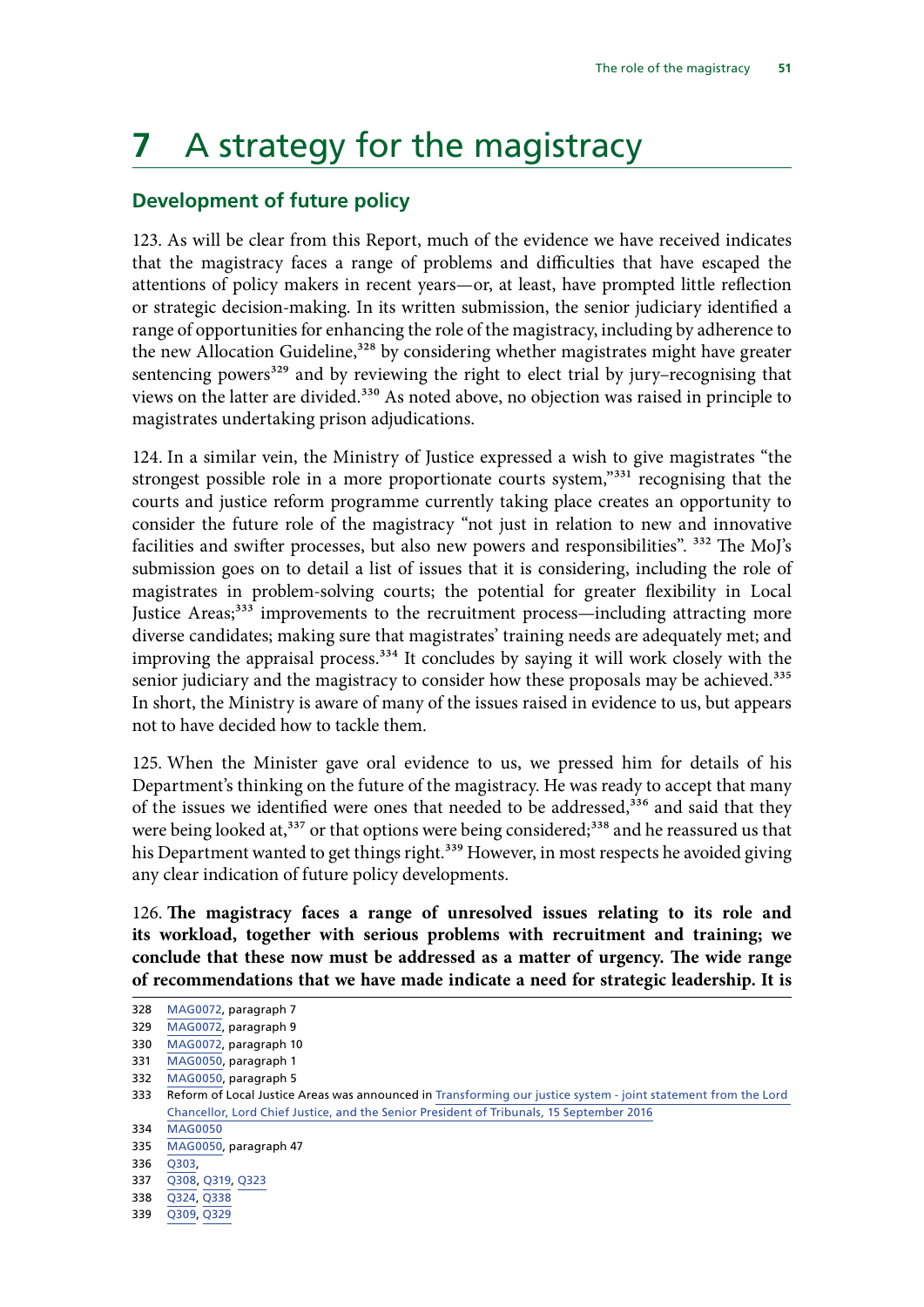**unfortunate that the Government's evident goodwill towards the magistracy has not yet been translated into any meaningful strategy for supporting and developing it within a changing criminal justice system.**

127. *We recommend that, as a matter of priority, the Ministry of Justice, together with the senior judiciary, consult widely on, then adopt, an over-arching strategy for the magistracy, to include workforce planning, consideration of the impact of court closures, wider promotion of the role—in particular to employers—and the shared role of the Ministry and the judiciary in ensuring the future of magistrates' training. The strategy should also consider the potential for the role of magistrates to be expanded, in particular within any future proposals to develop problem-solving courts.*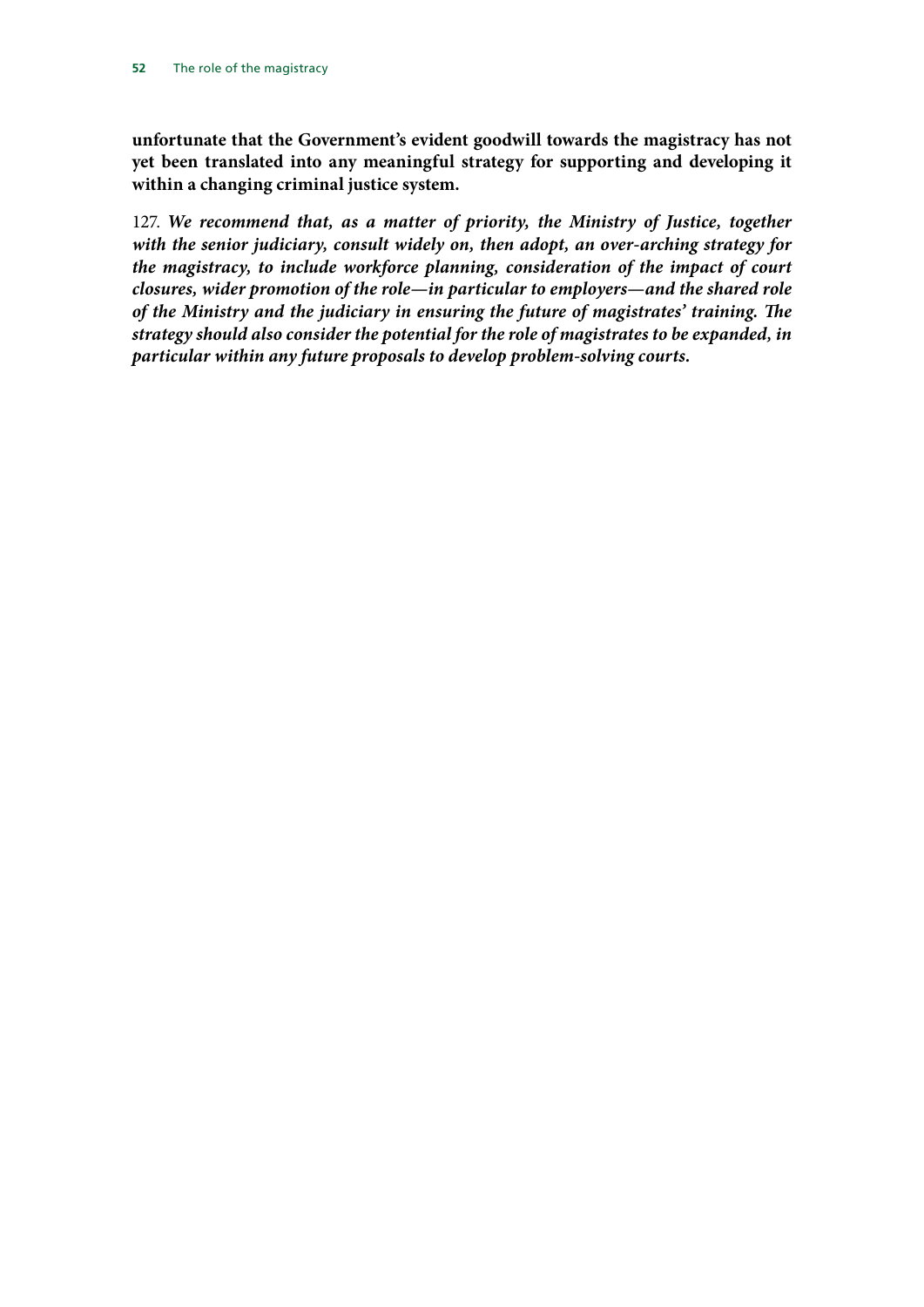### <span id="page-54-0"></span>Conclusions and recommendations

#### Role of the magistracy within the criminal justice system

- 1. We endorse the principle behind initiatives designed to streamline and modernise proceedings in the magistrates' courts, but we believe there is a risk of undermining magistrates' morale by imposing changes on them without consultation and by reducing administrative support to unsatisfactory levels. Although evidence does not indicate a universal problem, there is sufficient evidence of low morale within the magistracy to cause us concern. (Paragraph 11)
- 2. *We recommend that magistrates be consulted as appropriate on any further changes to the criminal justice system on which their views are likely to assist policy development and/or which are likely to have an impact on their role—in particular changes to administrative support to the courts, whether in their own locality or more widely across the court system.* (Paragraph 11)
- 3. We recognise that, in practice, there are difficulties in balancing the work of magistrates with that of District Judges and that District Judges must be kept occupied because of their salaried status and the need to maintain their competence. However, it is also important to retain magistrates' competence and to value their time as volunteers. (Paragraph 18)
- 4. *We recommend that the Ministry of Justice commission qualitative research into relations between District Judges, magistrates and justices' clerks in a sample of Local Justice Areas, with a view to understanding the source of potential tensions and identifying good practice.* (Paragraph 19)
- 5. We note that Lord Justice Fulford is considering the possibility of additional guidance for justices' clerks on the allocation of cases in magistrates' courts, a development that we would welcome. (Paragraph 20)
- 6. *We recommend that this additional guidance for justices' clerks take the form of an amended version of the protocol to support judicial deployment in the magistrates' court. We further recommend that consideration be given to allowing magistrates to sit without legal advisers when sitting with a District Judge.* (Paragraph 20)
- 7. The principle of open justice is central to our common law tradition and also underpins Article 6 of the European Convention on Human Rights. We recognise the efficiency gains of the Single Justice Procedure, but we note concerns have been expressed about any potential extension of the procedure to additional cases. (Paragraph 26)
- 8. *We welcome Lord Justice Fulford's intention to issue a protocol setting out guidance for magistrates on when they should sit in open court, and recommend that these concerns about any potential extension of the Single Justice Procedure be taken into account in the preparation of that protocol.* (Paragraph 26)
- 9. We agree that more challenging case management tasks may require the skills of a District Judge and should be allocated accordingly. (Paragraph 31)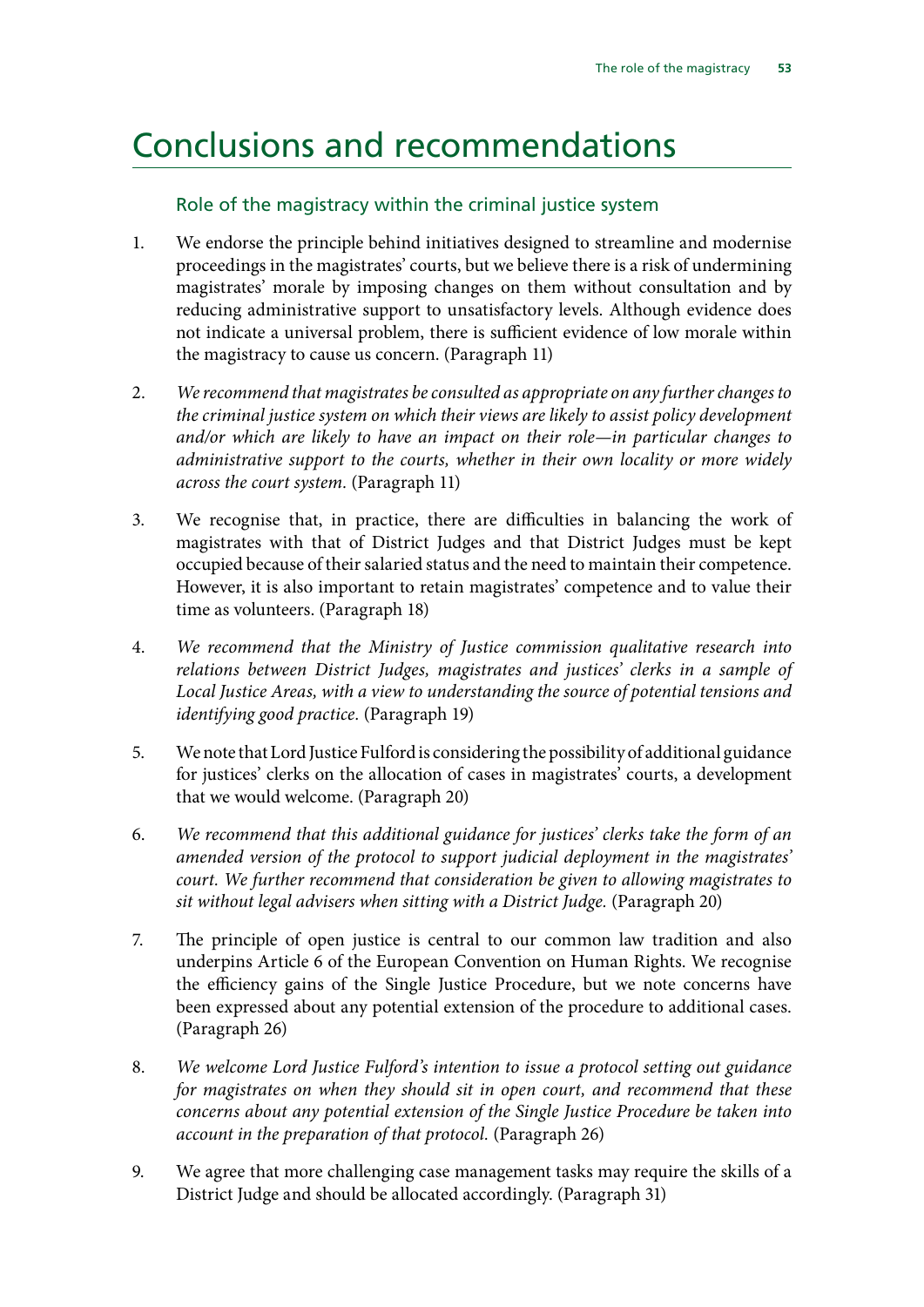10. *Recognising that the Transforming Summary Justice initiative depends in part on effective case management of every contested case, we recommend that all magistrates who sit as panel chairs should be offered training to assist them in fulfilling this role as effectively as possible.* (Paragraph 31)

#### Recruitment and diversity

- 11. We recognise the valuable expertise of many older magistrates and we have particular sympathy with concerns about the shortages of magistrates qualified to sit in the Family Court. We conclude that the solution lies in workforce planning for the magistracy—including for specialist roles. We support the maintenance of a retirement age of 70 for magistrates, the same as for judges, but we consider that on application by individual magistrates it should be possible in exceptional circumstances to extend their appointments, taking into account the outcome of workforce planning. (Paragraph 39)
- 12. *We urge the Ministry of Justice, in consultation with the senior judiciary, to undertake a workforce planning exercise for the magistracy at the earliest possible opportunity, taking into account the high proportion of serving magistrates who are expected to retire over the next five to ten years. We also recommend that recruitment be undertaken on a continuous basis, so that approved applicants are available to fill vacancies in their area, or in adjacent areas, as soon as they occur.* (Paragraph 39)
- 13. We conclude that having a large cohort of magistrates approaching the age of retirement presents a great opportunity to promote diversity among those who are recruited to replace them. We recognise the considerable efforts that have been made to encourage applications for the magistracy from a wider range of people, and we commend the imaginative approaches to improving diversity that have been drawn to our attention. (Paragraph 49)
- 14. *We recommend that the Ministry of Justice and the senior judiciary devise a strategy containing the following steps as a matter of priority to increase the diversity of applicants and recruits for the magistracy:* 
	- *Adopting a wider and more proactive advertising strategy for potential applicants, seeking in particular to attract magistrates from less conventional backgrounds*
	- *Streamlining the recruitment process, so that applications are processed within six months*
	- *Introducing a scheme similar to the 'two ticks' model to encourage disabled applicants, and working with the HMCTS to ensure that reasonable adjustments can be made where required*
	- *Providing additional funding for Magistrates in the Community, together with active promotion of the scheme to potential corporate sponsors*
	- *Considering the introduction of the 'equal merit' provisions for recruitment to the magistracy for the protected characteristics of race, disability and age.* (Paragraph 50)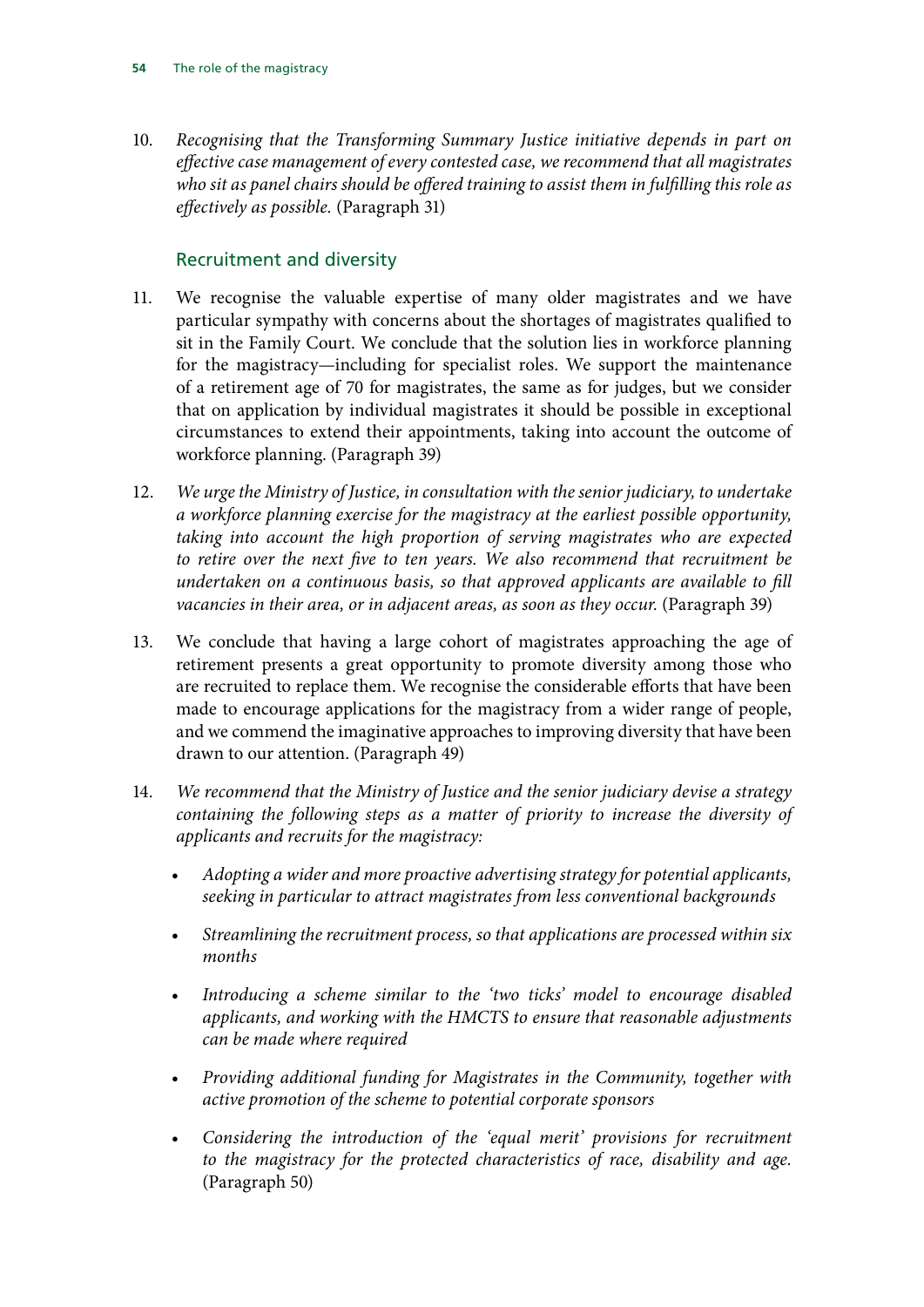- 15. Rebalancing the age profile of the magistracy is unlikely to happen unless more action is taken to overcome the barriers facing employed magistrates, including by encouraging employers in all sectors to support magistrates who work for them. (Paragraph 57)
- 16. *We recommend that the Ministry of Justice and the senior judiciary create a kitemark scheme that recognises and rewards employers who support the magistracy, thus encouraging other employers to do the same. We also recommend that the Ministry of Justice review the current Financial Loss Allowances for employed and self-employed magistrates, including consideration of whether rates might be increased in line with inflation.* (Paragraph 57)
- 17. *We recommend that the HMCTS encourage court managers, when resources permit, to consider the potential for increasing out-of-hours court sittings in order to maximise sitting opportunities for magistrates who are employed.* (Paragraph 58)
- 18. While we accept that certain Local Justice Areas may have too many magistrates for the amount of work available, on balance we do not think that introducing fixed tenure for the magistracy as a whole, or for 'wingers' alone, is a satisfactory way of addressing this problem. We accept the evidence of Lord Justice Fulford and others that fixed tenure might create a perverse incentive for people to delay applications for the magistracy until they are approaching retirement, and that experienced magistrates with the potential for taking on leadership roles might be lost from the bench prematurely. A more robust appraisal system could be effective in addressing any problems arising from magistrates who are less engaged in their role, and we consider this matter in the next chapter. (Paragraph 62)

#### Training and appraisal

- 19. We received the clear impression that the landscape of magistrates' training is a somewhat crowded one and we welcome the decision by the Ministry of Justice to consult on proposals for rationalising the rules relating to training for magistrates. (Paragraph 68)
- 20. In spite of assurances from the senior judiciary that the Judicial College receives adequate funding for magistrates' training and that the goodwill of HMCTS staff can be relied on to provide support, the evidence that we received in the course of this inquiry from a range of authoritative sources suggests that this is not the case. (Paragraph 69)
- 21. *We recommend that the Judicial College be provided with more funding to support magistrates' training and that a more realistic view be taken of the ability of HMCTS staff, in particular legal advisers, to assist with training given the current pressures on their time.* (Paragraph 69)
- 22. We were impressed by magistrates' commitment to training and their willingness to give their time to doing it. However, we are concerned by evidence suggesting that training for magistrates is not always of sufficiently high quality. In addition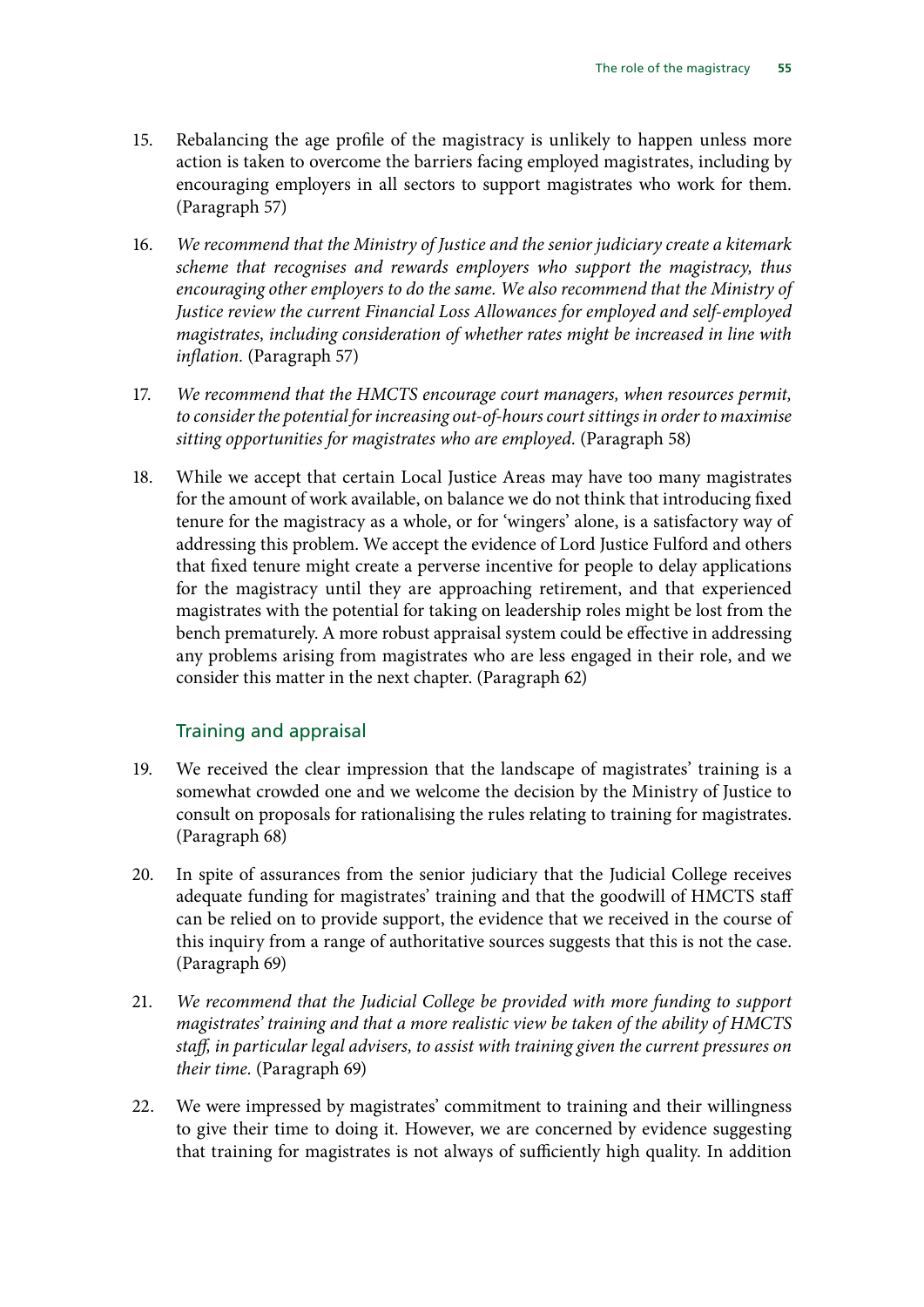we conclude that the range of training available is sometimes too narrow to equip magistrates for the role that they are expected to fulfil and to help them contribute to cultural change within the criminal justice system. (Paragraph 74)

- 23. *We recommend that the Judicial College, in consultation with others, undertake a comprehensive review of magistrates' training needs with a view to developing a training programme that supports a modern magistracy, taking proper account of the investment of time required from those who organise and deliver training. The review should also consider the particular training needs of magistrates who put themselves forward for specialist roles in the Youth and Family Courts, as bench Chairs and to sit as panel chairs.* (Paragraph 74)
- 24. *As part of the comprehensive review of magistrates' training needs, we recommend that a balance be maintained between different ways of learning, recognising that online training, in spite of its convenience and cost-effectiveness, cannot provide the quality of engagement and interaction provided in face-to-face settings. We further recommend that a reasonable proportion of face-to-face training be offered at times that are convenient to employed magistrates and those with other weekday commitments.* (Paragraph 77)
- 25. We conclude that the current system of appraisal for magistrates is inadequate, and we welcome the fact that this is currently under review. We are not convinced of the value of having a magistrates' accreditation scheme, but the evidence that we received gives clear support for the introduction of formal arrangements for Continuing Professional Development. (Paragraph 83)
- 26. *We recommend the introduction of a more robust appraisal scheme for magistrates, which can identify inadequate performance and impose remedial measures to address it, including reviewing of the future of magistrates who have become insufficiently committed to their role. The appraisal scheme should be linked to a mandatory scheme for Continuing Professional Development, developed as part of a comprehensive review of magistrates' training.* (Paragraph 83)

#### Magistrates' court closures

- 27. We welcome the Ministry of Justice's commitment to developing a detailed implementation plan for each proposed magistrates' court closure, and in particular its willingness to look at alternative provision of services. (Paragraph 93)
- 28. *In determining the location of alternative venues following closure of magistrates' courts, we recommend that the Ministry ensure that at least 90% of magistrates' court users can reach the nearest venue by public transport within one hour.* (Paragraph 93)
- 29. Use of alternative venues has assumed a key role in the Ministry's court estate strategy, so it is regrettable that inadequate forethought has been given to the security implications of holding court sessions in buildings that are not equipped with a secure dock. (Paragraph 94)
- 30. *We recommend that the need for secure docks in alternative venues be given urgent consideration, in consultation with magistrates, District Judges and court staff, to identify low-cost practical solutions to potential security risks.* (Paragraph 94)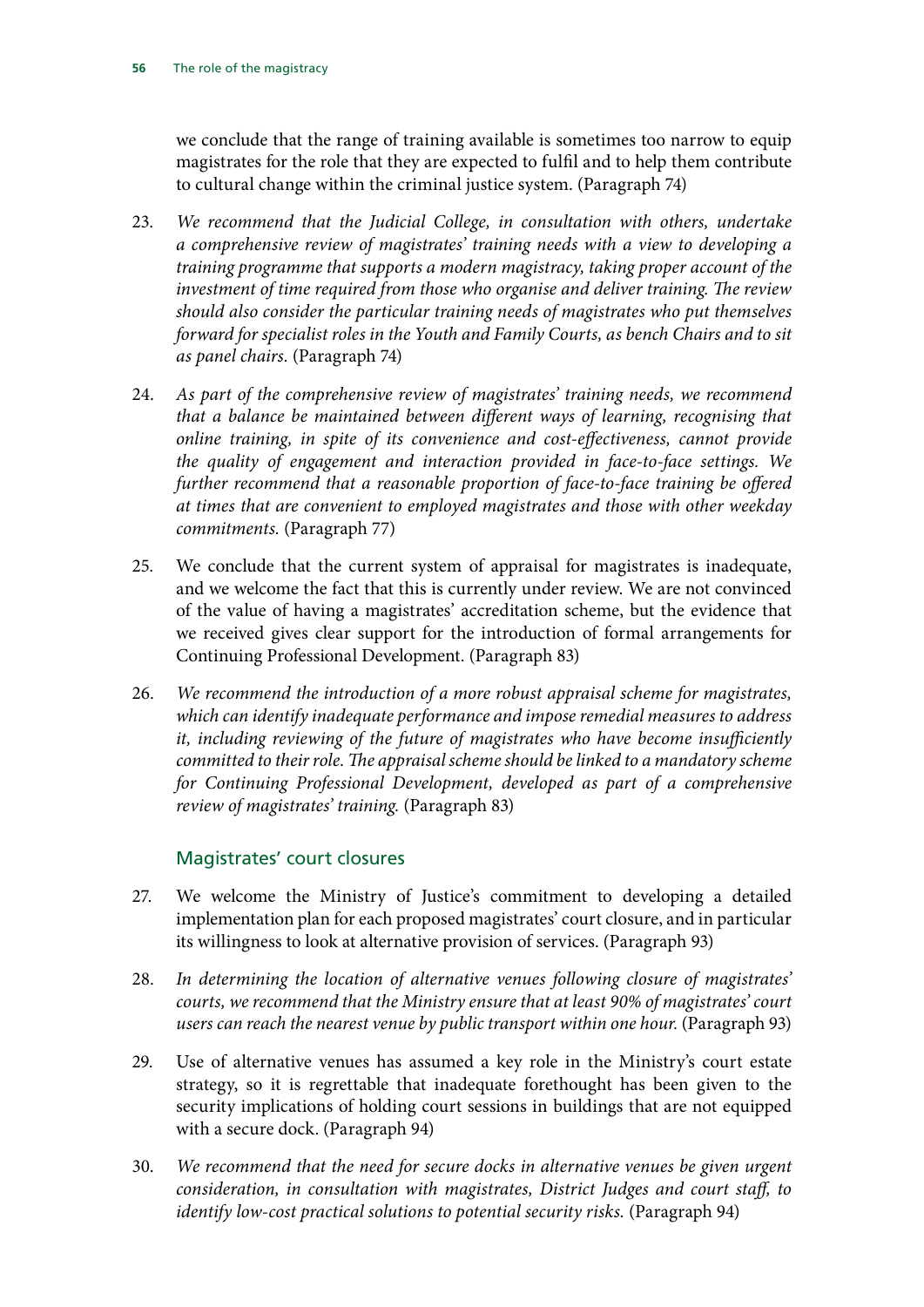- 31. We commend the Government's commitment to strengthening and updating the digital infrastructure in the magistrates' courts, but conclude that some of its aspirations have been undermined by the difficulties in delivery of changes on the ground. (Paragraph 98)
- 32. *We recommend that full access to physical courts, including alternative venues, be maintained for the time being until facilities such as video links are fully operational. We also recommend that provision be made for upgrading inadequate video links and internet connections for courts with insufficient bandwidth.* (Paragraph 98)
- 33. *We recommend that, in the context of the comprehensive review of magistrates' training that we have proposed, consideration be given to additional training needs created by increasing reliance on new technology, including particular communication skills required when dealing with defendants, victims and witnesses by video link.* (Paragraph 99)

#### Expanding the role of magistrates

- 34. *We support increasing magistrates' sentencing powers to 12 months' custody, by commencing section 154 of the Criminal Justice Act 2003, and we recommend that the Ministry of Justice provide a timetable for implementation. We recommend that the Sentencing Council's new Allocation Guideline be given time to bed down and the Council be given an opportunity to review its impact on the allocation of cases to the magistrates' courts. We further recommend that the Ministry of Justice publish any modelling of the potential impact on the prison population of extending magistrates' sentencing powers.* (Paragraph 105)
- 35. The evidence we have received suggests that many magistrates are eager to adopt problem-solving approaches when dealing with offenders sentenced to community penalties. We are sympathetic to this idea. (Paragraph 113)
- 36. *Regardless of the Government's future policy direction on dedicated problem-solving courts, we recommend that legal restrictions be lifted so that suitably trained and experienced magistrates can supervise community orders in all courts, provided that consistent sitting can be arranged.* (Paragraph 113)
- 37. We do not yet know if the Government will decide to develop a strategy for piloting problem-solving courts. If they do so, we conclude that magistrates will play a central role in ensuring the strategy is successful. (Paragraph 114)
- 38. *If the Government decides to pilot problem-solving courts, we recommend that magistrates be fully consulted on the approach that is taken.* (Paragraph 114)
- 39. We conclude that there are clear advantages in permitting magistrates to take on additional, non-judicial roles within the criminal justice system—both to widen their own experience and to enable them to use their skills beyond the courtroom. We welcome the decision of the Judges' Council to establish a sub-committee to consider whether there is justification for a difference between the rules that apply to the magistracy and those that apply to the full-time judiciary. (Paragraph 120)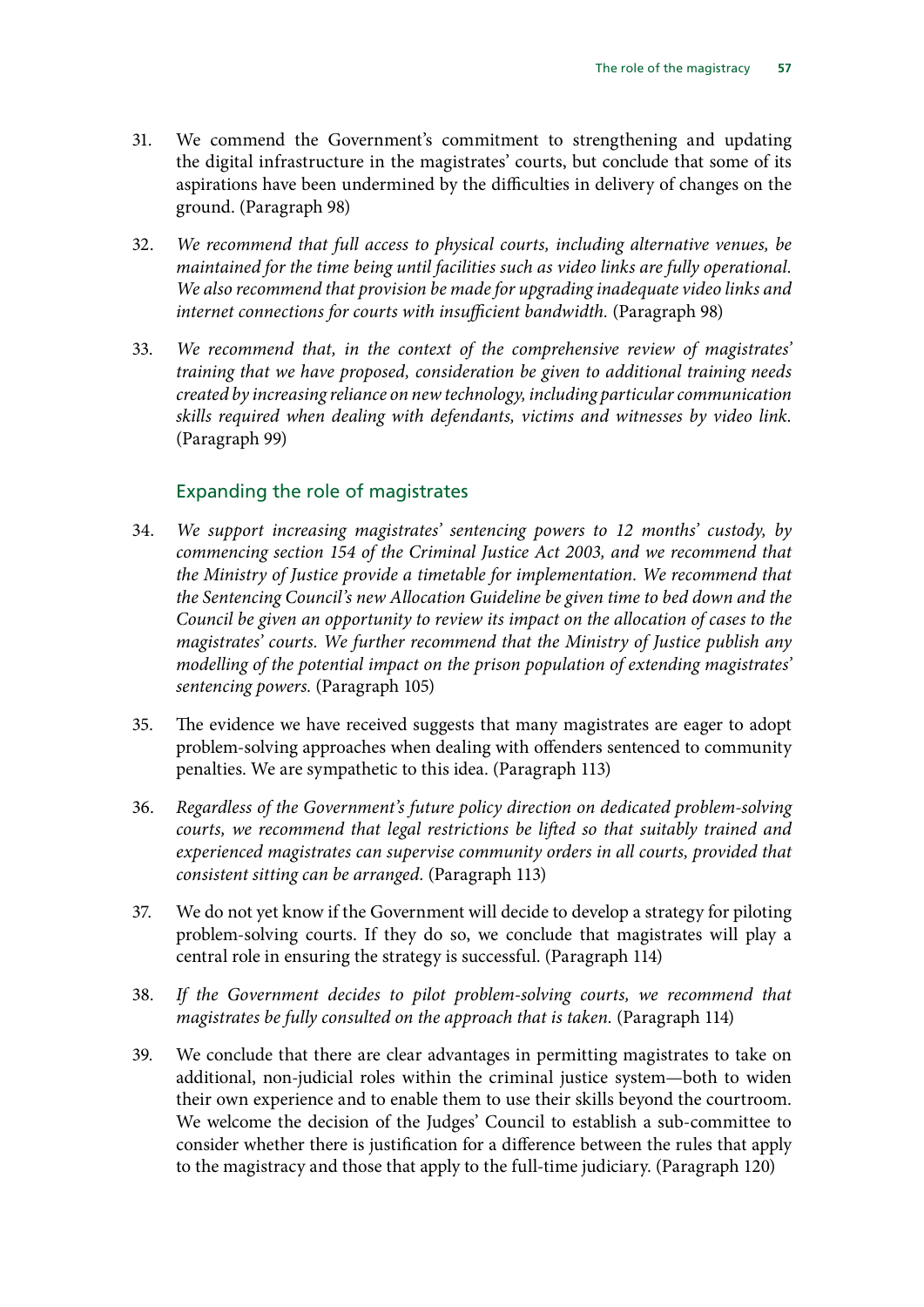- 40. *We accept that there is support among some sections of the magistracy for a more*  extensive judicial role within civil and tribunal jurisdictions, but we consider that it *would be advisable at present to focus career development and training resources on maintaining and developing magistrates' core skills within the criminal and family courts. However, we recommend that the feasibility of suitably trained and experienced magistrates undertaking prison adjudications by video link, with the support of a legal adviser, be examined.* (Paragraph 121)
- 41. *We also recommend that the role of magistrates serving on Out of Court Disposal scrutiny panels be made more consistent across the country by means of additional guidance*. (Paragraph 122)

#### A strategy for the magistracy

- 42. The magistracy faces a range of unresolved issues relating to its role and its workload, together with serious problems with recruitment and training; we conclude that these now must be addressed as a matter of urgency. The wide range of recommendations that we have made indicate a need for strategic leadership. It is unfortunate that the Government's evident goodwill towards the magistracy has not yet been translated into any meaningful strategy for supporting and developing it within a changing criminal justice system. (Paragraph 126)
- 43. *We recommend that, as a matter of priority, the Ministry of Justice, together with the senior judiciary, consult widely on, then adopt, an over-arching strategy for the magistracy, to include workforce planning, consideration of the impact of court closures, wider promotion of the role—in particular to employers—and the shared role of the Ministry and the judiciary in ensuring the future of magistrates' training. The strategy should also consider the potential for the role of magistrates to be expanded, in particular within any future proposals to develop problem-solving courts.* (Paragraph 127)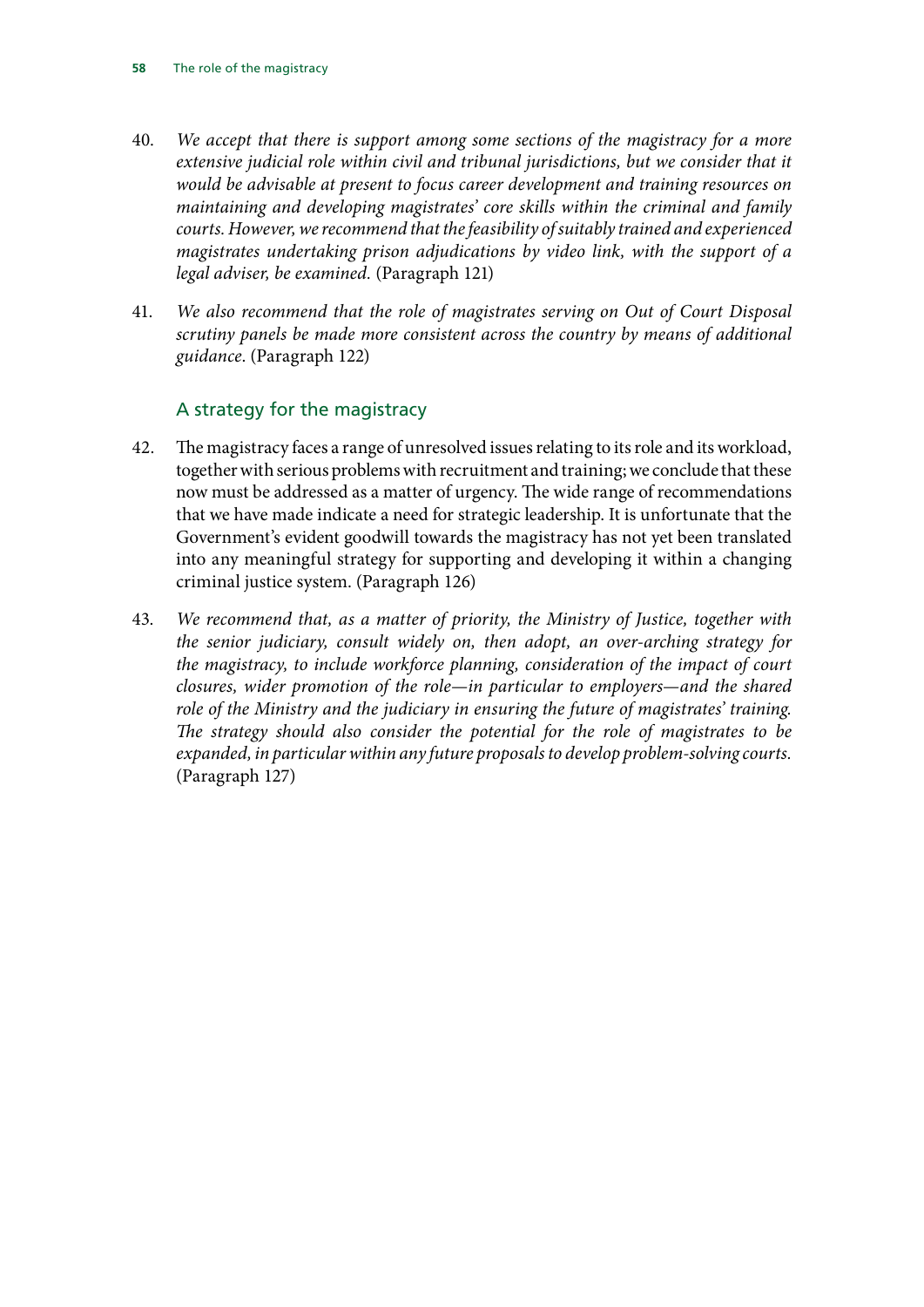### <span id="page-60-0"></span>Formal Minutes

#### **Tuesday 11 October 2016**

Members present:

Robert Neill, in the Chair

| <b>Richard Arkless</b> | Dr Rupa Huq      |
|------------------------|------------------|
| Alberto Costa          | Victoria Prentis |
| <b>Philip Davies</b>   | Marie Rimmer     |
| Mr David Hanson        |                  |

Draft Report (*The role of the magistracy*), proposed by the Chairman, brought up and read the first time.

*Ordered*, That the draft Report be read a second time, paragraph by paragraph.

Paragraphs 1 to 127 read and agreed to.

Summary agreed to.

*Resolved*, That the Report be the Sixth Report of the Committee to the House.

*Ordered*, That the Chair make the Report to the House.

*Ordered*, That embargoed copies of the Report be made available, in accordance with the provisions of Standing Order No. 134.

[Adjourned till Tuesday 18 October at 9.15am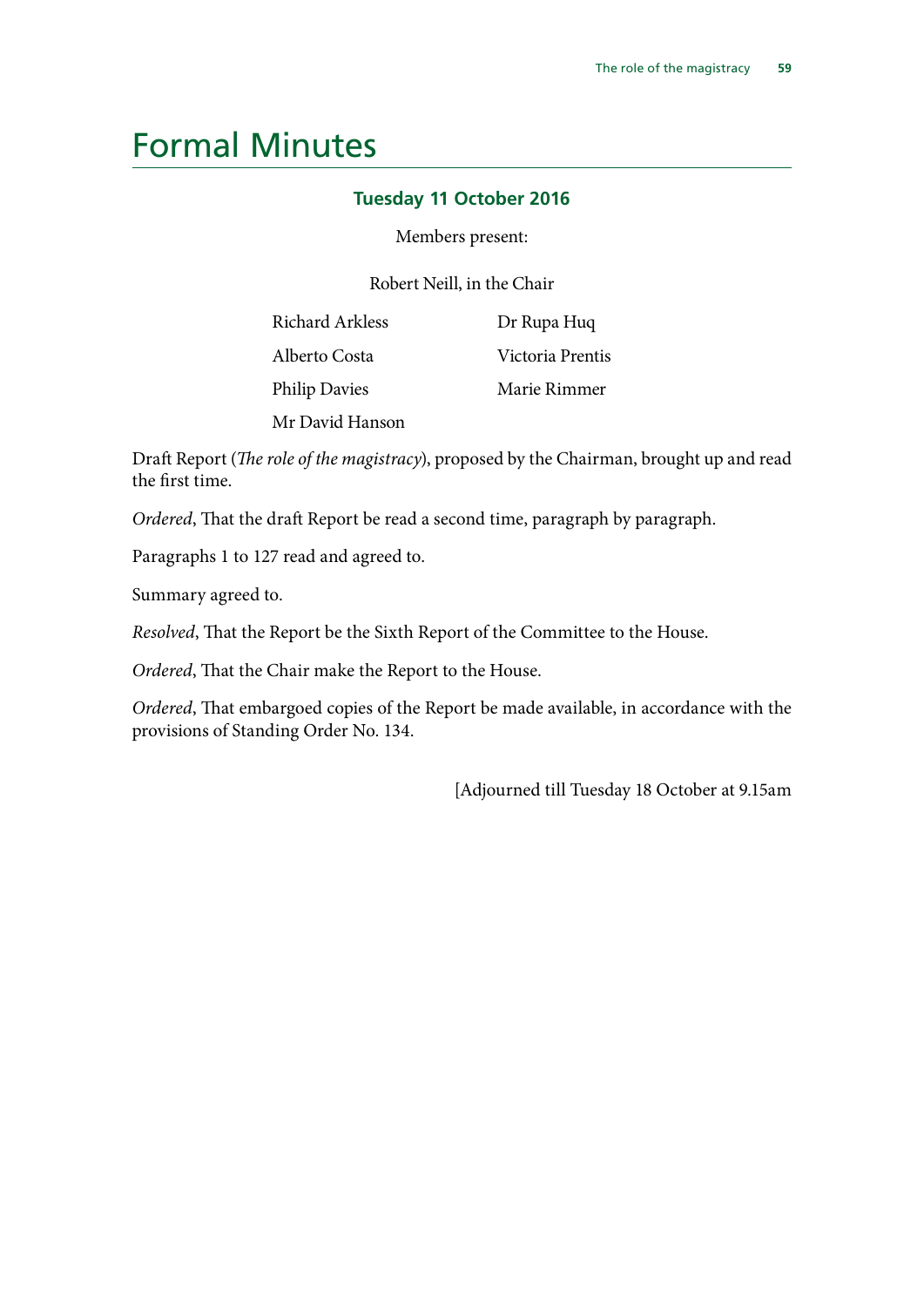### <span id="page-61-0"></span>**Witnesses**

The following witnesses gave evidence. Transcripts can be viewed on the [inquiry publications](http://www.parliament.uk/business/committees/committees-a-z/commons-select/justice-committee/inquiries/parliament-2015/role-of-the-magistracy-inquiry-15-16/publications/) [page](http://www.parliament.uk/business/committees/committees-a-z/commons-select/justice-committee/inquiries/parliament-2015/role-of-the-magistracy-inquiry-15-16/publications/) of the Committee's website.

| <b>Tuesday 22 March 2016</b>                                                                                                             | <b>Question number</b> |
|------------------------------------------------------------------------------------------------------------------------------------------|------------------------|
| Penelope Gibbs, Transform Justice, and Peter Dawson, Deputy Director,<br><b>Prison Reform Trust</b>                                      | $Q1 - 55$              |
| Jo King, Executive Chair, National Bench Chairmen's Forum, and<br>Alwyn Lloyd Ellis, National Bench Chairmen's Forum                     | Q56-100                |
| Tuesday 10 May 2016                                                                                                                      |                        |
| Richard Goold JP, Luke Rigg JP and Nicola Silverleaf JP, magistrate on the<br>supplemental list                                          | Q101-150               |
| Dr Jenifer Harding JP, Christine Holmes JP, and Dr Simon Wolfensohn JP                                                                   | Q151-211               |
| Tuesday 7 June 2016                                                                                                                      |                        |
| Malcolm Richardson JP, Chair, Magistrates Association, and<br><b>Sheena Jowett JP, Deputy Chair, Magistrates Association</b>             | Q212-256               |
| Rt Hon. Lord Justice Fulford, Senior Presiding Judge for England and Wales,<br>and Senior District Judge Howard Riddle, Chief Magistrate | Q257-300               |
| Mr Shailesh Vara MP, Parliamentary Under Secretary of State for Courts<br>and Legal Aid                                                  | Q301-349               |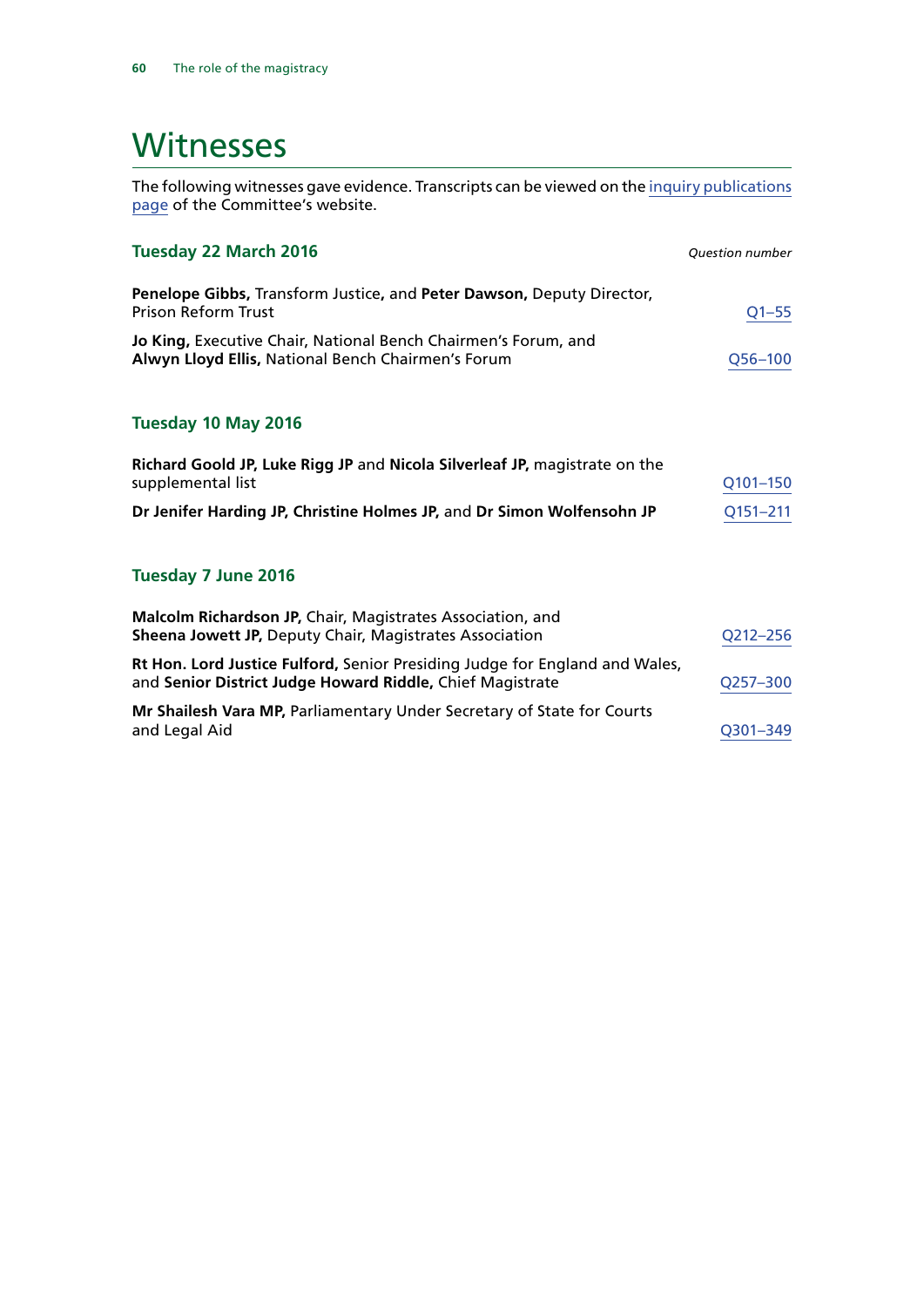## <span id="page-62-0"></span>Published written evidence

The following written evidence was received and can be viewed on the [inquiry publications](http://www.parliament.uk/business/committees/committees-a-z/commons-select/justice-committee/inquiries/parliament-2015/role-of-the-magistracy-inquiry-15-16/publications/) [page](http://www.parliament.uk/business/committees/committees-a-z/commons-select/justice-committee/inquiries/parliament-2015/role-of-the-magistracy-inquiry-15-16/publications/) of the Committee's website.

MAG numbers are generated by the evidence processing system and so may not be complete.

- Albert Pearce JP [\(MAG0021\)](http://data.parliament.uk/WrittenEvidence/CommitteeEvidence.svc/EvidenceDocument/Justice/Role%20of%20the%20magistracy/written/26825.html)
- Association of Lord-Lieutenants [\(MAG0046](http://data.parliament.uk/WrittenEvidence/CommitteeEvidence.svc/EvidenceDocument/Justice/Role%20of%20the%20magistracy/written/27849.html))
- Association of Panel Members ([MAG0055](http://data.parliament.uk/WrittenEvidence/CommitteeEvidence.svc/EvidenceDocument/Justice/Role%20of%20the%20magistracy/written/27948.html))
- Bedfordshire Magistrates Association ([MAG0025\)](http://data.parliament.uk/WrittenEvidence/CommitteeEvidence.svc/EvidenceDocument/Justice/Role%20of%20the%20magistracy/written/26955.html)
- Birmingham and Solihull Bench ([MAG0022](http://data.parliament.uk/WrittenEvidence/CommitteeEvidence.svc/EvidenceDocument/Justice/Role%20of%20the%20magistracy/written/26915.html))
- Central London Bench [\(MAG0013\)](http://data.parliament.uk/WrittenEvidence/CommitteeEvidence.svc/EvidenceDocument/Justice/Role%20of%20the%20magistracy/written/26522.html)
- Centre for Justice Innovation [\(MAG0045](http://data.parliament.uk/WrittenEvidence/CommitteeEvidence.svc/EvidenceDocument/Justice/Role%20of%20the%20magistracy/written/27840.html))
- Christine Holmes JP ([MAG0023\)](http://data.parliament.uk/WrittenEvidence/CommitteeEvidence.svc/EvidenceDocument/Justice/Role%20of%20the%20magistracy/written/26918.html)
- Cleveland and County Durham and Darlington Judicial Business Group ([MAG0019\)](http://data.parliament.uk/WrittenEvidence/CommitteeEvidence.svc/EvidenceDocument/Justice/Role%20of%20the%20magistracy/written/26725.html)
- Clive Lewisohn JP ([MAG0073\)](http://data.parliament.uk/WrittenEvidence/CommitteeEvidence.svc/EvidenceDocument/Justice/Role%20of%20the%20magistracy/written/28081.html)
- Clive Lewisohn JP ([MAG0084\)](http://data.parliament.uk/WrittenEvidence/CommitteeEvidence.svc/EvidenceDocument/Justice/Role%20of%20the%20magistracy/written/33928.html)
- Corby Magistrates' Bench [\(MAG0012\)](http://data.parliament.uk/WrittenEvidence/CommitteeEvidence.svc/EvidenceDocument/Justice/Role%20of%20the%20magistracy/written/26504.html)
- Coventry and Warwickshire Bench [\(MAG0060](http://data.parliament.uk/WrittenEvidence/CommitteeEvidence.svc/EvidenceDocument/Justice/Role%20of%20the%20magistracy/written/27984.html))
- Criminal Justice Alliance ([MAG0048\)](http://data.parliament.uk/WrittenEvidence/CommitteeEvidence.svc/EvidenceDocument/Justice/Role%20of%20the%20magistracy/written/27868.html)
- Crown Prosecution Service [\(MAG0054\)](http://data.parliament.uk/WrittenEvidence/CommitteeEvidence.svc/EvidenceDocument/Justice/Role%20of%20the%20magistracy/written/27932.html)
- Dawn Nichol JP [\(MAG0004](http://data.parliament.uk/WrittenEvidence/CommitteeEvidence.svc/EvidenceDocument/Justice/Role%20of%20the%20magistracy/written/24677.html))
- Disability Awareness & Advice Ltd [\(MAG0078\)](http://data.parliament.uk/WrittenEvidence/CommitteeEvidence.svc/EvidenceDocument/Justice/Role%20of%20the%20magistracy/written/29386.html)
- Dominic Goble JP ([MAG0062\)](http://data.parliament.uk/WrittenEvidence/CommitteeEvidence.svc/EvidenceDocument/Justice/Role%20of%20the%20magistracy/written/27991.html)
- Dr Chris Knight JP [\(MAG0024](http://data.parliament.uk/WrittenEvidence/CommitteeEvidence.svc/EvidenceDocument/Justice/Role%20of%20the%20magistracy/written/26945.html))
- Dr Jenifer Harding JP [\(MAG0074\)](http://data.parliament.uk/WrittenEvidence/CommitteeEvidence.svc/EvidenceDocument/Justice/Role%20of%20the%20magistracy/written/28082.html)
- Dr Peter Reed [\(MAG0002\)](http://data.parliament.uk/WrittenEvidence/CommitteeEvidence.svc/EvidenceDocument/Justice/Role%20of%20the%20magistracy/written/24484.html)
- Dr Simon Wolfensohn JP [\(MAG0037\)](http://data.parliament.uk/WrittenEvidence/CommitteeEvidence.svc/EvidenceDocument/Justice/Role%20of%20the%20magistracy/written/27598.html)
- Executive Committee, Powys and Herefordshire Branch of the Magistrates Association ([MAG0043](http://data.parliament.uk/WrittenEvidence/CommitteeEvidence.svc/EvidenceDocument/Justice/Role%20of%20the%20magistracy/written/27815.html))
- Her Majesty's Council of District Judges ([MAG0047](http://data.parliament.uk/WrittenEvidence/CommitteeEvidence.svc/EvidenceDocument/Justice/Role%20of%20the%20magistracy/written/27856.html))
- Ian Andrews JP ([MAG0035\)](http://data.parliament.uk/WrittenEvidence/CommitteeEvidence.svc/EvidenceDocument/Justice/Role%20of%20the%20magistracy/written/27562.html)
- John Dehnel JP ([MAG0020\)](http://data.parliament.uk/WrittenEvidence/CommitteeEvidence.svc/EvidenceDocument/Justice/Role%20of%20the%20magistracy/written/26791.html)
- Judicial Office ([MAG0072\)](http://data.parliament.uk/WrittenEvidence/CommitteeEvidence.svc/EvidenceDocument/Justice/Role%20of%20the%20magistracy/written/28071.html)
- Leicestershire Advisory Committee [\(MAG0051\)](http://data.parliament.uk/WrittenEvidence/CommitteeEvidence.svc/EvidenceDocument/Justice/Role%20of%20the%20magistracy/written/27907.html)
- Lincolnshire County Magistrates Bench [\(MAG0030\)](http://data.parliament.uk/WrittenEvidence/CommitteeEvidence.svc/EvidenceDocument/Justice/Role%20of%20the%20magistracy/written/27419.html)
- Luke Rigg JP ([MAG0066\)](http://data.parliament.uk/WrittenEvidence/CommitteeEvidence.svc/EvidenceDocument/Justice/Role%20of%20the%20magistracy/written/28017.html)
- Magistrates Association [\(MAG0088](http://data.parliament.uk/WrittenEvidence/CommitteeEvidence.svc/EvidenceDocument/Justice/Role%20of%20the%20magistracy/written/34816.html))
- Magistrates Association [\(MAG0058](http://data.parliament.uk/WrittenEvidence/CommitteeEvidence.svc/EvidenceDocument/Justice/Role%20of%20the%20magistracy/written/27965.html))
- Magistrates Association Branch Executive Committee, Black Country ([MAG0026](http://data.parliament.uk/WrittenEvidence/CommitteeEvidence.svc/EvidenceDocument/Justice/Role%20of%20the%20magistracy/written/27168.html))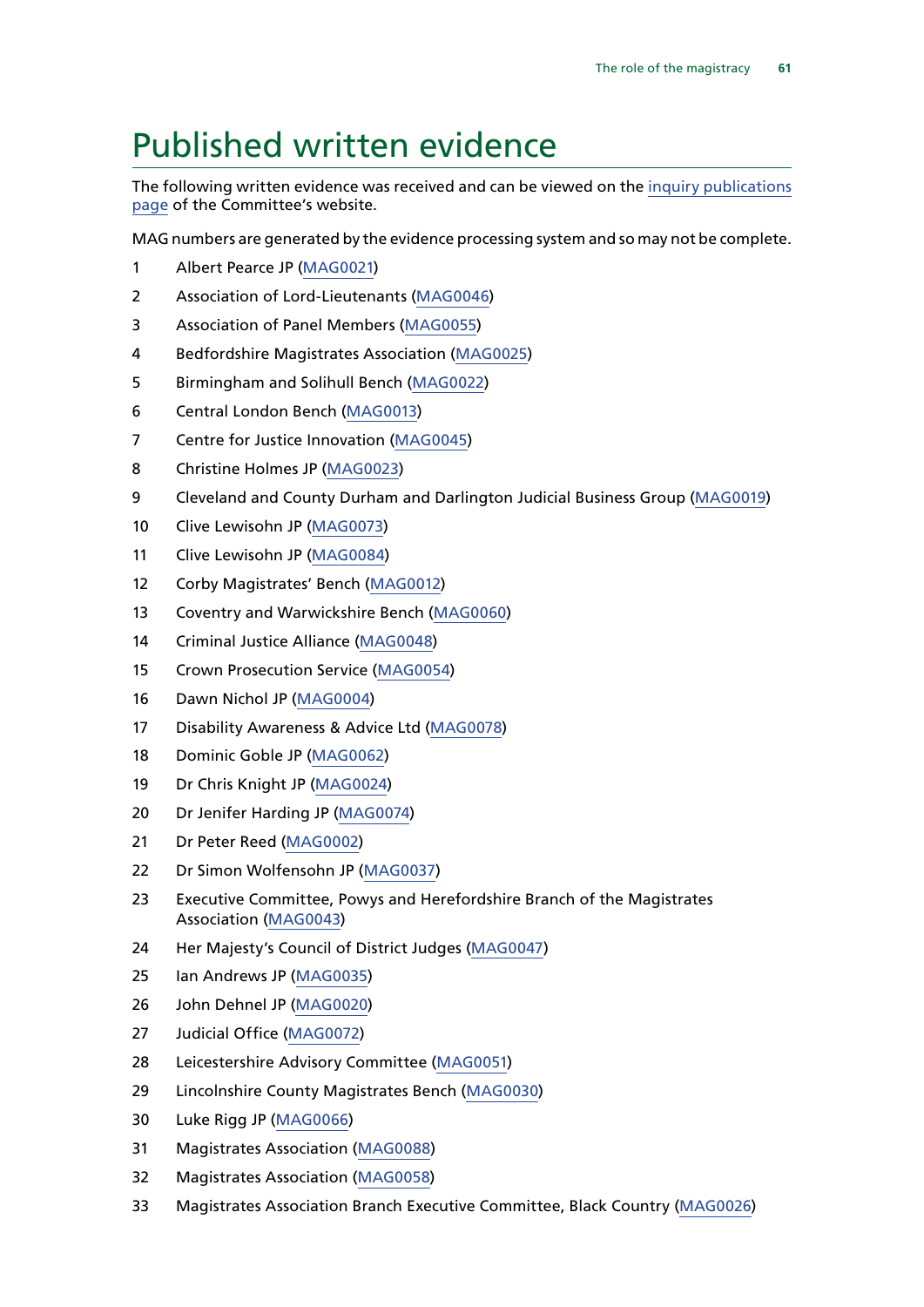- Magistrates Association Staffordshire Branch [\(MAG0028\)](http://data.parliament.uk/WrittenEvidence/CommitteeEvidence.svc/EvidenceDocument/Justice/Role%20of%20the%20magistracy/written/27199.html)
- Magistrates Association, Coventry & Warwickshire Branch [\(MAG0033](http://data.parliament.uk/WrittenEvidence/CommitteeEvidence.svc/EvidenceDocument/Justice/Role%20of%20the%20magistracy/written/27510.html))
- Margaret Robb JP [\(MAG0061\)](http://data.parliament.uk/WrittenEvidence/CommitteeEvidence.svc/EvidenceDocument/Justice/Role%20of%20the%20magistracy/written/27989.html)
- Ministry of Justice [\(MAG0050\)](http://data.parliament.uk/WrittenEvidence/CommitteeEvidence.svc/EvidenceDocument/Justice/Role%20of%20the%20magistracy/written/27892.html)
- Mr Chris Taylor [\(MAG0005](http://data.parliament.uk/WrittenEvidence/CommitteeEvidence.svc/EvidenceDocument/Justice/Role%20of%20the%20magistracy/written/25007.html))
- Mr David Harding JP, Chairman, Worcestershire Bench ([MAG0041](http://data.parliament.uk/WrittenEvidence/CommitteeEvidence.svc/EvidenceDocument/Justice/Role%20of%20the%20magistracy/written/27754.html))
- Mr David Sanderson [\(MAG0006](http://data.parliament.uk/WrittenEvidence/CommitteeEvidence.svc/EvidenceDocument/Justice/Role%20of%20the%20magistracy/written/25470.html))
- Mr David Williams [\(MAG0029\)](http://data.parliament.uk/WrittenEvidence/CommitteeEvidence.svc/EvidenceDocument/Justice/Role%20of%20the%20magistracy/written/27325.html)
- Mr Graham Jagger [\(MAG0007\)](http://data.parliament.uk/WrittenEvidence/CommitteeEvidence.svc/EvidenceDocument/Justice/Role%20of%20the%20magistracy/written/25516.html)
- Mr Ian Clarkson JP, Chairman, Leicestershire and Rutland Bench ([MAG0068\)](http://data.parliament.uk/WrittenEvidence/CommitteeEvidence.svc/EvidenceDocument/Justice/Role%20of%20the%20magistracy/written/28021.html)
- Mr Peter Chapman ([MAG0036](http://data.parliament.uk/WrittenEvidence/CommitteeEvidence.svc/EvidenceDocument/Justice/Role%20of%20the%20magistracy/written/27594.html))
- Mr Phil Lloyd JP ([MAG0017\)](http://data.parliament.uk/WrittenEvidence/CommitteeEvidence.svc/EvidenceDocument/Justice/Role%20of%20the%20magistracy/written/26566.html)
- Mr Robert Lynch [\(MAG0010](http://data.parliament.uk/WrittenEvidence/CommitteeEvidence.svc/EvidenceDocument/Justice/Role%20of%20the%20magistracy/written/26472.html))
- Mr Roger Farrington JP [\(MAG0077\)](http://data.parliament.uk/WrittenEvidence/CommitteeEvidence.svc/EvidenceDocument/Justice/Role%20of%20the%20magistracy/written/28746.html)
- Mr Stanley Brodie ([MAG0057\)](http://data.parliament.uk/WrittenEvidence/CommitteeEvidence.svc/EvidenceDocument/Justice/Role%20of%20the%20magistracy/written/27964.html)
- Mrs Jacqueline Alexander ([MAG0086\)](http://data.parliament.uk/WrittenEvidence/CommitteeEvidence.svc/EvidenceDocument/Justice/Role%20of%20the%20magistracy/written/34043.html)
- Mrs Liz Harrison ([MAG0059](http://data.parliament.uk/WrittenEvidence/CommitteeEvidence.svc/EvidenceDocument/Justice/Role%20of%20the%20magistracy/written/27967.html))
- Mrs Nicola Silverleaf [\(MAG0067\)](http://data.parliament.uk/WrittenEvidence/CommitteeEvidence.svc/EvidenceDocument/Justice/Role%20of%20the%20magistracy/written/28020.html)
- Mrs Susan Furnival JP, Chairman of the Herefordshire Bench ([MAG0039\)](http://data.parliament.uk/WrittenEvidence/CommitteeEvidence.svc/EvidenceDocument/Justice/Role%20of%20the%20magistracy/written/27610.html)
- Ms Rona Epstein ([MAG0003](http://data.parliament.uk/WrittenEvidence/CommitteeEvidence.svc/EvidenceDocument/Justice/Role%20of%20the%20magistracy/written/24595.html))
- National Bench Chairmen's Forum [\(MAG0063\)](http://data.parliament.uk/WrittenEvidence/CommitteeEvidence.svc/EvidenceDocument/Justice/Role%20of%20the%20magistracy/written/27995.html)
- Nicholas Moss JP [\(MAG0032\)](http://data.parliament.uk/WrittenEvidence/CommitteeEvidence.svc/EvidenceDocument/Justice/Role%20of%20the%20magistracy/written/27487.html)
- Norfolk Bench of Magistrates [\(MAG0015\)](http://data.parliament.uk/WrittenEvidence/CommitteeEvidence.svc/EvidenceDocument/Justice/Role%20of%20the%20magistracy/written/26551.html)
- North East Bench Chairs Forum ([MAG0008\)](http://data.parliament.uk/WrittenEvidence/CommitteeEvidence.svc/EvidenceDocument/Justice/Role%20of%20the%20magistracy/written/25766.html)
- Northern Derbyshire Magistrates Bench ([MAG0011\)](http://data.parliament.uk/WrittenEvidence/CommitteeEvidence.svc/EvidenceDocument/Justice/Role%20of%20the%20magistracy/written/26502.html)
- Office of Police and Crime Commissioner Northumbria [\(MAG0075](http://data.parliament.uk/WrittenEvidence/CommitteeEvidence.svc/EvidenceDocument/Justice/Role%20of%20the%20magistracy/written/28144.html))
- Oxfordshire Magistrates' Bench ([MAG0052](http://data.parliament.uk/WrittenEvidence/CommitteeEvidence.svc/EvidenceDocument/Justice/Role%20of%20the%20magistracy/written/27910.html))
- Peter Lindley Ullathorne JP [\(MAG0016](http://data.parliament.uk/WrittenEvidence/CommitteeEvidence.svc/EvidenceDocument/Justice/Role%20of%20the%20magistracy/written/26554.html))
- Politeia [\(MAG0064](http://data.parliament.uk/WrittenEvidence/CommitteeEvidence.svc/EvidenceDocument/Justice/Role%20of%20the%20magistracy/written/28003.html))
- Prison Reform Trust [\(MAG0053\)](http://data.parliament.uk/WrittenEvidence/CommitteeEvidence.svc/EvidenceDocument/Justice/Role%20of%20the%20magistracy/written/27928.html)
- Professor James Crabbe ([MAG0009\)](http://data.parliament.uk/WrittenEvidence/CommitteeEvidence.svc/EvidenceDocument/Justice/Role%20of%20the%20magistracy/written/26325.html)
- Professor Jane Donoghue [\(MAG0082\)](http://data.parliament.uk/WrittenEvidence/CommitteeEvidence.svc/EvidenceDocument/Justice/Role%20of%20the%20magistracy/written/32803.html)
- Professor Mike Hough [\(MAG0081](http://data.parliament.uk/WrittenEvidence/CommitteeEvidence.svc/EvidenceDocument/Justice/Role%20of%20the%20magistracy/written/31683.html))
- Richard Goold ([MAG0001\)](http://data.parliament.uk/WrittenEvidence/CommitteeEvidence.svc/EvidenceDocument/Justice/Role%20of%20the%20magistracy/written/24248.html)
- Riley Smith [\(MAG0040](http://data.parliament.uk/WrittenEvidence/CommitteeEvidence.svc/EvidenceDocument/Justice/Role%20of%20the%20magistracy/written/27747.html))
- RoadPeace [\(MAG0087](http://data.parliament.uk/WrittenEvidence/CommitteeEvidence.svc/EvidenceDocument/Justice/Role%20of%20the%20magistracy/written/34532.html))
- Shropshire Bench of Magistrates ([MAG0034](http://data.parliament.uk/WrittenEvidence/CommitteeEvidence.svc/EvidenceDocument/Justice/Role%20of%20the%20magistracy/written/27535.html))
- Somerset Bench [\(MAG0018](http://data.parliament.uk/WrittenEvidence/CommitteeEvidence.svc/EvidenceDocument/Justice/Role%20of%20the%20magistracy/written/26680.html))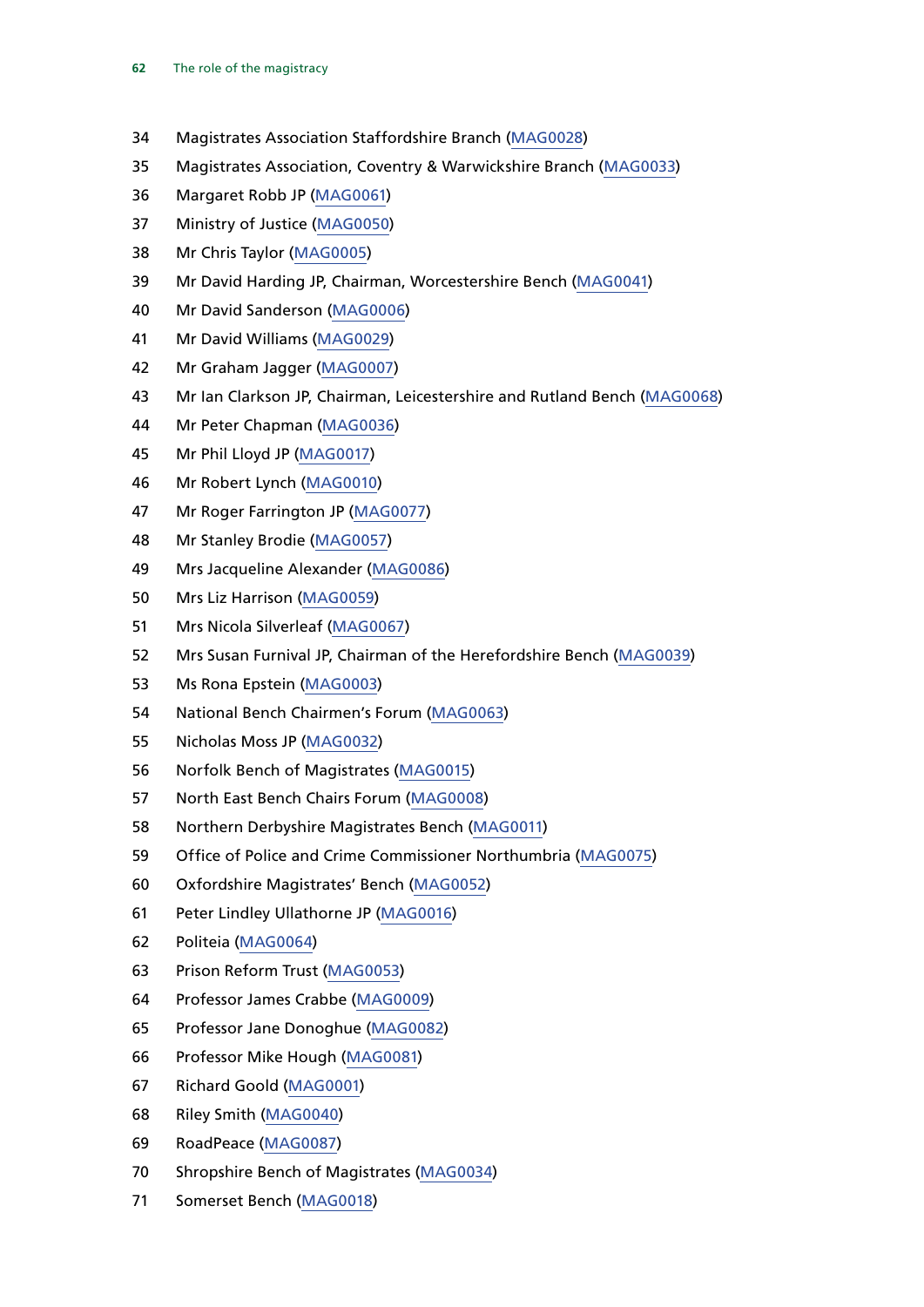- Staffs Advisory Committee ([MAG0027\)](http://data.parliament.uk/WrittenEvidence/CommitteeEvidence.svc/EvidenceDocument/Justice/Role%20of%20the%20magistracy/written/27172.html)
- The Howard League ([MAG0042](http://data.parliament.uk/WrittenEvidence/CommitteeEvidence.svc/EvidenceDocument/Justice/Role%20of%20the%20magistracy/written/27814.html))
- The Standing Committee for Youth Justice ([MAG0056](http://data.parliament.uk/WrittenEvidence/CommitteeEvidence.svc/EvidenceDocument/Justice/Role%20of%20the%20magistracy/written/27961.html))
- Transform Justice [\(MAG0070\)](http://data.parliament.uk/WrittenEvidence/CommitteeEvidence.svc/EvidenceDocument/Justice/Role%20of%20the%20magistracy/written/28059.html)
- Transform Justice [\(MAG0079\)](http://data.parliament.uk/WrittenEvidence/CommitteeEvidence.svc/EvidenceDocument/Justice/Role%20of%20the%20magistracy/written/31202.html)
- Vivian McCarthy JP ([MAG0085\)](http://data.parliament.uk/WrittenEvidence/CommitteeEvidence.svc/EvidenceDocument/Justice/Role%20of%20the%20magistracy/written/33933.html)
- West Cheshire Bench [\(MAG0065\)](http://data.parliament.uk/WrittenEvidence/CommitteeEvidence.svc/EvidenceDocument/Justice/Role%20of%20the%20magistracy/written/28006.html)
- West Mercia Advisory Committee [\(MAG0071](http://data.parliament.uk/WrittenEvidence/CommitteeEvidence.svc/EvidenceDocument/Justice/Role%20of%20the%20magistracy/written/28063.html))
- Youth Justice Board for England and Wales ([MAG0049\)](http://data.parliament.uk/WrittenEvidence/CommitteeEvidence.svc/EvidenceDocument/Justice/Role%20of%20the%20magistracy/written/27891.html)